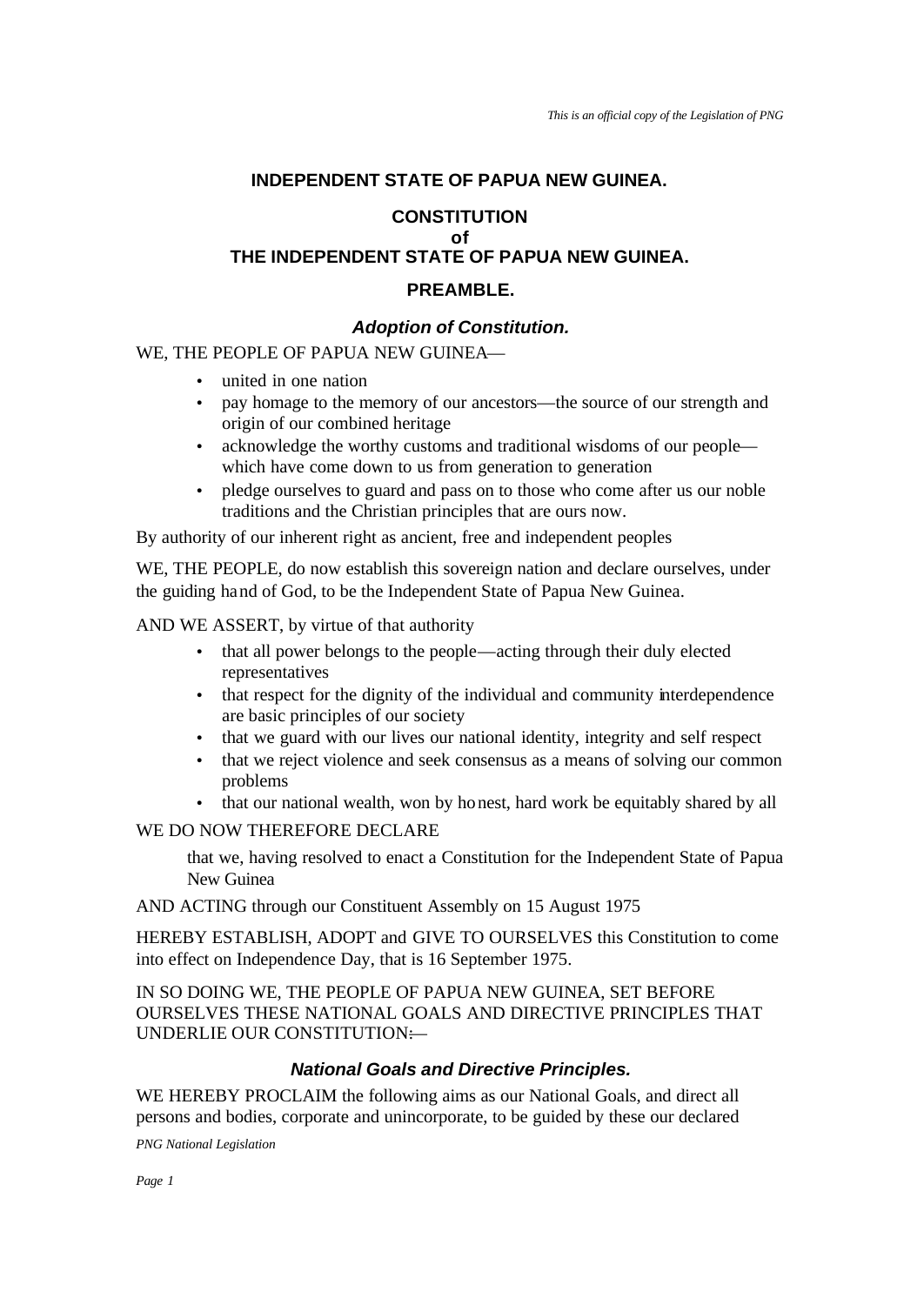Directives in pursuing and achieving our aims:—

#### **1. Integral human development.**

*We declare our first goal to be for every person to be dynamically involved in the process of freeing himself or herself from every form of domination or oppression so that each man or woman will have the opportunity to develop as a whole person in relationship with others.*

#### WE ACCORDINGLY CALL FOR—

- (1) everyone to be involved in our endeavours to achieve integral human development of the whole person for every person and to seek fulfilment through his or her contribution to the common good; and
- (2) education to be based on mutual respect and dialogue, and to promote awareness of our human potential and motivation to achieve our National Goals through self-reliant effort; and
- (3) all forms of beneficial creativity, including sciences and cultures, to be actively encouraged; and
- (4) improvement in the level of nutrition and the standard of public health to enable our people to attain self fulfilment; and
- (5) the family unit to be recognized as the fundamental basis of our society, and for every step to be taken to promote the moral, cultural, economic and social standing of the Melanesian family; and
- (6) development to take place primarily through the use of Papua New Guinean forms of social and political organization.

# **2. Equality and participation.**

# *We declare our second goal to be for all citizens to have an equal opportunity to participate in, and benefit from, the development of our country.*

#### WE ACCORDINGLY CALL FOR—

- (1) an equal opportunity for every citizen to take part in the political, economic, social, religious and cultural life of the country; and
- (2) the creation of political structures that will enable effective, meaningful participation by our people in that life, and in view of the rich cultural and ethnic diversity of our people for those structures to provide for substantial decentralization of all forms of government activity; and
- (3) every effort to be made to achieve an equitable distribution of incomes and other benefits of development among individuals and throughout the various parts of the country; and
- (4) equalization of services in all parts of the country, and for every citizen to have equal access to legal processes and all services, governmental and otherwise, that are required for the fulfilment of his or her real needs and aspirations; and
- (5) equal participation by women citizens in all political, economic, social and religious activities; and
- (6) the maximization of the number of citizens participating in every aspect of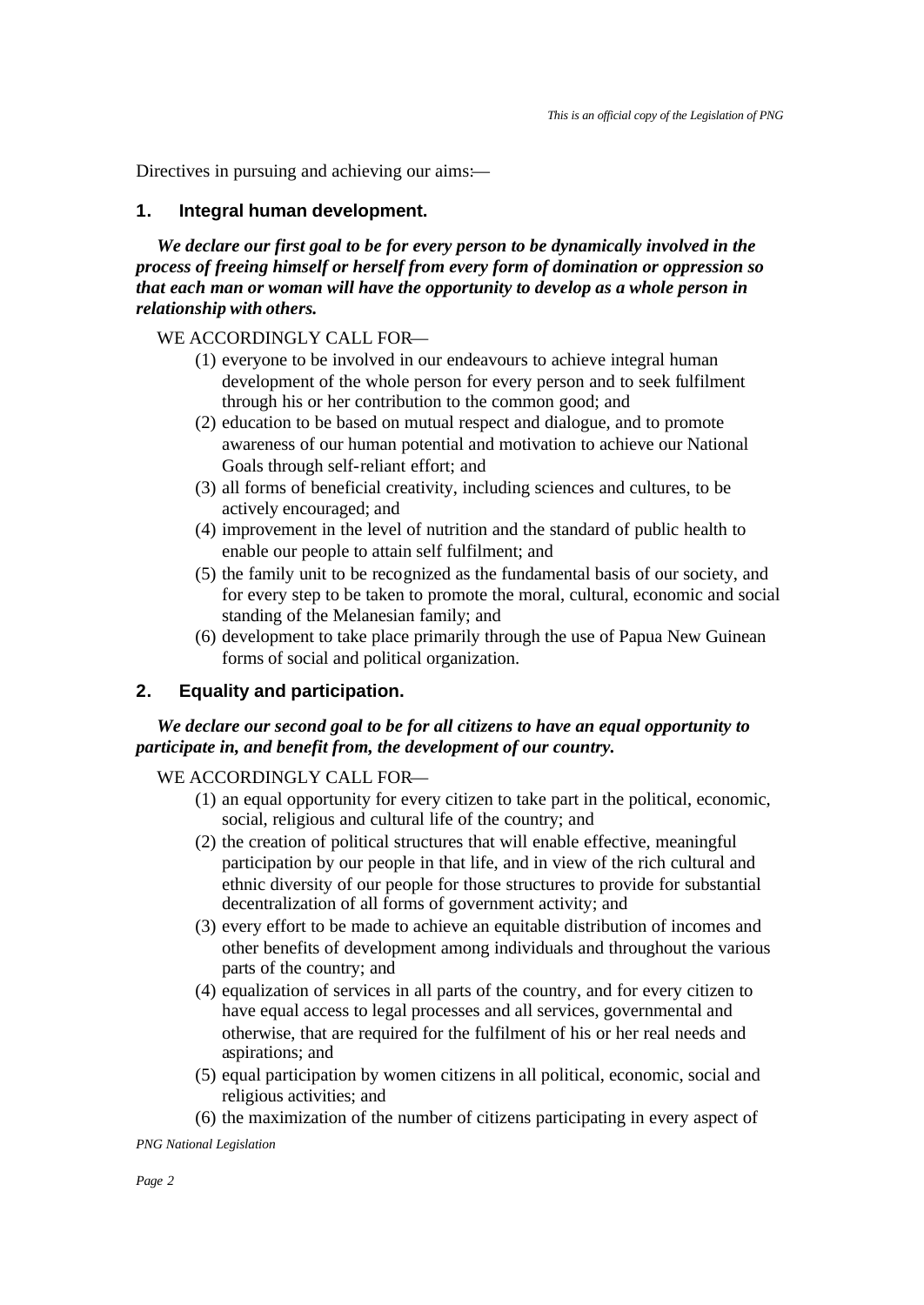development; and

- (7) active steps to be taken to facilitate the organization and legal recognition of all groups engaging in development activities; and
- (8) means to be provided to ensure that any citizen can exercise his personal creativity and enterprise in pursuit of fulfilment that is consistent with the common good, and for no citizen to be deprived of this opportunity because of the predominant position of another; and
- (9) every citizen to be able to participate, either directly or through a representative, in the consideration of any matter affecting his interests or the interests of his community; and
- (10) all persons and governmental bodies of Papua New Guinea to ensure that, as far as possible, political and official bodies are so composed as to be broadly representative of citizens from the various areas of the country; and
- (11) all persons and governmental bodies to endeavour to achieve universal literacy in *Pisin*, *Hiri Motu* or English, and in "*tok ples*" or "*ita eda tano gado*"; and
- (12) recognition of the principles that a complete relationship in marriage rests on equality of rights and duties of the partners, and that responsible parenthood is based on that equality.

# **3. National sovereignty and self-reliance.**

# *We declare our third goal to be for Papua New Guinea to be politically and economically independent, and our economy basically self-reliant.*

#### WE ACCORDINGLY CALL FOR—

- (1) our leaders to be committed to these National Goals and Directive Principles, to ensure that their freedom to make decisions is not restricted by obligations to or relationship with others, and to make all of their decisions in the national interest; and
- (2) all governmental bodies to base their planning for political, economic and social development on these Goals and Principles; and
- (3) internal interdependence and solidarity among citizens, and between provinces, to be actively promoted; and
- (4) citizens and governmental bodies to have control of the bulk of economic enterprise and production; and
- (5) strict control of foreign investment capital and wise assessment of foreign ideas and values so that these will be subordinate to the goal of national sovereignty and self-reliance, and *in particular* for the entry of foreign capital to be geared to internal social and economic policies and to the integrity of the Nation and the People; and
- (6) the State to take effective measures to control and actively participate in the national economy, and *in particular* to control major enterprises engaged in the exploitation of natural resources; and
- (7) economic development to take place primarily by the use of skills and resources available in the country either from citizens or the State and not in dependence on imported skills and resources; and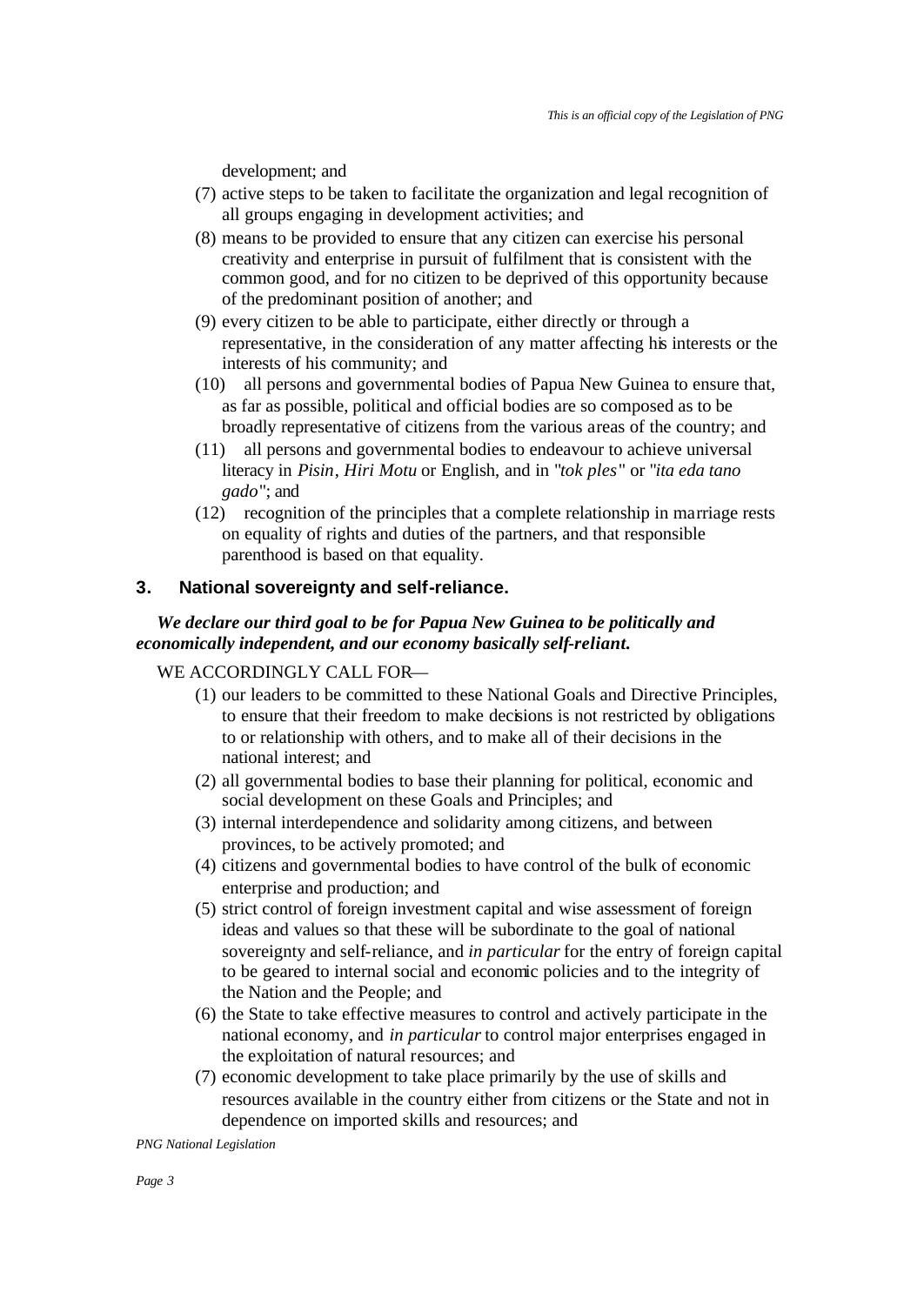(8) the constant recognition of our sovereignty, which must not be undermined by dependence on foreign assistance of any sort, and *in particular* for no investment, military or foreign-aid agreement or understanding to be entered into that imperils our self-reliance and self-respect, or our commitment to these National Goals and Directive Principles, or that may lead to substantial dependence upon or influence by any country, investor, lender or donor.

# **4. Natural resources and environment.**

*We declare our fourth goal to be for Papua New Guinea's natural resources and environment to be conserved and used for the collective benefit of us all, and be replenished for the benefit of future generations.*

# WE ACCORDINGLY CALL FOR—

- (1) wise use to be made of our natural resources and the environment in and on the land or seabed, in the sea, under the land, and in the air, in the interests of our development and in trust for future generations; and
- (2) the conservation and replenishment, for the benefit of ourselves and posterity, of the environment and its sacred, scenic, and historical qualities; and
- (3) all necessary steps to be taken to give adequate protection to our valued birds, animals, fish, insects, plants and trees.

# **5. Papua New Guinean ways.**

# *We declare our fifth goal to be to achieve development primarily through the use of Papua New Guinean forms of social, political and economic organization.*

#### WE ACCORDINGLY CALL FOR—

- (1) a fundamental re-orientation of our attitudes and the institutions of government, commerce, education and religion towards Papua New Guinean forms of participation, consultation, and consensus, and a continuous renewal of the responsiveness of these institutions to the needs and attitudes of the People; and
- (2) particular emphasis in our economic development to be placed on small-scale artisan, service and business activity; and
- (3) recognition that the cultural, commercial and ethnic diversity of our people is a positive strength, and for the fostering of a respect for, and appreciation of, traditional ways of life and culture, including language, in all their richness and variety, as well as for a willingness to apply these ways dynamically and creatively for the tasks of development; and
- (4) traditional villages and communities to remain as viable units of Papua New Guinean society, and for active steps to be taken to improve their cultural, social, economic and ethical quality.

#### *Basic Rights.*

WE HEREBY ACKNOWLEDGE that, subject to any restrictions imposed by law on non-citizens, all persons in our country are entitled to the fundamental rights and freedoms of the individual, that is to say, the right, whatever their race, tribe, places of origin, politica l opinion, colour, creed or sex, but subject to respect for the rights and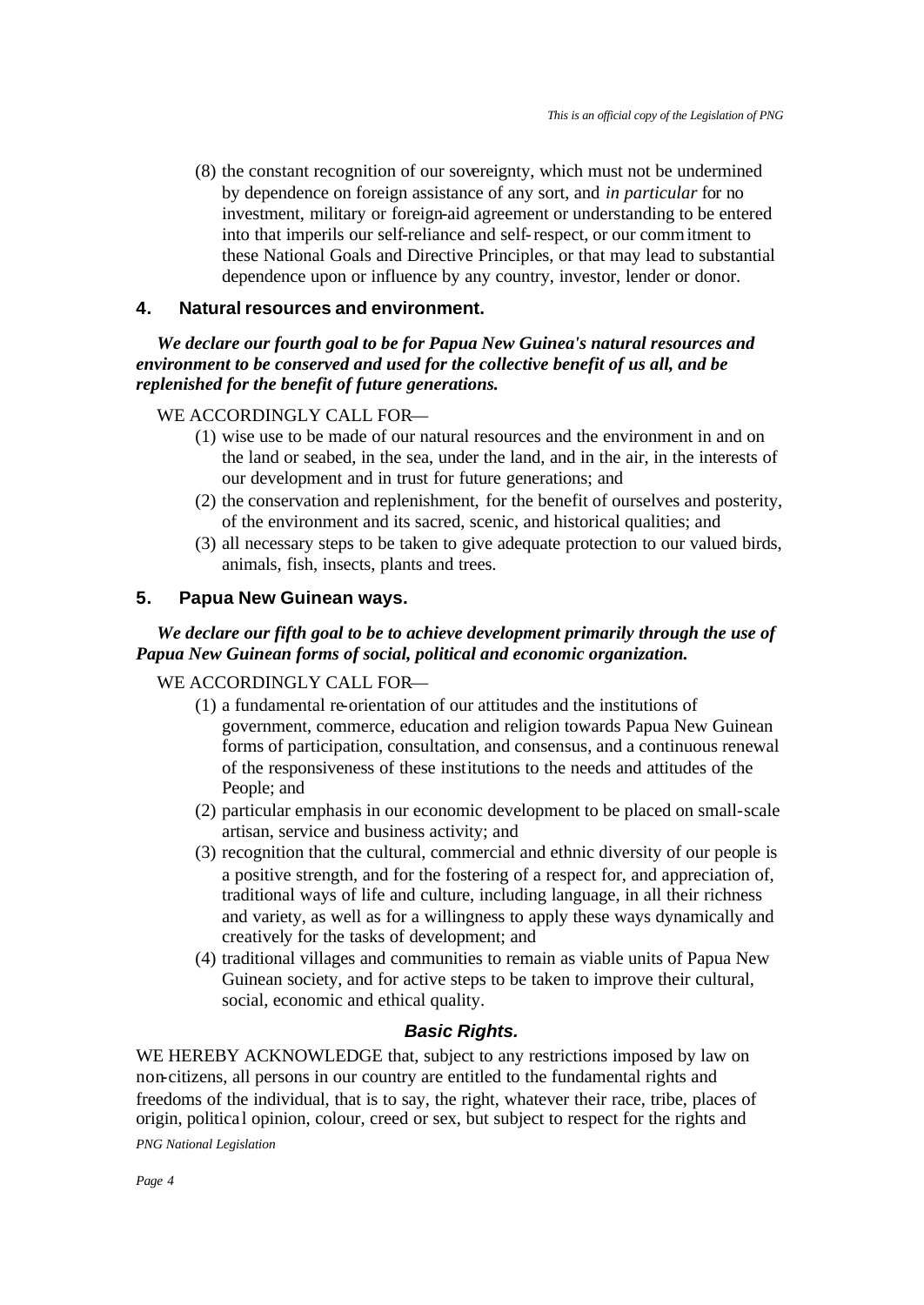freedoms of others and for the legitimate public interest, to each of the following:—

- (a) life, liberty, security of the person and the protection of the law; and
- (b) the right to take part in political activities; and
- (c) freedom from inhuman treatment and forced labour; and
- (d) freedom of conscience, of expression, of information and of assembly and association; and
- (e) freedom of employment and freedom of movement; and
- (f) protection for the privacy of their homes and other property and from unjust deprivation of property,

and have accordingly included in this Constitution provisions designed to afford protection to those rights and freedoms, subject to such limitations on that protection as are contained in those provisions, being limitations primarily designed to ensure that the enjoyment of the acknowledged rights and freedoms by an individual does not prejudice the rights and freedoms of others or the legitimate public interest.

# *Basic Social Obligations.*

WE HEREBY DECLARE that all persons in our country have the following basic obligations to themselves and their descendants, to each other, and to the Nation:—

- (a) to respect, and to act in the spirit of, this Constitution; and
- (b) to recognize that they can fully develop their capabilities and advance their true interests only by active participation in the development of the national community as a whole; and
- (c) to exercise the rights guaranteed or conferred by this Constitution, and to use the opportunities made available to them under it to participate fully in the government of the Nation; and
- (d) to protect Papua New Guinea and to safeguard the national wealth, resources and environment in the interests not only of the present generation but also of future generations; and
- (e) to work according to their talents in socially useful employment, and if necessary to create for themselves legitimate opportunities for such employment; and
- (f) to respect the rights and freedoms of others, and to co-operate fully with others in the interests of interdependence and solidarity; and
- (g) to contribute, as required by law, according to their means to the revenues required for the advancement of the Nation and the purposes of Papua New Guinea; and
- (h) in the case of parents, to support, assist and educate their children (whether born in or out of wedlock), and in particular to give them a true understanding of their basic rights and obligations and of the National Goals and Directive Principles; and
- (i) in the case of the children, to respect their parents.

IN ADDITION, WE HEREBY DECLARE that all citizens have an obligation to themselves and their descendants, to each other and to the Nation to use profits from economic activities in the advancement of our country and our people, and that the law

*PNG National Legislation*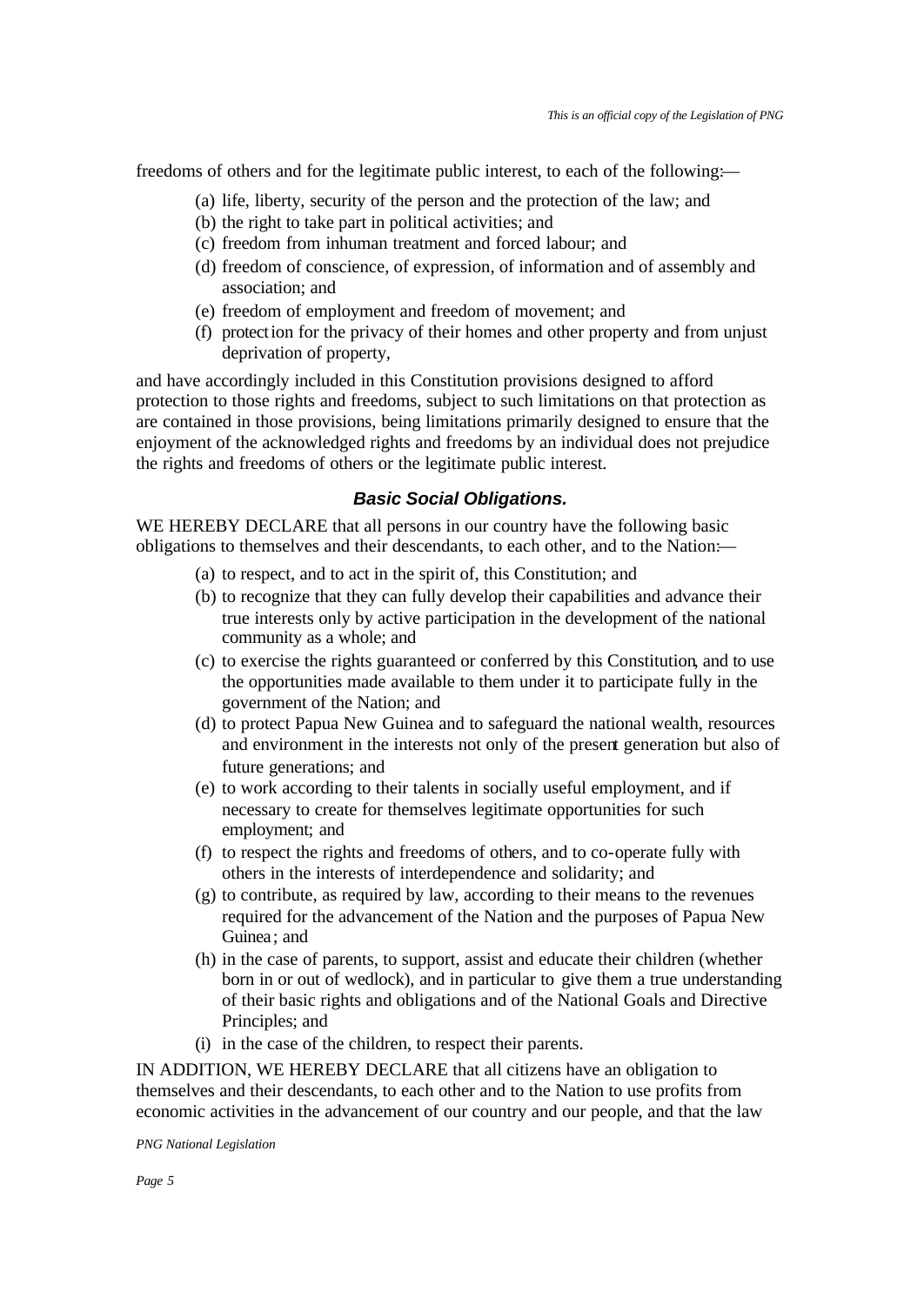may impose a similar obligation on non-citizens carrying on economic activities in or from our country.

# **PART I.—INTRODUCTORY.**

# *Division 1.—The Nation.*

#### **1. The Independent State of Papua New Guinea.**

(1) Papua New Guinea is a sovereign, independent State by the name of the Independent State of Papua New Guinea.

The name of the Independent State of Papua New Guinea and its variants shall be protected by an Act of the Parliament.

#### **2. The area of Papua New Guinea.**

(1) The area of Papua New Guinea consists of the area that, immediately before Independence Day, constituted what was then known as Papua New Guinea, together with all internal waters and the territorial sea and underlying lands, and, subject to disclaimer by resolution of the Parliament at or before the end of its next meeting, includes such neighbouring waters and such lands underlying any such waters, and such additional lands and waters, as are declared by the Head of State, acting with, and in accordance with, the advice of the National Executive Council, to be part of that area.

The sovereignty of Papua New Guinea over its territory, and over the natural resources of its territory, is and shall remain absolute, subject only to such obligations at international law as are freely accepted by Papua New Guinea in accordance with this Constitution.

#### **3. National symbols.**

- (1) Acts of the Parliament may make provision for and in respect of—
	- (a) a National Flag; and
	- (b) a National Emblem; and
	- (c) a National Motto; and
	- (d) a National Seal; and
	- (e) a National Anthem.

(2) Until such time as other provision is made in accordance with Subsection (1), the National Flag, National Emblem and National Seal are those that were in use immediately before Independence Day.

#### **4. National Capital District.**

- (1) There shall be a National Capital District.
- (2) The Seat of Government shall be in the National Capital District.
- (3) The boundaries of the National Capital District shall be as defined by an Organic Law.
	- (4) An Organic Law or an Act of the Parliament shall make provision in respect of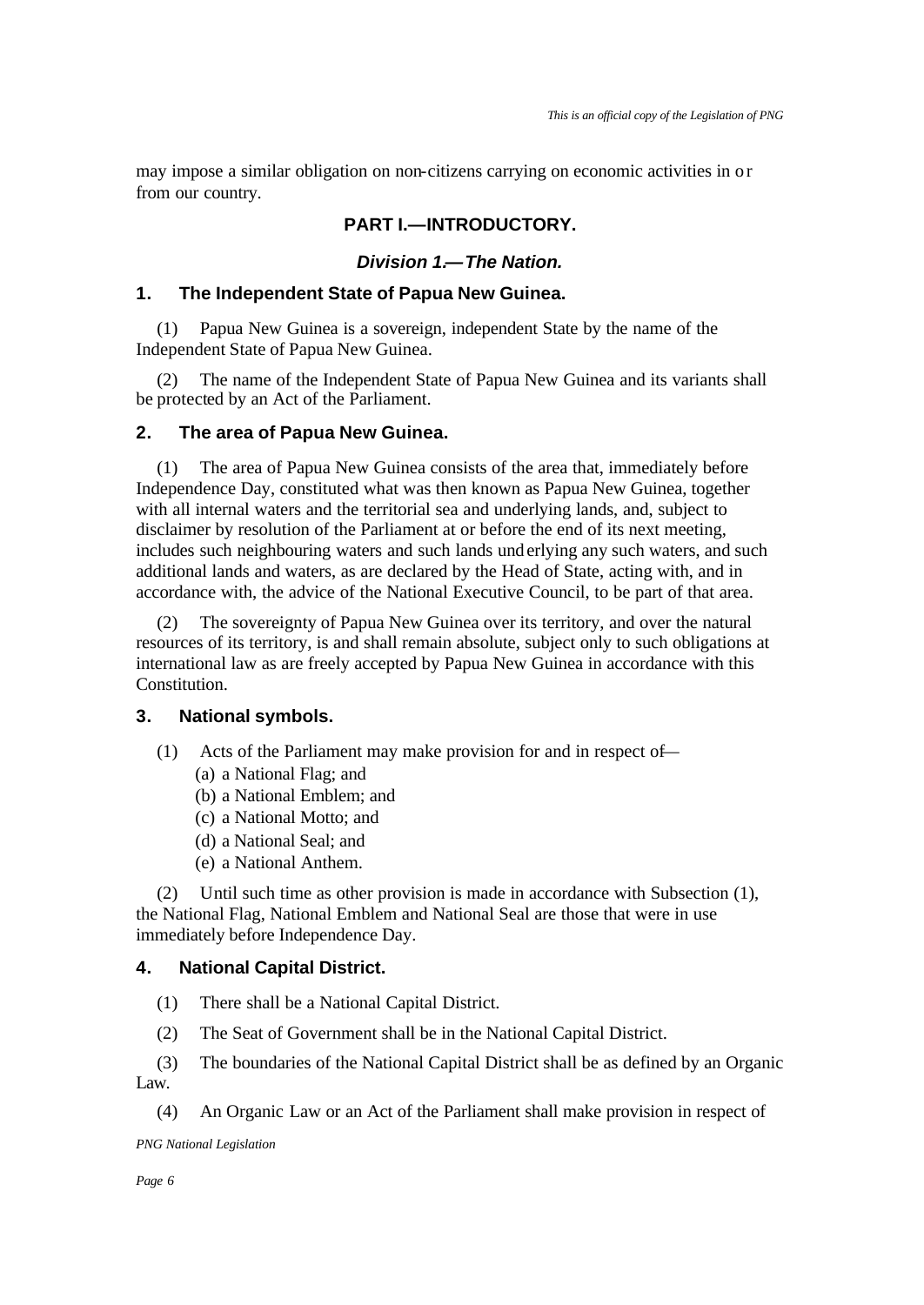the government of the National Capital District.

(5) In calculating the number of provincial electorates in accordance with Section 125 (*electorates*), the National Capital District shall be taken into account as if it were a province.

#### **5. Provinces.**

(1) An Organic Law may declare, or make provision in respect of the declaration of, part of the country as provinces.

(2) An Organic Law may provide for, or make provision in respect of, the creation of new provinces by the amalgamation or division of existing provinces or for the variation of the boundaries of a province.

#### **6. Declaration of Loyalty.**

Where a law requires a Declaration of Loyalty to be made, it shall be made in the following form:—

"I,…, realizing fully the responsibilities to which I am committing myself and the consequences of not living up to this Declaration and those responsibilities, freely and willingly declare my loyalty to the Independent State of Papua New Guinea and its People and to the Constitution of Papua New Guinea adopted by the Constituent Assembly on 15 August 1975, as altered from time to time in accordance with its provisions, and promise that I will uphold the Constitution and the laws of Papua New Guinea.".

#### **7. Oath of Allegiance.**

Where a law requires an Oath of Allegiance or Affirmation of Allegiance to be made, it shall be made in the following form:—

# *"Oath of Allegiance.*

I,…, do swear that I will well and truly serve and bear true allegiance to Her Majesty Queen Elizabeth II. Her heirs and successors according to law.

SO HELP ME GOD.

#### *Affirmation of Allegiance.*

I,…, do promise and affirm that I will well and truly serve Her Majesty Queen Elizabeth II. Her heirs and successors according to law.".

#### *Division 2.—Interpretation.*

#### **8. Principles of interpretation.**

For the purpose of the interpretation of this Constitution and the Organic Laws, the provisions of Schedule 1 (*Rules for Shortening and Interpretation of the Constitutional Laws*) applies and, subject to that Schedule, the underlying law applies.

# **PART II.—THE NATIONAL LEGAL SYSTEM.**

*PNG National Legislation*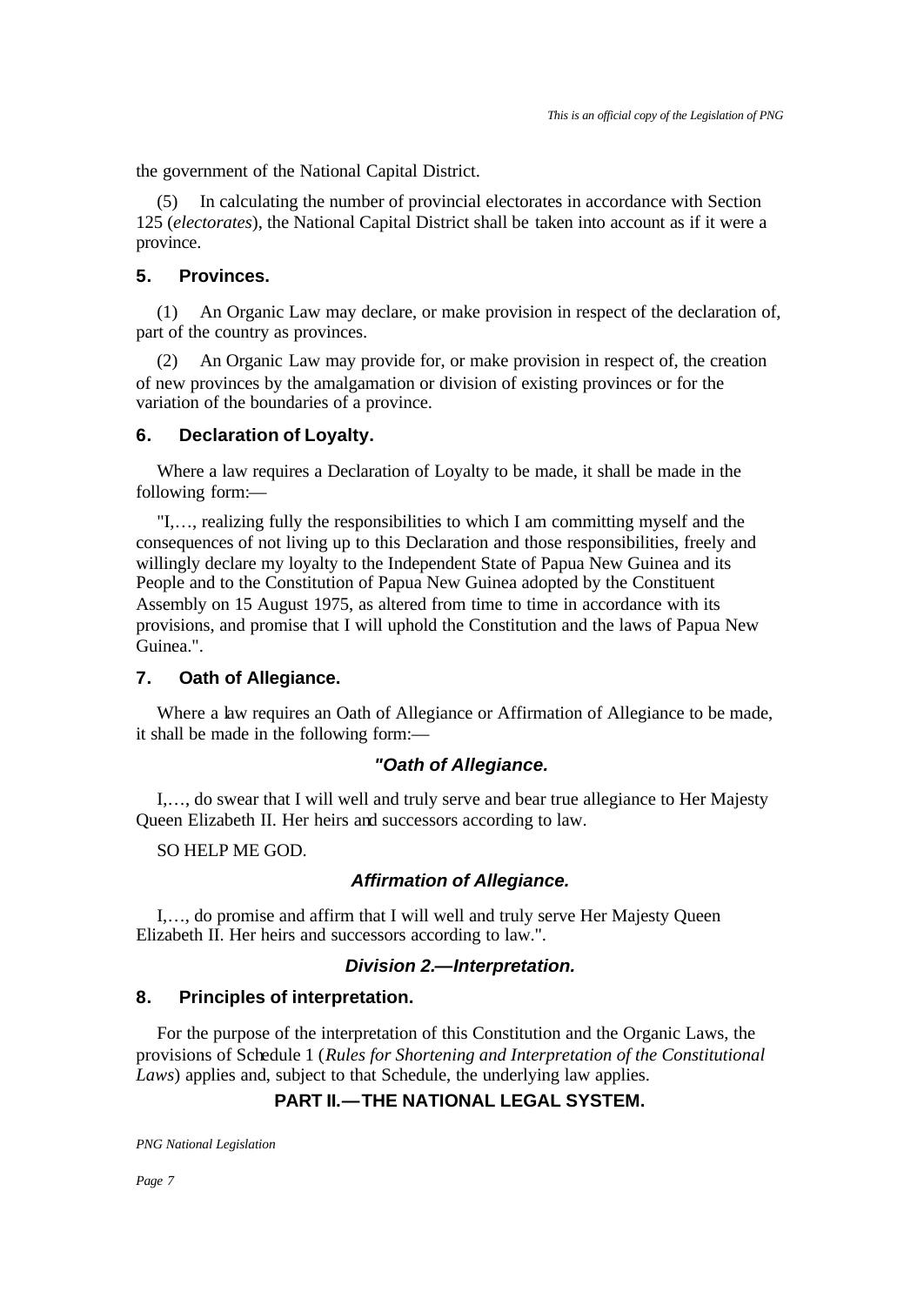# *Division 1.—The Laws of Papua New Guinea.*

# **9. The laws.**

The laws of Papua New Guinea consist of—

- (a) this Constitution; and
- (b) the Organic Laws; and
- (c) the Acts of the Parliament; and
- (d) Emergency Regulations; and

#### $i$ (da) **(da) the provincial laws; and**

- (e) laws made under or adopted by or under this Constitution or any of those laws, including subordinate legislative enactments made under this Constitution or any of those laws; and
- (f) the underlying law,

and none other.

# **10. Construction of written laws.**

All written laws (other than this Constitution) shall be read and construed subject to—

- (a) in any case—this Constitution; and
- (b) in the case of Acts of the Parliament—any relevant Organic Laws; and
- (c) in the case of adopted laws or subordinate legislative enactments—the Organic Laws and the laws by or under which they were enacted or made,

and so as not to exceed the authority to make them properly given, to the intent that where any such law would, but for this section, have been in excess of the authority so given it shall nevertheless be a valid law to the extent to which it is not in excess of that authority.

#### *Division 2.—Constitutional Laws.*

#### **Subdivision A.—Supreme Law.**

#### **11. Constitution, etc., as Supreme Law.**

(1) This Constitution and the Organic Laws are the Supreme Law of Papua New Guinea, and, subject to Section 10 (*construction of written law*s) all acts (whether legislative, executive or judicial) that are inconsistent with them are, to the extent of the inconsistency, invalid and ineffective.

The provisions of this Constitution and of the Organic Laws are self-executing to the fullest extent that their respective natures and subject-matters permit.

#### **12. Organic Laws.**

(1) For the purposes of this Constitution, an Organic Law is a law made by the Parliament that is—

- (a) for or in respect of a matter provision for which by way of an Organic Law is expressly authorized by this Constitution; and
- (b) not inconsistent with this Constitution; and

*PNG National Legislation*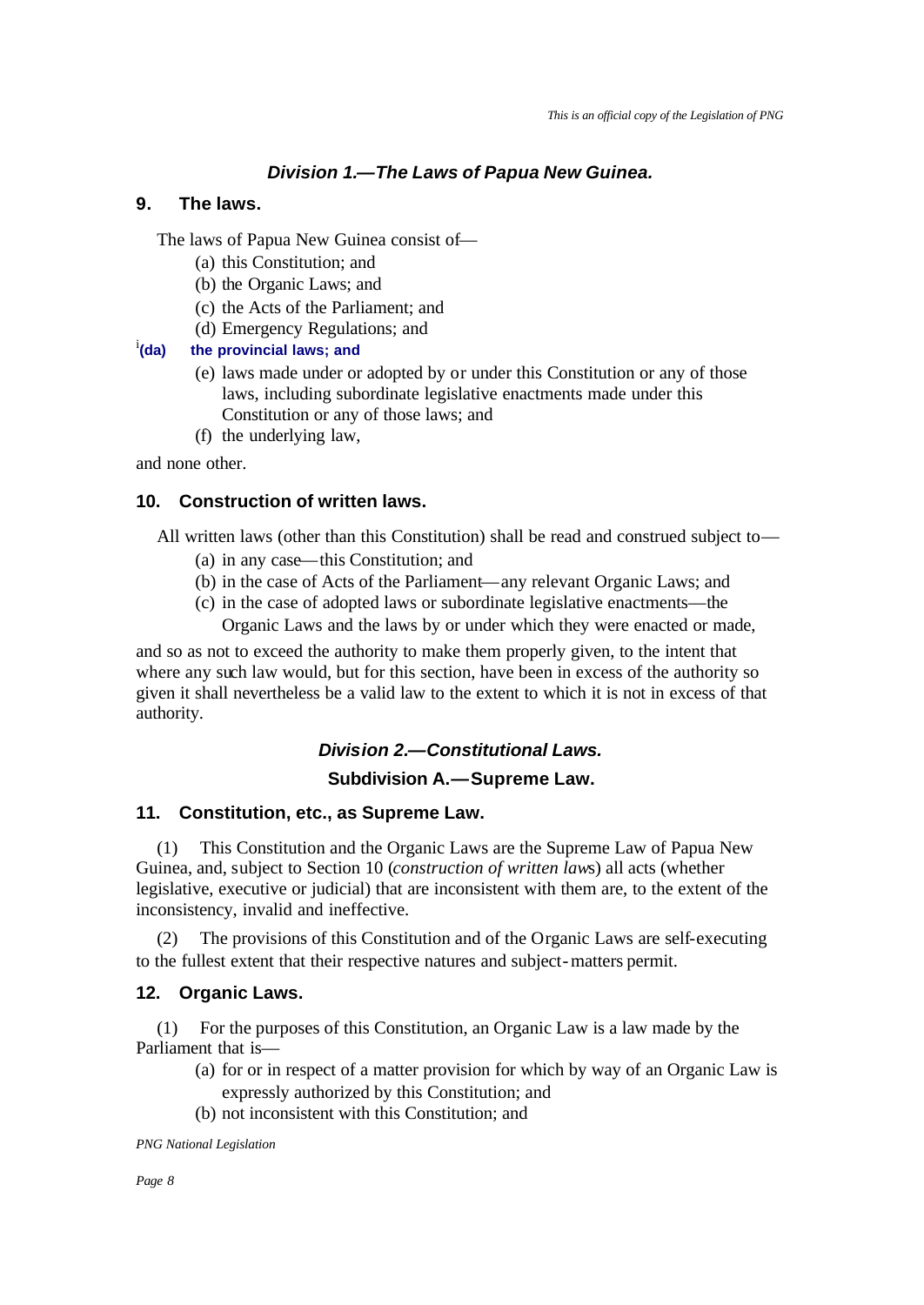(c) expressed to be an Organic Law.

(2) An Organic Law may be altered only by another Organic Law, or by an alteration to this Constitution.

- (3) Nothing in this section prevents an Organic Law from—
	- (a) making any provision that might be made by an Act of the Parliament; or
	- (b) requiring any provision to be made by an Act of the Parliament that might otherwise be so made,

but any such provision may be altered by the same majority that is required for any other Act of the Parliament.

# **Subdivision B.—Constitutional Alteration and Organic Laws.**

# **13. Alterations of the Constitution.**

This Constitution may be altered only by law made by the Parliament that—

- (a) is expressed to be a law to alter this Constitution; and
- (b) is made and certified in accordance with Section 14 (*making of alterations to the Constitution and Organic Laws*).

# **14. Making of alterations to the Constitution and Organic Laws.**

(1) Subject to Sections 12(3) (*Organic Laws*) and 15 (*urgent alteration*s), a proposed law to alter this Constitution, or a proposed Organic Law, must be supported on a division in accordance with the Standing Orders of the Parliament by the prescribed majority of votes determined in accordance with Section 17 (*"prescribed majority of votes"*) expressed on at least two occasions after opportunity for debate on the merits.

(2) Subject to Section 15 (*urgent alterations*), the opportunities for debate referred to in Subsection (1) must have been—

- (a) during different meetings of the Parliament; and
- (b) separated in time by at least two months,

and the proposed law must be published by the Speaker in full in the National Gazette, and circulated, in accordance with the Standing Orders of the Parliament, to all members of the Parliament not less than one month before it is formally introduced into the Parliament.

(3) Amendments to a proposed law to amend this Constitution or a proposed Organic Law shall not be moved unless they have been circulated to members of the Parliament before the end of the meeting of the Parliament at which the first opportunity for debate referred to in Subsection (1) occurs.

Subject to Subsectio n (6), in his certificate given under Section 110 (*certification as to making of laws*), the Speaker must certify that the requirements of Subsections (1), (2) and (3) or Section 15 (*urgent alterations*), as the case may be, have been complied with.

(5) The certificate referred to in Subsection (4) shall state— (a) the date on which each vote was taken; and

*PNG National Legislation*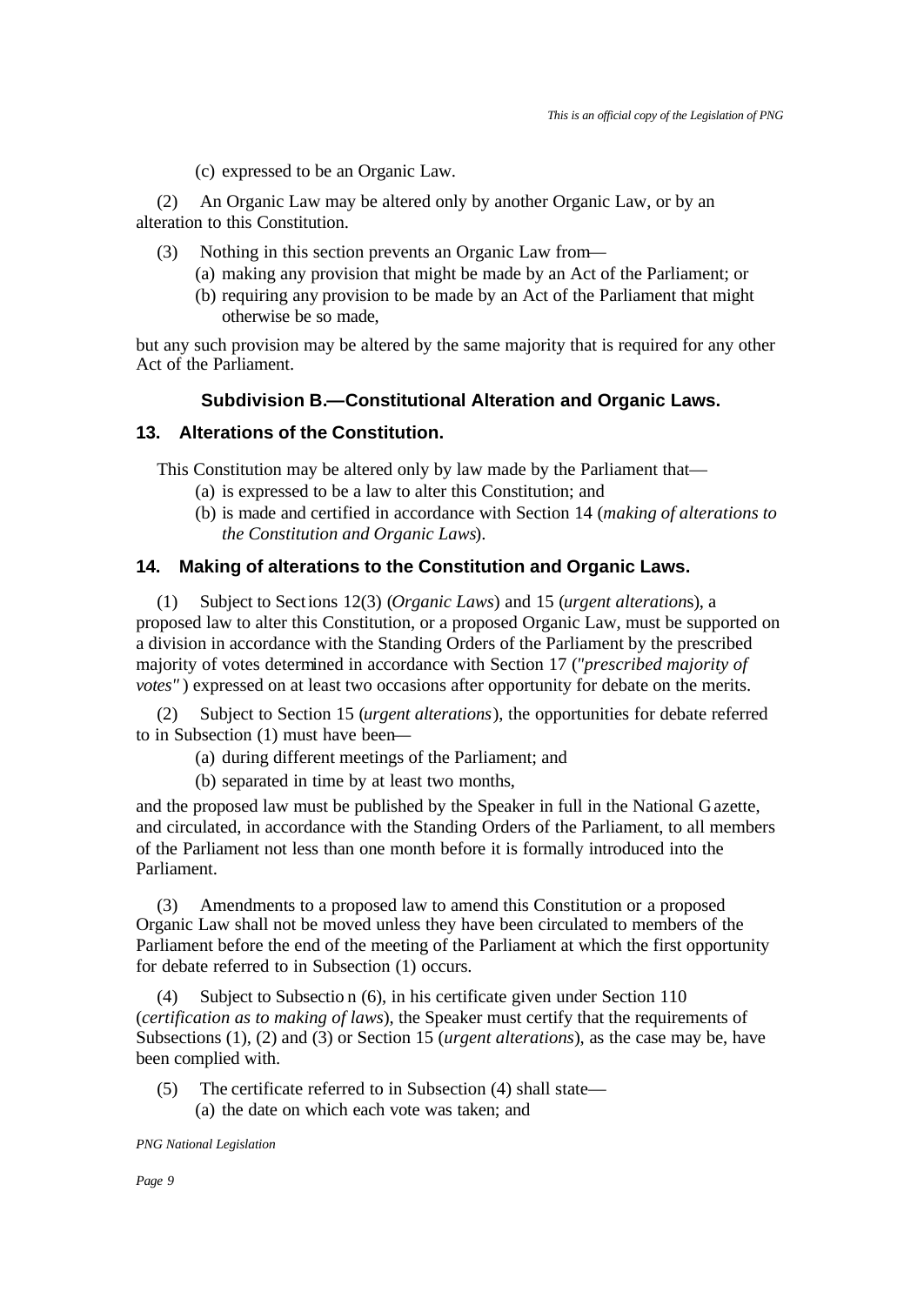(b) in relation to each vote—

- (i) the number of seats in the Parliament at the time; and
- (ii) the respective numbers of members of the Parliament voting for and against the proposal, and where the requirements of Subsection (2) were waived under Section 15 (*urgent alterations*) for and against the motion for the waiver,

and is, in the absence of proof to the contrary, conclusive evidence of the matter so stated.

(6) Unless the Parliament decides otherwise in any particular case, Subsection (1) does not apply where the Speaker, after consultation with the Chief Justice or a Judge nominated by the Chief Justice for the purpose, certifies that the proposed law—

- (a) does not affect the substance of any provision to be altered by it; or
- (b) is designed to correct a self-evident error or omission; or
- (c) is merely incidental to or consequential on some other alteration of this Constitution or of any other law,

and such a law may be made in the same way as Acts of the Parliament.

(7) The Supreme Court may, on the application of any person made within four weeks after the date of a certificate under Subsection (6) or such further time as a Judge, on application made within that period, considers reasonable in the particular circumstances, disallow the certificate, but otherwise the certificate is conclusive.

#### **15. Urgent alterations.**

(1) The provisions of this section cease to have effect at the first moment of the fourth anniversary of Independence Day.

(2) Subject to Subsection (5), the requirements of Section 14(2) (*making of alterations to the Constitution and Organic Laws*) may be waived, on the ground of urgency, by the Parliament by a division in accordance with the Standing Orders of the Parliament by a two-thirds absolute majority vote.

(3) The requirements of Section 14(2) (*making of alterations to the Constitution and Organic Laws*) shall not be waived under Subsection (2) unless—

- (a) at least four days' notice of the intention in accordance with the Standing Orders of the Parliament to invoke Subsection (2) has been given; and
- (b) the proposed law has been circulated, in accordance with the Standing Orders of the Parliament, to all members of the Parliament and published in full by the Speaker in the National Gazette at least four days before the motion to invoke Subsection (2) is moved; and
- (c) the opportunities for debate referred to in Section 14(1) (*making of alterations to the Constitution and Organic Laws*) have been separated in time by at least two weeks, but not necessarily during different meetings of the Parliament.

(4) Amendments to a proposed law to amend this Constitutio n or a proposed Organic Law to which this section applies shall not be moved unless they have been

*PNG National Legislation*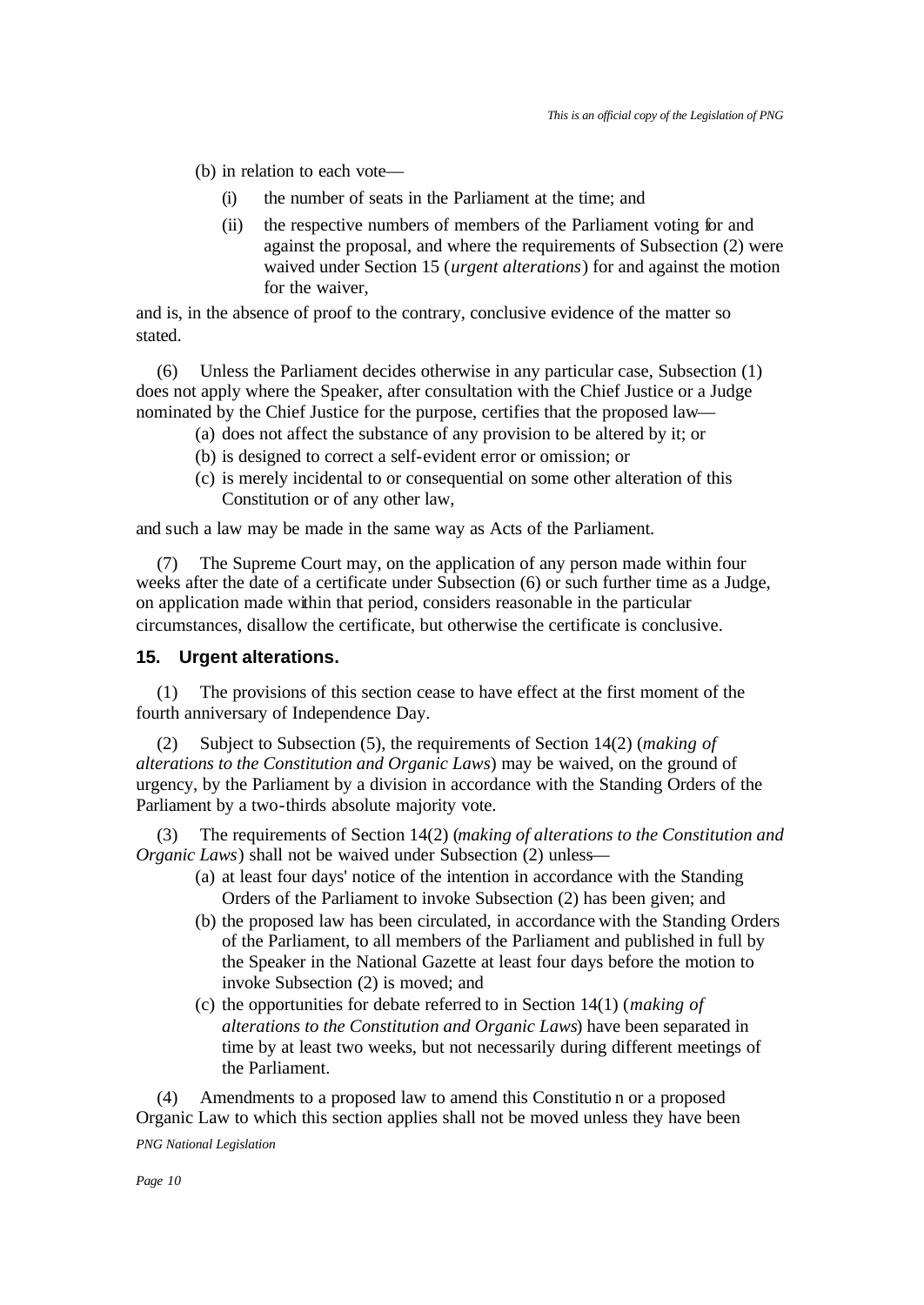circulated to members of the Parliament before the end of the first debate on the matter.

(5) This section does not apply to proposed laws to alter the following provisions of this Constitution, or Organic Laws made for the purposes of any such provision:—

- (a) this section;
- (b) the Preamble;
- (c) Division II.2. (*Constitutional Laws*);
- (d) Division III.1. (*National Goals and Directive Principles*);
- (e) Division III.2. (*leadership code*);
- (f) Division III.3. (*basic rights*);
- (g) Division III.5. (*basic social obligations*);
- (h) Part IV. (*citizenship*);
- (i) Division VI.2. (*the National Parliament*);
- (j) Division VI.3. (*special instances of the legislative powers*);
- (k) Division VI.5. (*the administration of justice*);

ii**(ka) Part VIA. (***provincial government and local level government***);**

- (l) Division VII.2. (*the Public Services Commission*);
- (m) Division VII.4. (*special provisions in relation to the Police Force*);
- (n) Division VII.5. (*special provisions in relation to the Defence Force*);
- (o) Part VIII. (*supervision and control*);
- (p) Part IX. (*constitutional office-holders and constitutional institutions*);
- (q) Part X. (*emergency powers*).

# **16. Indirect alterations.**

(1) No Constitutional Law takes effect so as to affect the operation of any provision of such a law in force immediately before the commencement of the first-mentioned law unless it was made in the manner and form required for the alteration of that provision.

(2) For the avoidance of doubt, it is hereby declared that Subsection (1) extends to Schedule 1 (*Rules for Shortening and Interpretation of the Constitutional Laws*) in its application to any provision of this Constitution.

#### **17. "Prescribed majority of votes".**

(1) Subject to this section, in relation to a proposed law to alter any provision of this Constitution the prescribed majority of votes for the purposes of Section 14 (*making of alterations to the Constitution and Organic Laws*) is the majority of votes prescribed by this Constitution in relation to that provision, or if no majority is prescribed a two-thirds absolute majority vote.

(2) For the purposes of Subsection (1) the prescribed majority of votes for this subsection, Sections 3, 6, 8, 20, 21, 23, 24, 26 to 31 (inclusive), 63, 68, 69, 73, 77 to 98 (inclusive), 101, 103, 104, 110, 117, 138, 139, 150, 156, 165, 167, 171, 184 to 187 (inclusive), 206, 248 to 252 (inclusive), 264 to 268 (inclusive), Sch.1.21, Sch.2.1 to Sch.2.14 (inclusive), Schedules 3, 4 and 5 is an absolute majority.

For the purposes of Subsection  $(1)$  the prescribed majority of votes for this subsection, Sections 35, 36, 50, 57, 105, 106, 109, 113, 125, 126, 155, 157, 160, 163,

*PNG National Legislation*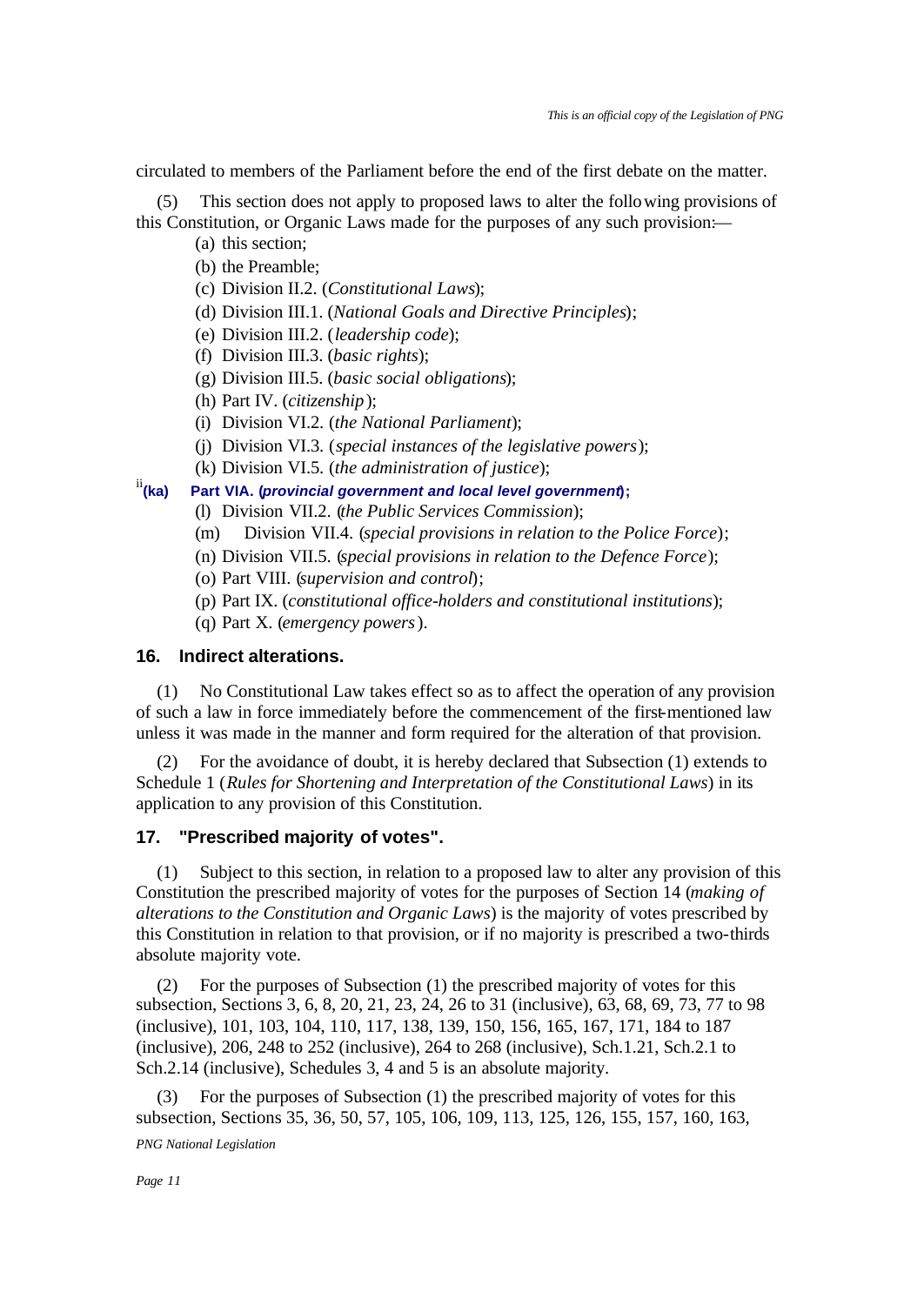217, 235, 239, 243, 244, 245 and 269 is a three-quarters absolute majority.

(4) Subject to this section, for the purpose of a proposed law to add a new provision to this Constitution the prescribed majority of votes is the same as the prescribed majority of votes that would be required to alter that provision if it was already enacted.

(5) Subject to Section 12(3) (*Organic Laws*), in relation to a proposed Organic Law the prescribed majority of votes is—

- (a) in the case of a proposed Organic Law to alter a provision of an Organic Law—the same as the majority that would be required for the making of the provision proposed to be altered; and
- (b) in any other case—
	- (i) the majority of votes (not being less than an absolute majority) prescribed by this Constitution for the making of the Organic Law; and
	- (ii) if no majority is prescribed, a two-thirds absolute majority.

(6) Where, by virtue of the operation of the preceding provisions of this section, there are different prescribed majorities in relation to different provisions of a proposed law, the prescribed majority of votes in relation to the law as a whole is the greatest of those majorities.

(7) Nothing in this section prevents different majorities being prescribed in respect of different aspects or subject-matters of a provision.

No Organic Law may require a majority of votes for the alteration of a provision of an Organic Law greater than that by which the first-mentioned law was made.

- (9) Notwithstanding anything in this section, until 16 September 1980—
	- (a) for the purpose of a proposed law to add a new provision to this Constitution, the prescribed majority of votes is an absolute majority; and
	- (b) for the purpose of making an Organic Law for which there was provision in this Constitution when adopted the prescribed majority of votes is an absolute majority.

# **Subdivision C.—Constitutional Interpretation.**

# **18. Original interpretative jurisdiction of the Supreme Court.**

(1) Subject to this Constitution, the Supreme Court has original jurisdiction, to the exclusion of other courts, as to any question relating to the interpretation or application of any provision of a Constitutional Law.

Subject to this Constitution, where any question relating to the interpretation or application of any provision of a Constitutional Law arises in any court or tribunal, other than the Supreme Court, the court or tribunal shall, unless the question is trivial, vexatious or irrelevant, refer the matter to the Supreme Court, and take whatever other action (including the adjournment of proceedings) is appropriate.

# **19. Special references to the Supreme Court.**

*PNG National Legislation* (1) Subject to Subsection (4), the Supreme Court shall, on application by an authority referred to in Subsection (3), give its opinion on any question relating to the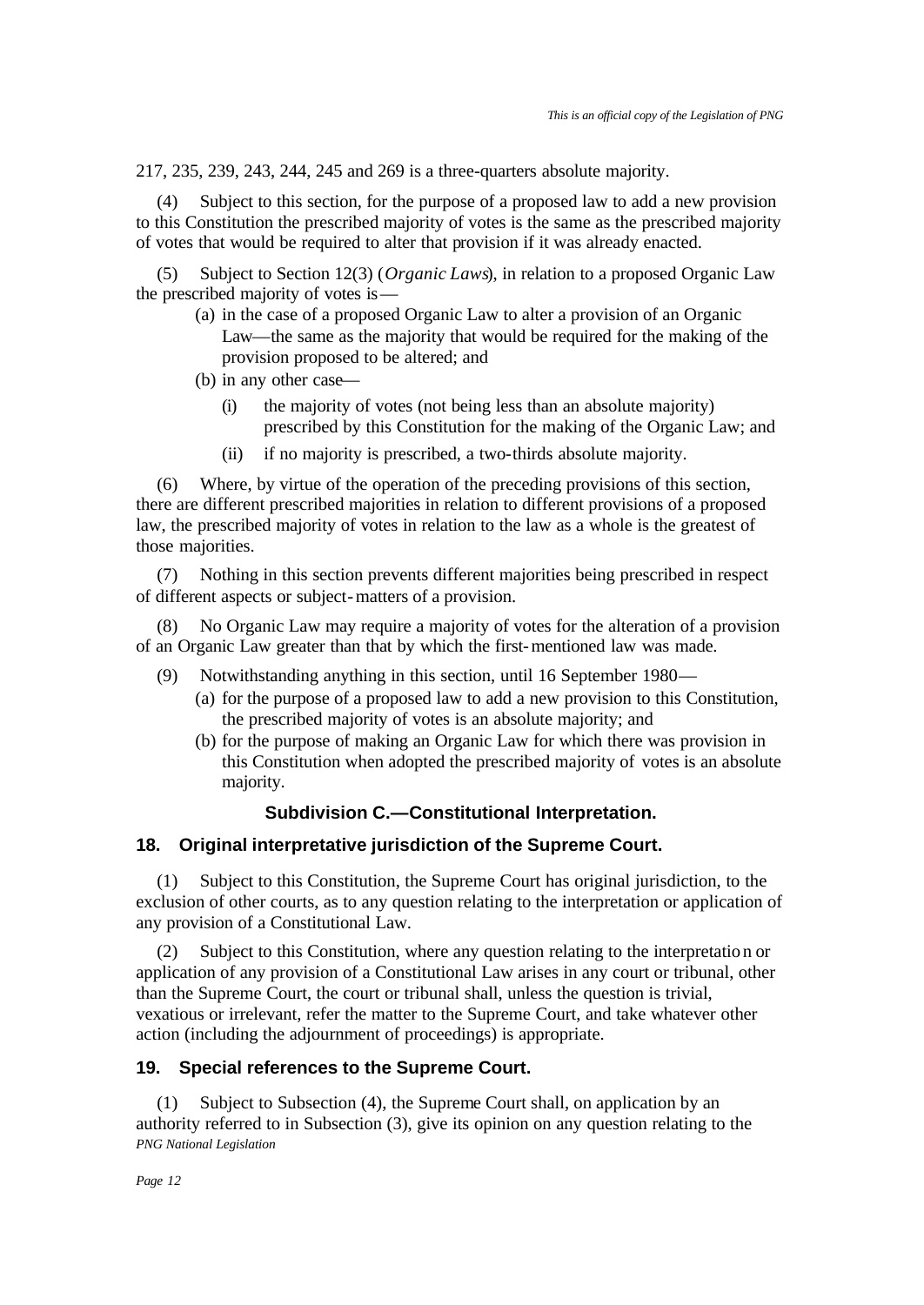interpretation or application of any provision of a Constitutional Law, including (but without limiting the generality of that expression) any question as to the validity of a law or proposed law.

(2) An opinion given under Subsection (1) has the same binding effect as any other decision of the Supreme Court.

(3) The following authorities only are entitled to make application under Subsection  $(1)$ :—

- (a) the Parliament; and
- (b) the Head of State, acting with, and in accordance with, the advice of the National Executive Council; and
- (c) the Law Officers of Papua New Guinea; and
- (d) the Law Reform Commission; and
- (e) the Ombudsman Commission; and

iii

(ea) a Provincial Assembly or a Local-level Government; and

#### a provincial executive; and  $\boldsymbol{v}^{\mathrm{iv}}$ (eb)

- (ec) a body established by a Constitutional Law or an Act of the Parliament specifically for the settlement of disputes between the National Government and Provincial Governments or Local-level Governments, or between Provincial Governments, or between Provincial Governments and Local-level Governments, or Local-level Governments; and
- (f) the Speaker, in accordance with Section 137(3) (*Acts of Indemnity*).

(4) Subject to any Act of the Parliament, the Rules of Court of the Supreme Court may make provision in respect of matters relating to the jurisdiction of the Supreme Court under this section, and in particular as to—

- (a) the form and contents of questions to be decided by the Court; and
- (b) the provision of counsel adequate to enable full argument before the Court of any question; and
- (c) cases and circumstances in which the Court may decline to give an opinion.

(5) In this section, "proposed law" means a law that has been formally placed before the relevant law-making body.

#### *Division 3.—Adoption, Reception and Development of Certain Laws.*

#### **20. Underlying law and pre-Independence statutes.**

- (1) An Act of Parliament shall—
	- (a) declare the underlying law of Papua New Guinea; and
	- (b) provide for the development of the underlying law of Papua New Guinea.
- (2) Until such time as an Act of Parliament provides otherwise—
	- (a) the underlying law of Papua New Guinea shall be as prescribed in Schedule 2 (*adoption, etc., of certain laws*); and
	- (b) the manner of development of the underlying law shall be as prescribed by

*PNG National Legislation*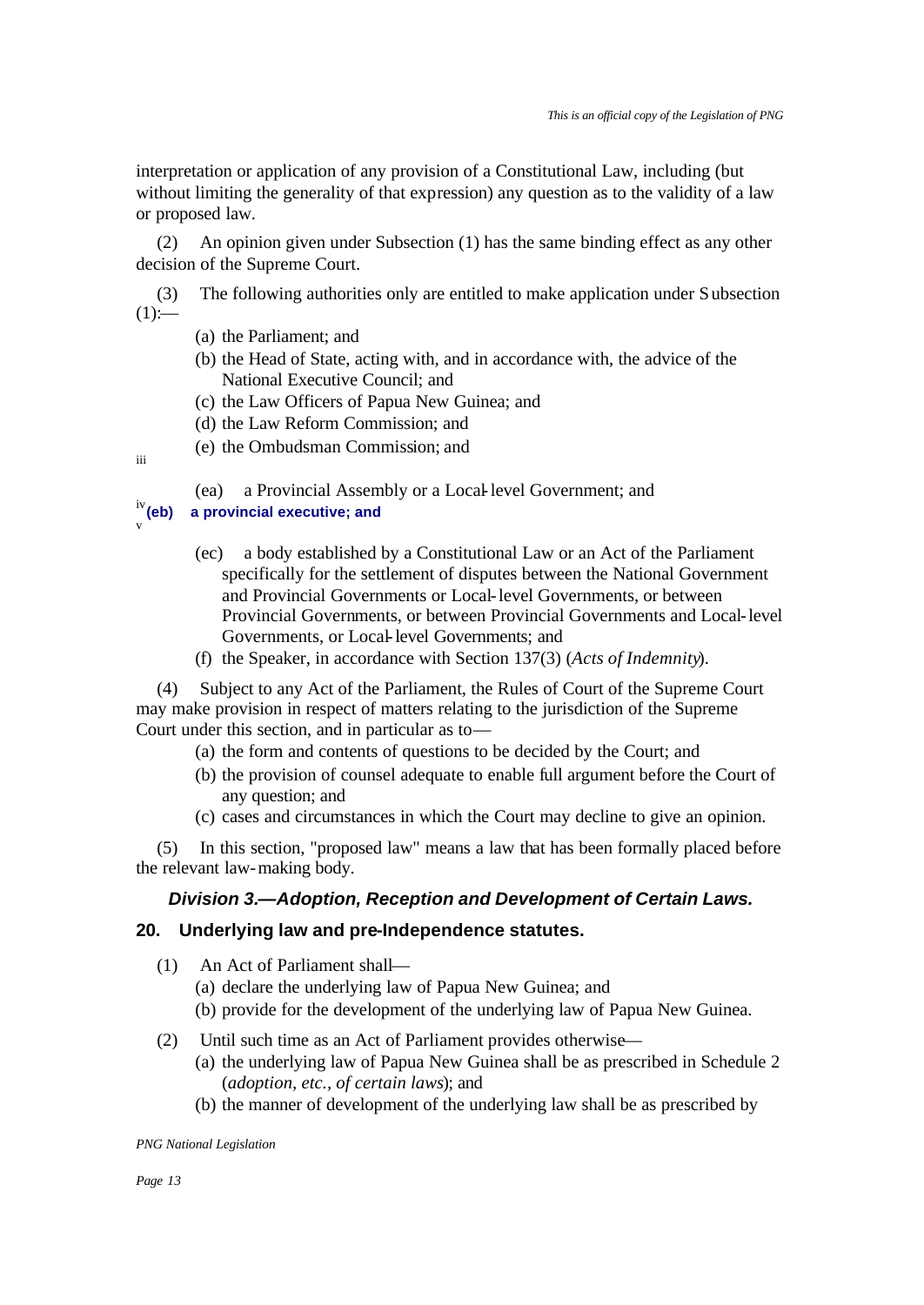#### Schedule 2 (*adoption, etc., of certain laws*).

(3) Certain pre-Independence statutes are adopted and shall be adopted, as Acts of Parliament and subordinate enactments of Papua New Guinea, as prescribed by Schedule 2 (*adoption, etc., of certain laws*).

# **21. Purpose of Schedule 2.**

(1) The purpose of Schedule 2 (*adoption, etc., of certain laws*) and of the Act of the Parliament referred to in Section 20 (*underlying law and pre-Independence statutes*) is to assist in the development of our indigenous jurisprudence, adapted to the changing circumstances of Papua New Guinea.

(2) For the purpose set out in Subsection (1), a Law Reform Commission shall be established in accordance with Schedule 2 (*adoption, etc., of certain laws*), and certain special responsibilities are imposed by that Schedule on the National Judicial System (and in particular on the Supreme Court and the National Court) and on the Law Reform Commission.

# *Division 4.—General.*

# **22. Enforcement of the Constitution.**

The provisions of this Constitution that recognize rights of individuals (including corporations and associations) as well as those that confer powers or impose duties on public authorities, shall not be left without effect because of the lack of supporting, machinery or procedural laws, but the lack shall, as far as practicable, be supplied by the National Court in the light of the National Goals and Directive Principles, and by way of analogy from other laws, general principles of justice and generally-accepted doctrine.

# **23. Sanctions.**

(1) Where any provision of a Constitutional Law prohibits or restricts an act, or imposes a duty, then unless a Constitutional Law or an Act of the Parliament provides for the enforcement of that provision the National Court may—

- (a) impose a sentence of imprisonment for a period not exceeding 10 years or a fine not exceeding K10 000.00; or
- (b) in the absence of any other equally effective remedy under the laws of Papua New Guinea, order the making of compensation by a person (including a governmental body) who is in default,

or both, for a breach of the prohibition, restriction or duty, and may make such further order in the circumstances as it thinks proper.

(2) Where a provision of a Constitutional Law prohibits or restricts an act or imposes a duty, the National Court may, if it thinks it proper to do so, make any order that it thinks proper for preventing or remedying a breach of the prohibition, restriction or duty, and Subsection (1) applies to a failure to comply with the order as if it were a breach of a provision of this Constitution.

Where the National Court considers it proper to do so, it may include in an order under Subsection (2) an anticipatory order under Subsection (1).

*PNG National Legislation*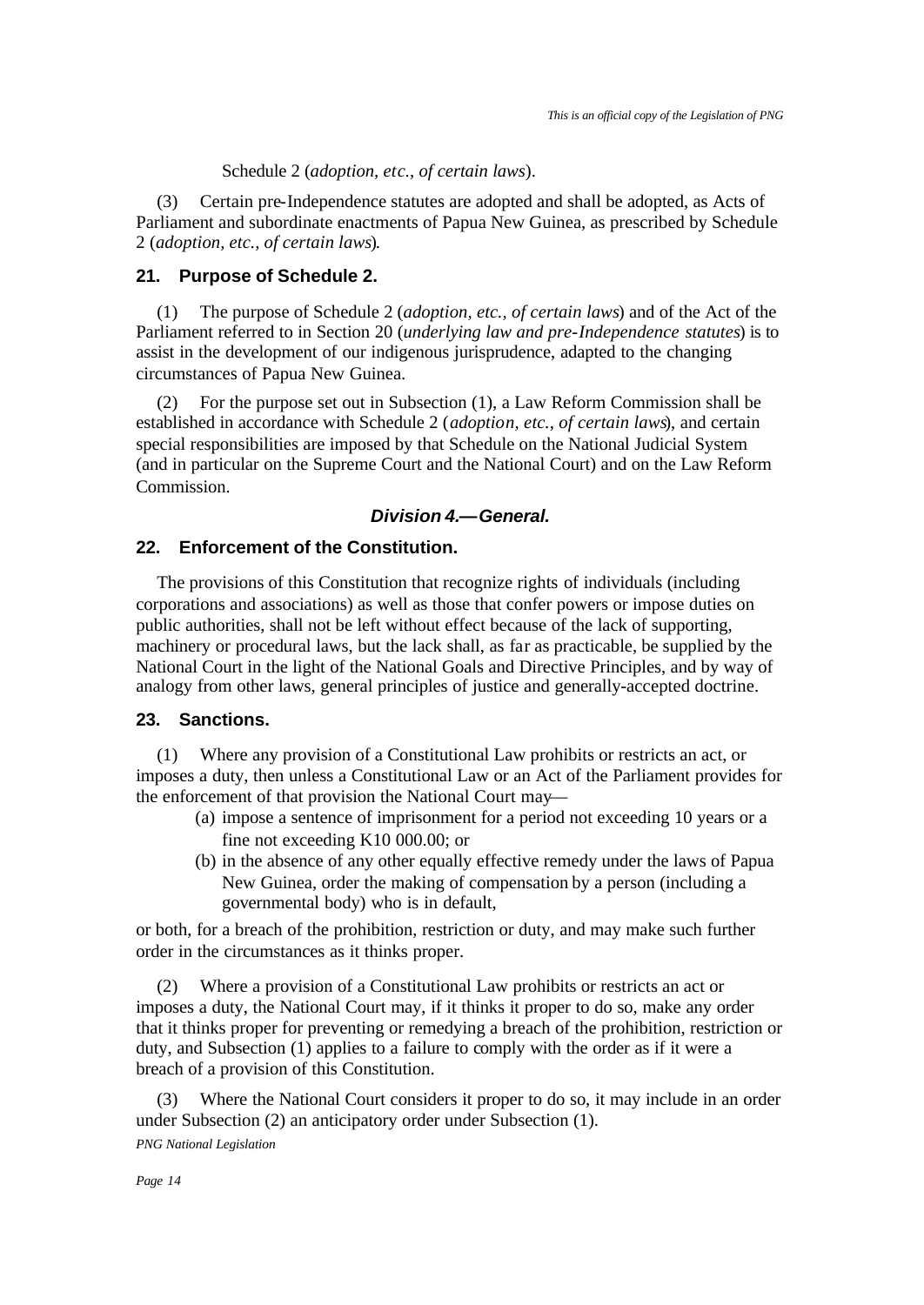#### **24. Use of certain materials as aids to interpretation.**

- (1) The official records of debates and of votes and proceedings—
	- (a) in the pre-Independence House of Assembly on the report of the Constitutional Planning Committee; and
	- (b) in the Constituent Assembly on the draft of this Constitution,

together with that report and any other documents or papers tabled for the purposes of or in connection with those debates, may be used, so far as they are relevant, as aids to interpretation where any question relating to the interpretation or application of any provision of a Constitutional Law arises.

(2) An Act of the Parliament may make provision for the manner of proof of the records and documents referred to in Subsection (1).

In Subsection (1), "the report of the Constitutional Planning Committee" means the Final Report of the pre-Independence Constitutional Planning Committee dated 13 August 1974 and presented to the pre-Independence House of Assembly on 16 August 1974.

# **PART III.—BASIC PRINCIPLES OF GOVERNMENT.**

# *Division 1.—National Goals and Directive Principles.*

#### **25. Implementation of the National Goals and Directive Principles.**

(1) Except to the extent provided in Subsections (3) and (4), the National Goals and Directive Principles are non-justiciable.

(2) Nevertheless, it is the duty of all governmental bodies to apply and give effect to them as far as lies within their respective powers.

(3) Where any law, or any power conferred by any law (whether the power be of a legislative, judicial, executive, administrative or other kind), can reasonably be understood, applied, exercised or enforced, without failing to give effect to the intention of the Parliament or to this Constitution, in such a way as to give effect to the National Goals and Directive Principles, or at least not to derogate them, it is to be understood, applied or exercised, and shall be enforced, in that way.

(4) Subsection (1) does not apply to the jurisdiction of the Ombudsman Commission or of any other body prescribed for the purposes of Division III.2 (*leadership code*), which shall take the National Goals and Directive Principles fully into account in all cases as appropriate.

# *Division 2.—Leadership Code.*

#### **26. Application of Division 2.**

- (1) The provisions of this Division apply to and in relation to—
	- (a) the Prime Minister, the Deputy Prime Minister and the other Ministers; and
	- (b) the Leader and Deputy Leader of the Opposition; and
	- (c) all other members of the Parliament; and

vi

*PNG National Legislation*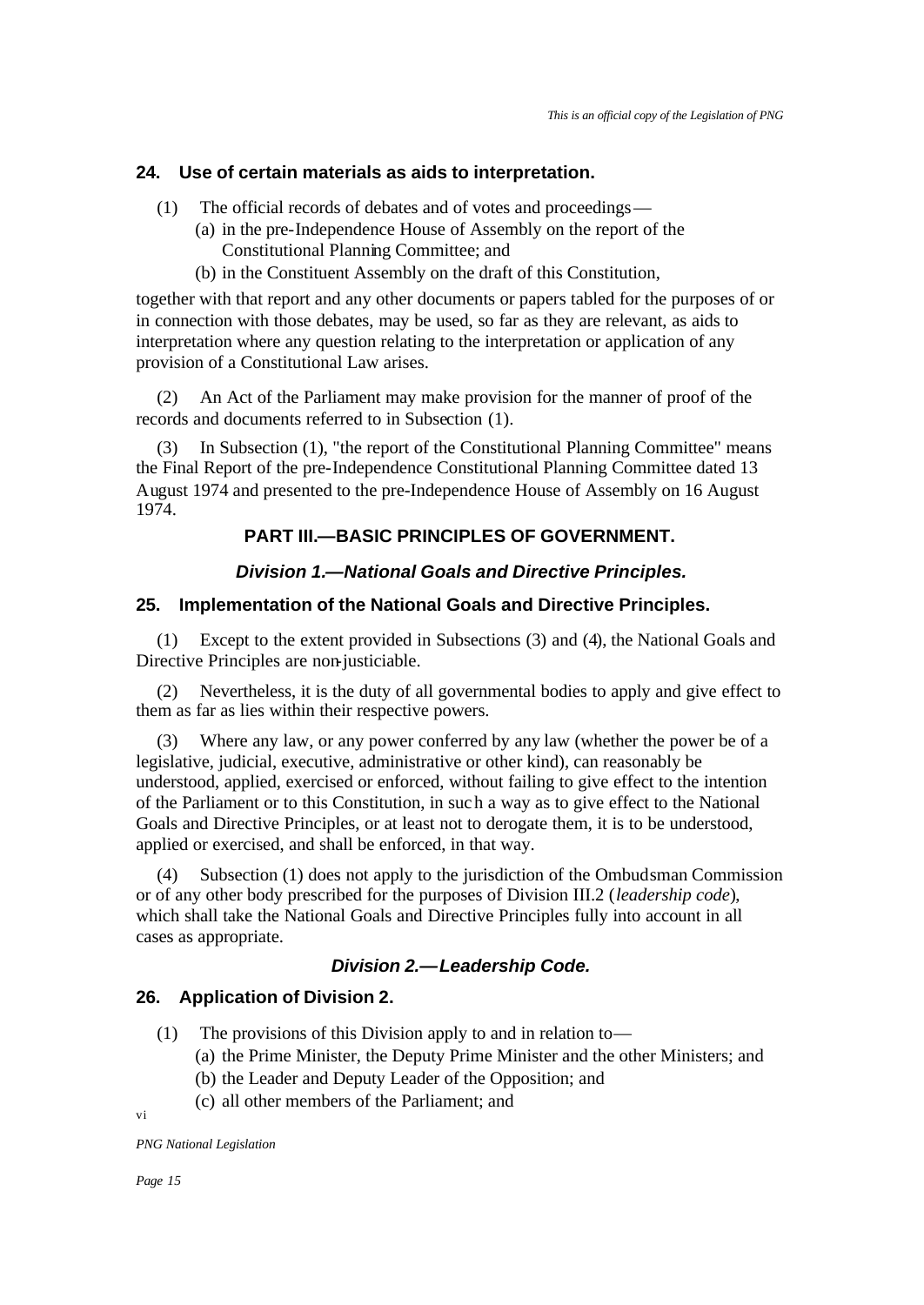- (d) members of Provincial Assemblies and Local-level Governments; and
- (e) all constitutional office-holders within the meaning of Section 221 (*definitions*); and
- (f) all heads of Departments of the National Pub lic Service; and
- (g) all heads of or members of the boards or other controlling bodies of statutory authorities; and
- (h) the Commissioner of Police; and
- (i) the Commander of the Defence Force; and
- (j) all ambassadors and other senior diplomatic and consular officials prescribed by an Organic Law or an Act of the Parliament; and
- (k) the public trustee; and
- (l) the personal staff of the Governor-General, the Ministers and the Leader and Deputy Leader of the Opposition; and
- (m) executive officers of registered political parties as defined by Section 128 (*"registered political party"* ); and
- (n) persons holding such public offices as are declared under Subsection (3) to be offices to and in relation to which this Division applies.

(2) This Division applies to and in relation to a person referred to in Subsection (1) not only in the office referred to in that subsection but also in any other office or position that he holds under any law by virtue of that office. vii

(3) An Organic Law or an Act of the Parliament may declare any public office (including an office in a provincial government or a local-level government body) to be an office to and in relation to which this Division applies.

In the event of doubt as to whether a person is a person to whom this Division applies, the decision of the Ombudsman Commission is final.

#### **27. Responsibilities of office.**

(1) A person to whom this Division applies has a duty to conduct himself in such a way, both in his public or official life and his private life, and in his associations with other persons, as not—

- (a) to place himself in a position in which he has or could have a conflict of interests or might be compromised when discharging his public or official duties; or
- (b) to demean his office or position; or
- (c) to allow his public or official integrity, or his personal integrity, to be called into question; or
- (d) to endanger or diminish respect for and confidence in the integrity of government in Papua New Guinea.

(2) In particular, a person to whom this Division applies shall not use his office for personal gain or enter into any transaction or engage in any enterprise or activity that might be expected to give rise to doubt in the public mind as to whether he is carrying out or has carried out the duty imposed by Subsection (1).

*PNG National Legislation*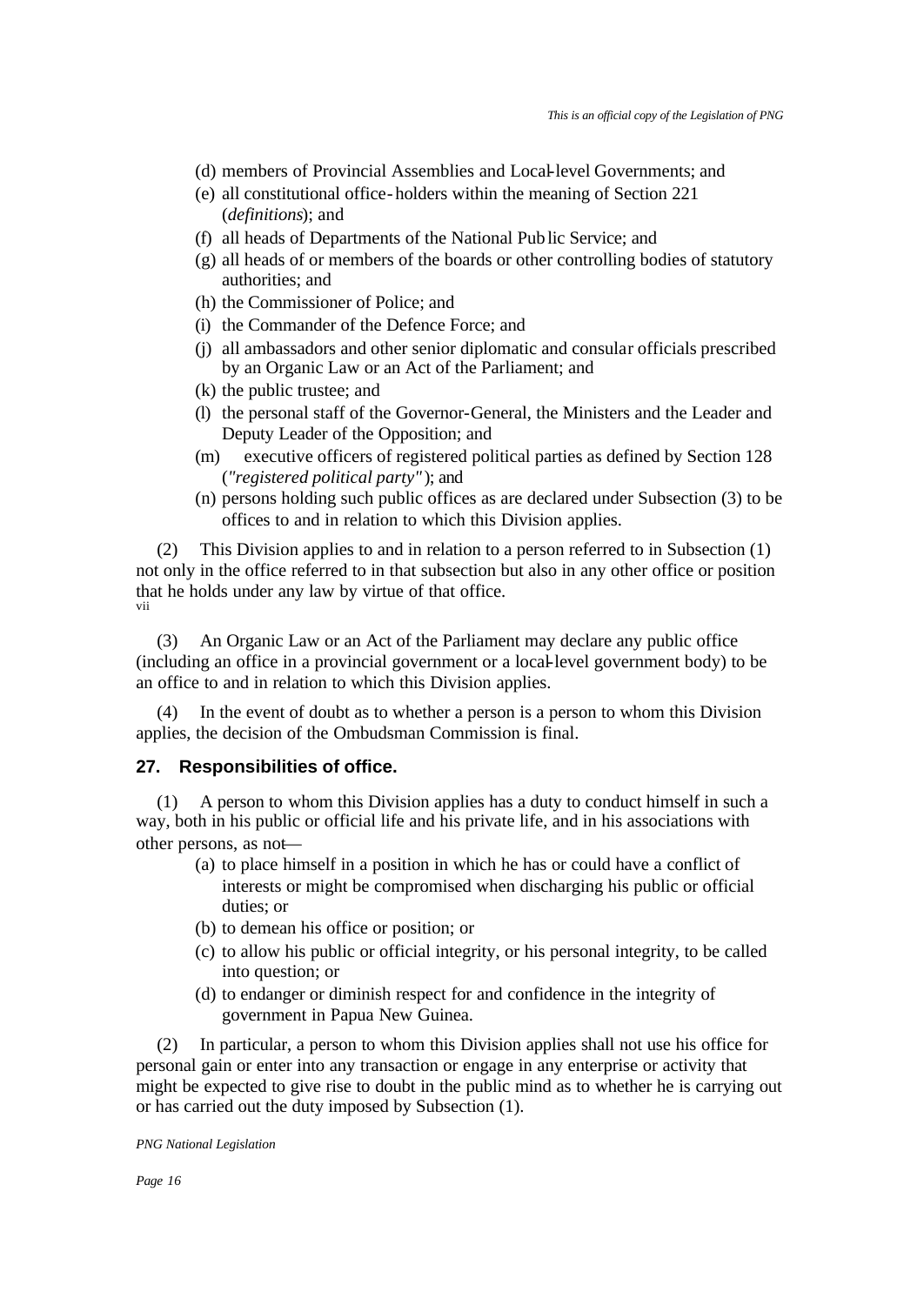- (3) It is the further duty of a person to whom this Division applies—
	- (a) to ensure, as far as is within his lawful power, that his spouse and children and any other persons for whom he is responsible (whether morally, legally or by usage), including nominees, trustees and agents, do not conduct themselves in a way that might be expected to give rise to doubt in the public mind as to his complying with his duties under this section; and
	- (b) if necessary, to publicly disassociate himself from any activity or enterprise of any of his associates, or of a person referred to in paragraph (a), that might be expected to give rise to such a doubt.

(4) The Ombudsman Commission or other authority prescribed for the purpose under Section 28 (*further provisions*) may, subject to this Division and to any Organic Law made for the purposes of this Division, give directions, either generally or in a particular case, to ensure the attainment of the objects of this section.

- (5) A person to whom this Division applies who—
	- (a) is convicted of an offence in respect of his office or position or in relation to the performance of his functions or duties; or
	- (b) fails to comply with a direction under Subsection (4) or otherwise fails to carry out the obligations imposed by Subsections (1), (2) and (3),

is guilty of misconduct in office.

#### **28. Further provisions.**

- (1) For the purposes of this Division, an Organic Law—
	- (a) may give to the Ombudsman Commission or some other authority any powers that are necessary or convenient for attaining the objects of this Division and of the Organic Law; and
	- (b) shall make provision for the disclosure to the Ombudsman Commission or some other authority of the personal and business incomes and financial affairs of persons to whom this Division applies, and of their families and associates, and in particular of interests in contracts with governmental bodies and of directorships and similar offices held by them (including powers to nominate directors, trustees or agents, or similar officers); and
	- (c) shall empower the Ombudsman Commission or some other authority to require a person to whom this Division applies to dispose of, or place under the control of the public trustee, any assets or income where this seems to be desirable for attaining the objects of this Division; and
	- (d) may prescribe specific acts that constitute misconduct in office; and
	- (e) may create offences (including offences by persons to whom this Division applies and offences by other persons); and
	- (f) shall provide for the investigation by the Ombudsman Commission or some other authority of cases of alleged or suspected misconduct in office, and confer on the Commission or authority any powers that are necessary or convenient for that purpose; and
	- (g) shall establish independent tribunals that—

*PNG National Legislation* (i) shall investigate and determine any cases of alleged or suspected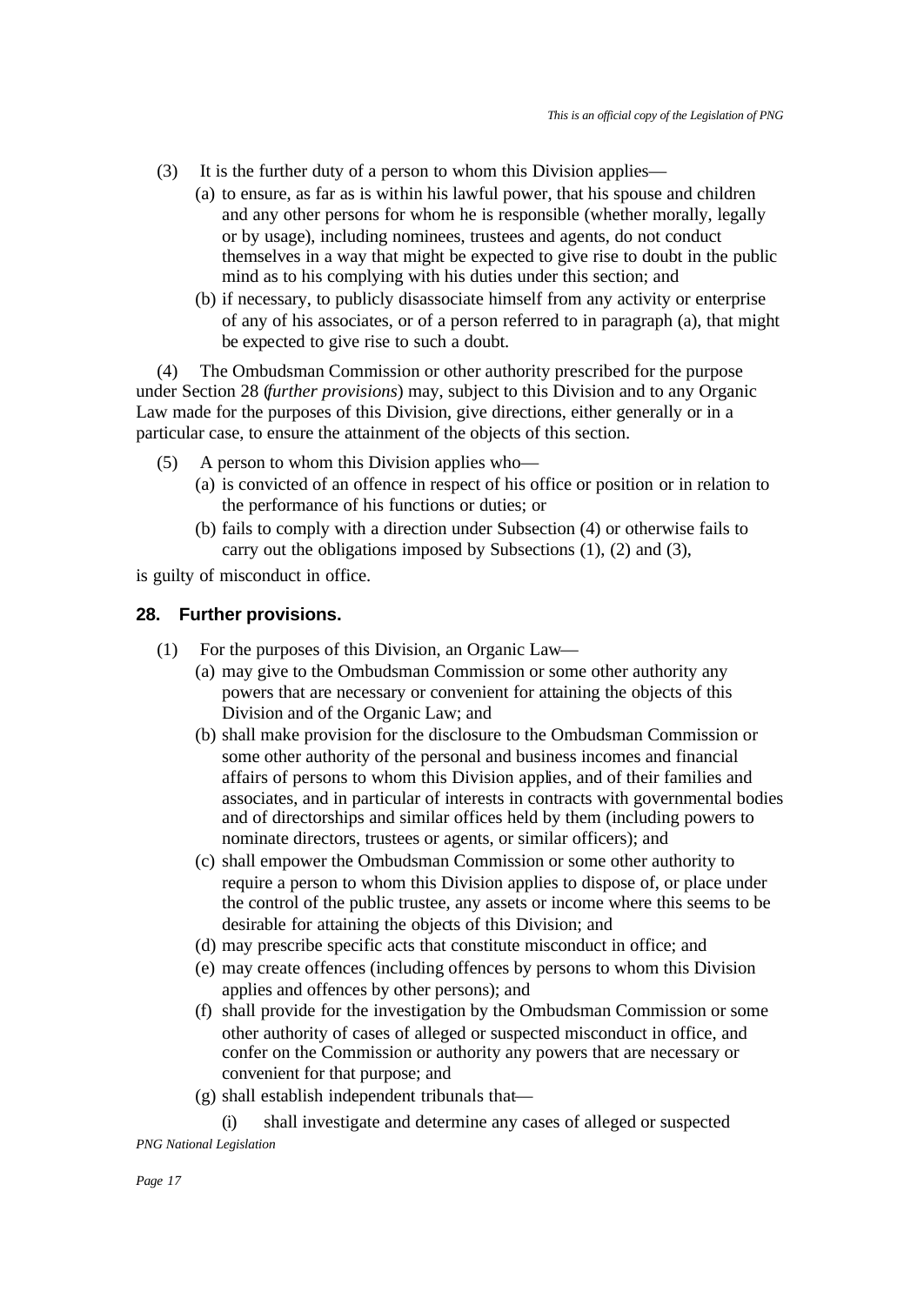misconduct in office referred to them in accordance with the Organic Law; and

viii

- (ii) are required subject to Subsection (1A), to recommend to the appropriate authority that a person found guilty of misconduct in office be dismissed from office or position; and
- (h) may make any other provision that is necessary or convenient for attaining the objects of this Division.

#### ix**(1A) An Organic Law may provide that where the independent tribunal referred to in Subsection (1)(g) finds that—**

- (a) there was no serious culpability on the part of a person found guilty of misconduct in office; and
- (b) public policy and the public good do not require dismissal,

it may recommend to the appropriate authority that some other penalty provided for by law be imposed.

x

(2) Where an independent tribunal referred to in Subsection  $(1)(g)$  makes a recommendation to the appropriate authority in accordance with that paragraph or with Subsection (1A), the appropriate authority shall act in accordance with the recommendation.

xi

(3) For the purposes of Subsections  $(1)(g)$ ,  $(1A)$  and  $(2)$ , "the appropriate authority"—

(a) in relation to—

- (i) a person holding an office referred to in Section 26(1)(a), (b), (c) or (d) (*application of Division 2*); or
- (ii) a person holding an elective office that is declared under Section 26(3) to be an office to and in relation to which this Division applies,

means the Head of State; and

(b) in relation to a person holding any other office to which this Division applies—means the appropriate appointing authority.

(4) An Organic Law may provide for the suspension from office of a person to whom this Division applies pending the investigation of any case of alleged or suspected misconduct in office by him.

(5) Proceedings under Subsection  $(1)(g)$  are not judicial proceedings but are subject to the principles of natural justice, and—

- (a) no such proceedings are a bar to any other proceedings provided for by law; and
- (b) no other proceedings provided for by law are a bar to proceedings under that paragraph.

# **29. Prosecution of misconduct in office.**

*PNG National Legislation* (1) Where the Ombudsman Commission or other authority referred to in Section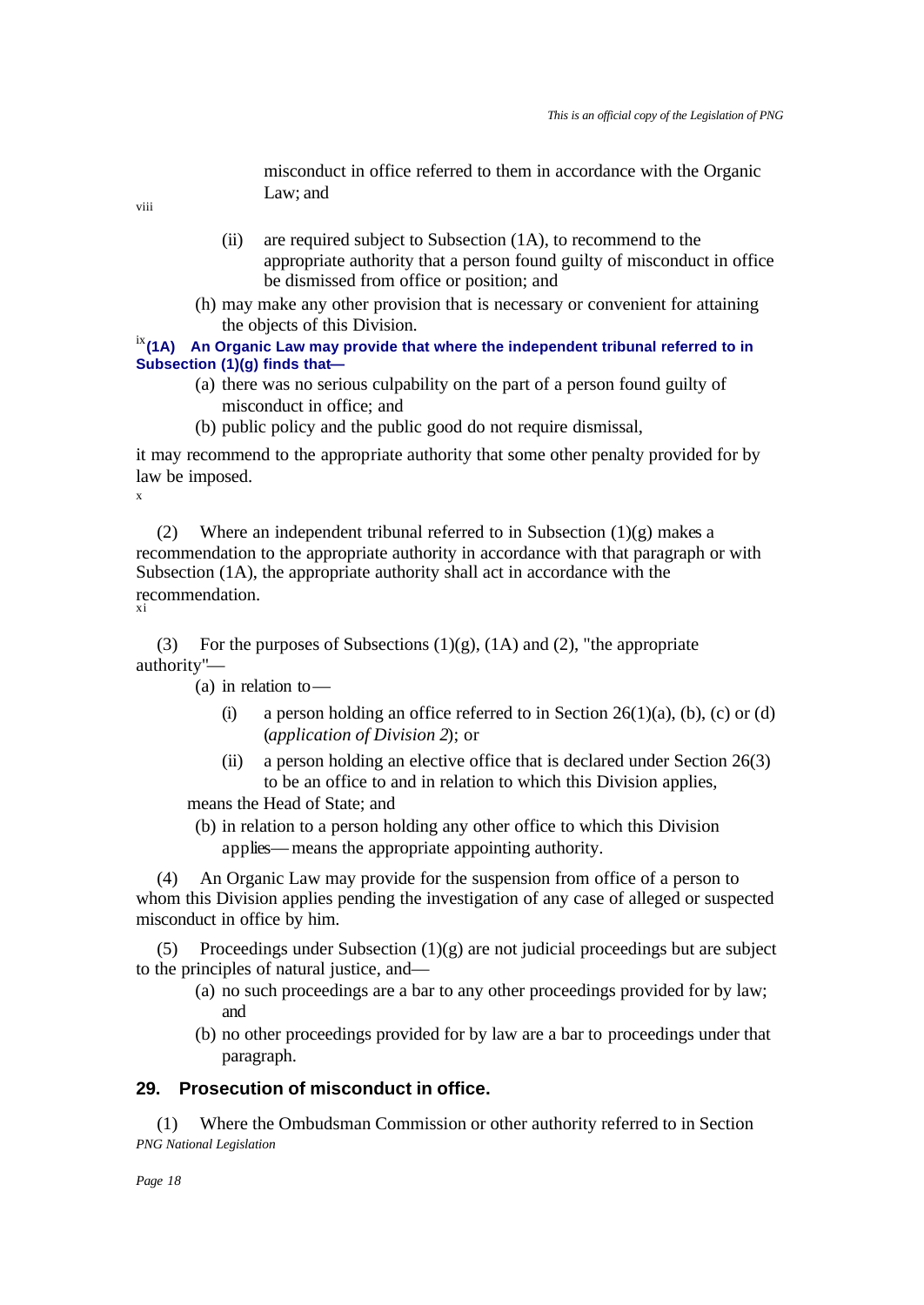28(1)(f) (*further provisions*) is satisfied that there is a prima facie case that a person has been guilty of misconduct in office, it shall refer the matter to the Public Prosecutor for prosecution before a tribunal established under Section 28(1)(g) (*further provisions*).

If the Public Prosecutor fails to prosecute the matter within a reasonable period, the Commission may prosecute it in his stead.

# **30. Other authority.**

Where another authority is prescribed under Section 28 (*further provisions*) that authority—

- (a) shall be composed of a person or persons who are declared under Section 221(1) (*definitions*) to be a constitutional office-holder; and
- (b) is not subject to direction or control by any person or authority.

# **31. Disqualifications on dismissal.**

(1) A person who has been dismissed from office under this Division for misconduct in office is not eligible—

- (a) to election to any elective public office; or
- (b) for appointment as Head of State or as a nominated member of the Parliament; or

xii

(c) for appointment to a provincial legislature or provincial executive (including the office of head of a provincial executive), or to a local-level government body,

for a period of three years after the date of his dismissal.

(2) In the event of doubt as to whether an office or position is an office or position to which Subsection (1) (a), (b) or (c) applies, the decision of the Ombudsman Commission is final.

# *Division 3.—Basic Rights.* **Subdivision A.—Introductory.**

# **32. Right to freedom.**

(1) Freedom based on law consists in the least amount of restriction on the activities of individuals that is consistent with the maintenance and development of Papua New Guinea and of society in accordance with this Constitution and, in particular, with the National Goals and Directive Principles and the Basic Social Obligations.

(2) Every person has the right to freedom based on law, and accordingly has a legal right to do anything that—

(a) does not injure or interfere with the rights and freedoms of others; and

(b) is not prohibited by law,

and no person—

(c) is obliged to do anything that is not required by law; and

*PNG National Legislation* (d) may be prevented from doing anything that complies with the provisions of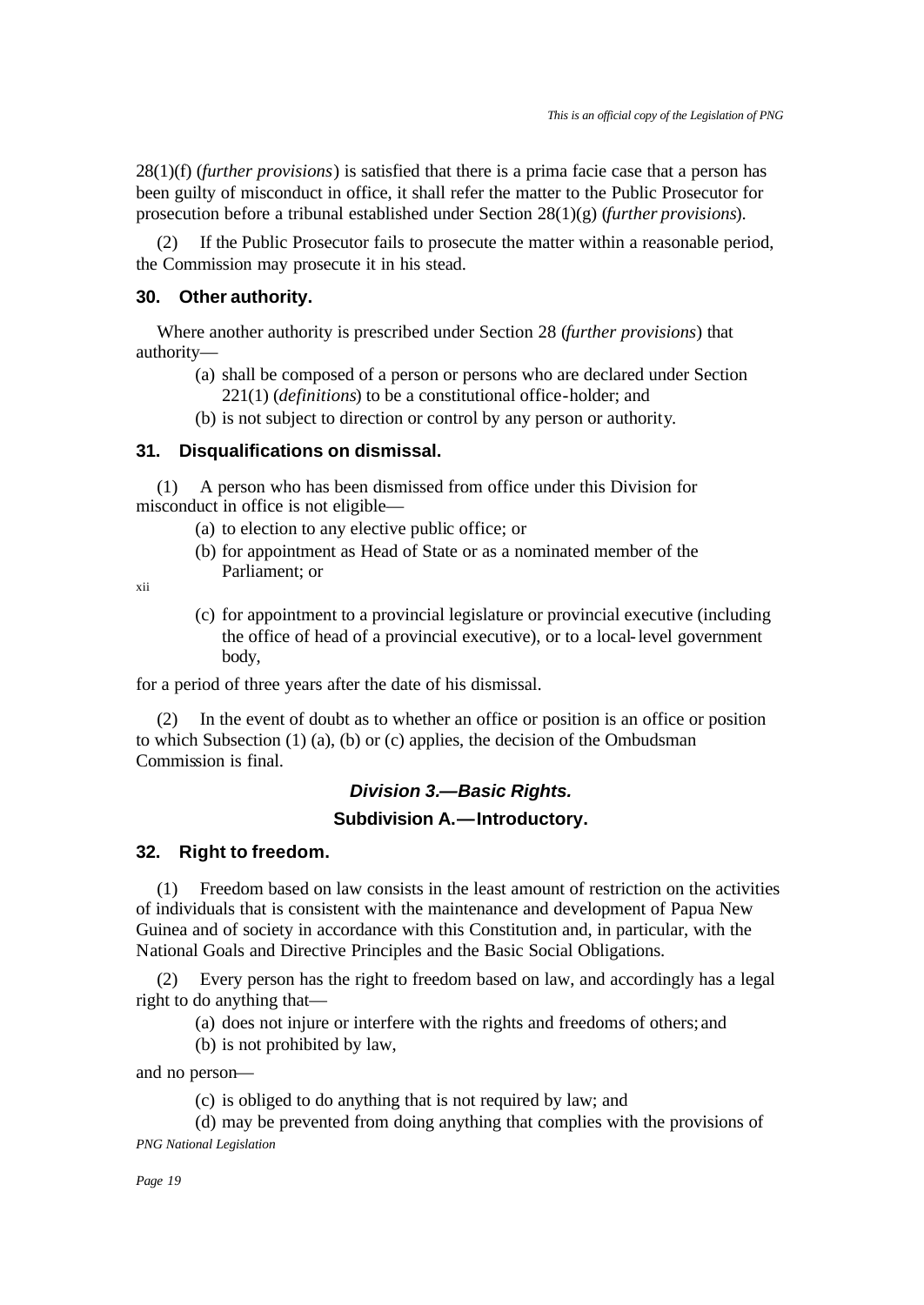#### paragraphs (a) and (b).

(3) This section is not intended to reflect on the extra-legal existence, nature or effect of social, civic, family or religious obligations, or other obligations of an extralegal nature, or to prevent such obligations being given effect to by law.

#### **33. Other rights and freedoms, etc.**

Nothing in this Division derogates the rights and freedoms of the individual under any other law and, in particular, an Organic Law or an Act of the Parliament may provide further guarantees of rights and freedoms and may further restrict the limitations that may be placed on, or on the exercise of, any right to freedom (including the limitations that may be imposed under Section 38 (*general qualifications on qualified rights*)).

# **34. Application of Division 3.**

Subject to this Constitution, each provision of this Division applies, as far as may be—

- (a) as between individuals as well as between governmental bodies and individuals; and
- (b) to and in relation to corporations and associations (other than governmental bodies) in the same way as it applies to and in relation to individuals,

except where, or to the extent that, the contrary intention appears in this Constitution.

# **Subdivision B.—Fundamental Rights.**

# **35. Right to life.**

- (1) No person shall be deprived of his life intentionally except—
	- (a) in execution of a sentence of a court following his conviction of an offence for which the penalty of death is prescribed by law; or
	- (b) as the result of the use of force to such an extent as is reasonable in the circumstances of the case and is permitted by any other law—
		- (i) for the defence of any person from violence; or
		- (ii) in order to effect a lawful arrest or to prevent the escape of a person lawfully detained; or
		- (iii) for the purpose of suppressing a riot, an insurrection or a mutiny; or
		- (iv) in order to prevent him from committing an offence; or
	- (v) for the purpose of suppressing piracy or terrorism or similar acts; or (c) as the result of a lawful act of war.

(2) Nothing in Subsection (1)(b) relieves any person from any liability at law in respect of the killing of another.

#### **36. Freedom from inhuman treatment.**

(1) No person shall be submitted to torture (whether physical or mental), or to treatment or punishment that is cruel or otherwise inhuman, or is inconsistent with respect for the inherent dignity of the human person.

*PNG National Legislation*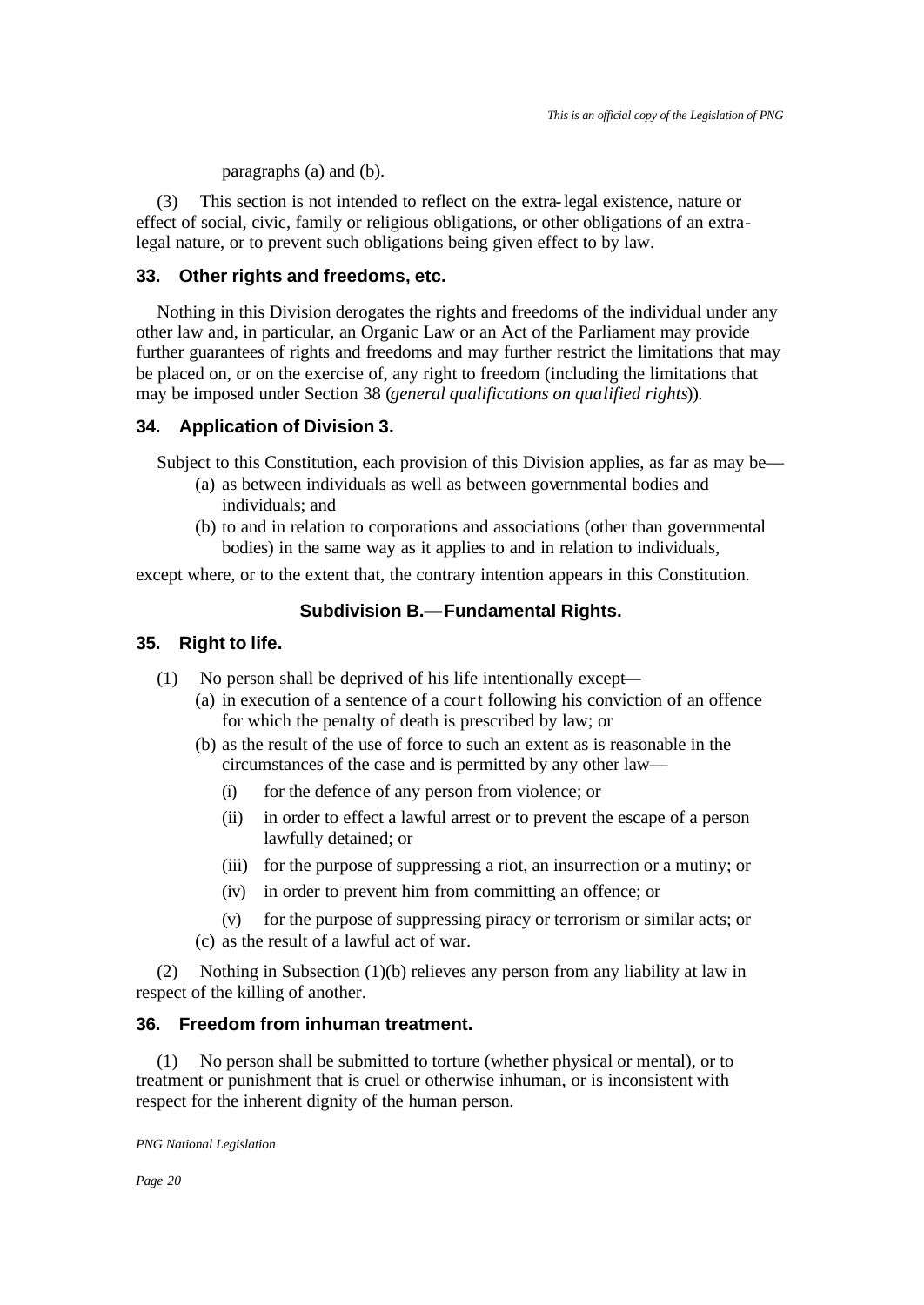(2) The killing of a person in circumstances in which Section 35(1)(a) (*right to life*) does not, of itself, contravene Subsection (1), although the manner or the circumstances of the killing may contravene it.

# **37. Protection of the law.**

(1) Every person has the right to the full protection of the law, and the succeeding provisions of this section are intended to ensure that that right is fully available, especially to persons in custody or charged with offences.

(2) Except, subject to any Act of the Parliament to the contrary, in the case of the offence commonly known as contempt of court, nobody may be convicted of an offence that is not defined by, and the penalty for which is not prescribed by, a written law.

(3) A person charged with an offence shall, unless the charge is withdrawn, be afforded a fair hearing within a reasonable time, by an independent and impartial court.

A person charged with an offence—  $\chi$ iii<sup>(4)</sup>

- 
- (a) shall be presumed innocent until proved guilty according to law, but a law may place upon a person charged with an offence the burden of proving particular facts which are, or would be, peculiarly within his knowledge; and
- (b) shall be informed promptly in a language which he understands, and in detail, of the nature of the offence with which he is charged; and
- (c) shall be given adequate time and facilities for the preparation of his defence; and
- (d) shall be permitted to have without payment the assistance of an interpreter if he cannot understand or speak the language used at the trial of the charge; and
- (e) shall be permitted to defend himself before the court in person or, at his own expense, by a legal representative of his own choice, or if he is a person entitled to legal aid, by the Public Solicitor or another legal representative assigned to him in accordance with law; and
- (f) shall be afforded facilities to examine in person or by his legal representative the witnesses called before the court by the prosecution, and to obtain the attendance and carry out the examination of witnesses and to testify before the court on his own behalf, on the same conditions as those applying to witnesses called by the prosecution.

(5) Except with his own consent, the trial shall not take place in his absence unless he so conducts himself as to render the continuance of the proceedings in his presence impracticable and the court orders him to be removed and the trial to proceed in his absence, but provision may be made by law for a charge that a person has committed an offence the maximum penalty for which does not include imprisonment, (except in default of payment of a fine), to be heard summarily in his absence if it is established that he has been duly served with a summons in respect of the alleged offence.

(6) Nothing in Subsection (4)(f) invalidates a law which imposes reasonable conditions that must be satisfied if witnesses called to testify on behalf of a person charged with an offence are to be paid their expenses out of public funds.

#### *PNG National Legislation*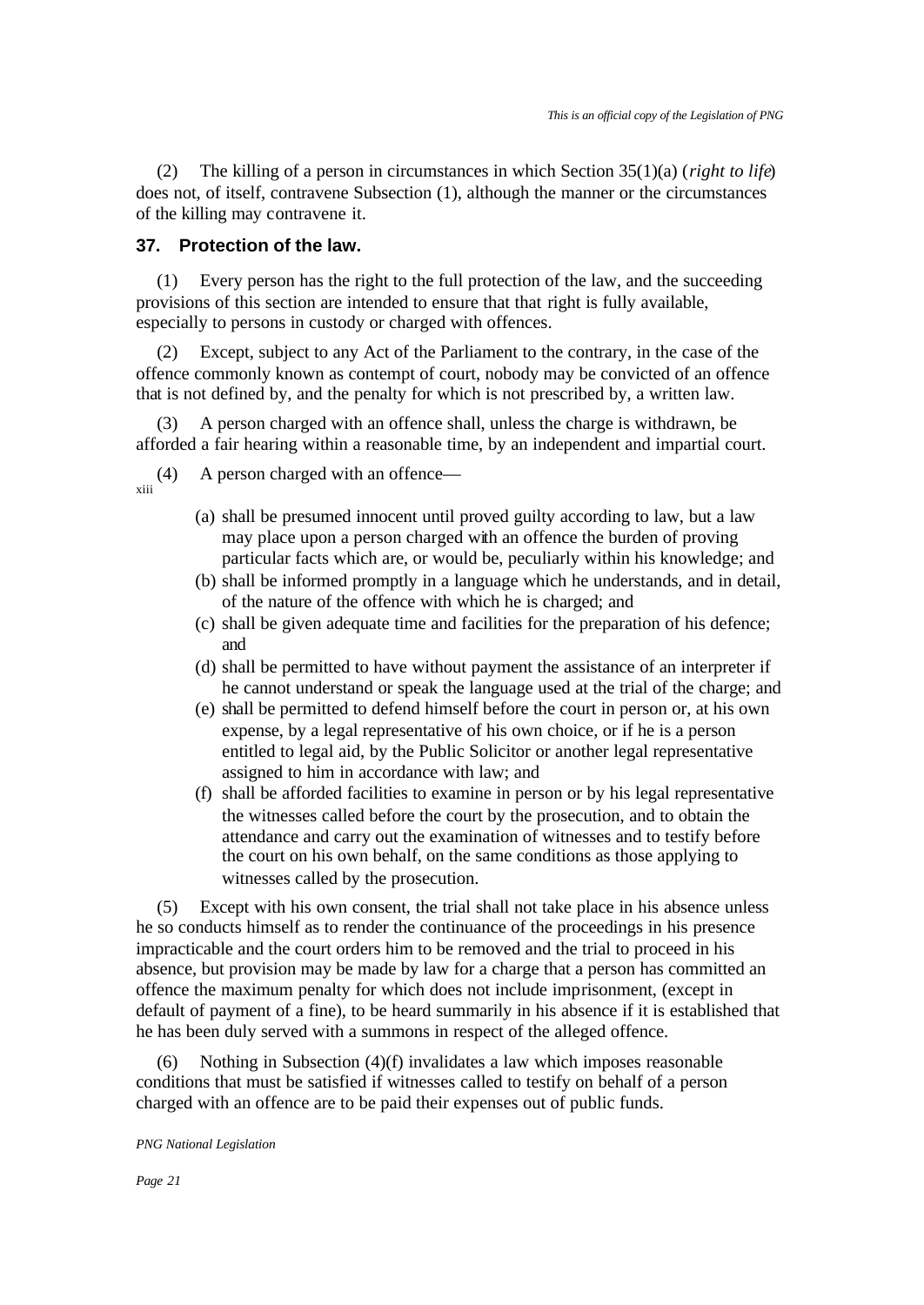(7) No person shall be convicted of an offence on account of any act that did not, at the time when it took place, constitute an offence, and no penalty shall be imposed for an offence that is more severe in degree or description than the maximum penalty that might have been imposed for the offence at the time when it was committed.

No person who shows that he has been tried by a competent court for an offence and has been convicted or acquitted shall again be tried for that offence or for any other offence of which he could have been convicted at the trial for that offence, except upon the order of a superior court made in the course of appeal or review proceedings relating to the conviction or acquittal.

(9) No person shall be tried for an offence for which he has been pardoned.

(10) No person shall be compelled in the trial of an offence to be a witness against himself.

(11) A determination of the existence or extent of a civil right or obligation shall not be made except by an independent and impartial court or other authority prescribed by law or agreed upon by the parties, and proceedings for such a determination shall be fairly heard within a reasonable time.

(12) Except with the agreement of the parties, or by order of the court in the interests of national security, proceedings in any jurisdiction of a court and proceedings for the determination of the existence or extent of any civil right or obligation before any other authority, including the announcement of the decision of the court or other authority, shall be held in public.

(13) Nothing in Subsection (12) prevents a court or other authority from excluding from the hearing of the proceedings before it persons, other than the parties and their legal representatives, to such an extent as the court or other authority—

- (a) is by law empowered to do and considers necessary or expedient in the interests of public welfare or in circumstances where publicity would prejudice the interests of justice, the welfare of persons under voting age or the protection of the private lives of persons concerned in the proceedings; or
- (b) is by law empowered or required to do in the interests of defence, public safety or public order.

(14) In the event that the trial of a person is not commenced within four months of the date on which he was committed for trial, a detailed report concerning the case shall be made by the Chief Justice to the Minister responsible for the National Legal Administration.

(15) Every person convicted of an offence is entitled to have his conviction and sentence reviewed by a higher court or tribunal according to law.

(16) No person shall be deprived by law of a right of appeal against his conviction or sentence by any court that existed at the time of the conviction or sentence, as the case may be.

(17) All persons deprived of their liberty shall be treated with humanity and with respect for the inherent dignity of the human person.

*PNG National Legislation* (18) Accused persons shall be segregated from convicted persons and shall be subject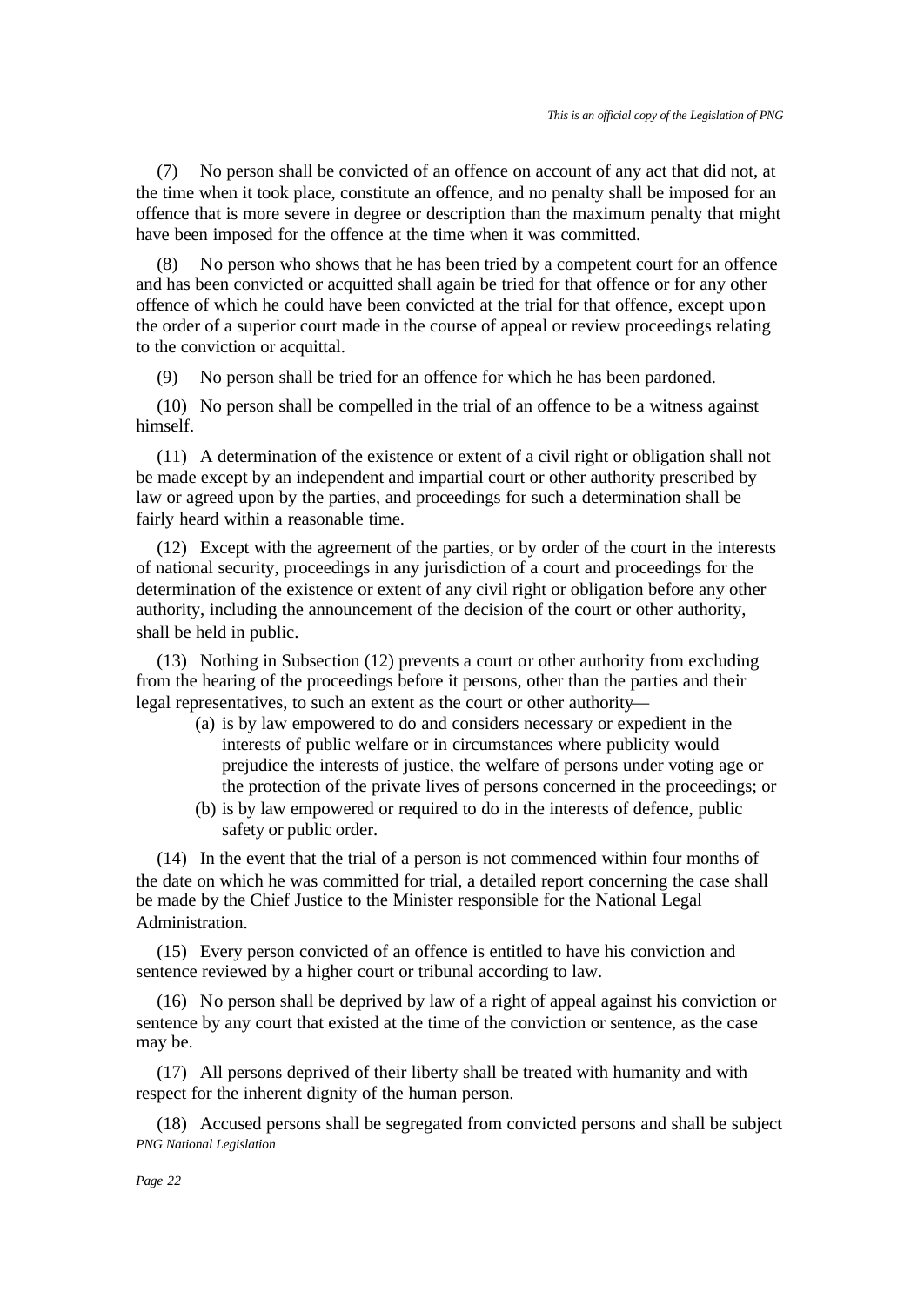to separate treatment appropriate to their status as unconvicted persons.

(19) Persons under voting age who are in custody in connection with an offence or alleged offence shall be separated from other persons in custody and be accorded treatment appropriate to their age.

(20) An offender shall not be transferred to an area away from that in which his relatives reside except for reasons of security or other good cause and, if such a transfer is made, the reason for so doing shall be endorsed on the file of the offender.

- (21) Nothing in this section—
	- (a) derogates Division III.4 (*principles of natural justice*); or
	- (b) affects the powers and procedures of village courts.

(22) Notwithstanding Subsection 21(b) the powers and procedures of village courts shall be exercised in accordance with the principles of natural justice.

# **Subdivision C.—Qualified Rights.**

# *General.*

# **38. General qualifications on qualified rights.**

(1) For the purposes of this Subdivision, a law that complies with the requirements of this section is a law that is made and certified in accordance with Subsection (2), and that—

- (a) regulates or restricts the exercise of a right or freedom referred to in this Subdivision to the extent that the regulation or restriction is necessary—
	- (i) taking account of the National Goals and Directive Principles and the Basic Social Obligations, for the purpose of giving effect to the public interest in—
		- (A) defence; or
		- (B) public safety; or
		- (C) public order; or
		- (D) public welfare; or
		- (E) public health (including animal and plant health); or
		- (F) the protectio n of children and persons under disability (whether legal or practical); or
		- (G) the development of under-privileged or less advanced groups or areas; or
	- (ii) in order to protect the exercise of the rights and freedoms of others; or
- (b) makes reasonable provision for cases where the exercise of one such right may conflict with the exercise of another,

to the extent that the law is reasonably justifiable in a democratic society having a proper respect for the rights and dignity of mankind.

- (2) For the purpose s of Subsection (1), a law must—
	- (a) be expressed to be a law that is made for that purpose; and
	- (b) specify the right or freedom that it regulates or restricts; and

*PNG National Legislation*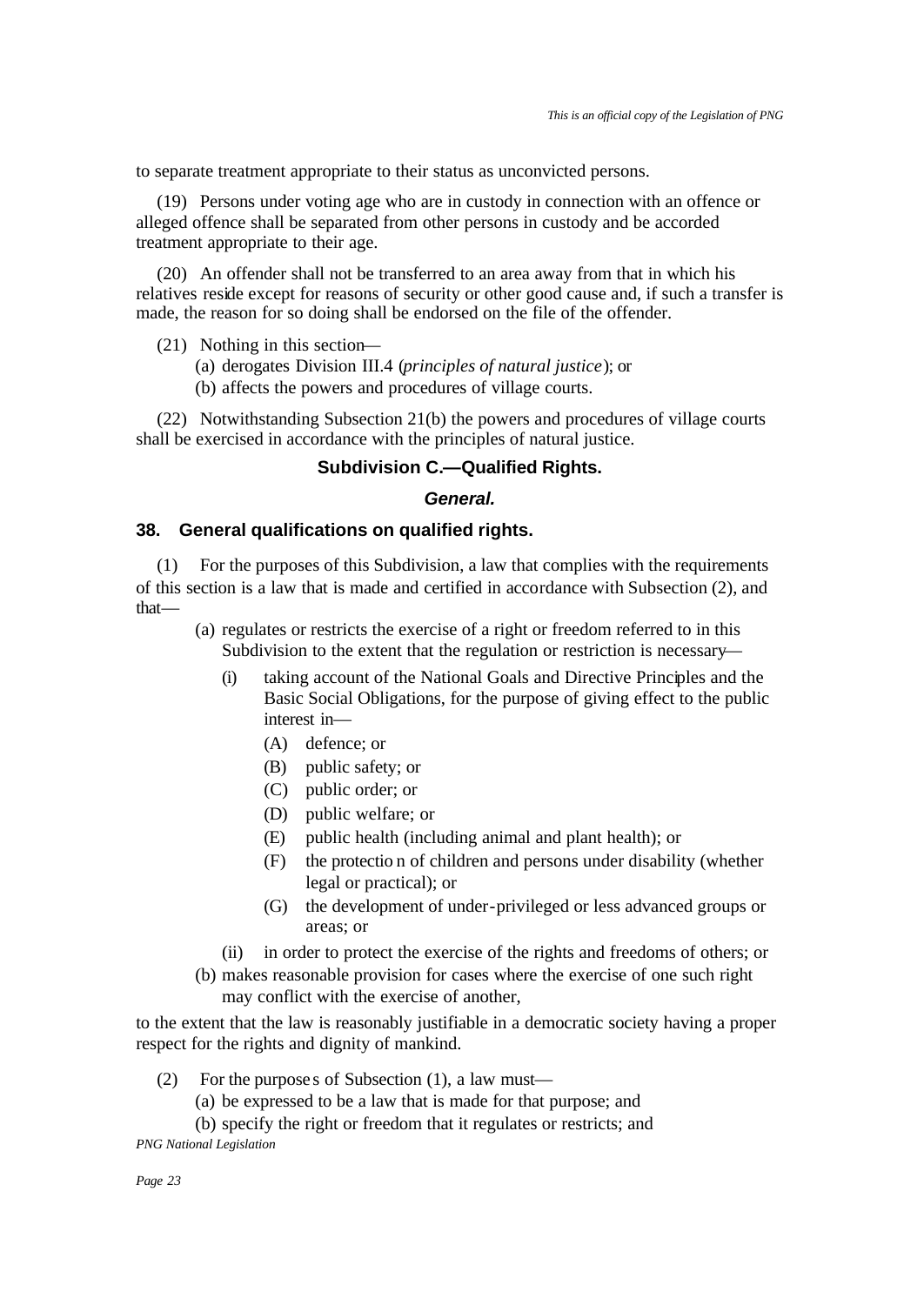(c) be made, and certified by the Speaker in his certificate under Section 110 (*certification as to making of laws*) to have been made, by an absolute majority.

(3) The burden of showing that a law is a law that complies with the requirements of Subsection (1) is on the party relying on its validity.

# **39. "Reasonably justifiable in a democratic society", etc.**

(1) The question, whether a law or act is reasonably justifiable in a democratic society having a proper regard for the rights and dignity of mankind, is to be determined in the light of the circumstances obtaining at the time when the decision on the question is made.

(2) A law shall not be declared not to be reasonably justifiable in a society having a proper regard for the rights and dignity of mankind except by the Supreme Court or the National Court, or any other court prescribed for the purpose by or under an Act of the Parliament, and unless the court is satisfied that the law was never so justifiable such a declaration operates as a repeal of the law as at the date of the declaration.

(3) For the purposes of determining whether or not any law, matter or thing is reasonably justified in a democratic society that has a proper regard for the rights and dignity of mankind, a court may have regard to—

- (a) the provisions of this Constitution generally, and especially the National Goals and Directive Principles and the Basic Social Obligations; and
- (b) the Charter of the United Nations; and
- (c) the Universal Declaration of Human Rights and any other declaration, recommendation or decision of the General Assembly of the United Nations concerning human rights and fundamental freedoms; and
- (d) the European Convention for the Protection of Human Rights and Fundamental Freedoms and the Protocols thereto, and any other international conventions, agreements or declarations concerning human rights and fundamental freedoms; and
- (e) judgements, reports and opinions of the International Court of Justice, the European Commission of Human Rights, the European Court of Human Rights and other international courts and tribunals dealing with human rights and fundamental freedoms; and
- (f) previous laws, practices and judicial decisions and opinions in the country; and
- (g) laws, practices and judicial decisions and opinions in other countries; and
- (h) the Final Report of the pre-Independence Constitutional Planning Committee dated 13 August 1974 and presented to the pre-Independence House of Assembly on 16 August 1974, as affected by decisions of that House on the report and by decisions of the Constituent Assembly on the draft of this Constitution; and
- (i) declarations by the International Commission of Jurists and other similar organizations; and
- (j) any other material that the court considers relevant.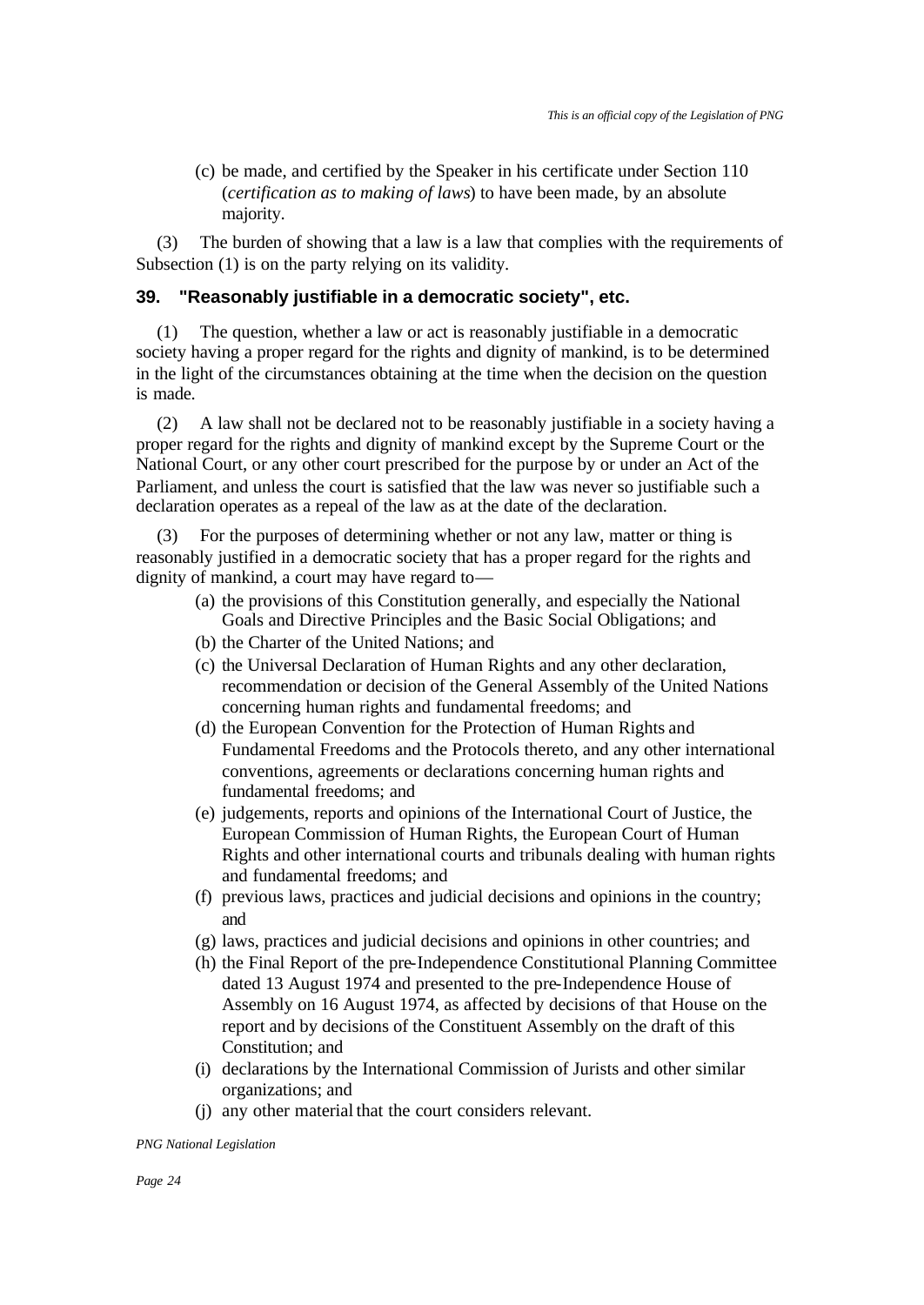#### **40. Validity of emergency laws.**

Nothing in this Part invalidates an emergency law as defined in Part X (*emergency powers*), but nevertheless so far as is consistent with their purposes and terms all such laws shall be interpreted and applied so as not to affect or derogate a right or freedom referred to in this Division to an extent that is more than is reasonably necessary to deal with the emergency concerned and matters arising out of it, but only so far as is reasonably justifiable in a democratic society having a proper regard for the rights and dignity of mankind.

# **41. Proscribed acts.**

(1) Notwithstanding anything to the contrary in any other provision of any law, any act that is done under a valid law but in the particular case—

- (a) is harsh or oppressive; or
- (b) is not warranted by, or is disproportionate to, the requirements of the particular circumstances or of the particular case; or
- (c) is otherwise not, in the particular circumstances, reasonably justifiable in a democratic society having a proper regard for the rights and dignity of mankind,

is an unlawful act.

(2) The burden of showing that Subsection  $(1)(a)$ , (b) or (c) applies in respect of an act is on the party alleging it, and may be discharged on the balance of probabilities.

(3) Nothing in this section affects the operation of any other law under which an act may be held to be unlawful or invalid.

#### *Rights of All Persons.*

#### **42. Liberty of the person.**

- (1) No person shall be deprived of his personal liberty except—
	- (a) in consequence of his unfitness to plead to a criminal charge; or
	- (b) in the execution of the sentence or order of a court in respect of an offence of which he has been found guilty, or in the execution of the order of a court of record punishing him for contempt of itself or another court or tribunal; or
	- (c) by reason of his failure to comply with the order of a court made to secure the fulfilment of an obligation (other than a contractual obligation) imposed upon him by law; or
	- (d) upon reasonable suspicion of his having committed, or being about to commit, an offence; or
	- (e) for the purpose of bringing him before a court in execution of the order of a court; or
	- (f) for the purpose of preventing the introduction or spread of a disease or suspected disease, whether of humans, animals or plants, or for normal purposes of quarantine; or
	- (g) for the purpose of preventing the unlawful entry of a person into Papua New Guinea, or for the purpose of effecting the expulsion, extradition or other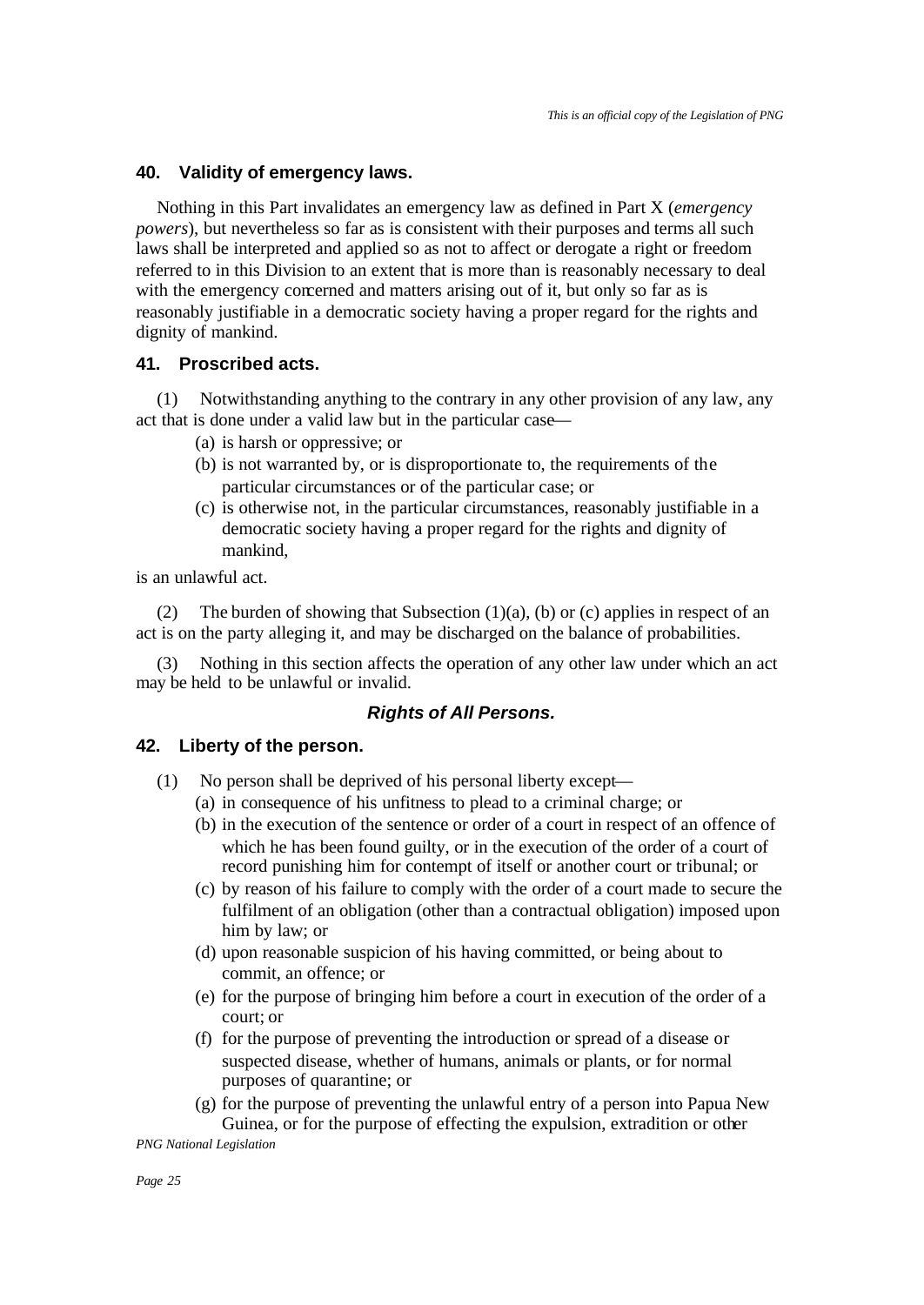lawful removal of a person from Papua New Guinea, or the taking of proceedings for any of those purposes; or

xiv

- (h) in the case of a person who is, or is reasonably suspected of being of unsound mind, or addicted to drugs or alcohol, or a vagrant, for the purposes of—
	- (i) his care or treatment or the protection of the community, under an order of a court; or
	- (ii) taking prompt legal proceedings to obtain an order of a court of a type referred to in Subparagraph (i);

xv**(i) in the case of a person who has not attained the age of 18 years, for the purpose of his education or welfare under the order of a court or with the consent of his guardian.**

- (2) A person who is arrested or detained—
	- (a) shall be informed promptly, in a language that he understands, of the reasons for his arrest or detention and of any charge against him; and
	- (b) shall be permitted whenever practicable to communicate without delay and in private with a member of his family or a personal friend, and with a lawyer of his choice (including the Public Solicitor if he is entitled to legal aid); and
	- (c) shall be given adequate opportunity to give instructions to a lawyer of his choice in the place in which he is detained,

xvi

and shall be informed immediately on his arrest or detention of his rights under this subsection.

- (3) A person who is arrested or detained—
	- (a) for the purpose of being brought before a court in the execution of an order of a court; or
	- (b) upon reasonable suspicion of his having committed, or being about to commit, an offence,

shall, unless he is released, be brought without delay before a court or a judicial officer and, in a case referred to in paragraph (b), shall not be further held in custody in connection with the offence except by order of a court or judicial officer.

(4) The necessity or desirability of interrogating the person concerned or other persons, or any administrative requirement or convenience, is not a good ground for failing to comply with Subsection (3), but exigencies of travel which in the circumstances are reasonable may, without derogating any other protection available to the person concerned, be such a ground.

(5) Where complaint is made to the National Court or a Judge that a person is unlawfully or unreasonably detained—

- (a) the National Court or a Judge shall inquire into the complaint and order the person concerned to be brought before it or him; and
- (b) unless the Court or Judge is satisfied that the detention is lawful, and in the case of a person being detained on remand pending his trial does not constitute an unreasonable detention having regard, in particular, to its length, the Court or a Judge shall order his release either unconditionally or subject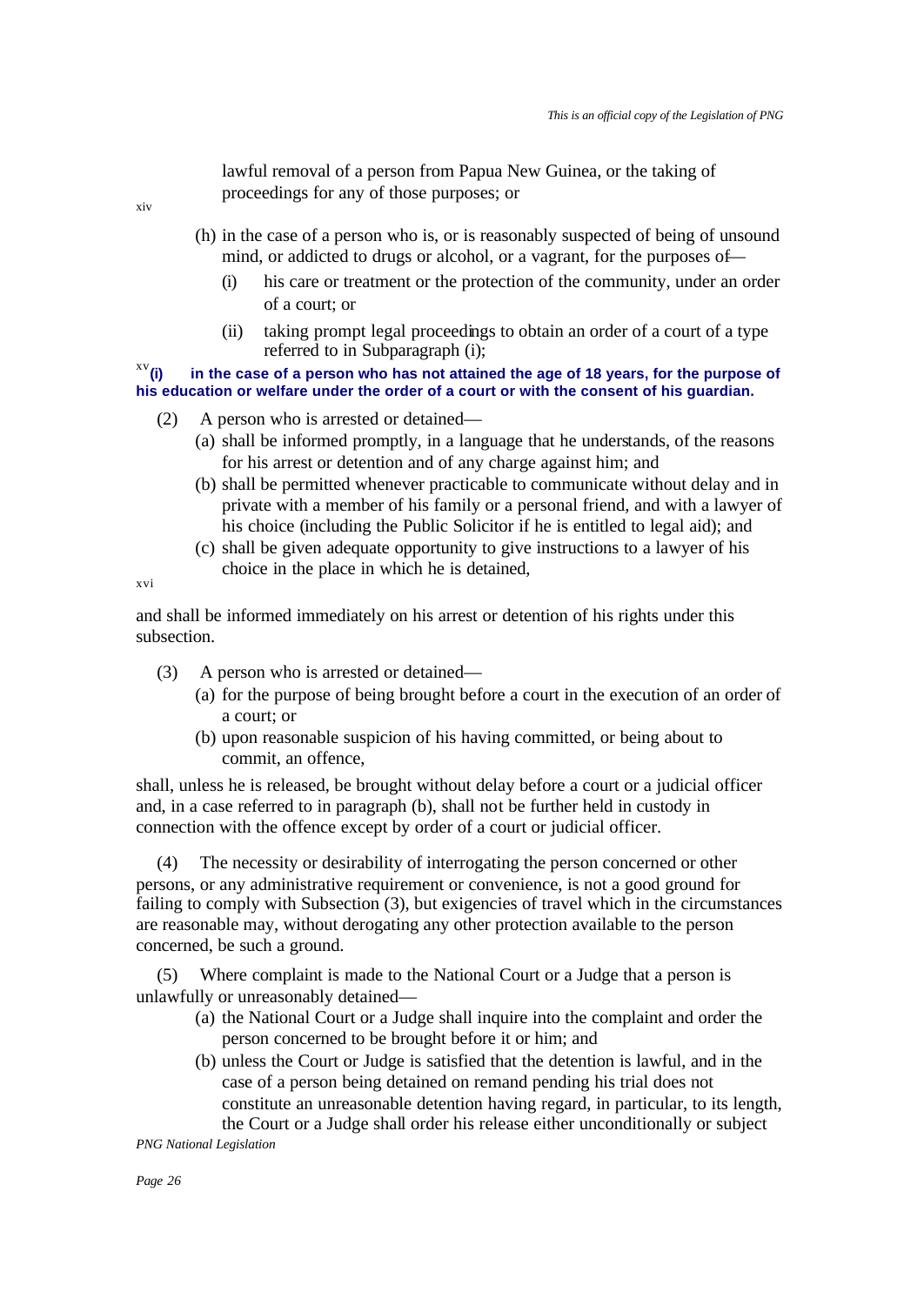to such conditions as the Court or Judge thinks fit.

(6) A person arrested or detained for an offence (other than treason or wilful murder as defined by an Act of the Parliament) is entitled to bail at all times from arrest or detention to acquittal or conviction unless the interests of justice otherwise require.

- (7) Where a person to whom Subsection (6) applies is refused bail—
	- (a) the court or person refusing bail shall, on request by the person concerned or his representative, state in writing the reason for the refusal; and
	- (b) the person or his representative may apply to the Supreme Court or the National Court in a summary manner for his release.

(8) Subject to any other law, nothing in this section applies in respect of any reasonable act of the parent or guardian of a child, or a person into whose care a child has been committed, in the course of the education, discipline or upbringing of the child.

Subject to any Constitutional Law or Act of the Parliament, nothing in this section applies in respect of a person who is in custody under the law of another country—

- (a) while in transit through the country; or
- (b) as permitted by or under an Act of the Parliament made for the purposes of Section 206 (*visiting forces*).

# **43. Freedom from forced labour.**

- (1) No person shall be required to perform forced labour.
- (2) In Subsection (1), "forced labour" does not include—
	- (a) labour required by the sentence or order of a court; or
	- (b) labour required of a person while in lawful custody, being labour that, although not required by the sentence or order of a court, is necessary for the hygiene of, or for the maintenance of, the place in which he is in custody; or
	- (c) in the case of a person in custody for the purpose of his care, treatment, rehabilitation or welfare, labour reasonably required for that purpose; or
	- (d) labour required of a member of a disciplined force in pursuance of his duties as such a member; or
	- (e) subject to the approval of any local government body for the area in which he is required to work, labour reasonably required as part of reasonable and normal communal or other civic duties; or
	- (f) labour of a reasonable amount and kind (including in the case of compulsory military service, labour required as an alternative to such service in the case of a person who has conscientious objections to military service) that is required in the national interest by an Organic Law that complies with Section 38 (*general qualifications on qualified rights*).

# **44. Freedom from arbitrary search and entry.**

No person shall be subjected to the search of his person or property or to entry of his premises, except to the extent that the exercise of that right is regulated or restricted by a law—

*PNG National Legislation*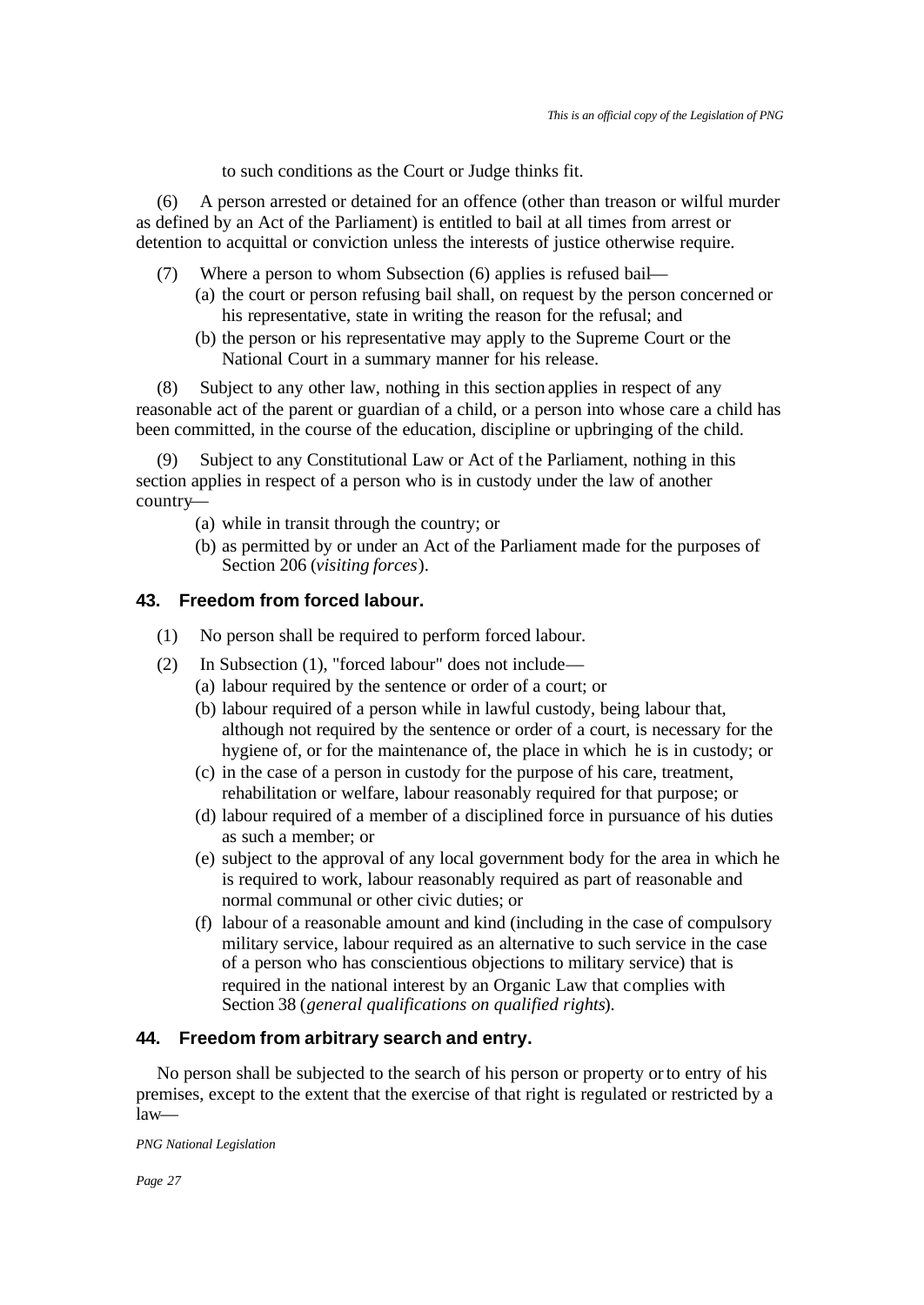(a) that makes reasonable provision for a search or entry—

- (i) under an order made by a court; or
- (ii) under a warrant for a search issued by a court or judicial officer on reasonable grounds, supported by oath or affirmation, particularly describing the purpose of the search; or
- (iii) that authorizes a public officer or government agent of Papua New Guinea or an officer of a body corporate e stablished by law for a public purpose to enter, where necessary, on the premises of a person in order to inspect those premises or anything in or on them in relation to any rate or tax or in order to carry out work connected with any property that is lawfully in or on those premises and belongs to the Government or any such body corporate; or
- (iv) that authorizes the inspection of goods, premises, vehicles, ships or aircraft to ensure compliance with lawful requirements as to the entry of persons or importation of goods into Papua New Guinea or departure of persons or exportation of goods from Papua New Guinea or as to standards of safe construction, public safety, public health, permitted use or similar matters, or to secure compliance with the terms of a licence to engage in manufacture or trade; or
- (v) for the purpose of inspecting or taking copies of documents relating  $to$ —
	- (A) the conduct of a business, trade, profession or industry in accordance with a law regulating the conduct of that business, trade, profession or industry; or
	- (B) the affairs of a company in accordance with a law relating to companies; or
- (vi) for the purpose of inspecting goods or inspecting or taking copies of documents, in connection with the collection, or the enforcement of payment of taxes or under a law prohibiting or restricting the importation of goods into Papua New Guinea or the exportation of goods from Papua New Guinea; or
- (b) that complies with Section 38 (*general qualifications on qualified rights*).

# **45. Freedom of conscience, thought and religion.**

(1) Every person has the right to freedom of conscience, thought and religion and the practice of his religion and beliefs, including freedom to manifest and propagate his religion and beliefs in such a way as not to interfere with the freedom of others, except to the extent that the exercise of that right is regulated or restricted by a law that complies with Section 38 (*general qualifications on qualified rights*).

No person shall be compelled to receive religious instruction or to take part in a religious ceremony or observance, but this does not apply to the giving of religious instruction to a child with the consent of his parent or guardian or to the inclusion in a course of study of secular instruction concerning any religion or belief.

*PNG National Legislation*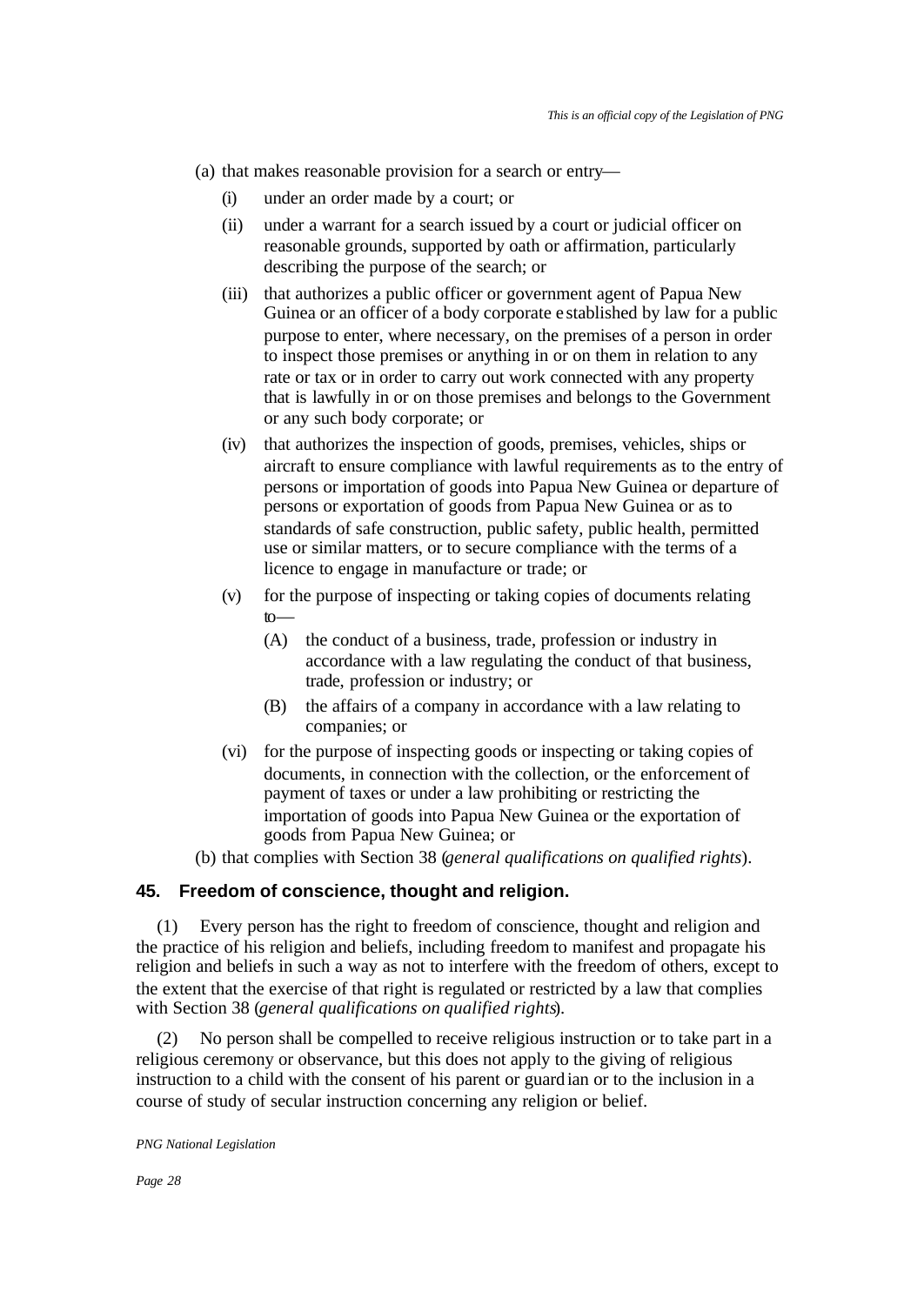(3) No person is entitled to intervene unsolicited into the religious affairs of a person of a different belief, or to attempt to force his or any religion (or irreligion) on another, by harassment or otherwise.

(4) No person may be compelled to take an oath that is contrary to his religion or belief, or to take an oath in a manner or form that is contrary to his religion or belief.

(5) A reference in this section to religion includes a reference to the traditional religious beliefs and customs of the peoples of Papua New Guinea.

# **46. Freedom of expression.**

(1) Every person has the right to freedom of expression and publication, except to the extent that the exercise of that right is regulated or restricted by a law—

- (a) that imposes reasonable restrictions on public office-holders; or
	- (b) that imposes restrictions on non-citizens; or
	- (c) that complies with Section 38 (*general qualifications on qualified rights*).
- (2) In Subsection (1), "freedom of expression and publication" includes—
	- (a) freedom to hold opinions, to receive ideas and information and to communicate ideas and information, whether to the public generally or to a person or class of persons; and
	- (b) freedom of the press and other mass communications media.

(3) Notwithstanding anything in this section, an Act of the Parliament may make reasonable provision for securing reasonable access to mass communications media for interested persons and associations—

- (a) for the communication of ideas and information; and
- (b) to allow rebuttal of false or misleading statements concerning their acts, ideas or beliefs,

and generally for enabling and encouraging freedom of expression.

# **47. Freedom of assembly and association.**

Every person has the right peacefully to assemble and associate and to form or belong to, or not to belong to, political parties, industrial organizations or other associations, except to the extent that the exercise of that right is regulated or restricted by a law—

- (a) that makes reasonable provision in respect of the registration of all or any associations; or
- (b) that imposes reasonable restrictions on public office-holders; or
- (c) that imposes restrictions on non-citizens; or
- (d) that complies with Section 38 (*general qualifications on qualified rights*).

# **48. Freedom of employment.**

(1) Every person has the right to freedom of choice of employment in any calling for which he has the qualifications (if any) lawfully required, except to the extent that that freedom is regulated or restricted voluntarily or by a law that complies with Section 38 (*general qualifications on qualified rights*), or a law that imposes restrictions on non-

*PNG National Legislation*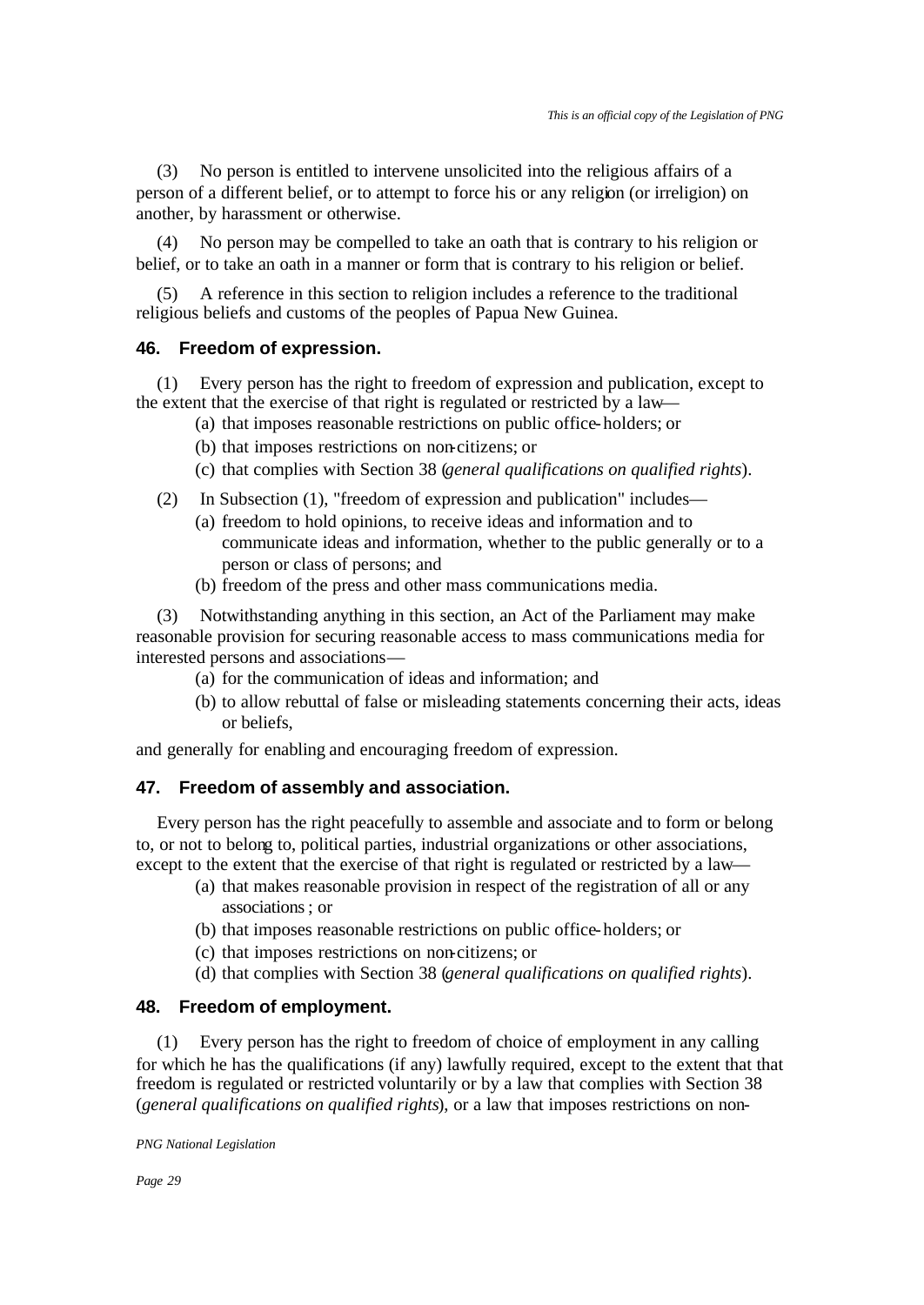citizens.

(2) Subsection (1) does not prohibit reasonable action or provision for the encouragement of persons to join industrial organizations or for requiring membership of an industrial organization for any purpose.

# **49. Right to privacy.**

Every person has the right to reasonable privacy in respect of his private and family life, his communications with other persons and his personal papers and effects, except to the extent that the exercise of that right is regulated or restricted by a law that complies with Section 38 (*general qualifications on qualified rights*).

# *Special Rights of Citizens.*

# **50. Right to vote and stand for public office.**

(1) Subject to the express limitations imposed by this Constitution, every citizen who is of full capacity and has reached voting age, other than a person who—

- (a) is under sentence of death or imprisonment for a period of more than nine months; or
- (b) has been convicted, within the period of three years next preceding the first day of the polling period for the election concerned, of an offence relating to elections that is prescribed by an Organic Law or an Act of the Parliament for the purposes of this paragraph,

has the right, and shall be given a reasonable opportunity—

- (c) to take part in the conduct of public affairs, either directly or through freely chosen representatives; and
- (d) to vote for, and to be elected to, elective public office at genuine, periodic, free elections; and
- (e) to hold public office and to exercise public functions.

(2) The exercise of those rights may be regulated by a law that is reasonably justifiable for the purpose in a democratic society that has a proper regard for the rights and dignity of mankind.

#### **51. Right to freedom of information.**

Every citizen has the right of reasonable access to official documents, subject only to the need for such secrecy as is reasonably justifiable in a democratic society in respect of—

- (a) matters relating to national security, defence or international relations of Papua New Guinea (including Papua New Guinea's relations with the Government of any other country or with any international organization); or
- (b) records of meetings and decisions of the National Executive Council and of such executive bodies and elected governmental authorities as are prescribed by Organic Law or Act of the Parliament; or
- (c) trade secrets, and privileged or confidential commercial or financial information obtained from a person or body; or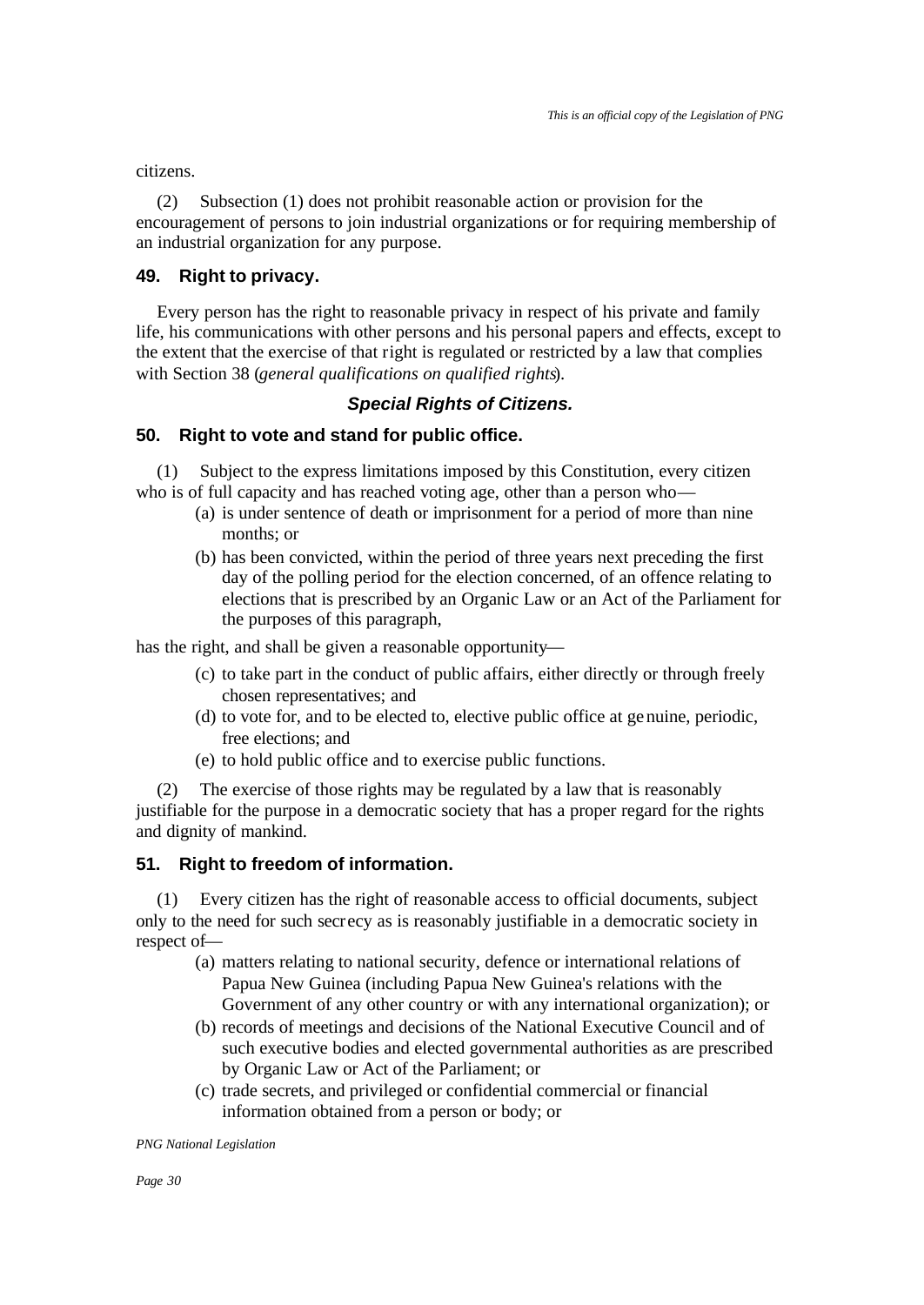- (d) parliamentary papers the subject of parliamentary privilege; or
- (e) reports, official registers and memoranda prepared by governmental authorities or authorities established by government, prior to completion; or
- (f) papers relating to lawful official activities for investigation and prosecution of crime; or
- (g) the prevention, investigation and prosecution of crime; or
- (h) the maintenance of personal privacy and security of the person; or
- (i) matters contained in or related to reports prepared by, on behalf of or for the use of a governmental authority responsible for the regulation or supervision of financial institutions; or
- (j) geological or geophysical information and data concerning wells and ore bodies.

(2) A law that complies with Section 38 (*general qualifications on qualified rights*) may regulate or restrict the right guaranteed by this section.

(3) Provision shall be made by law to establish procedures by which citizens may obtain ready access to official information.

- (4) This section does not authorize—
	- (a) withholding information or limiting the availability of records to the public except in accordance with its provisions; or
	- (b) withholding information from the Parliament.

#### **52. Right to freedom of movement.**

(1) Subject to Subsection (3), no citizen may be deprived of the right to move freely throughout the country, to reside in any part of the country and to enter and leave the country, except in consequence of a law that provides for deprivation of personal liberty in accordance with Section 42 (*liberty of the person*).

(2) No citizen shall be expelled or deported from the country except by virtue of an order of a court made under a law in respect of the extradition of offenders, or alleged offenders, against the law of some other place.

(3) A law that complies with Section 38 (*general qualifications on qualified rights*) may regulate or restrict the exercise of the right referred to in Subsection (1), and in particular may regulate or restrict the freedom of movement of persons convicted of offences and of members of a disciplined force.

#### **53. Protection from unjust deprivation of property.**

(1) Subject to Section 54 (*special provision in relation to certain lands*) and except as permitted by this section, possession may not be compulsorily taken of any property, and no interest in or right over property may be compulsorily acquired, except in accordance with an Organic Law or an Act of the Parliament, and unless—

- (a) the property is required for—
	- (i) a public purpose; or
	- (ii) a reason that is reasonably justified in a democratic society that has a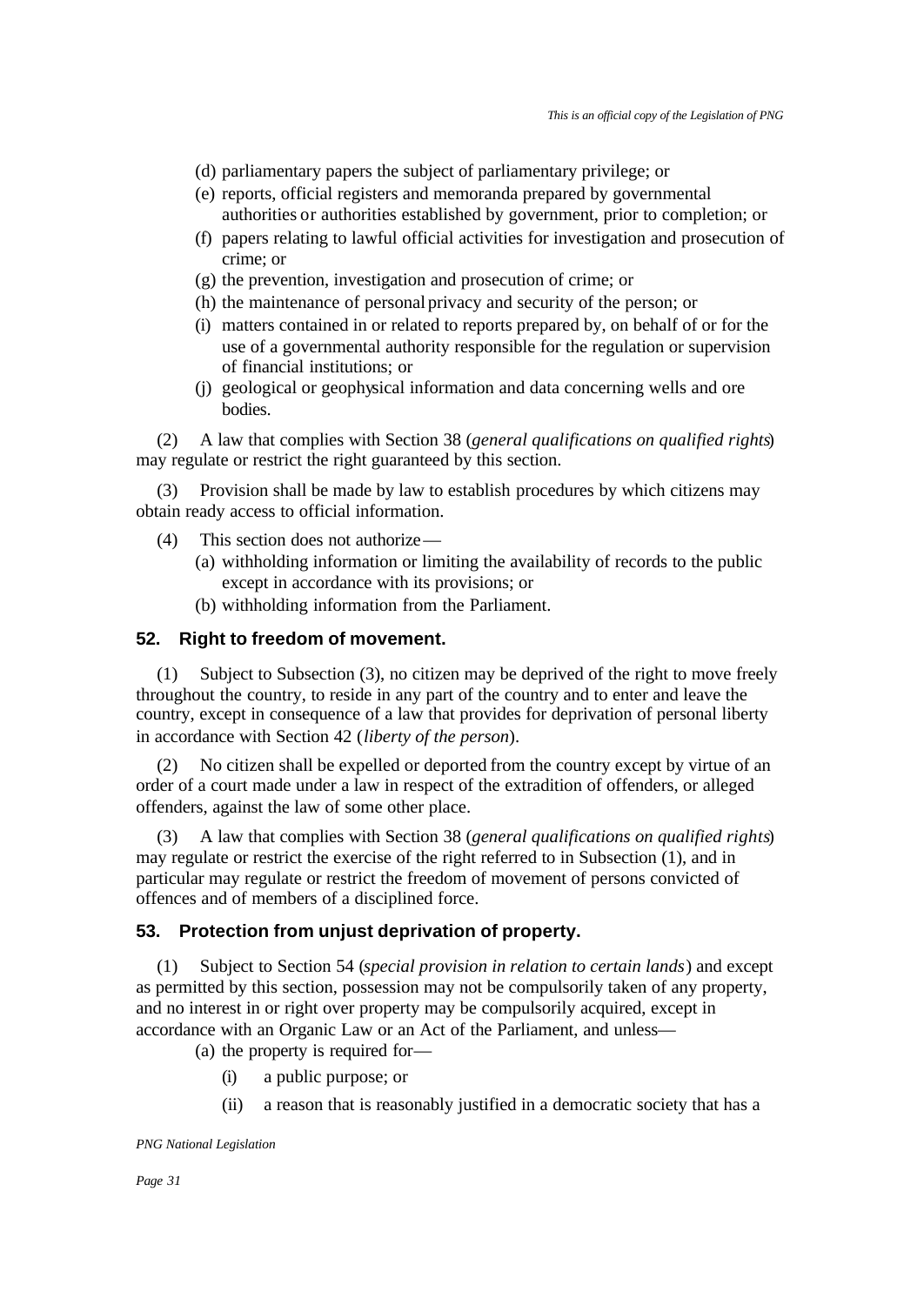proper regard for the rights and dignity of mankind,

that is so declared and so described, for the purposes of this section, in an Organic Law or an Act of the Parliament; and

(b) the necessity for the taking of possession or acquisition for the attainment of that purpose or for that reason is such as to afford reasonable justification for the causing of any resultant hardship to any person affected.

(2) Subject to this section, just compensation must be made on just terms by the expropriating authority, giving full weight to the National Goals and Directive Principles and having due regard to the national interest and to the expression of that interest by the Parliament, as well as to the person affected.

For the purposes of Subsection (2), compensation shall not be deemed not to be just and on just terms solely by reason of a fair provision for deferred payment, payment by instalments or compensation otherwise than in cash.

(4) In this section, a reference to the taking of possession of property, or the acquisition of an interest in or right over property, includes a reference to—

- (a) the forfeiture; or
- (b) the extinctio n or determination (otherwise than by way of a reasonable provision for the limitation of actions or a reasonable law in the nature of prescription or adverse possession),

of any right or interest in property.

- (5) Nothing in the preceding provisions of this section prevents—
	- (a) the taking of possession of property, or the acquisition of an interest in or right over property, that is authorized by any other provision of this Constitution; or
	- (b) any taking of possession or acquisition—
		- (i) in consequence of an offence or attempted offence against, or a breach or attempted breach of, or other failure to comply with a law; or
		- (ii) in satisfaction of a debt or civil obligation; or
		- (iii) subject to Subsection (6), where the property is or may be required as evidence in proceedings or possible proceedings before a court or tribunal,

in accordance with a law that is reasonably justifiable in a democratic society that has a proper regard for the rights and dignity of mankind; or

- (c) any taking of possession or acquisition that was an incident of the grant or acceptance of, or of any interest in or right over, that property or any other property by the holder or any of his predecessors in title; or
- (d) any taking of possession or acquisition that is in accordance with custom; or
- (e) any taking of possession or acquisition of ownerless or abandoned property (other than customary land); or
- (f) any restriction on the use of or on dealing with property or any interest in or right over any property that is reasonably necessary for the preservation of the environment or of the national cultural inheritance.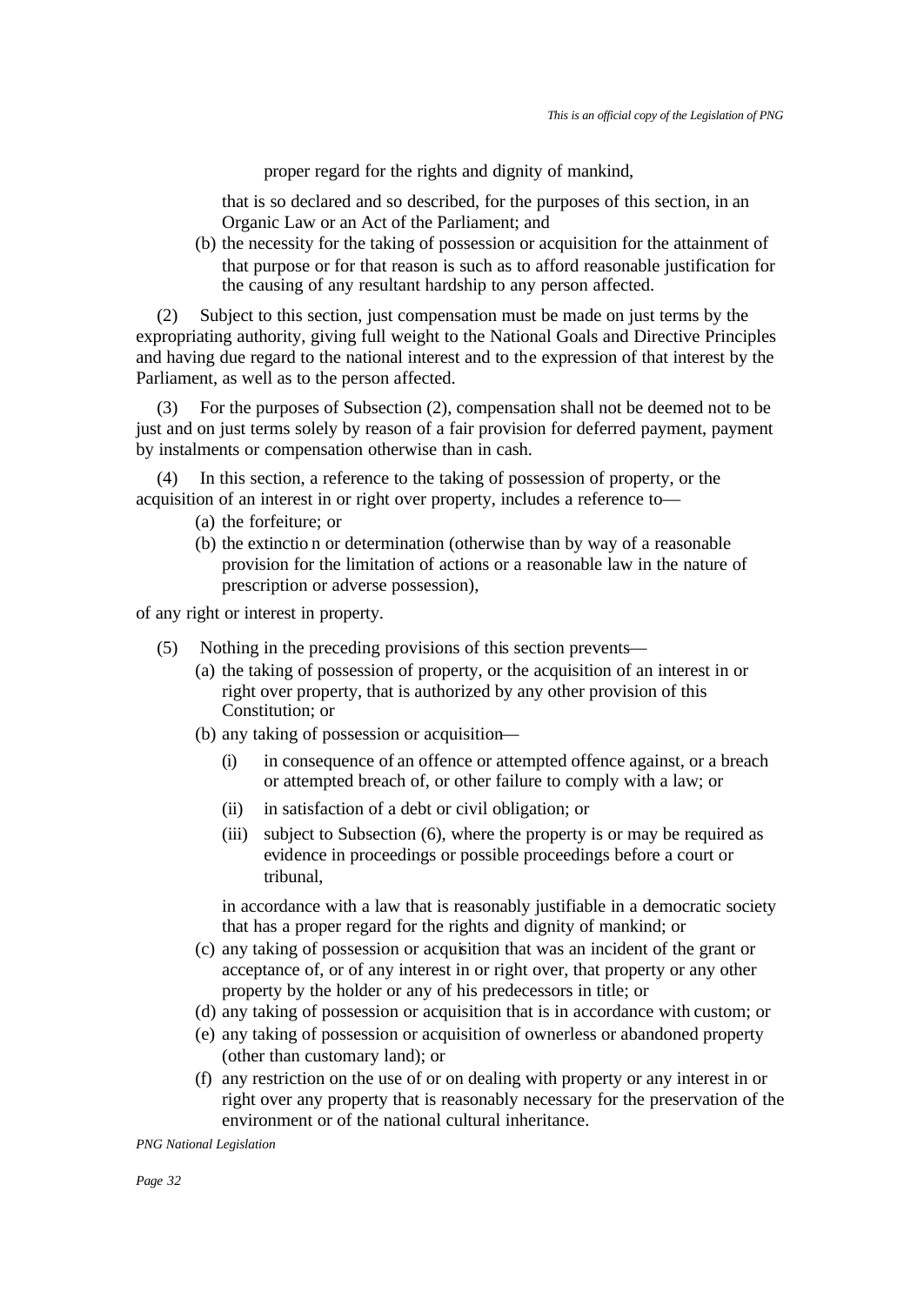(6) Subsection (5)(b)(iii) does not authorize the retention of any property after the end of the period for which its retention is reasonably required for the purpose referred to in that paragraph.

(7) Nothing in the preceding provisions of this section applies to or in relation to the property of any person who is not a citizen and the power to compulsorily take possession of, or to acquire an interest in, or right over, the property of any such person shall be as provided for by an Act of the Parliament.

# **54. Special provision in relation to certain lands.**

Nothing in Section 37 (*protection of the law*) or 53 (*protection from unjust deprivation of property*) invalidates a law that is reasonably justifiable in a democratic society that has a proper regard for human rights and that provides—

(a) for the recognition of the claimed title of Papua New Guinea to land where—

- (i) there is a genuine dispute as to whether the land was acquired validly or at all from the customary owners before Independence Day; and
- (ii) if the land were acquired compulsorily the acquisition would comply with Section 53(1) (*protection from unjust deprivation of property*); or
- (b) for the settlement by extra-judicial means of disputes as to the ownership of customary land that appear not to be capable of being reasonably settled in practice by judicial means; or
- (c) for the prohibition or regulation of the holding of certain interests in, or in relation to, some or all land by non-citizens.

# **55. Equality of citizens.**

(1) Subject to this Constitution, all citizens have the same rights, privileges, obligations and duties irrespective of race, tribe, place of origin, political opinion, colour, creed, religion or sex.

(2) Subsection (1) does not prevent the making of laws for the special benefit, welfare, protection or advancement of females, children and young persons, members of underprivileged or less advanced groups or residents of less advanced areas.

(3) Subsection (1) does not affect the operation of a pre-Independence law.

# **56. Other rights and privileges of citizens.**

- (1) Only citizens may—
	- (a) vote in elections for, or hold, elective public offices; or
	- (b) acquire freehold land.
- (2) An Act of the Parliament may—
	- (a) define the offices that are to be regarded as elective public offices; and
	- (b) define the forms of ownership that are to be regarded as freehold; and
	- (c) define the corporations that are to be regarded as citizens,

for the purposes of Subsection (1).

*PNG National Legislation* (3) An Act of the Parliament may make further provision for rights and privileges to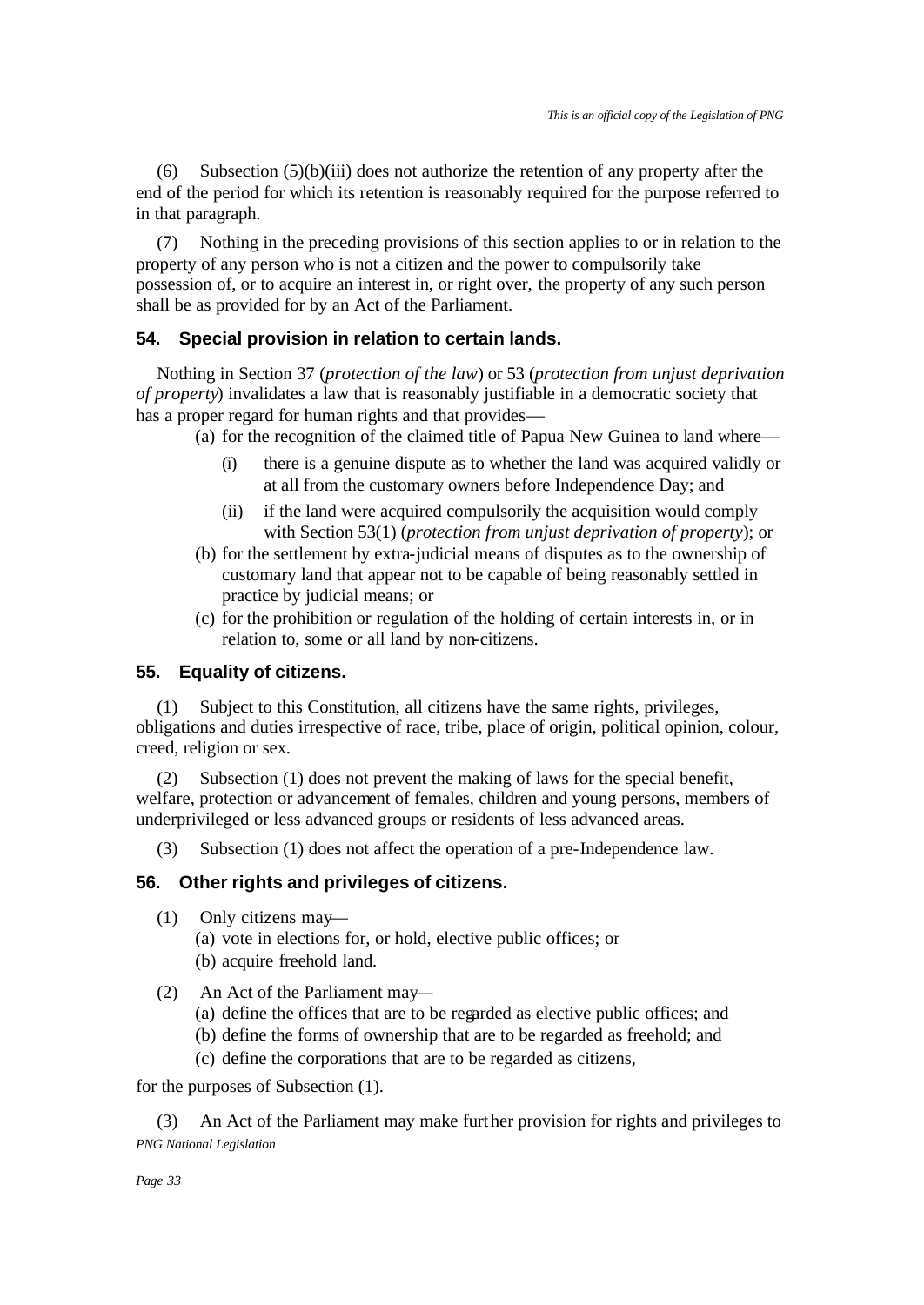be reserved for citizens.

# **Subdivision D.—Enforcement.**

#### **57. Enforcement of guaranteed rights and freedoms.**

(1) A right or freedom referred to in this Division shall be protected by, and is enforceable in, the Supreme Court or the National Court or any other court prescribed for the purpose by an Act of the Parliament, either on its own initiative or on application by any person who has an interest in its protection and enforcement, or in the case of a person who is, in the opinion of the court, unable fully and freely to exercise his rights under this section by a person acting on his behalf, whether or not by his authority.

- (2) For the purposes of this section—
	- (a) the Law Officers of Papua New Guinea; and
	- (b) any other persons prescribed for the purpose by an Act of the Parliament; and
	- (c) any other persons with an interest (whether personal or not) in the maintenance of the principles commonly known as the Rule of Law such that, in the opinion of the court concerned, they ought to be allowed to appear and be heard on the matter in question,

have an interest in the protection and enforcement of the rights and freedoms referred to in this Division, but this subsection does not limit the persons or classes of persons who have such an interest.

(3) A court that has jurisdiction under Subsection (1) may make all such orders and declarations as are necessary or appropriate for the purposes of this section, and may make an order or declaration in relation to a statute at any time after it is made (whether or not it is in force).

(4) Any court, tribunal or authority may, on its own initiative or at the request of a person referred to in Subsection (1), adjourn, or otherwise delay a decision in, any proceedings before it in order to allow a question concerning the effect or application of this Division to be determined in accordance with Subsection (1).

(5) Relief under this section is not limited to cases of actual or imminent infringement of the guaranteed rights and freedoms, but may, if the court thinks it proper to do so, be given in cases in which there is a reasonable probability of infringement, or in which an action that a person reasonably desires to take is inhibited by the likelihood of, or a reasonable fear of, an infringement.

The jurisdiction and powers of the courts under this section are in addition to, and not in derogation of, their jurisdiction and powers under any other provision of this Constitution.

#### **58. Compensation.**

(1) This section is in addition to, and not in derogation of, Section 57 (*enforcement of guaranteed rights and freedoms*).

A person whose rights or freedoms declared or protected by this Division are infringed (including any infringement caused by a derogation of the restrictions specified

*PNG National Legislation*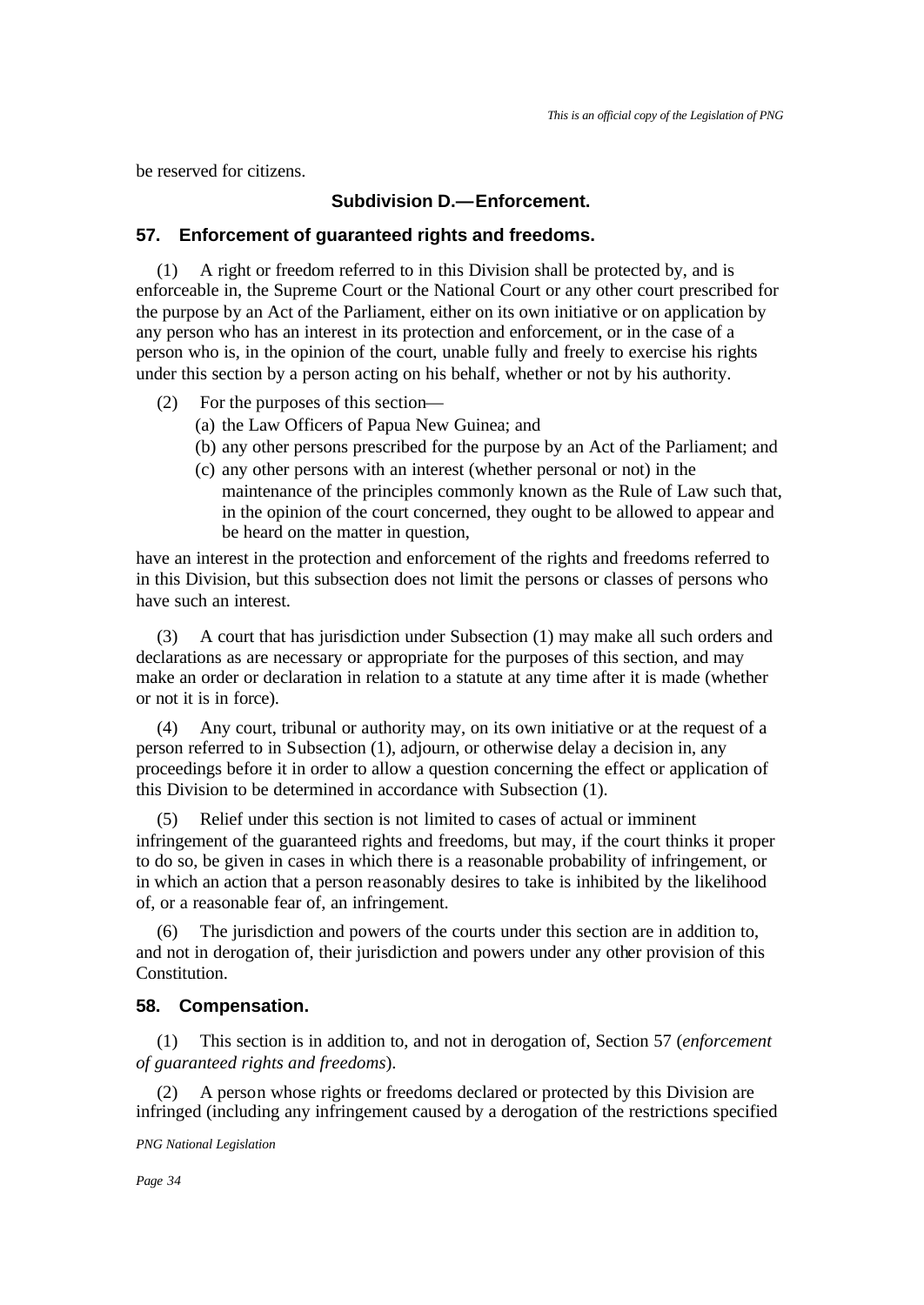in Part X.5 (*internment*)) on the use of emergency powers in relation to internment is entitled to reasonable damages and, if the court thinks it proper, exemplary damages in respect of the infringement.

(3) Subject to Subsections (4) and (5), damages may be a awarded against any person who committed, or was responsible for, the infringement.

(4) Where the infringement was committed by a governmental body, damages may be awarded either—

(a) subject to Subsection (5), against a person referred to in Subsection (3); or

(b) against the governmental body to which any such person was responsible,

or against both, in which last case the court may apportion the damages between them.

(5) Damages shall not be awarded against a person who was responsible to a governmental body in respect of the action giving rise to the infringement if—

- (a) the action was an action made unlawful only by Section 41(1) (*proscribed acts*); and
- (b) the action taken was genuinely believed by that person to be required by law,

but the burden of proof of the belief referred to in paragraph (b) is on the party alleging it.

#### *Division 4.—Principles of Natural Justice.*

# **59. Principles of natural justice.**

(1) Subject to this Constitution and to any statute, the principles of natural justice are the rules of the underlying law known by that name developed for control of judicial and administrative proceedings.

(2) The minimum requirement of natural justice is the duty to act fairly and, in principle, to be seen to act fairly.

#### **60. Development of principles.**

In the development of the rules of the underlying law in accordance with Schedule 2 (*adoption, etc., of certain laws*) particular attention shall be given to the development of a system of principles of natural justice and of administrative law specifically designed for Papua New Guinea, taking special account of the National Goals and Directive Principles and of the Basic Social Obligations, and also of typically Papua New Guinean procedures and forms of organization.

#### **61. Basic rights and freedoms.**

For the avoidance of doubt, it is hereby declared that nothing in the preceding provisions of this Division derogates any of the rights and freedoms provided for by Division 3 (*basic rights*).

# **62. Decisions in "deliberate judgement".**

*PNG National Legislation* (1) Where a law provides or allows for an act to be done in the "deliberate judgement" of a person, body or authority, the principles of natural justice apply only to the extent that the exercise of judgement must not be biassed, arbitrary or capricious.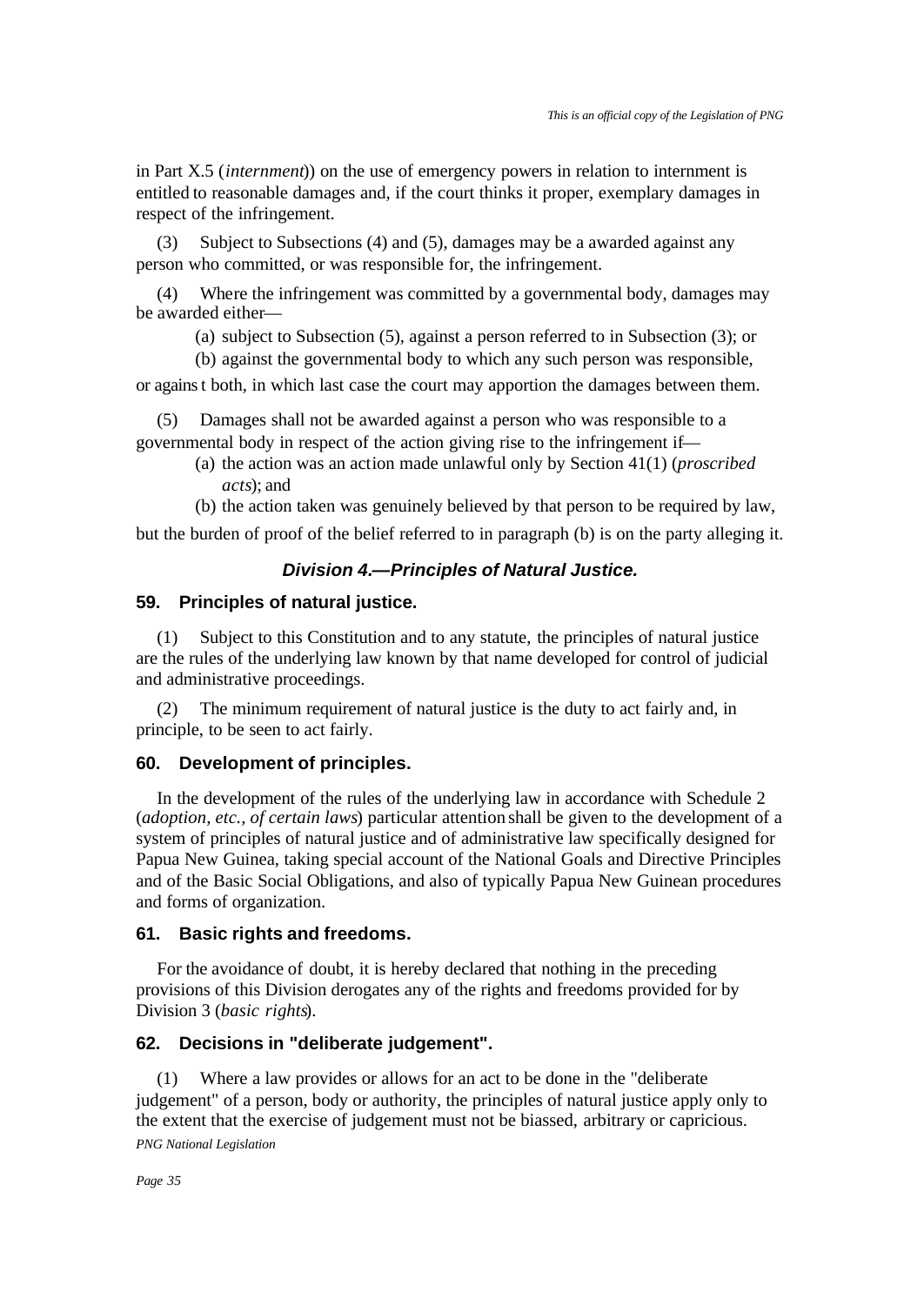- (2) Except—
	- (a) to the extent provided for by Subsection (1); and
	- (b) in accordance with Section 155(5) (*the National Judicial System*); and
	- (c) as provided by a Constitutional Law or an Act of the Parliament,

an act to which Subsection (1) applies is, to the extent to which it is done in the deliberate judgement of the person concerned, non-justiciable.

#### *Division 5.—Basic Social Obligations.*

#### **63. Enforcement of the Basic Social Obligations.**

(1) Except to the extent provided in Subsections (3) and (4), the Basic Social Obligations are non-justiciable.

(2) Nevertheless, it is the duty of all governmental bodies to encourage compliance with them as far as lies within their respective powers.

(3) Where any law, or any power conferred or duty imposed by any law (whether the power or duty be of a legislative, judicial, executive, administrative or other kind), can reasonably be understood, applied, exercised, complied with or enforced, without failing to give effect to the intention of the Parliament or to this Constitution, in such a way as to enforce or encourage compliance with the Basic Social Obligations, or at least not to derogate them, it is to be understood, applied, exercised, complied with or enforced in that way.

(4) Subsection (1) does not apply in the exercise of the jurisdiction of the Ombudsman Commission or other body prescribed for the purposes of Division III.2 (*leadership code*), which shall take the Basic Social Obligations fully into account in all cases as appropriate.

# **PART IV.—CITIZENSHIP.**

# *Division 1.—Introductory.*

#### **64. Dual citizenship.**

(1) Notwithstanding the succeeding provisions of this Part but subject to Subsection (2), no person who has a real foreign citizenship may be or become a citizen, and the provisions of this Part shall be read subject to that prohibition.

(2) Subsection (1) does not apply to a person who has not yet reached the age of 19 years, provided that, before he reaches that age and in such manner as is prescribed by or under an Act of the Parliament, he renounces his other citizenship and makes the Declaration of Loyalty.

(3) A person who has a real foreign citizenship and fails to comply with Subsection (2) ceases to be a citizen of Papua New Guinea when he reaches the age of 19 years.

- (4) For the purposes of this section, a person who—
	- (a) was, immediately before Independence Day, an Australian citizen or an Australian Protected Person by virtue of—
		- (i) birth in the former Territory of Papua; or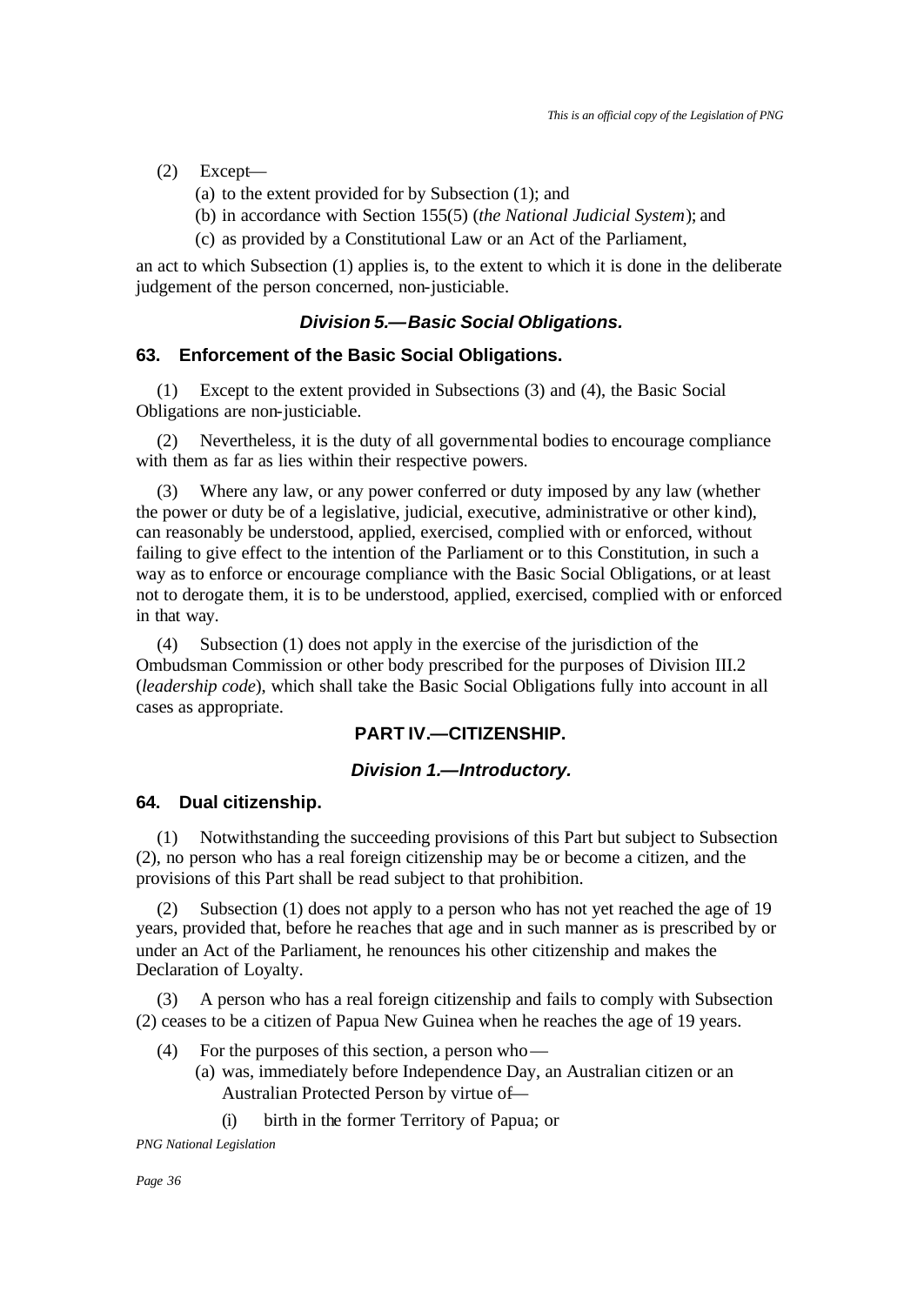- (ii) birth in the former Territory of New Guinea and registration under Section 11 of the *Australian Citizenship Act* 1948-1975 of Australia; and
- (b) was never granted a right (whether revocable or not) to permanent residence in Australia,

has no real foreign citizenship.

#### *Division 2.—Acquisition of Citizenship.*

#### **65. Automatic citizenship on Independence Day.**

(1) A person born in the country before Independence Day who has two grandparents who were born in the country or an adjacent area is a citizen.

(2) A person born outside the country before Independence Day who has two grandparents born in the country is a citizen as from Independence Day if—

- (a) within one year after Independence Day or such longer period as the Minister responsible for citizenship matters allows in a particular case, application is made by him or on his behalf for registration as a citizen; and
- (b) he renounces any other citizenship and makes the Declaration of Loyalty—
	- (i) if he has not reached the age of 19 years—in accordance with Section 64(2) (*dual citizenship*); or
	- (ii) if he has reached the age of 19 years—at or before the time when the application is made.

(3) In Subsection (1), "adjacent area" means an area that immediately before Independence Day constituted—

- (a) the Solomon Islands; or
- (b) the Province of the Republic of Indonesia known as Irian Jaya; or
- (c) the islands in Torres Straits annexed to the then Colony of Queensland under Letters Patent of the United Kingdom of Great Britain and Ireland bearing date the 10th day of October in the forty-second year of the reign of Her Majesty Queen Victoria (that is, 1878),

not forming on Independence Day part of the area of Papua New Guinea.

- (4) Subsections (1) and (2) do not apply to a person who—
	- (a) has a right (whether revocable or not) to permanent residence in Australia; or
	- (b) is a naturalized Australian citizen; or
	- (c) is registered as an Australian citizen under Section 11 of the *Australian Citizenship Act* 1948-1975 of Australia; or
	- (d) is a citizen of a country other than Australia,

unless that person renounces his right to residence in Australia or his status as a citizen of Australia or of another country in accordance with Subsection (5).

(5) A person to whom Subsection (4) applies may, within the period of two months after Independence Day and in such manner as may be prescribed by or under an Act of the Parliament, renounce his right to permanent residence in Australia or his status as an

*PNG National Legislation*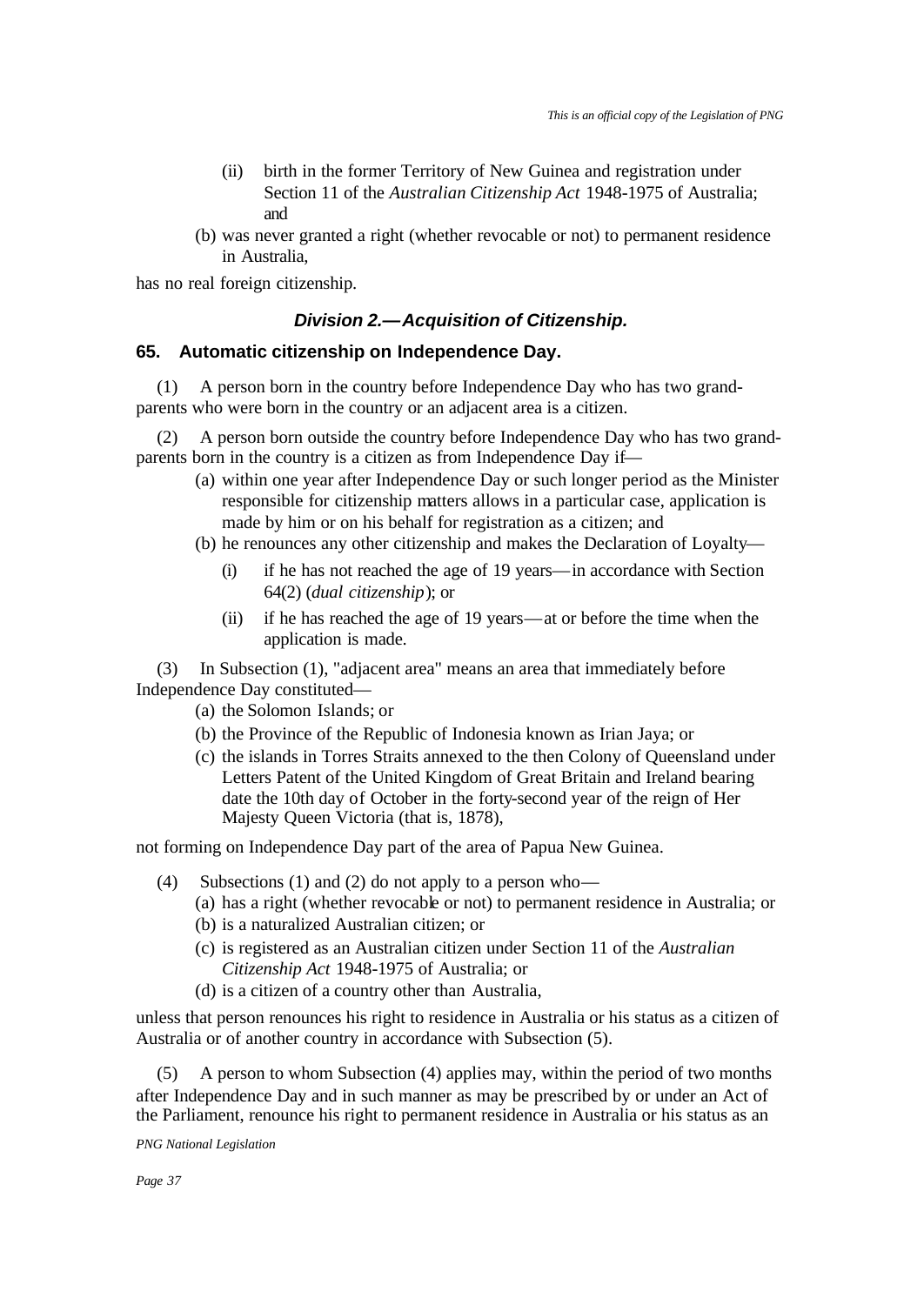Australian citizen or as a citizen of another country and make the Declaration of Loyalty.

(6) Where in his opinion it is just to do so, the Minister responsible for citizenship matters may in his deliberate judgement (but subject to Division 4 (*Citizenship Advisory Committee*)), extend the period of two months referred to in Subsection (4), but unless the Minister is satisfied that the applicant—

- (a) assumed in error that he was a citizen; or
- (b) did not know that he was not a citizen; or
- (c) had no reasonable opportunity or not enough time to determine his status,

the period may not be extended beyond a further two months.

#### **66. Citizenship by descent.**

- (1) A person who—
	- (a) is born in the country on or after Independence Day; and
	- (b) had one parent who was a citizen or who, if he had survived to Independence Day, would have been or would have been entitled to become, such a citizen,

is a citizen.

- (2) A person—
	- (a) who is born outside the country on or after Independence Day; and
	- (b) who had one parent who was a citizen or who, if he had survived to Independence Day, would have been, or would have been entitled to become, such a citizen; and
	- (c) whose birth is registered as prescribed by or under an Act of the Parliament made for the purposes of this subsection,

is a citizen.

# **67. Citizenship by naturalization.**

(1) A person who has resided continuously in the country for at least eight years may apply to the Minister responsible for citizenship matters to be naturalized as a citizen, and the Minister may, if he is satisfied as to the matters referred to in Subsection (2), in his deliberate judgement (but subject to Division 4 (*Citizenship Advisory Committee*)), grant or refuse the application.

- (2) To be eligible for naturalization, a person must—
	- (a) be of good character; and
	- (b) intend to reside permanently in the country; and
	- (c) unless prevented by physical or mental disability, speak and understand *Pisin* or *Hiri Motu*, or a vernacular of the country, sufficiently for normal conversational purposes; and
	- (d) have a respect for the customs and cultures of the country; and
	- (e) be unlikely to be or become a charge on public funds; and
	- (f) have a reasonable knowledge and understanding of the rights, privileges, responsibilities and duties of citizenship; and
	- (g) renounce, in such manner as is prescribed by or under an Act of the

*PNG National Legislation*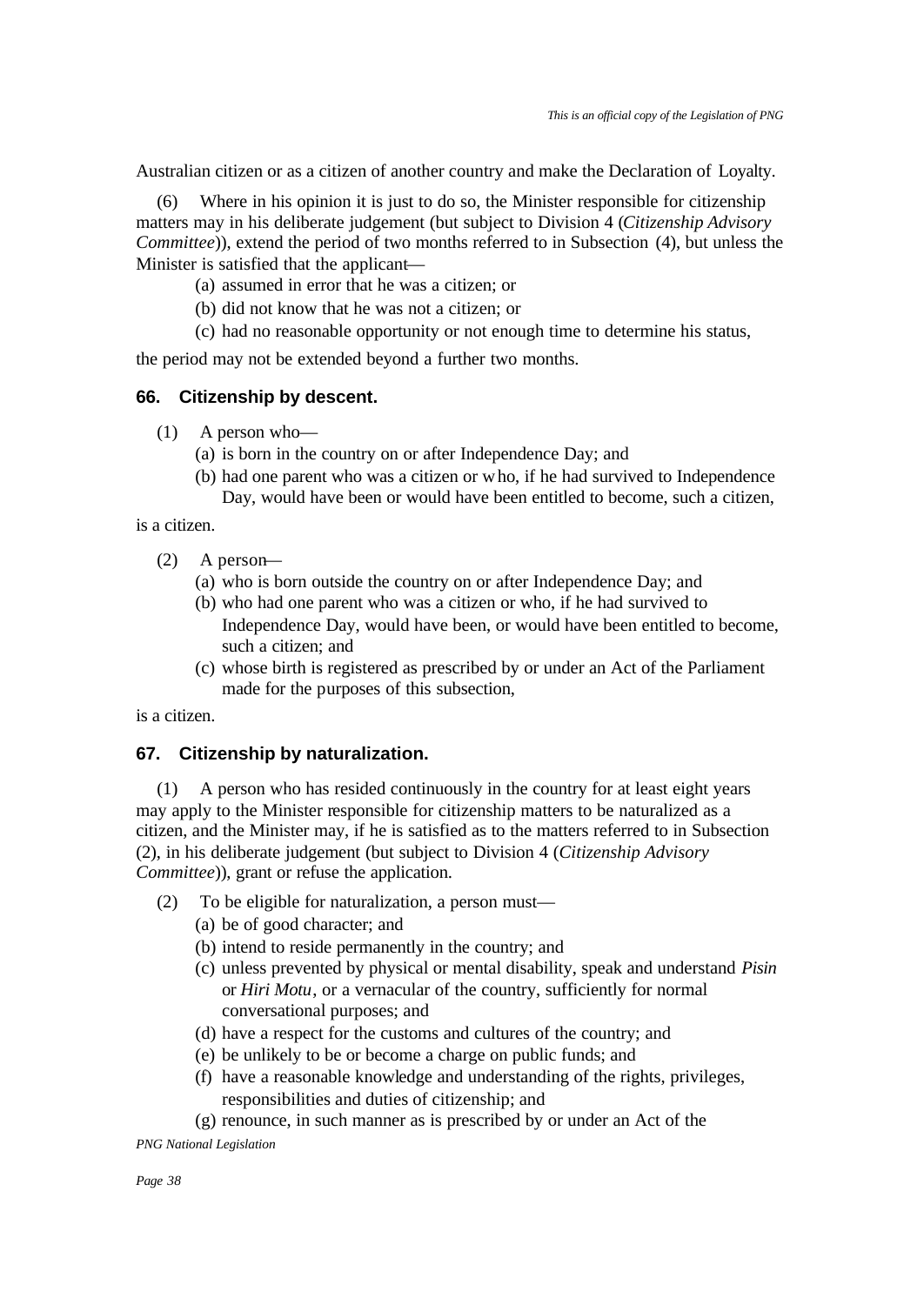Parliament, any other citizenship and make the Declaration of Loyalty.

(3) If an applicant for naturalization so requests, any child of the applicant who is under voting age at the time when the applicant is naturalized becomes a citizen by naturalization on the naturalization of the applicant.

#### **68. Special provisions relating to naturalization.**

(1) A person who is eligible to become a citizen under Section 67(1) (*citizenship by naturalization*) and holds an executive office by virtue of being a member of an elective body shall cease to hold that office at the expiration of a period of two months after Independence Day unless within that time he makes application under that section to be naturalized and that application is granted.

(2) Without limiting the matters that may be taken into account in deciding on the application for naturalization, under Section 67 (*citizenship by naturalization*) the following matters shall be taken into account in deciding on an application that is made during the first eight years after Independence Day:—

- (a) if the applicant is a person to whom Section 65(4) (*automatic citizenship on Independence Day*) applies, whether he acquired the right of permanent residence in Australia or became an Australian citizen otherwise than by reason of a voluntary act (other than marriage) on his part; and
- (b) whether the applicant has at any time accepted pay and conditions of employment that were not in general applicable—
	- (i) before Independence Day, to persons who qualify or would, if they had survived to that day, have qualified for citizenship under Section 65 (*automatic citizenship on Independence Day*); or
	- (ii) after Independence Day, to citizens; and
- (c) whether the major part of the investment and business interests of the applicant are and have been in the country; and
- (d) whether the applicant is or has been married to a citizen or to a person who, if he had survived to Independence Day, would have been, or would have been entitled to become, a citizen, and the nature of the family ties of the applicant; and
- (e) the length and nature of the residence of the applicant in the country; and
- (f) any performance by the applicant of services beneficial to Papua New Guinea or its people; and
- (g) any sacrifices made by the applicant in the interests of Papua New Guinea or its people; and
- (h) the applicant's knowledge of *Pisin* or *Hiri Motu* or of a vernacular of the country; and
- (i) whether or not the application of the applicant includes the children (if any) under voting age of the applicant; and
- (j) any references given as to the good character and suitability for citizenship of the applicant; and
- (k) the place of birth and the parentage of the applicant.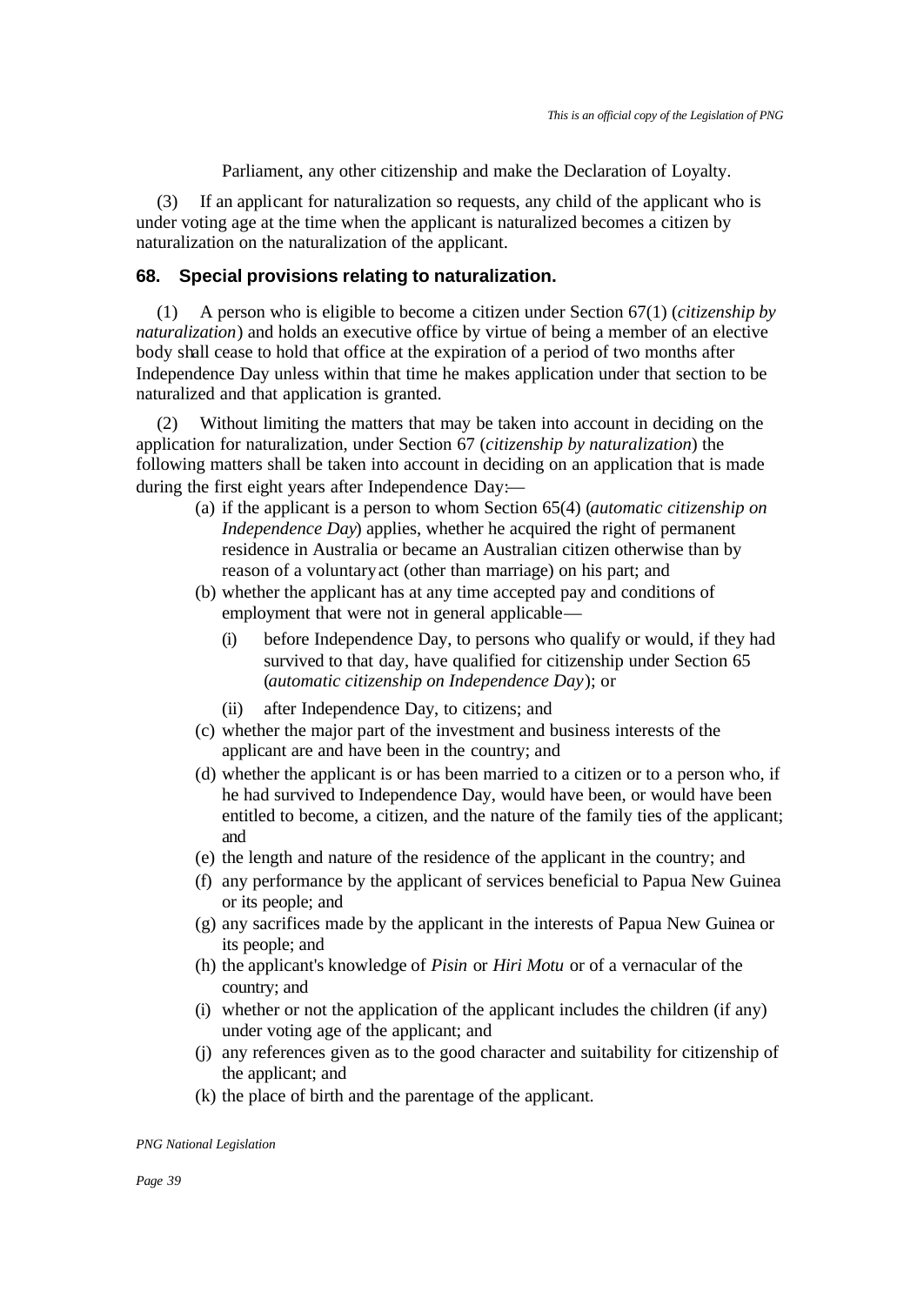(3) Notwithstanding anything in a Constitutional Law, a benefit, right or privilege, directly or indirectly, conferred upon "Papua New Guineans" or "natives" or "local persons" or "non-overseas persons" or "citizens" (where that term is to take effect after the making of a law relating to citizenship) by any pre-Independence law shall continue to be enjoyed only by persons who became citizens of Papua New Guinea under Section 65 (*automatic citizenship on Independence Day*) but only—

(a) for a period of ten years after Independence Day; or

(b) until an Act of the Parliament takes away that benefit, right or privilege,

whichever first occurs.

(4) Notwithstanding anything in a Constitutional Law, during the five years after Independence Day only persons who become citizens of Papua New Guinea under Section 65 (*automatic citizenship on Independence Day*) shall have the rights conferred by Section 53 (*protection from unjust deprivation of property*) except that during this period the rights of a person who becomes a citizen otherwise than under Section 65 (*automatic citizenship on Independence Day* ) in respect of his property shall not be less than those accorded by law to non-citizens.

(5) Notwithstanding anything in a Constitutional Law, but subject to Subsection (6), an Act of the Parliament made in the period of ten years after Independence Day may confer a benefit, right or privilege on persons who became citizens of Papua New Guinea under Section 65 (*automatic citizenship on Independence Day*).

- (6) An Act of the Parliament referred to in Subsection (5)—
	- (a) shall not derogate the rights conferred by Sections 32 to 58 (*basic rights*) except the rights conferred by Section 55 (*equality of citizens*); and
	- (b) shall be for the purpose of giving advantage or assistance to persons who become citizens of Papua New Guinea under Section 65 (*automatic citizenship on Independence Day*).

#### **69. Application for naturalization.**

(1) Subject to Subsection (2), an application for naturalization under Section 67 (*citizenship by naturalization*) must be made—

- (a) in the case of a person who has resided continuously in the country for eight years or more before Independence Day—within two months after Independence Day; and
- (b) in the case of any other person—within two months after the completion by him of eight years continuous residence in the country.

(2) Where in his opinion it is just to do so, the Minister responsible for citizenship matters may in his deliberate judgement, (but subject to Division 4 (*Citizenship Advisory Committee*)) extend the periods referred to in Subsection (1) where he is satisfied that—

- (a) the person was unaware of the provisions of Subsection (1); or
- (b) there are special circumstances.

# *Division 3.—Loss and Regaining of Citizenship.*

# **70. Automatic loss of citizenship.**

*PNG National Legislation*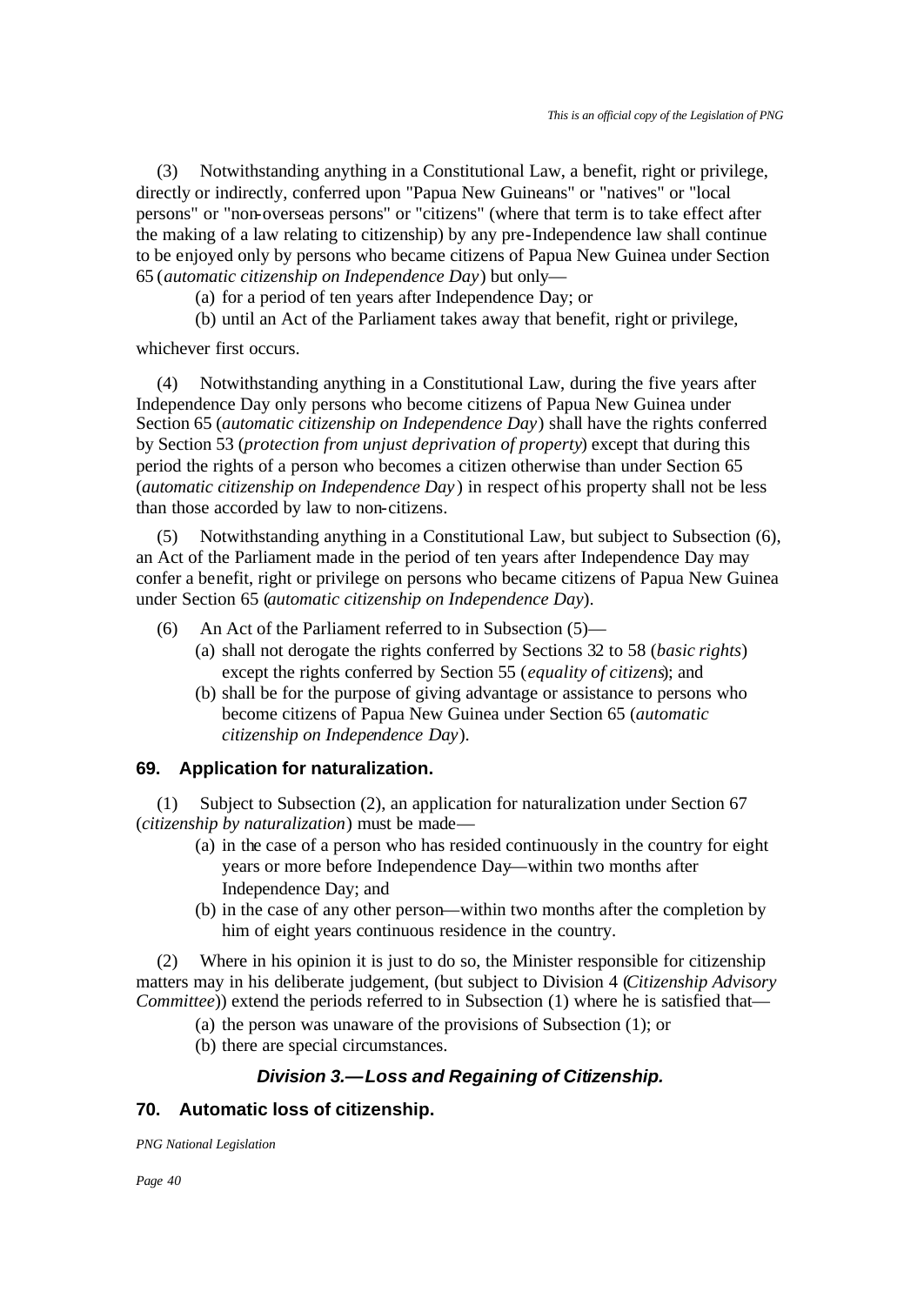- (1) A citizen who has reached voting age and is of full capacity who—
	- (a) obtains the nationality or citizenship of another country by a voluntary act (other than marriage); or
	- (b) exercises a right that is exclusive to nationals or citizens of another country, unless the Minister responsible for citizenship matters is satisfied that the right was exercised inadvertently; or
	- (c) takes an oath or makes a declaration or affirmation of allegiance to another country or to the Sovereign or Head of State of another country; or
	- (d) does, agrees to or adopts any act (other than marriage) by which he becomes a national or citizen of another country; or
	- (e) enters or serves in the armed forces of another country, except with the express approval of the Head of State, acting with, and in accordance with, the advice of the National Executive Council; or
	- (f) except as permitted by an Act of the Parliament, votes in a national, provincial, state or local election, or accepts elective office, of another country; or
	- (g) subject to Subsection (3), travels under the protection of a passport or purported passport of another country in which he is described as a citizen or national of that country,

loses his citizenship.

(2) A person who is found by a court to have obtained citizenship by a false representation, fraud or concealment of a material fact on his part loses his citizenship, unless the Minister responsible for citizenship matters is satisfied that the offence was of a minor nature and that revelation of the true fact would not have affected the grant of naturalization.

- (3) Subsection  $(1)(g)$  does not apply to-
	- (a) a person who is absent from the country on Independence Day, who continues to travel under the protection of a passport of another country, but only until—
		- (i) the expiration of the then-current period of validity of the passport; or
		- (ii) his return to the country,

whichever first happens; or

- (b) a person travelling under the protection of the passport of a parent or guardian; or
- (c) a person travelling under the protection of a passport of another country with the approval of the Minister responsible for citizenship matters.

#### **71. Acts done under compulsion of law.**

The preceding provisions of this Division do not apply to any act done under compulsion of law of another country.

#### **72. Renunciation of citizenship.**

*PNG National Legislation* (1) Subject to Subsections (2) and (3), a citizen who has reached voting age and is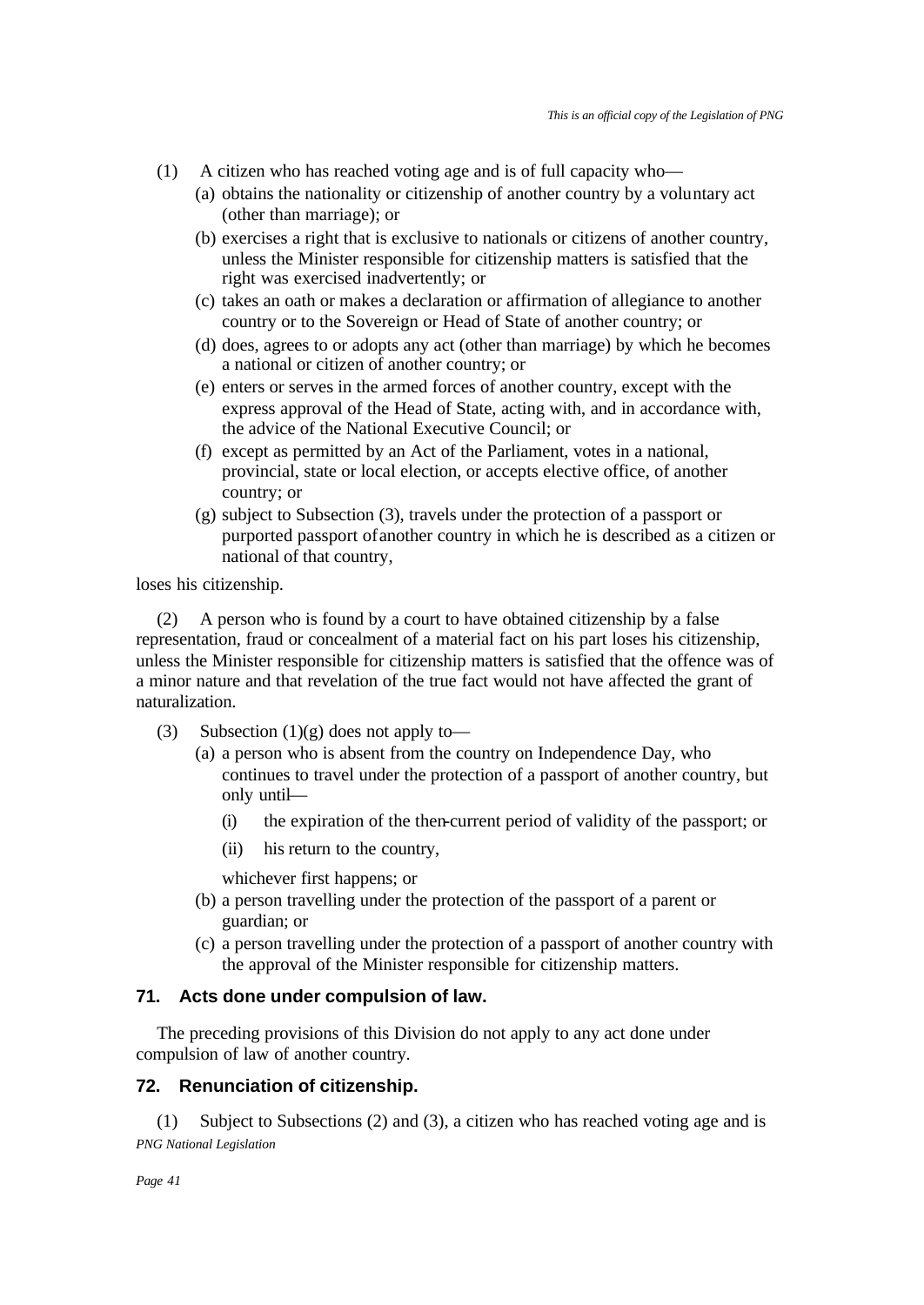of full capacity may renounce his citizenship in such manner and on such conditions as are prescribed by or under an Act of the Parliament.

- (2) A person may not renounce his citizenship unless—
	- (a) he already holds some other nationality or citizenship; or
	- (b) the renunciation is for the purpose of his obtaining some other nationality or citizenship.

(3) During a time of war, citizenship may not be renounced without the prior consent of the Minister responsible for citizenship matters.

#### **73. Regaining citizenship.**

- (1) Subject to Subsection (2), citizenship once lost can be regained—
	- (a) in the case of citizenship by virtue of Section 65 (*automatic citizenship on Independence Day*) or 66 (*citizenship by descent*)—only after five years' continuous residence in the country after the loss of citizenship, and in the deliberate judgement (but subject to Division 4 (*Citizenship Advisory Committee*)) of the Minister responsible for citizenship matters; and
	- (b) in the case of citizenship by naturalization—only in accordance with the law relating to naturalization, for which purpose any period of residence in the country before the loss of citizenship shall be disregarded.
- (2) Where a person—
	- (a) was a citizen by virtue of Section 65 (*automatic citizenship on Independence Day*) or 66 (*citizenship by descent*); and
	- (b) married, before, on or after Independence Day, a person who was a national or citizen of another country; and
	- (c) became, on or during the marriage, a national or citizen of the country of which his spouse was at that time a national or citizen,

and the marriage has permanently broken up, the reference in Subsection  $(1)(a)$  to a period of five years shall be read as a reference to a period of three years commencing—

- (d) if the person was, at the time when the marriage broke up, resident in the country—on the date on which it broke up; or
- (e) if the person was at that time resident outside the country—on his return to reside in the country.

## **74. Loss and regaining of citizenship by certain children.**

- (1) Where—
	- (a) a parent of a child loses his citizenship; and
	- (b) the Minister is satisfied on application on behalf of the child that it is for the welfare of the child to do so,

the Minister responsible for citizenship matters may, by order, deprive the child of his citizenship.

(2) A person aggrieved by an order under Subsection (1) may appeal to the National Court.

*PNG National Legislation*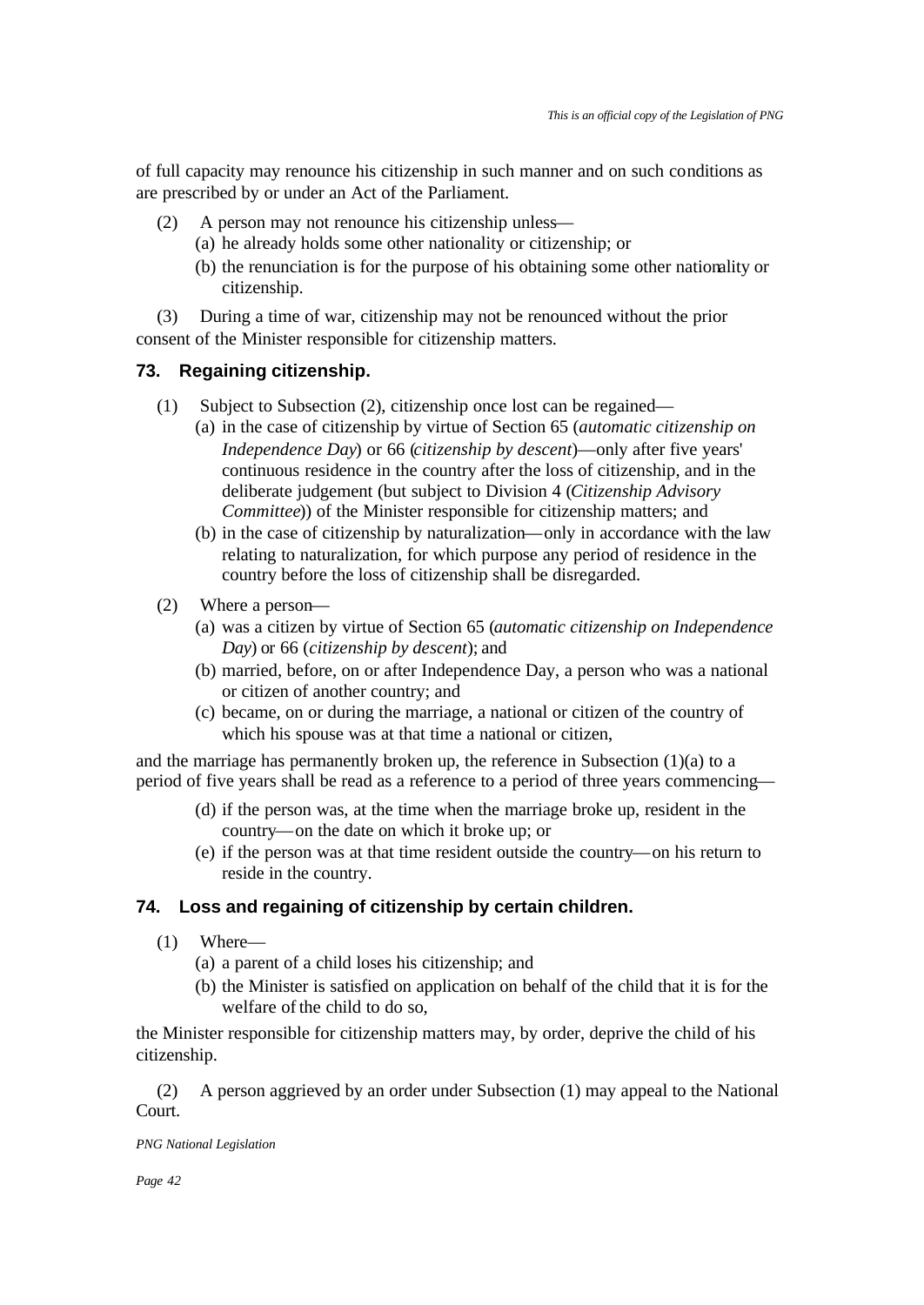(3) An Act of the Parliament may make special provision to facilitate the regaining of citizenship by persons who lose their citizenship by reason of the loss of citizenship by a parent.

# *Division 4.—Citizenship Advisory Committee.*

## **75. The Committee.**

(1) An Act of the Parliament shall make provision for a Citizenship Advisory Committee, all of the members of which must be citizens (other than naturalized citizens).

- (2) The Committee shall consist of—
	- (a) four permanent members, at least two of whom are members of the Parliament other than Ministers; and
	- (b) one ad hoc member to represent the community in which the person to whom a matter before the Committee relates resides.

# **76. Functions of the Committee.**

xvii

(1) Before taking any action under this Part in relation to a person, the Minister responsible for citizenship matters shall refer the matter to the Citizenship Advisory Committee and receive its advice.

(2) If the Minister refuses to accept the advice of the Committee on any matter referred to it under Subsection (1), he shall, if so requested by a person affected or by the Committee, give to the Parliament, as soon as practicable, a statement on the matter setting out the reasons for his refusal, and the Parliament may reverse his decision on such conditions as it thinks proper.

(3) The reversal by the Parliament of a decision to grant or to allow the regaining of citizenship, or to grant a certificate under Section 81 (*certificate as to citizenship*), takes effect, subject to any conditions to which it is made subject, as a deprivation of citizenship on the date of the reversal.

(4) The reversal by the Parliament of a decision to refuse to grant citizenship to a person, to deprive a person of citizenship or to refuse to grant a certificate under Section 81 (*certificate as to citizenship*) takes effect retrospectively to the date of the decision.

(5) The Committee has such powers and such other functions and duties as are conferred or imposed by or under an Act of the Parliament.

# *Division 5.—General.*

# **77. Special provisions for certain persons.**

(1) A foundling discovered at any time in the country shall, in the absence of proof to the contrary, be deemed to be the child of parents at least one of whom was, or if he had survived would have been, a citizen.

(2) Where the identity or the citizenship status of a parent of a child born in the country is unknown or doubtful, the parent shall be deemed to have been, in the absence

*PNG National Legislation*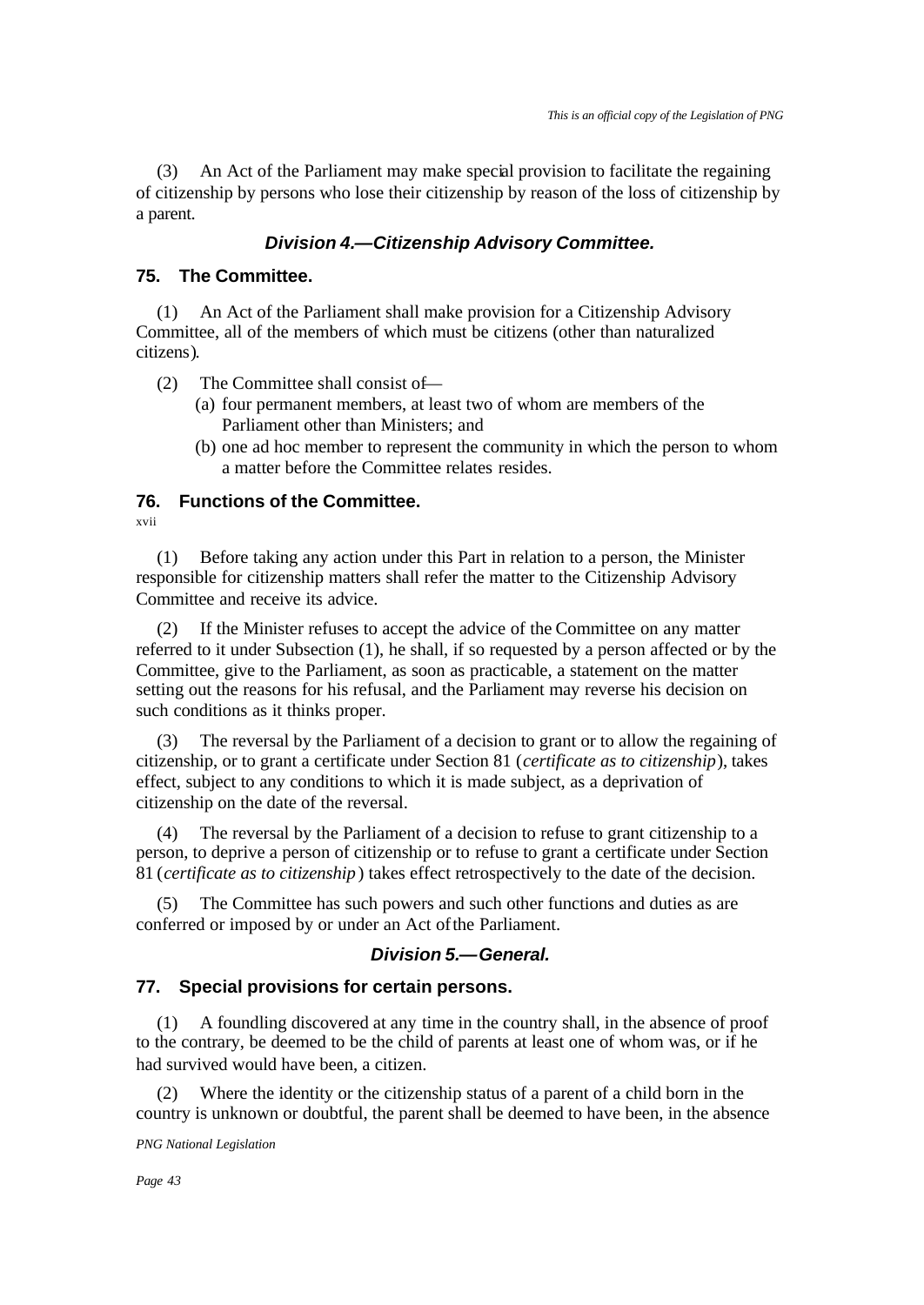of proof to the contrary, a person who was, or if he had survived would have been, a citizen.

(3) For the purposes of this Part, a posthumous child of a person has the same status as he would have had if he had been born immediately before the date of the death of his father.

# **78. Effect of adoption.**

(1) Where the citizenship status or entitlement of a person is to be determined by reference to a parent or grand-parent and the person, or a parent of the person, was adopted under a law at any time in force in the country or any other place, the status or entitlement shall be determined by reference to the natural parents or grand-parents, except that the Minister responsible for citizenship matters may, in his deliberate judgement (but subject to Division 4 (*Citizenship Advisory Committee*)), allow an adoptive parent or grand-parent to be taken into account where the result would be to recognize citizenship or the entitlement to citizenship.

(2) In Subsection (1), a reference to adoption includes a reference to an adoption by custom.

# **79. Place of birth of certain persons.**

For the purposes of this Part—

- (a) a person born on a registered ship or aircraft shall be deemed to have been born at the place where the ship or aircraft was registered; and
- (b) a person born on an unregistered ship or aircraft belonging to the government of a country shall be deemed to have been born in that country.

#### **80. "Residence".**

Subject to any Act of the Parliament, a requirement in this Part of a period of residence in a place is not satisfied by—

- (a) residence in custody under sentence awaiting deportation or removal from the country; or
- (b) residence as an unlawful immigrant.

#### **81. Certificate as to citizenship.**

(1) A person whose status or entitlement in relation to Citizenship of Papua New Guinea is, or may be, in doubt may apply to the Minister responsible for citizenship matters for a certificate under this section.

(2) If the Minister is satisfied that the applicant is, or is entitled to become, a citizen, he may, in his deliberate judgement (but subject to Division 4 (*Citizenship Advisory Committee*)), grant a certificate stating that the person is or may become a citizen by virtue of a provision specified in the certificate.

(3) Subject to Section 76 (*functions of the Committee*), a certificate under this section is (unless it is proved that it was obtained by means of a false representation, fraud or concealment of a material fact) conclusive evidence that on the material date the

*PNG National Legislation*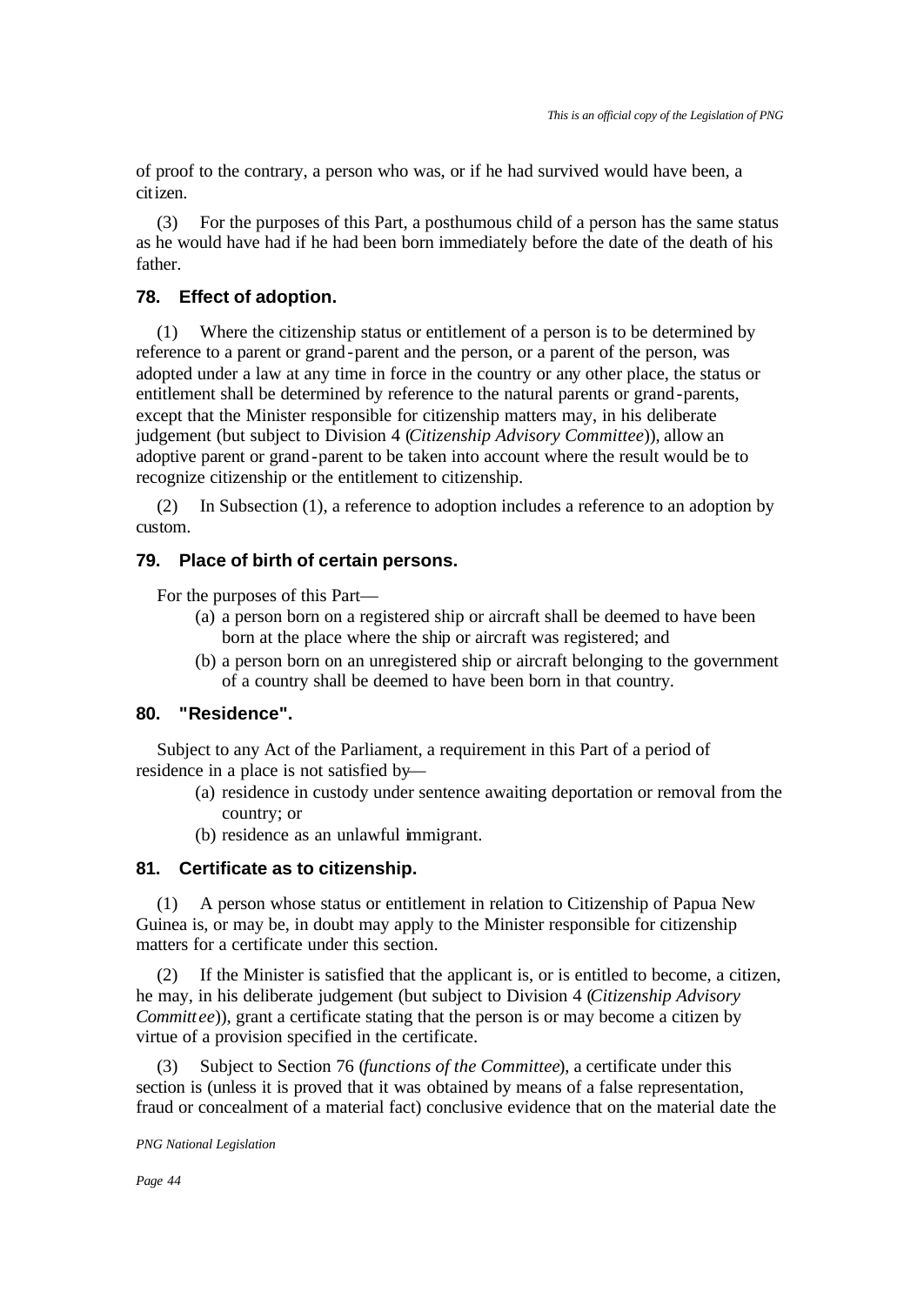person concerned was, is or may become a citizen in accordance with the terms of the certificate.

# **PART V.—THE HEAD OF STATE.**

# *Division 1.—The Head of State.*

## **82. Queen and Head of State.**

- (1) Her Majesty the Queen—
	- (a) having been requested by the people of Papua New Guinea, through their Constituent Assembly, to become the Queen and Head of State of Papua New Guinea; and
	- (b) having graciously consented so to become, is the Queen and Head of State of Papua New Guinea.

(2) Subject to and in accordance with this Constitution, the privileges, powers, functions, duties and responsibilities of the Head of State may be had, exercised and performed through a Governor-General appointed in accordance with Division 3 (*appointment, etc., of Governor-General*) and, except where the contrary intention appears, reference in any law to the Head of State shall be read accordingly.

## **83. Queen's successors.**

The provisions of this Constitution referring to the Queen extend to Her Majesty's heirs and successors in the sovereignty of the United Kingdom of Great Britain and Northern Ireland.

# **84. Precedence.**

The Head of State takes precedence in rank over all other persons in Papua New Guinea, and the Governor-General takes precedence in rank immediately after the Head of State.

# **85. Royal Style and Titles.**

The Style and Titles of the Head of State are as determined by Act of the Parliament, and until such an Act is made are—

Elizabeth II, Queen of Papua New Guinea and Her other Realms and Territo ries, Head of the Commonwealth.

# *Division 2.—Functions, etc., of the Head of State.*

# **86. Functions, etc.**

(1) The privileges, powers, functions, duties and responsibilities of the Head of State are as prescribed by or under Constitutional Laws and Acts of the Parliament.

*PNG National Legislation* (2) Except as provided by Section 96(2) (*terms and conditions of employment*), in the exercise and performance of his privileges, powers, functions, duties and responsibilities the Head of State shall act only with, and in accordance with, the advice of the National Executive Council, or of some other body or authority prescribed by a Constitutional Law or an Act of the Parliament for a particular purpose as the body or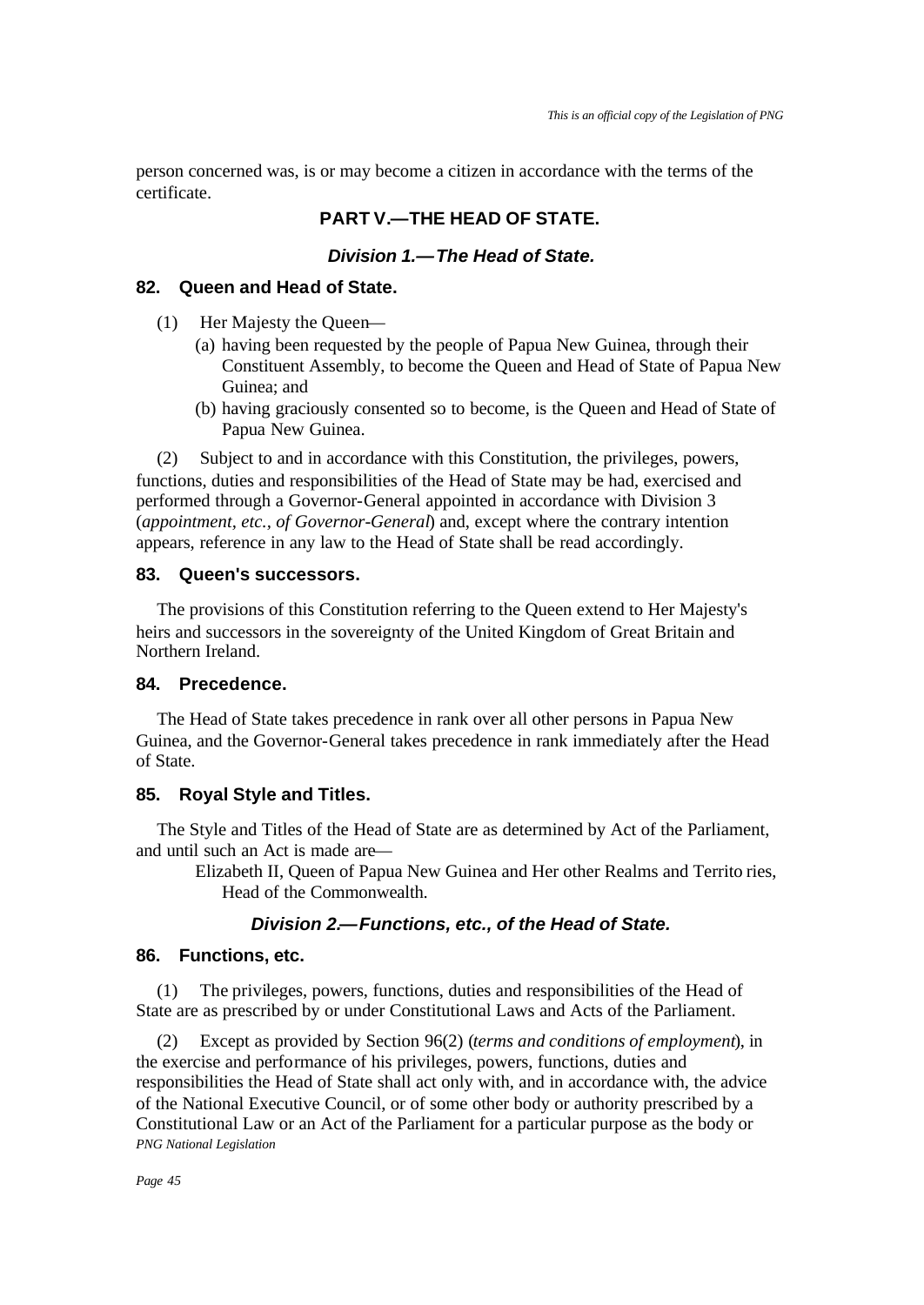authority in accordance with whose advice the Head of State is obliged, in a particular case, to act.

(3) Any instrument made by or in the name of the Head of State shall recite that it is made with, and in accordance with, the advice of the National Executive Council or of any other body or authority in accordance with whose advice the Head of State is obliged, in the particular case, to act, but failure to comply with this subsection does not affect the validity of an instrument.

(4) The question, what (if any) advice was given to the Head of State, or by whom, is non-justiciable.

## *Division 3.—Appointment, etc., of Governor-General.*

#### **87. Qualifications for appointment.**

(1) The Governor-General must be a citizen who—

- (a) is qualified to be a member of the Parliament (except for the reason that he occupies the office of Governor-General); and
- (b) is a mature person of good standing who enjoys the general respect of the community.

(2) The question, whether for the purposes of Subsection (1) a person is a person to whom Subsection (1)(b) applies, is non-justiciable.

(3) The Governor-General must not hold any office or position or engage in any calling other than that of, or an office or position associated with, his office as Governor-General, except with the consent of the Head of State, acting with, and in accordance with, the joint advice of the National Executive Council and the Ombudsman Commission.

(4) A request for the consent of the Head of State under Subsection (3) shall not be made unless agreement on the matter in relation to which the consent is sought has been reached between the National Executive Council and the Ombudsman Commission.

(5) No person is eligible for appointment as Governor-General more than once unless the Parliament, by two-thirds absolute majority vote, approves appointment for a second term, but no person is eligible for appointment for a third term.

#### **88. Appointment to office.**

(1) Except in the case of the first Governor-General appointed before Independence Day the Governor-General shall be appointed by the Head of State, acting with, and in accordance with, the advice of the National Executive Council given in accordance with a decision of the Parliament.

A decision of the Parliament to nominate a person for appointment as Governor-General shall be made by a simple majority vote, in an exhaustive secret ballot conducted in accordance with an Organic Law.

(3) Subject to Subsection (5), the Speaker shall, within the period of three months before the completion of the normal term of office of the Governor-General, call a meeting of the Parliament to nominate the next Governor-General.

*PNG National Legislation*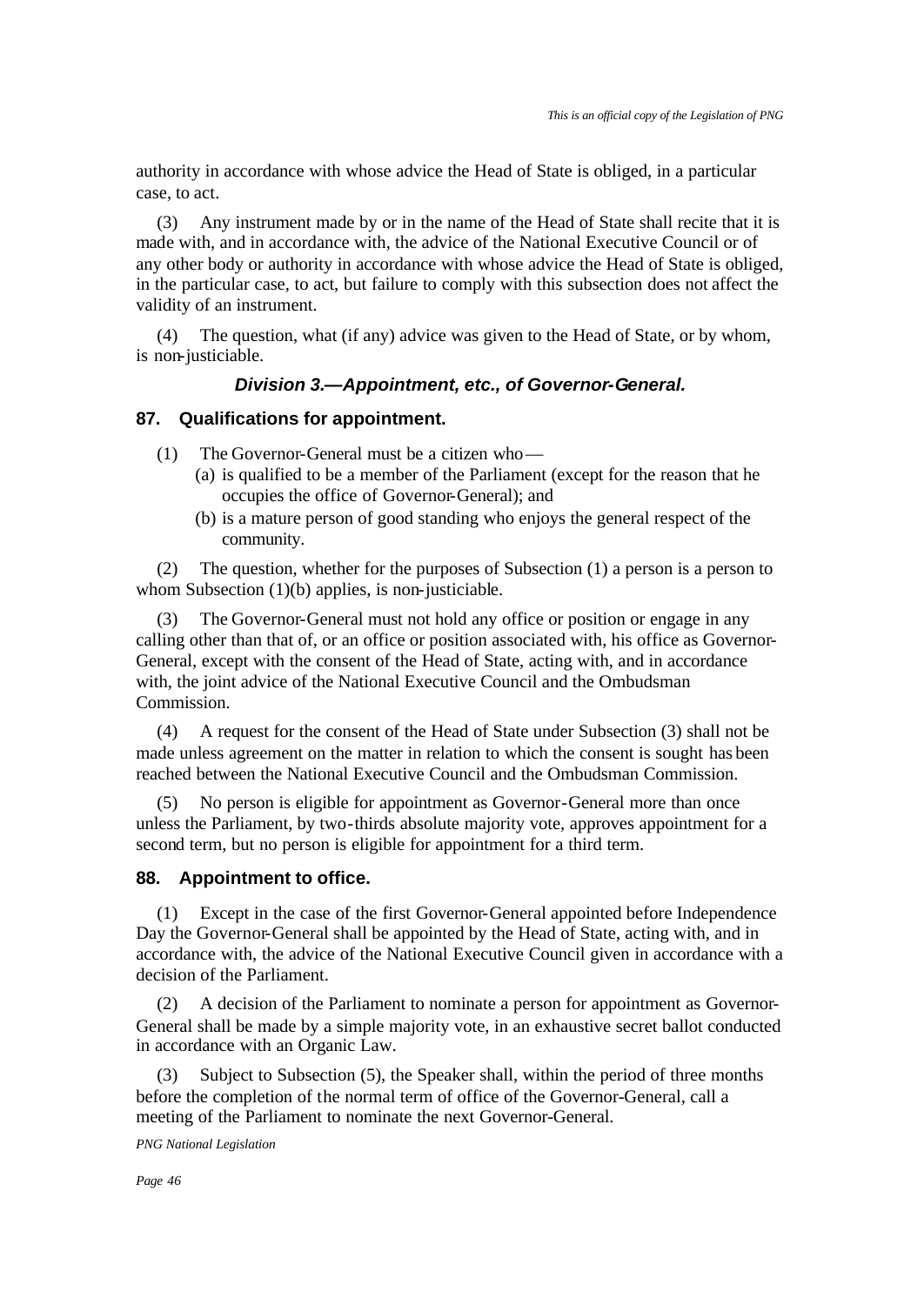(4) Subject to Subsection (5), in the event of a casual vacancy in the office of Governor-General, the Speaker shall, as soon as practicable, call a meeting of the Parliament to nominate the next Governor-General.

- $(5)$  If—
	- (a) at a time when a meeting of the Parliament should otherwise be called under Subsection (3) or (4) a general election to the Parliament has been ordered; or
	- (b) between the time when a meeting of the Parliament should otherwise be called under Subsection (3) and the date of the completion of the normal term of office of the outgoing Governor-General a general election to the Parliament is due to be held in accordance with this Constitution,

the Speaker shall not call a meeting of the Parliament in accordance with Subsection (3) or (4), as the case may be, and a nomination shall be made at the first meeting of the new Parliament as its first item of business after any formal business and the election of a Speaker.

## **89. Assumption of office.**

Notwithstanding Section 90 (*Declaration of Loyalty, etc.*) for the purposes of this Constitution a person appointed as Governor-General takes office—

- (a) subject to paragraph (b), at the end of his predecessor's term of office; or
- (b) if he is appointed to fill a casual vacancy—on the date of his appointment.

## **90. Declaration of Loyalty, etc.**

(1) Before entering upon the duties of his office, a Governor-General shall take the Oath of Allegiance and make the Declaration of Loyalty and the Declaration of Office before the Chief Justice and in the presence of the Parliament, but during a period of declared national emergency they may be taken and made in such manner as is directed by the National Executive Council.

(2) If the Governor-General has not complied with Subsection (1) before taking office—

- (a) he is suspended from office until such time as he does so; and
- (b) if he does not do so at the first reasonably available opportunity, he may be dismissed from office by the Head of State, acting with, and in accordance with, the advice of the National Executive Council given in accordance with a decision of the Parliament, and in that event is not eligible for re-appointment for a period of six years.

#### **91. Normal term of office.**

*PNG National Legislation* Unless he earlier dies, resigns, ceases to be qualified for office in accordance with Section 87 (*qualifications for appointment*), is dismissed under Section 90 (*Declaration of Loyalty, etc.*), or 93(1) (*dismissal and removal from office*), or is removed from office under Section 93(2) (*dismissal and removal from office*), the Governor-General holds office for a term of six years from the date of his assumption of office in accordance with Section 89 (*assumption of offic*e), plus any period that is required, in accordance with Section 88(5) (*appointment to office*), for the appointment of the next Governor-General.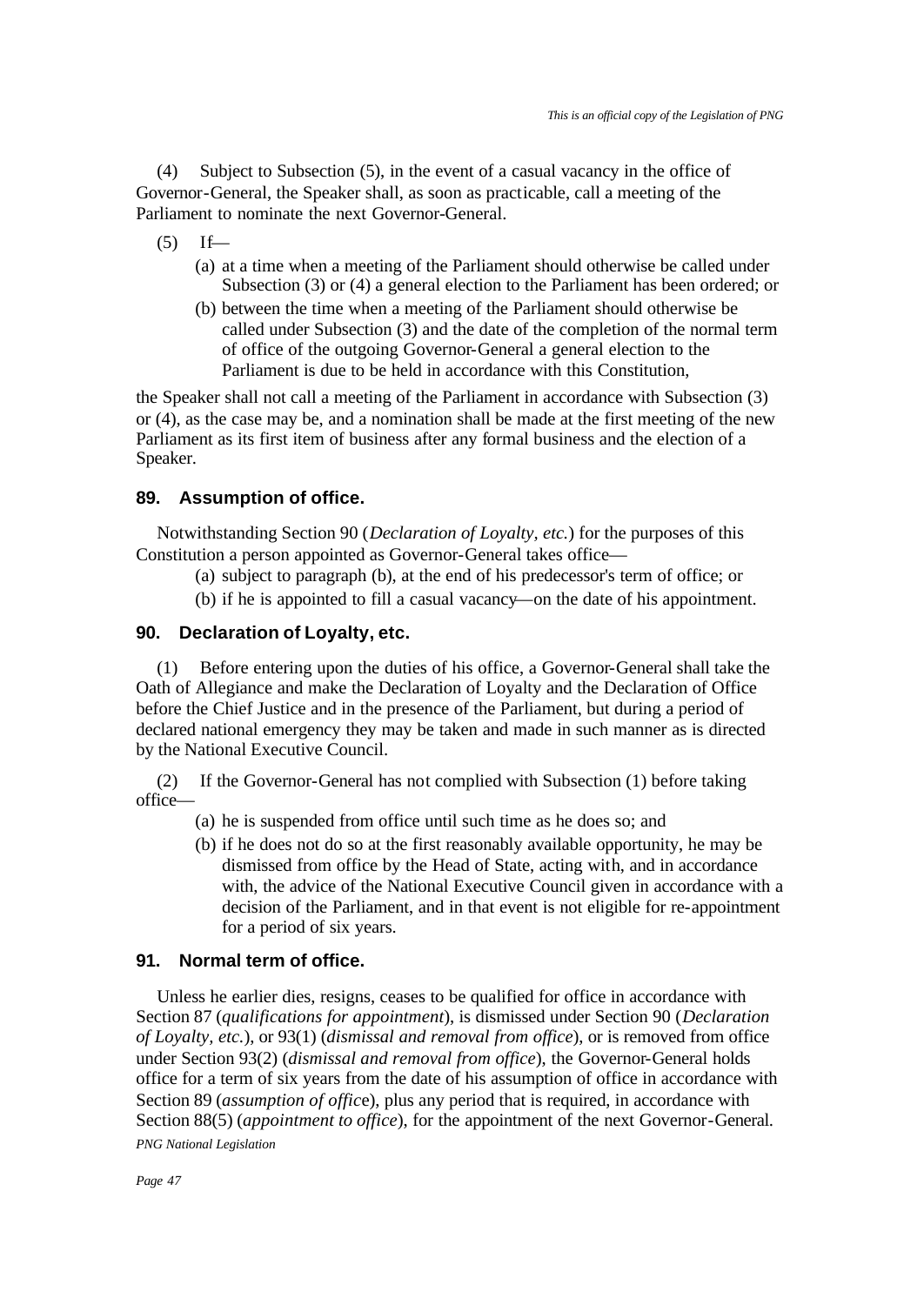## **92. Resignation.**

(1) The Governor-General may resign from office by notice in writing to the Head of State.

(2) The resignation takes effect on its acceptance by the Head of State, acting with, and in accordance with, the advice of the National Executive Council.

#### **93. Dismissal and removal from office.**

(1) The Governor-General may be dismissed from office by the Head of State, acting with, and in accordance with, the advice of the National Executive Council given in accordance with either—

- (a) a decision of the National Executive Council; or
- (b) a decision made by an absolute majority of the Parliament.

(2) The Governor-General may be removed from office by the Head of State, acting with, and in accordance with, the advice of the National Executive Council given in accordance with a decision of the Parliament, if the Speaker advises the Parliament that two medical practitioners appointed for the purpose by the National authority responsible for the registration or licensing of medical practitioners have jointly reported to the Speaker that, in their professional opinions, the Governor-General is unfit, by reason of physical or mental incapacity, to carry out the duties of his office.

## **94. Suspension from office.**

- (1) The Governor-General may be suspended from office—
	- (a) by the National Executive Council, if he refuses or fails to act in accordance with the advice of the National Executive Council or of any other body or authority in accordance with whose advice he is obliged, in the particular case, to act, or acts, or purports to act contrary to, or without, any such advice; or
	- (b) in accordance with an Act of the Parliament pending an investigation for the purposes of Section 93(2) (*dismissal and removal from office*),

and pending any resultant action by the Parliament.

(2) If the Governor-General is suspended from office by the National Executive Council under Subsection (1)(a), the Prime Minister shall immediately inform the Speaker of the suspension and of the reasons for it.

- (3) If the Governor-General is suspended from office under Subsection  $(1)(a)$ 
	- (a) the Speaker shall, as soon as practicable, call a meeting of the Parliament at which the matter of the suspension and of the possible dismissal of the Governor-General shall be the first item of business after any formal business and, if necessary, the appointment of a Speaker; and
	- (b) the suspension may be lifted at any time by decision of the Parliament; and
	- (c) unless before the end of the meeting a recommendation is made in accordance with Section 93(1) (*dismissal and removal from office*) that the Governor-General be dismissed from office, the suspension ceases at the end of the

*PNG National Legislation*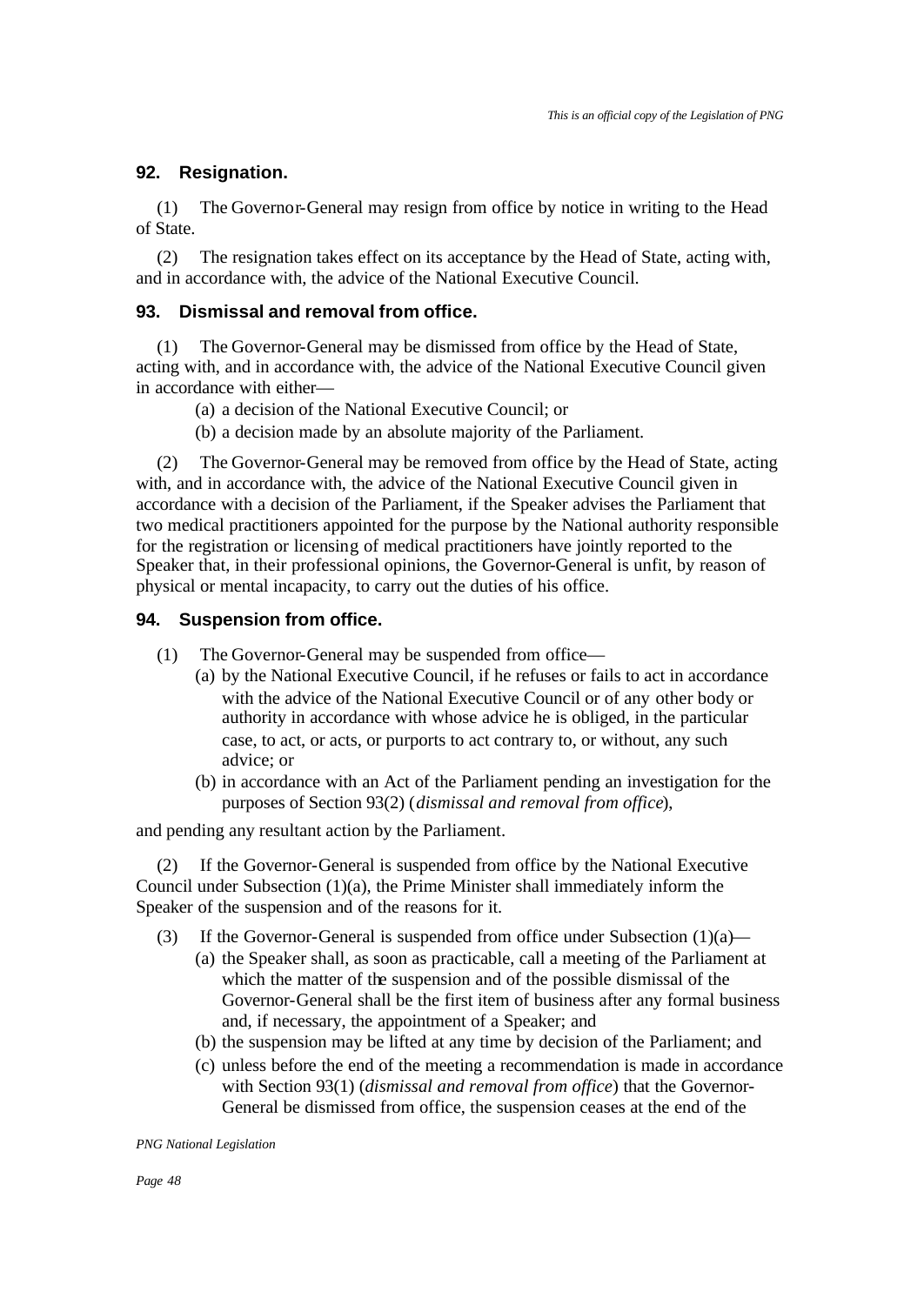#### meeting.

(4) If the Governor-General is suspended from office under this section, the Prime Minister shall, as soon as practicable, inform the Head of State of the suspension and of the reasons for it.

(5) A period of suspension under this section shall be taken into account in calculating for the purposes of this Division, the length of the period of service in office of the Governor-General.

#### **95. Acting Governor-General.**

(1) In this section, a reference to the Speaker or to the Chief Justice shall be read as a reference to the substantive holder of that office.

 $(2)$  If—

- (a) there is a vacancy in the office of Governor-General; or
- (b) the Governor-General is suspended from office; or
- (c) the Governor-General is—
	- (i) on leave of absence; or
	- (ii) absent from the country; or
	- (iii) out of speedy and effective communication; or
	- (iv) otherwise unable to perform, or is not readily available to perform, the duties of his office,

the Speaker is, subject to Subsection (3), the Acting Governor-General.

- (3) If at any time to which Subsection (2) applies—
	- (a) there is a vacancy in the office of Speaker; or
	- (b) the Speaker is suspended from office; or
	- (c) the Speaker is—
		- (i) on leave of absence; or
		- (ii) absent from the country; or
		- (iii) out of speedy and effective communication; or
		- (iv) otherwise unable to perform, or is not readily available to perform, the duties of his office,

the Chief Justice (if he is a citizen) is the Acting Governor-General.

(4) During any period when he is the Acting Governor-General, the Speaker or the Chief Justice shall not exercise or perform any of the other powers, functions, duties and responsibilities of the office of Speaker or Chief Justice, as the case may be, except that the Chief Justice may complete any proceedings actually commenced before him unless other suitable arrangements can be made.

*PNG National Legislation* When neither the Speaker nor the Chief Justice is available (or, in the case of the Chief Justice, qualified) to be the Acting Governor-General, the powers, functions, duties and responsibilities of the Governor-General shall be exercised and performed by a Minister appointed by the Head of State on the advice of the National Executive Council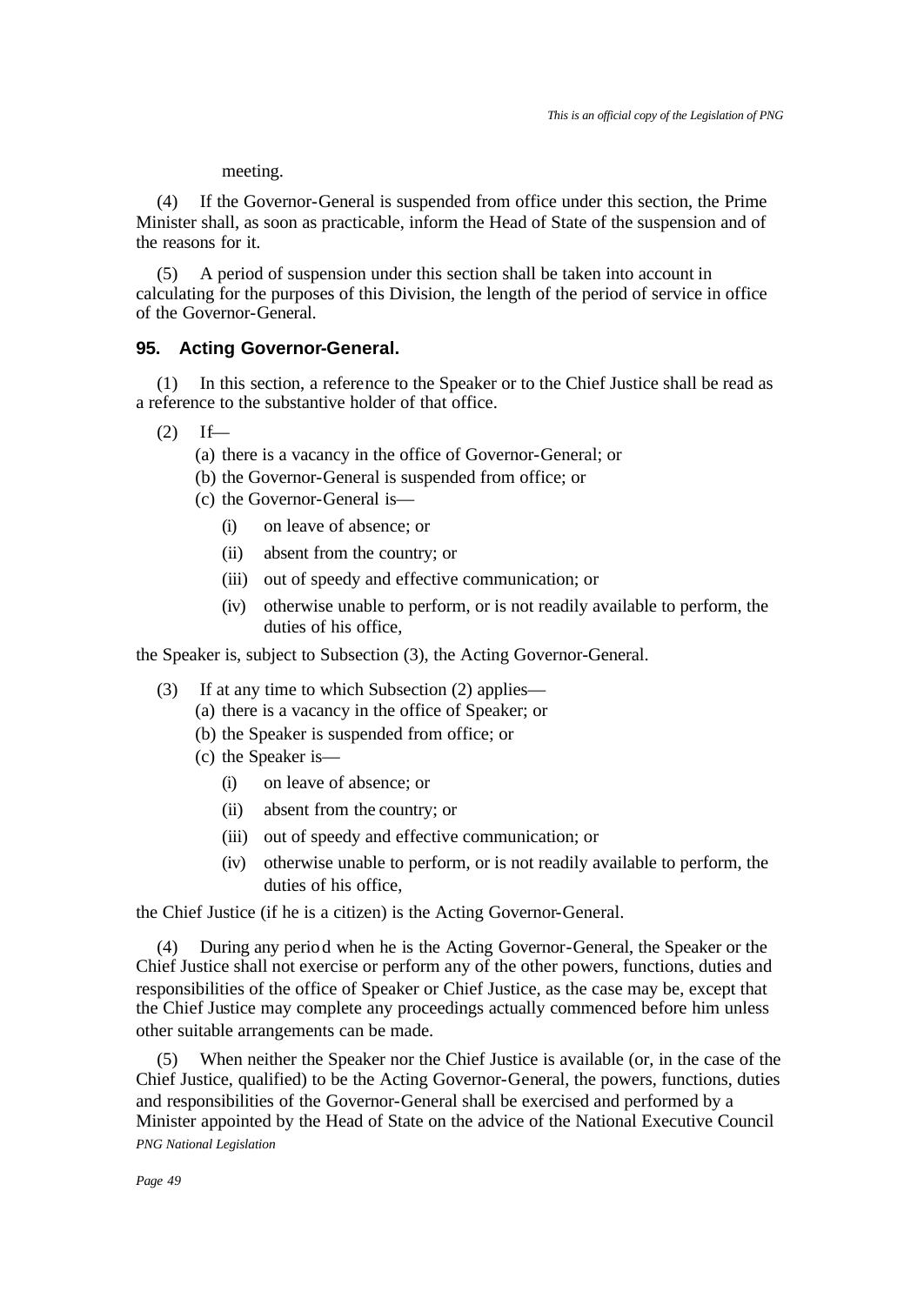for the purpose.

(6) The question, whether the occasion for the exercise or performance of a power, function, duty or responsibility by an Acting Governor-General or a Minister under this section has arisen or has ceased, is non-justiciable.

#### **96. Terms and conditions of employment.**

(1) Subject to this Constitution, the terms and conditions of employment of the Governor-General are as determined by or under an Organic Law.

(2) Except with the consent of the Governor-General the terms and conditions of employment of the Governor-General shall not be changed to his detriment during his term of office, and an Organic Law that so changes them shall recite the terms of the consent.

#### *Division 4.—General.*

#### **97. Conveyance of decisions, etc.**

Where any act is done, decision is made or advice is given by the Parliament or the National Executive Council under this Part, the Prime Minister shall immediately convey it to the Head of State.

#### **98. Acts, etc., of the Head of State.**

Unless the contrary intention appears, any act by the Head of State takes effect when it is formally advised to the Prime Minister or the National Executive Council.

## **PART VI.—THE NATIONAL GOVERNMENT.**

#### *Division 1.—General Principles.*

#### **99. Structure of Government.**

(1) Subject to and in accordance with this Constitution, the power, authority and jurisdiction of the People shall be exercised by the National Government.

- (2) The National Government consists of three principal arms, namely:—
	- (a) the National Parliament, which is an elective legislature with, subject to the Constitutional Laws, unlimited powers of law-making; and
	- (b) the National Executive; and
	- (c) the National Judicial System, consisting of a Supreme Court of Justice and a National Court of Justice, of unlimited jurisdiction, and other courts.

(3) In principle, the respective powers and functions of the three arms shall be kept separate from each other.

(4) Subsection (2) is descriptive only and is non-justiciable.

# *Division 2.—The National Parliament.* **Subdivision A.—The Legislative Power.**

#### **100. Exercise of the legislative power.**

*PNG National Legislation*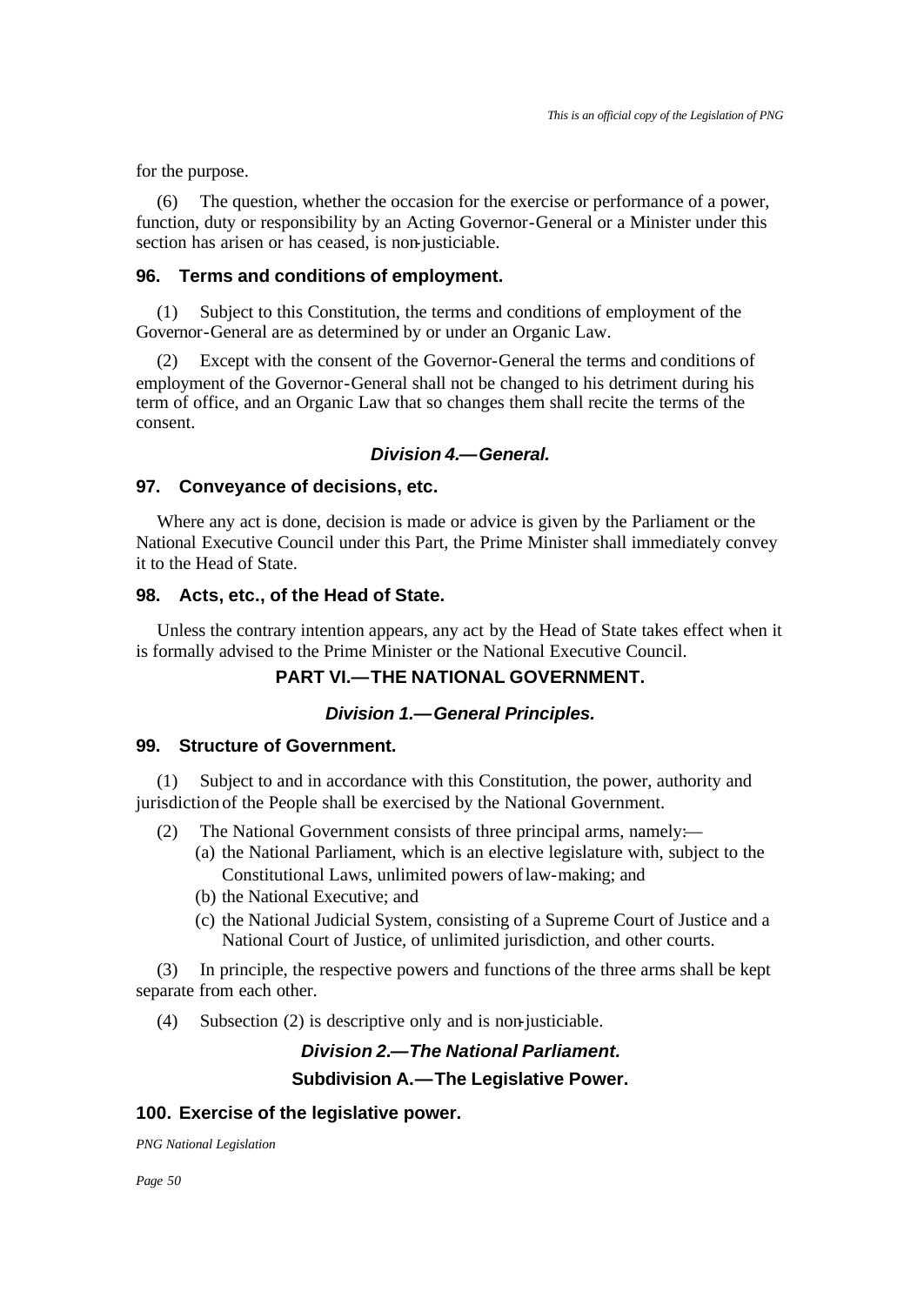(1) Subject to this Constitution, the legislative power of the People is vested in the National Parliament.

(2) Subsection (1) does not prevent a law from conferring on an authority other than the Parliament legislative powers or functions (including, if the law so provides, a further power or further powers of delegation and subdelegation).

(3) Nothing in any Constitutional Law enables or may enable the Parliament to transfer permanently, or divest itself of, legislative power.

## **Subdivision B.—Composition of the National Parliament.**

#### **101. Membership.**

(1) Subject to this section, the Parliament is a single-chamber legislature, consisting of—

- (a) a number of members elected from single-member open electorates; and
- (b) a number of members elected from single-member provincial electorates; and
- (c) not more than three nominated members, appointed and holding office in accordance with Section 102 (*nominated members*).

(2) An Organic Law shall make provision for the number of open and provincial electorates.

(3) No member may represent two or more electorates at the same time.

The precise number of open electorates and of provincial electorates and their boundaries shall be determined from time to time in accordance with Section 125 (*electorates*).

(5) An alteration to the number of electorates or to the boundaries of an electorate takes effect for the purposes of the next general election and of succeeding elections.

# **102. Nominated members.**

The Parliament may, from time to time, by a two-thirds absolute majority vote, appoint a person (other than a member) to be a nominated member of the Parliament.

#### **103. Qualifications for and disqualifications from membership.**

A member of the Parliament must be not less than 25 years of age.  $\sum_{x\in\mathbb{N}}(1)$ 

(2) A candidate for election to the parliament must have been born in the electorate for which he intends to nominate or have resided in the electorate for a continuous period of two years immediately preceding his nomination or for a period of five years at any time and must pay a nomination fee of K1,000.00.

- (3) A person is not qualified to be, or to remain, a member of the Parliament if— (a) he is not entitled to vote in elections to the Parliament; or
	- (b) he is of unsound mind within the meaning of any law relating to the protection of the persons and property of persons of unsound mind; or
	- (c) subject to Subsections (4) to (7), he is under sentence of death or

*PNG National Legislation*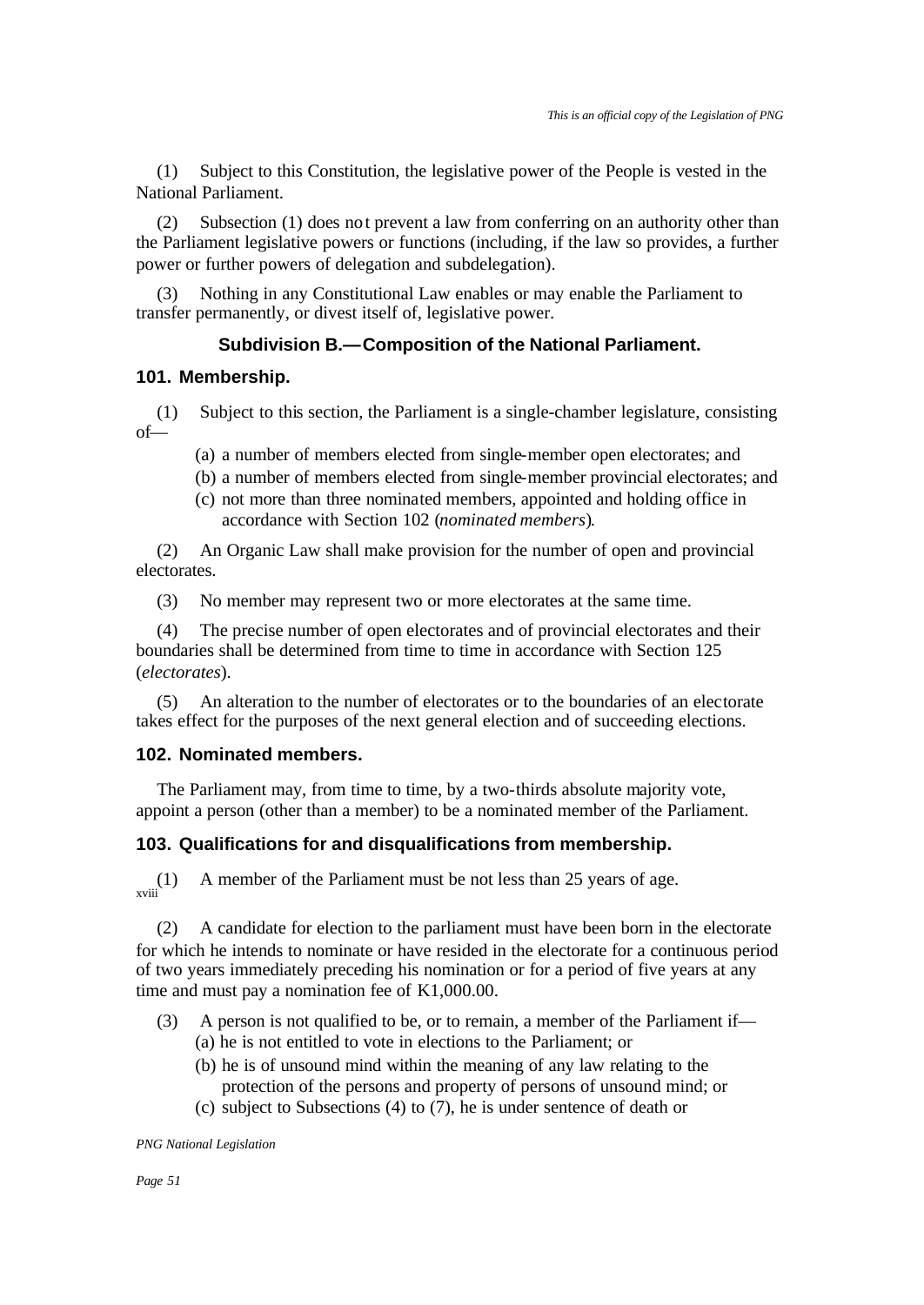imprisonment for a period of more than nine months; or (d) he is otherwise disqualified under this Constitution.

(4) Where a person is under sentence of death or imprisonment for a period exceeding nine months, the operation of Subsection (3)(d) is suspended until—

- (a) the end of any statutory period allowed for appeals against the conviction or sentence; or
- (b) if an appeal is lodged within the period referred to in paragraph (a), the appeal is determined.

(5) The references in Subsection (4), to appeals and to the statutory period allowed for appeals shall, where there is provision for a series of appeals, be read as references to each appeal and to the statutory period allowed for each appeal.

(6) If a free pardon is granted, a conviction is quashed or a sentence is changed to a sentence of imprisonment for nine months or less, or some other form of penalty (other than death) is substituted, the disqualification ceases, and if at the time of the pardon, quashing, change of sentence or substitution of penalty the writ for the by-election has not been issued the member is restored to his seat.

(7) In this section—

"appeal" includes any form of judicial appeal or judicial review; "statutory period allowed for appeals" means a definite period allowed by law for appeals, whether or not it is capable of extension, but does not include an extension of such a definite period granted or that may be granted unless it is granted within that definite period.

#### **104. Normal term of office.**

(1) An elected member of the Parliament takes office on the day immediately following the day fixed for the return of the writ for the election in his electorate.

- (2) The seat of a member of the Parliament becomes vacant—
	- (a) if he is appointed as Governor-General; or
	- (b) upon the expiry of the day fixed for the return of the writs, for the general election after he last became a member of the Parliament; or
	- (c) if he resigns his seat by notice in writing to the Speaker, or in the case of the Speaker to the Clerk of the Parliament; or
	- (d) if he is absent, without leave of the Parliament, during the whole of three consecutive meetings of the Parliament unless Parliament decides to waive this rule upon satisfactory reasons being given; or
	- (e) if, except as authorized by or under an Organic Law or an Act of the Parliament, he directly or indirectly takes or agrees to take any payment in respect of his services in the Parliament; or
	- (f) if he becomes disqualified under Section 103 (*qualifications for and disqualifications from membership*); or
	- (g) on his death; or
	- (h) if he is dismissed from office under Division III.2 (*leadership code*).

*PNG National Legislation* (3) For the purposes of Subsection  $(2)(d)$ , a meeting of the Parliament commences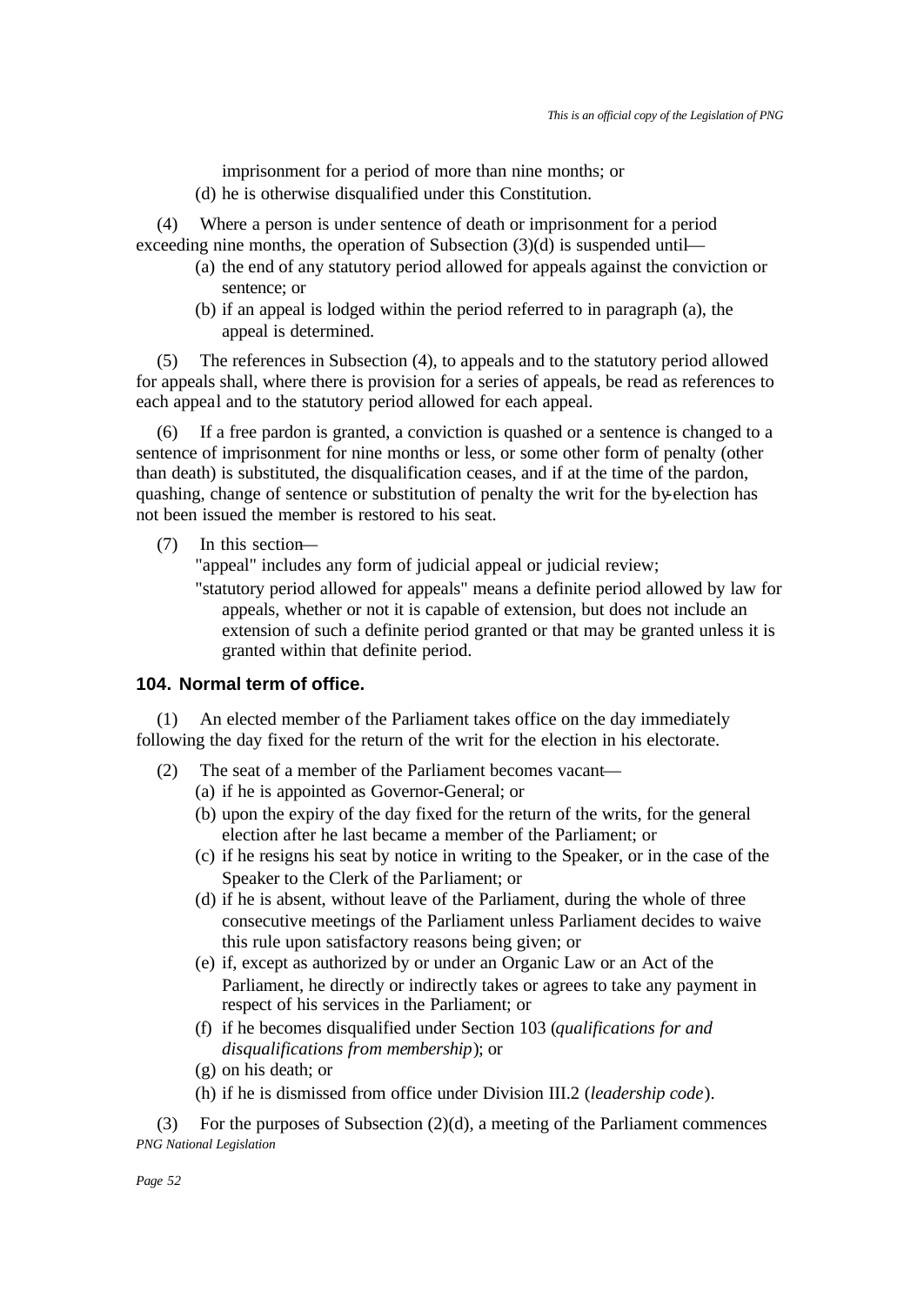when the Parliament first sits following a general election, prorogation of the Parliament or an adjournment of the Parliament otherwise than for a period of less than 12 days and ends when next the Parliament is prorogued or adjourned otherwise than for a period of less than 12 days.

## **105. General elections.**

- (1) A general election to the Parliament shall be held—
	- (a) within the period of three months before the fifth anniversary of the day fixed for the return of the writs for the previous general election; or
	- (b) if, during the last 12 months before the fifth anniversary of the day fixed for the return of the writs for the previous general election—
		- (i) a vote of no confidence in the Prime Minister or the Ministry is passed in accordance with Section 145 (*motions of no confidence*); or
		- (ii) the Government is defeated on the vote on a question that the Prime Minister has declared to the Parliament to be a question of confidence; or

(c) if the Parliament, by an absolute majority vote, so decides.

(2) The Head of State, acting with, and in accordance with, the advice of the Electoral Commission, shall fix the first and last days of the period during which polling shall take place and the date by which the writs for a general election shall be returned.

(3) In advising the Head of State under Subsection (2), and in conducting the election, the Electoral Commission shall do its best to ensure that—

- (a) in a case to which Subsection  $(1)(a)$  applies—the date for the return of the writs is fixed as nearly as may reasonably be to the fifth anniversary of the date fixed for the return of the writs for the previous general election; and
- (b) in a case to which Subsection  $(1)(b)$  or (c) applies—the date for the return of the writs is fixed as soon as may reasonably be after the date of the relevant decision of the Parliament.

#### **106. By-elections.**

If the office of an elected member of the Parliament becomes vacant otherwise than by virtue of Section 104(2)(b) (*normal term of office*), an election shall be held to fill the vacancy unless the vacancy occurs—

- (a) within the period of 12 months before the fifth anniversary of the date fixed for the return of the writs for the previous general election; or
- (b) after the writ has been issued for an election under Section 105(1) (*general elections*) and before the day fixed for the return of that writ, writs for a general election are issued, the first-mentioned writ shall be deemed to have been revoked.

# **Subdivision C.—The Speaker and the Deputy Speaker.**

# **107. Offices of Speaker and Deputy Speaker.**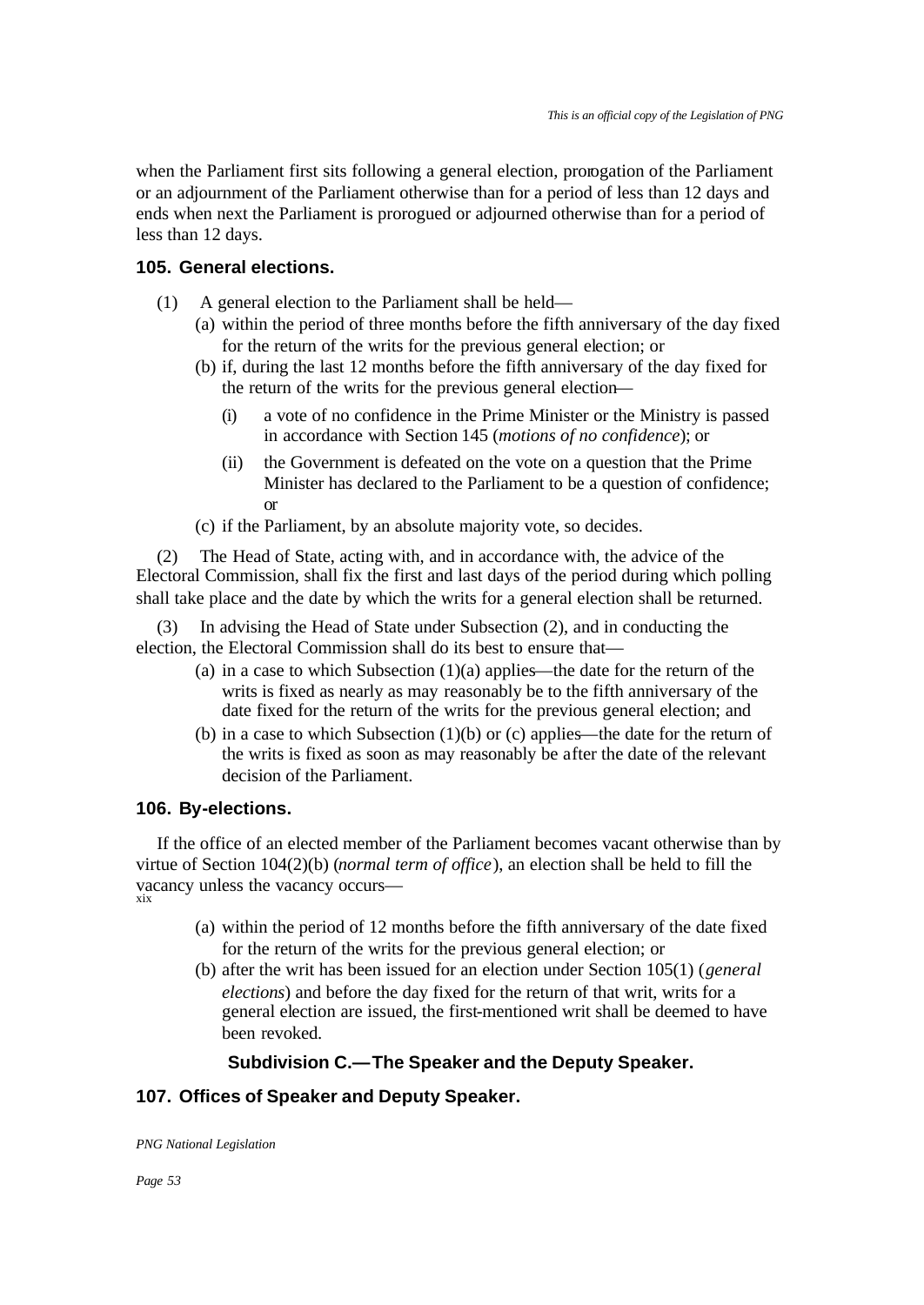(1) There shall be offices of Speaker and Deputy Speaker of the National Parliament.

(2) The Speaker and the Deputy Speaker must be members of the Parliament, and shall be elected by the Parliament by secret ballot in accordance with the Standing Orders of the Parliament.

(3) The Speaker and the Deputy Speaker hold office, and their offices become vacant, in accordance with the Constitutional Laws and the Standing Orders of the Parliament.

 $x(x)$  No Minister or Parliamentary Leader of a registered political party may be the Speaker or Deputy Speaker, and if a Speaker or Deputy Speaker becomes a Minister or Parliamentary Leader of a registered political party he vacates his office as Speaker or Deputy Speaker, as the case may be.

## **108. Functions of the Speaker and Deputy Speaker.**

(1) The Speaker is responsible, subject to and in accordance with the Constitutional Laws, the Acts of the Parliament and the Standing Orders of the Parliament, for upholding the dignity of the Parliament, maintaining order in it, regulating its proceedings and administering its affairs, and for controlling the precincts of the Parliament as defined by or under an Act of the Parliament.

(2) In the event of a vacancy in the office of the Speaker or his absence from the country or from the Parliament, and otherwise as determined by or under a Constitutional Law, an Act of the Parliament or the Standing Orders of the Parliament, the Deputy Speaker has, subject to Section 95 (*Acting Governor-General*), all the rights, privileges, powers, functions, duties and responsibilities of the Speaker.

(3) A Constitutional Law, an Act of the Parliament or the Standing Orders of the Parliament may provide for other powers, functions, duties and responsibilities of the Speaker and the Deputy Speaker.

# **Subdivision D.—Powers, Privileges and Procedures.**

#### **109. General power of law-making.**

(1) Subject to this Constitution, the Parliament may make laws, having effect within and outside the country, for the peace, order and good government of Papua New Guinea and the welfare of the People.

(2) In particular, Acts of the Parliament, not inconsistent with the Constitutional Laws, may provide for all matters that are necessary or convenient to be prescribed for carrying out and giving effect to this Constitution.

(3) No law made by the Parliament is open to challenge in any court on the ground that—

- (a) it is not for the peace, order or good government of Papua New Guinea or the welfare of the People; or
- (b) it purports to have extra-territorial effect.
- (4) Each law made by the Parliament shall receive such fair, large and liberal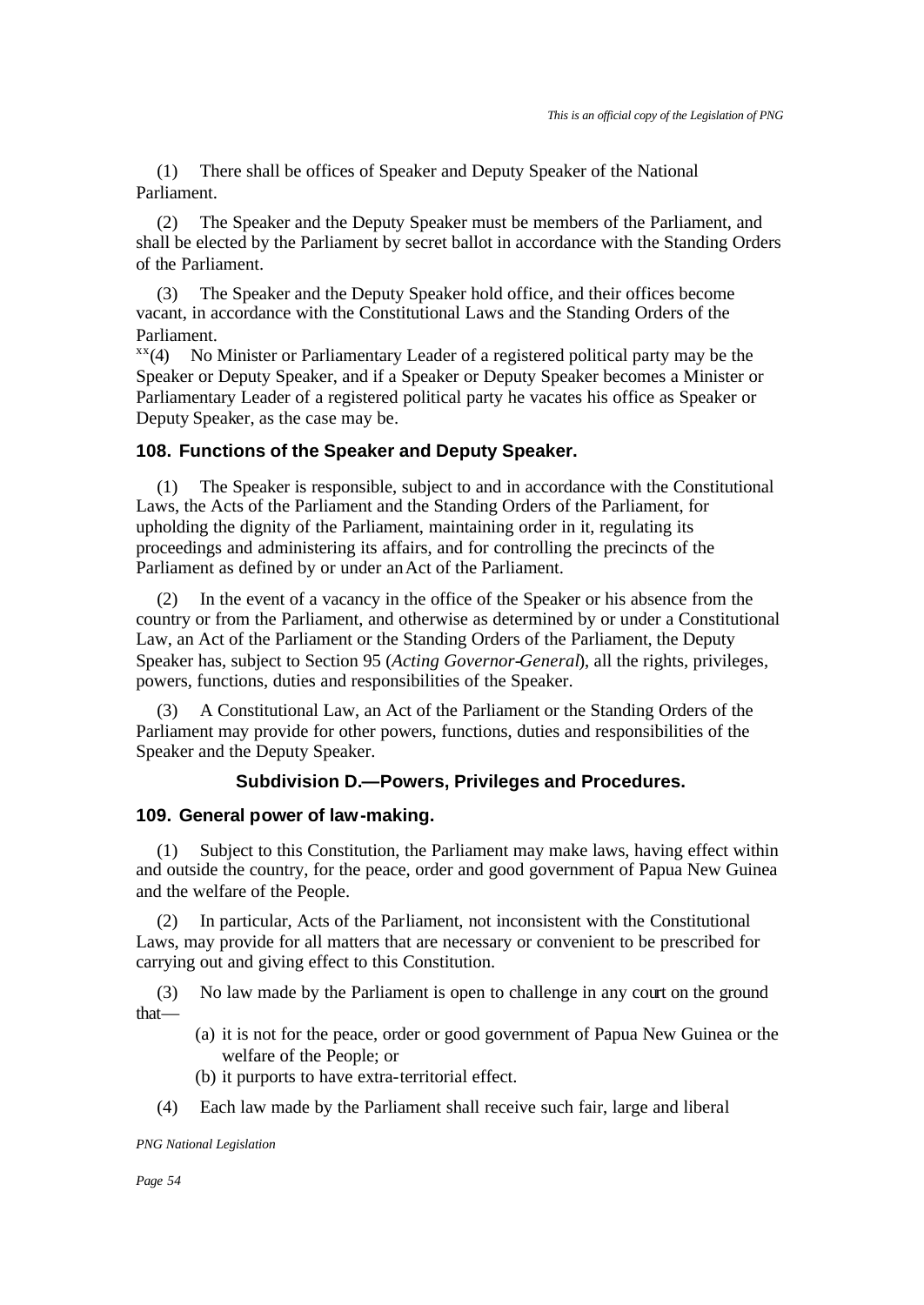construction and interpretation as will best ensure the attainment of the object of the law according to its true intent, meaning and spirit, and there is no presumption against extraterritoriality.

## **110. Certification as to making of laws.**

(1) Subject to Section 137(3) (*Acts of Indemnity*) and to any Act of the Parliament made for the purposes of Subsection (3), the Speaker shall certify under the National Seal, in accordance with the Standing Orders of the Parliament, that a law has been made by the Parliament and, subject to Subsection (2), the law comes into operation on the date of the certificate.

- (2) Nothing in Subsection (1) prevents a law—
	- (a) being expressed to come, or to be deemed to have come, into force on a date specified by, or fixed in accordance with, law; or
	- (b) being retrospective or retroactive.

(3) An Act of the Parliament or the Standing Orders of the Parliament may make provision under which a law made by the Parliament may, at the direction of the Head of State, acting with, and in accordance with, the advice of the National Executive Council, be recommitted to the Parliament for the consideration of amendments proposed by the Head of State, acting with, and in accordance with, the advice of the National Executive Council.

#### **111. Right to introduce bills, etc.**

xxi(1) Subject to Section 210 (*executive initiative*) and to an Organic Law made for the purposes of Subdivision VI.2.H (*Protection of Elections from Outside or Hidden Influence and Strengthening of Political Parties*), any member of the Parliament is entitled to introduce into the Parliament, in accordance with, and subject to any reasonable restrictions contained in, the Standing Orders of the Parliament, a petition, question, bill, resolution or motion.

(2) The petition, question, bill, resolution or motion shall be dealt with as provided by the Standing Orders of the Parliament.

The Standing Orders of the Parliament may make provision for priority to be given to Government business at certain times or in certain circumstances.

#### **112. Presiding in the Parliament.**

(1) Subject to Subdivision C (*the Speaker and the Deputy Speaker*) and to Subsection (2), the Standing Orders of the Parliament shall make provision in respect of the chairmanship of the Parliament and of Committees of the Whole.

(2) No Minister may preside in the Parliament or in a Committee of the Whole.

#### **113. Quorum.**

(1) The quorum for a sitting of the Parliament is one-third of the number of seats in the Parliament at the time.

(2) The Standing Orders of the Parliament shall make provision for the action to be

*PNG National Legislation*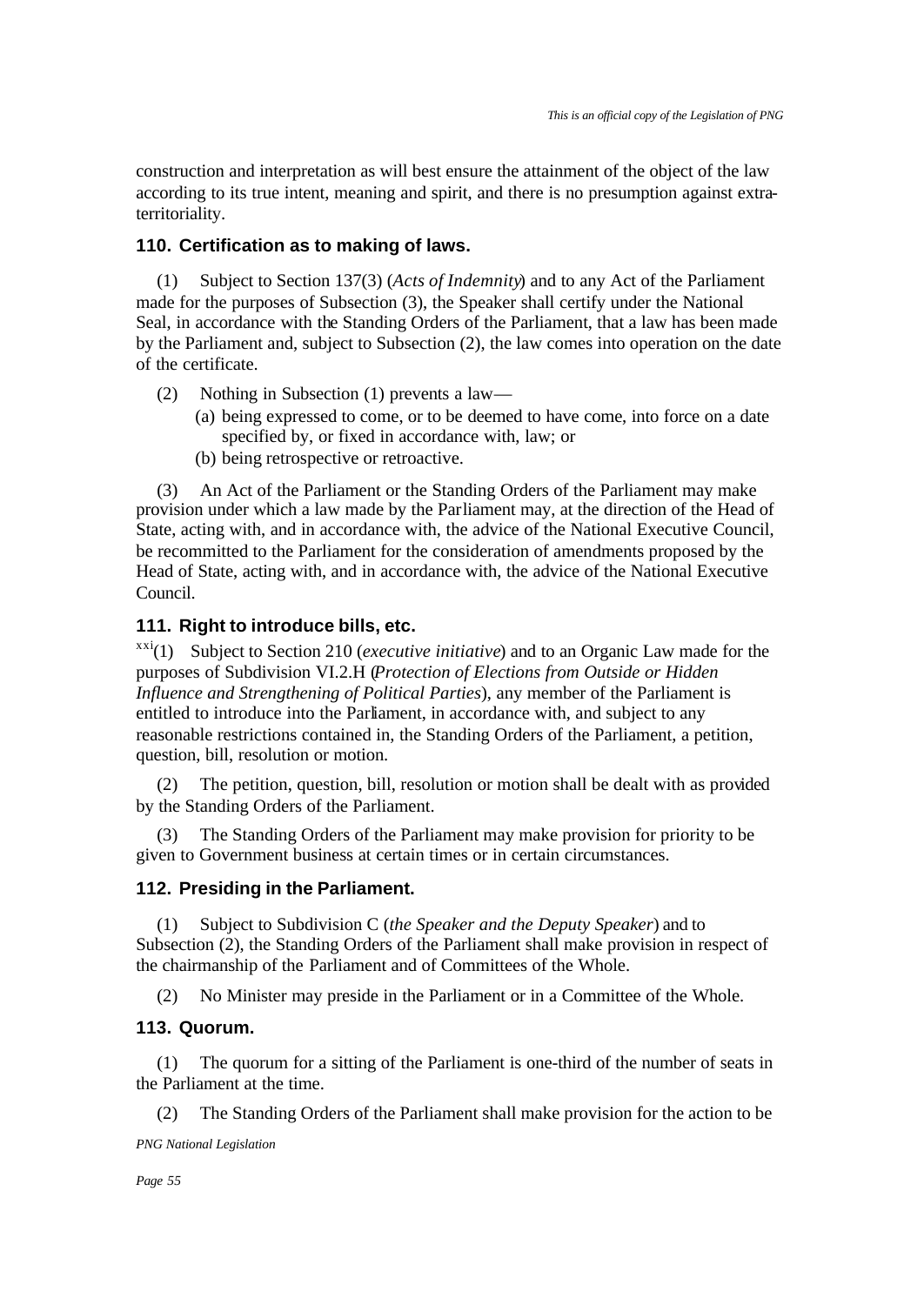taken in the event of a lack of or loss of a quorum at any time.

## **114. Voting in the Parliament.**

 $x^{\text{xii}}(1)$  Subject to Subsection (5) and except as otherwise provided by a Constitutional Law or the Standing Orders of the Parliament, all questions before a meeting of the Parliament shall be decided in accordance with the majority of votes of the members present and voting.

 $x^{\text{xiii}}(2)$  Subject to Subsection (5), the member presiding does not have a deliberative vote except—

- (a) on a motion of no confidence in the Prime Minister, the Ministry or a Minister, in accordance with an Organic Law referred to in Section 145 (*motions of no confidence*); or
- (b) on any question which requires an affirmative vote greater than a simple majority.

 $xxiv(3)$  Subject to Subsection (5), except in a case where he has voted under Subsection (2), in the event of an equality of votes on a question, the member presiding has a casting vote, but if he fails to use it the motion shall be deemed to be withdrawn.

(4) The Standing Orders of the Parliament shall make provision for the manner in which a vote is to be taken and recorded.

xxv(5) An Organic Law made for the purposes of Subdivision VI.2.H (*Protection of Elections from Outside or Hidden Influence and the Strengthening of Political Parties*) may restrict the voting rights of a member of the Parliament in certain circumstances.

#### **115. Parliamentary privileges, etc.**

(1) The powers (other than legislative powers), privileges and immunities of the Parliament and of its members and committees are as prescribed by or under this section and by any other provision of this Constitution.

There shall be freedom of speech, debate and proceeding in the Parliament, and the exercise of those freedoms shall not be questioned in any court or in any proceedings whatever (otherwise than in proceedings in the Parliament or before a committee of the Parliament).

(3) No member of the Parliament is subject to the jurisdiction of any court in respect of the exercise of his powers or the performance of his functions, duties or responsibilities as such, but this subsection does not affect the operation of Division III.2 (*leadership code*).

(4) No member of the Parliament is liable to civil or criminal proceedings, arrest, imprisonment, fine, damages or compensation by reason of any matter or thing that he has brought by petition, question, bill, resolution, motion or otherwise, or has said before or submitted to the Parliament or a committee of the Parliament.

(5) No member of the Parliament or other person is liable to civil or criminal proceedings, arrest, imprisonment, fine, damages or compensation by reason of—

- (a) an act done under the authority of the Parliament or under an order of the Parliament or a committee of the Parliament; or
- (b) words spoken or used, or a document or writing made or produced, under an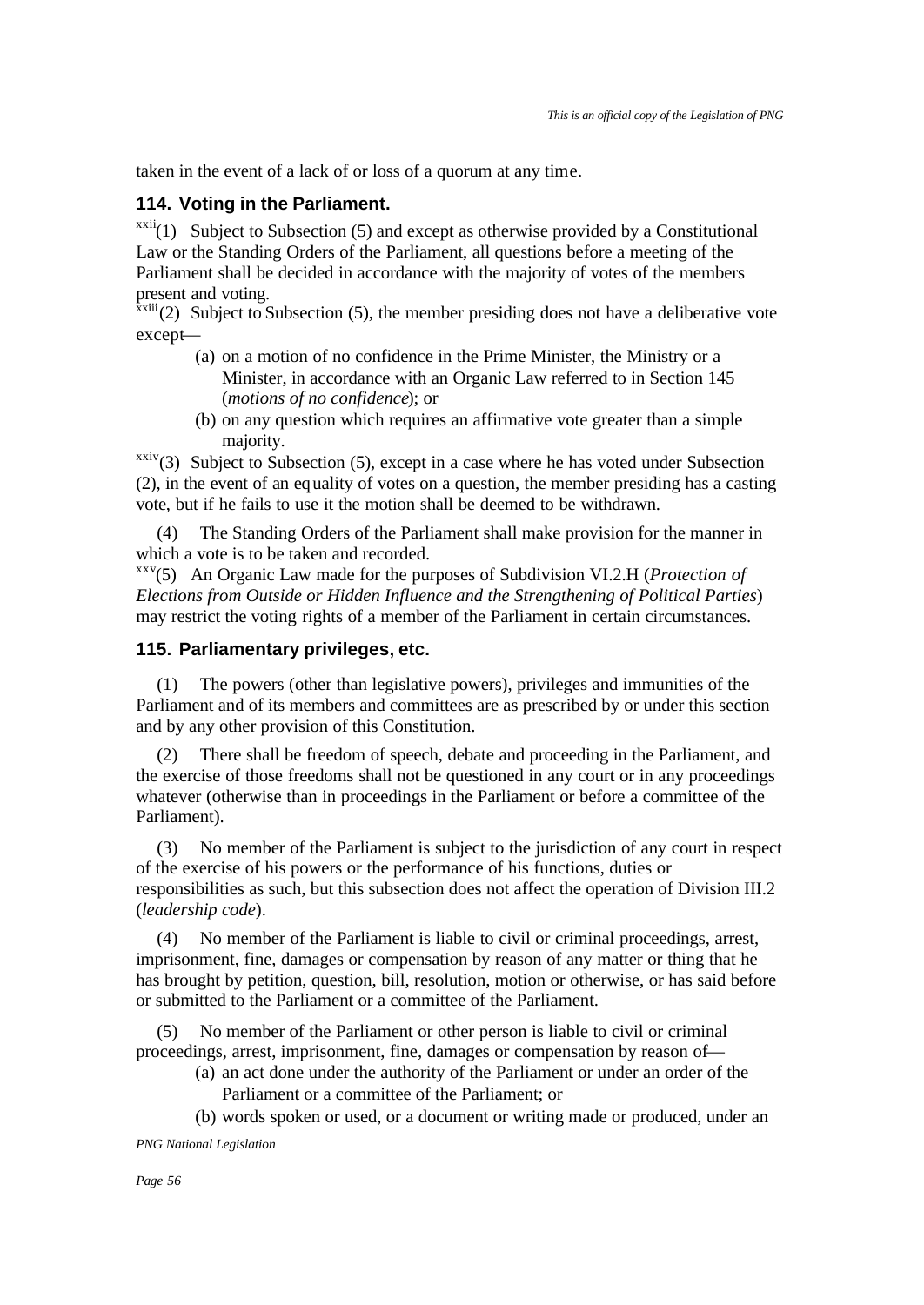order or summons made or issued under the authority of the Parliament or a committee of the Parliament.

(6) Members of the Parliament are free from arrest for civil debt during meetings of the Parliament and during the period commencing three days before, and ending three days after, a meeting when they are travelling from their respective electorates to attend the meeting or are returning to their electorates from the meeting.

(7) No process issued by any court in the exercise of its civil jurisdiction shall be served or executed through the Speaker, an officer of the Parliament or a member of the Parliamentary Service, or within the precincts of the Parliament (as defined by or under an Act of the Parliament) while it is sitting.

(8) The powers conferred by Section 109 (*general powers of law-making*) extend to the making of laws—

- (a) declaring further powers (*other than legislative powers*), privileges and immunities of the Parliament, and of its members and committees; and
- (b) providing for the manner in which powers, privileges and immunities provided for by or under this section may be exercised or upheld.

(9) The powers and privileges conferred by or under this section do not and shall not include the power to impose or provide for the imposition of a fine, imprisonment, forfeiture of property or other penalty of a criminal nature, but this subsection does not prevent the creation of offences for the purposes of this section that are triable within the National Judicial System.

#### **116. Disallowance of subordinate laws.**

- (1) All subordinate legislative enactments made under an Act of the Parliament—
	- (a) shall be tabled in the Parliament as soon as practicable, and in any event within seven sitting days of the Parliament, after being made; and
	- (b) are subject to disallowance in whole or in part by decision of the Parliament,

in accordance with Section Sch.1.18 (*disallowance, etc.*) and the Standing Orders of the Parliament.

(2) Subject to Section Sch.1.18 (*disallowance, etc.*) an Act of the Parliament may make further provision as to the disallowance of a subordinate legislative enactment or part of a subordinate legislative enactment under this section, and as to the effect of such a disallowance on or in respect of rights and liabilities under or affected by the disallowed enactment or part.

(3) Failure to comply with Subsection (1) does not invalidate a subordinate legislative enactment.

# **117. Treaties, etc.**

- (1) In this section, unless the contrary intention appears— "treaty" means an agreement between States that—
	- (a) is governed by international law; and
	- (b) creates a relationship binding at international law on Papua New

*PNG National Legislation*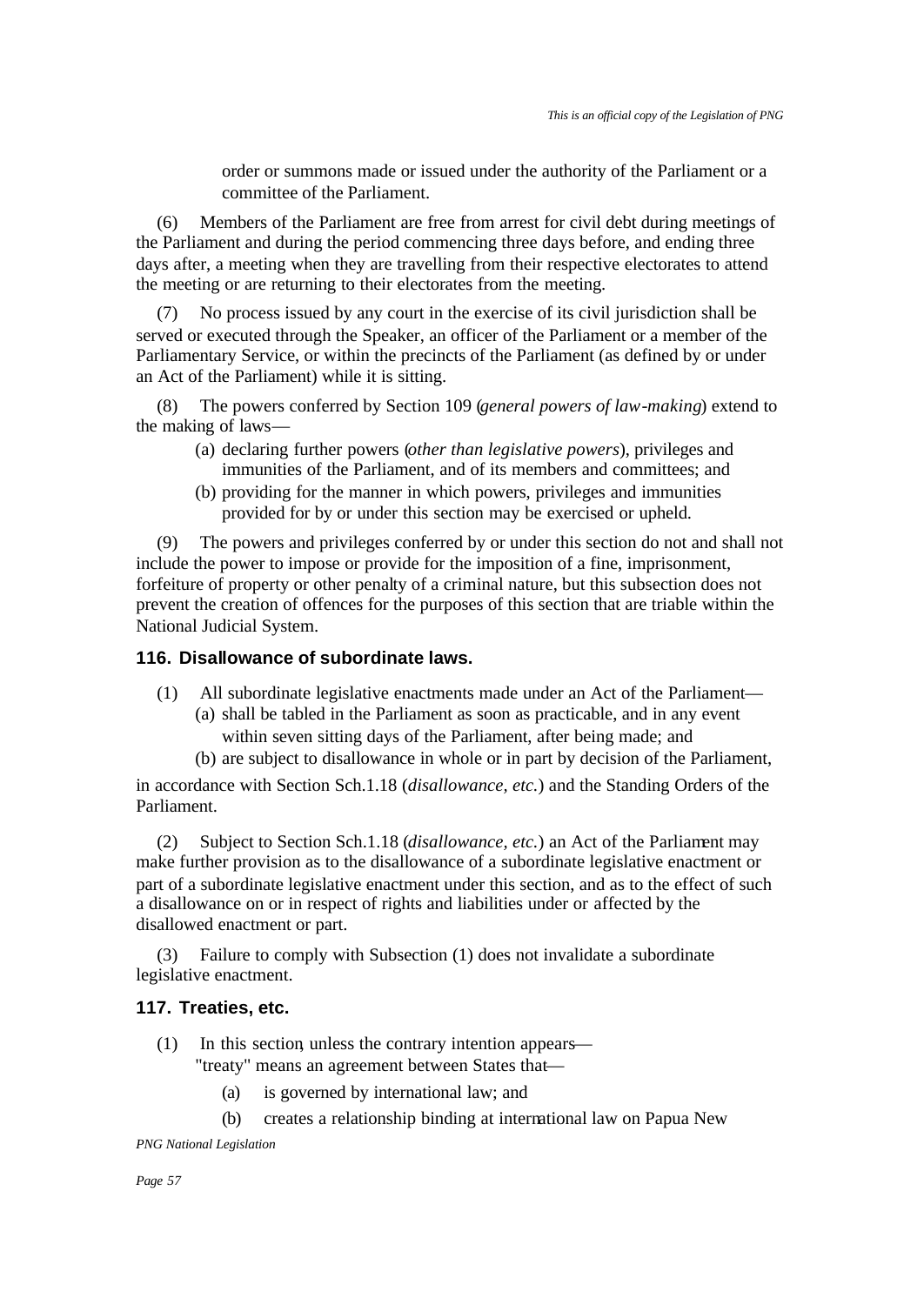Guinea,

whether embodied in a single instrument or in two or more related instruments and whatever may be its designation, but does not include a visiting forces agreement entered into in accordance with Section 206 (*visiting forces*);

"treaty document" means—

- (a) the text of a treaty that it is proposed to accept or to ratify; or
- (b) a statement of the effect of such a treaty; or
- (c) a copy of the document by which it is intended that Papua New Guinea will express its consent to be bound by such a treaty.

(2) Subject to Subsection (3), the consent of Papua New Guinea to be bound as a party to a treaty may be given only—

- (a) by the Head of State, acting with, and in accordance with, the advice of the National Executive Council; or
- (b) by a Minister authorized either generally or specifically for the purpose by the Head of State, acting with, and in accordance with, the advice of the National Executive Council; or
- (c) otherwise in accordance with international law, usage and practice,

and in accordance with this section.

(3) Subject to Subsection (5), the consent of Papua New Guinea to be bound as a party to a treaty shall not be given—

- (a) unless a treaty document relating to the treaty has been presented to the Parliament for at least ten sitting days; or
- (b) if within ten sitting days of the Parliament after the day on which the treaty document was presented to the Parliament the Parliament, by an absolute majority vote, disapproves the giving of the consent.

(4) The fact that the Parliament has disapproved the giving of the consent of Papua New Guinea to be bound as a party to a treaty does not prevent the re-presentation to the Parliament of a treaty document relating to the treaty, and in that event Subsection (3) once again applies.

- (5) Subsection (3) does not apply if—
	- (a) the Parliament has, by an absolute majority vote, waived the requirements of that subsection; or
	- (b) both the Speaker (acting on behalf of the Parliament) and the Prime Minister are satisfied that the giving of the consent of Papua New Guinea to be bound as a party to the treaty is too urgent a matter to allow of compliance with that subsection, or that compliance would not be in the national interest.

(6) A certificate of the Speaker as to any matter arising under this section is, before all courts and all persons acting judicially, conclusive evidence of the facts certified to.

Notwithstanding the consent of Papua New Guinea to be bound as a party to a treaty, no treaty forms part of the municipal law of Papua New Guinea unless, and then

*PNG National Legislation*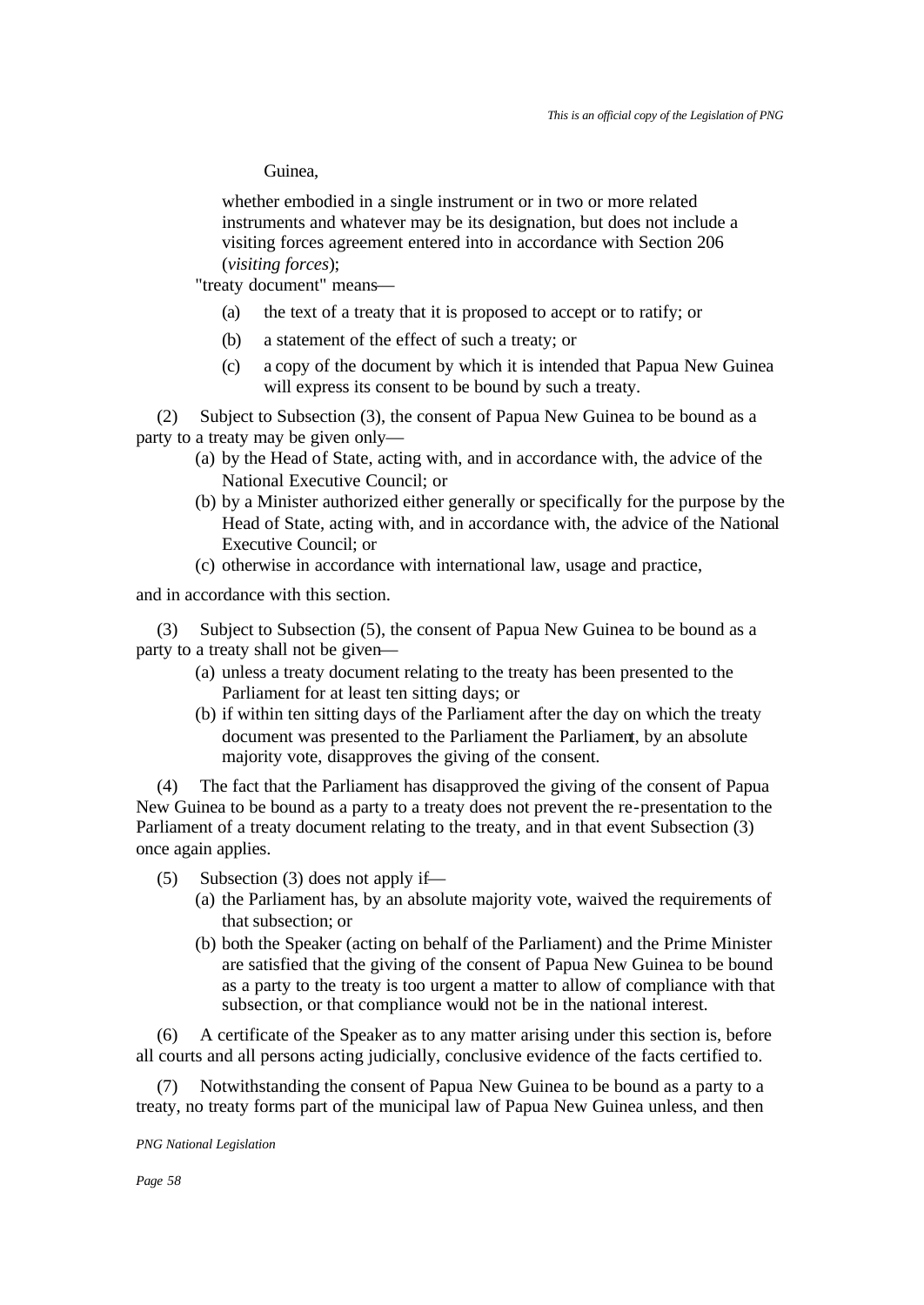only to the extent that, it is given the status of municipal law by or under a Constitutional Law or an Act of the Parliament.

(8) Legislative approval or ratification of a treaty does not, without more, give it the status of municipal law for the purposes of Subsection (7).

#### **Subdivision E.—The Committee System.**

#### **118. Permanent Parliamentary Committees.**

(1) In order to ensure full and active participation by backbenchers in the work of the Parliament and of government, there shall be the following Permanent Parliamentary Committees which, in principle, should cover all major fields of the activities of the National Government:—

(a) a Public Accounts Committee, established in accordance with Subdivision VIII.1.C (*the Public Accounts Committee*); and

(b) such other committees as are determined by the Parliament from time to time.

(2) The Parliament shall, subject to this Constitution, make provision by Organic Law, by Act of the Parliament, Standing Order or otherwise, for the establishment, membership, jurisdiction, functions, powers and procedures of the Permanent Parliamentary Committees, and in particular for empowering such a Committee to call for persons, papers and records.

(3) No Minister may be a member of a Permanent Parliamentary Committee.

(4) In principle, membership of the Permanent Parliamentary Committees should be spread as widely as practicable among the backbenchers.

#### **119. Chairmen and Deputy Chairmen.**

(1) There shall be a Chairman and a Deputy Chairman of each Permanent Parliamentary Committee.

(2) In principle, either the Chairman or the Deputy Chairman of each Permanent Parliamentary Committee should be a member of the Parliament who is recognized by the Parliament as being generally committed to support the Government in the Parliament, and the other should be a member of the principal party or group, or coalition of parties or groups, that is recognized by the Parliament as being not so committed.

Subject to any Act of the Parliament and to the Standing Orders of the Parliament, in the event of the absence or non-availability to act of the Chairman, the Deputy Chairman has all the rights, privileges, powers, functions, duties and responsibilities of the Chairman.

xxvi(4) An Organic Law made for the purposes of Subdivision VI.2.H (*Protection of Elections from Outside or Hidden Influence and the Strengthening of Political Parties*) may provide that in certain circumstances a member of the Parliament is not eligible to be appointed to or hold the office of Chairman or Deputy Chairman of a Permanent Parliamentary Committee.

## **120. Roles of Chairmen and Deputy Chairmen of Permanent Parliamentary Committees.**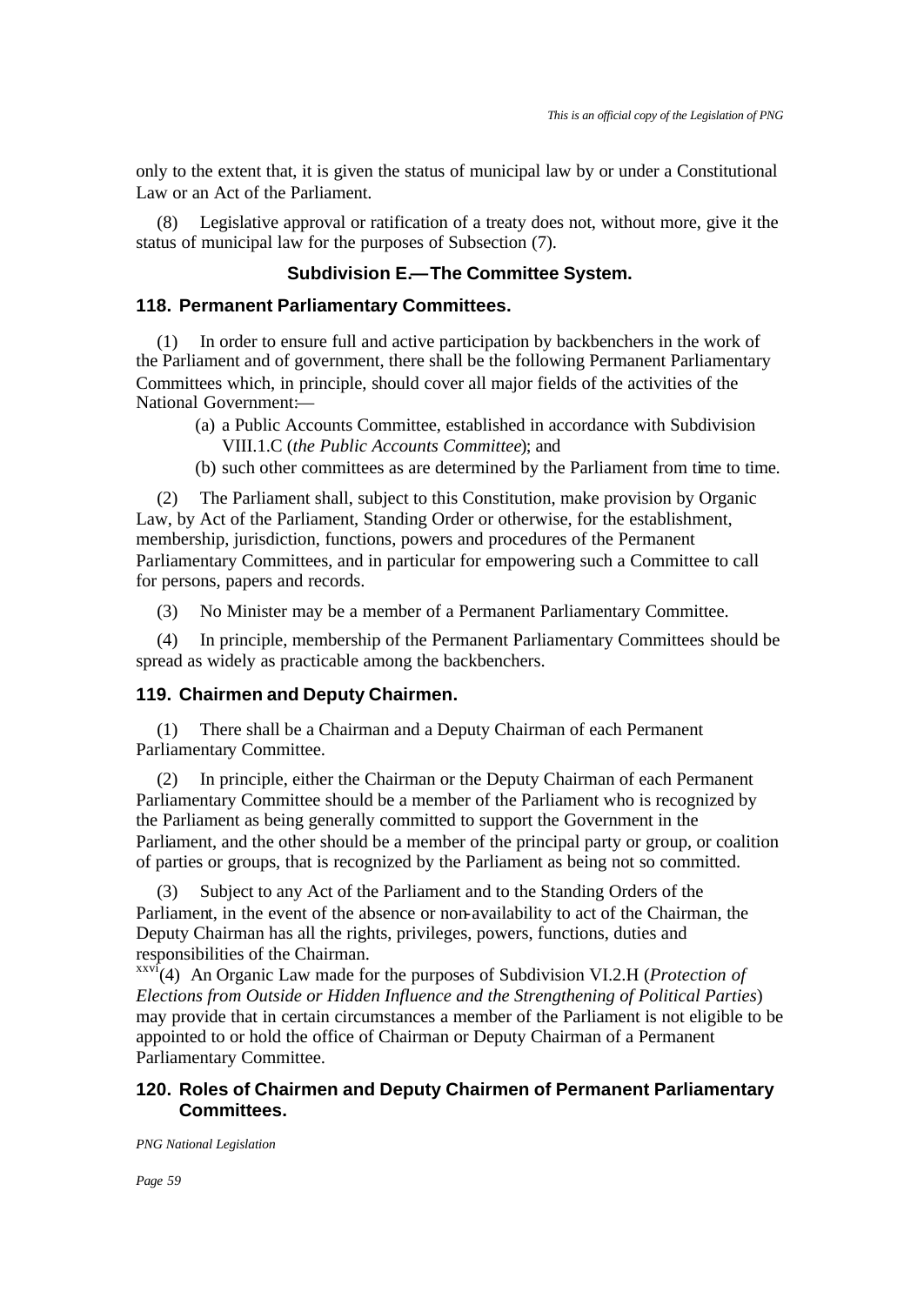(1) The Chairman and Deputy Chairman of each Permanent Parliamentary Committee shall be granted full access to each Minister having responsibilities relevant to the jurisdiction and functions of his Committee and, by arrangement with the Minister, to the head of the Minister's department, and are entitled to be briefed and consulted on major policy issues.

(2) In relation to any information given to or obtained by them under Subsection (1), the Chairman and the Deputy Chairman are under the same obligation, whether by law or by convention, as to confidentiality as is the Minister but this principle does not prevent the Chairman or Deputy Chairman from briefing the members of his Permanent Parliamentary Committee on major policy issues.

(3) In relation to any information given to him under Subsection (2), a member of a Permanent Parliamentary Committee is under the same obligation, whether by law or convention, as to confidentiality as is the Minister.

## **121. Sessional Committees, Select Committees, etc.**

Nothing in this Subdivision prevents the Parliament from establishing Sessional or Select Committees or other committees for any purpose, or prevents the Parliament from sitting as a Committee of the Whole.

## **122. Arrangement of Parliamentary business in relation to Committees.**

The business of the Parliament shall be so arranged as to allow reasonable time for committees of the Parliament to perform their functions adequately, and the Standing Orders of the Parliament shall make provision to ensure that such time is allowed either within or outside the sitting hours of the Parliament.

#### **123. Membership of Parliamentary Committees.**

Each committee of the Parliament shall consist only of members of the Parliament, but nothing in this section prevents the establishment, by statute or otherwise, of commissions or committees of any other kind.

# **Subdivision F.—Calling, etc., of the Parliament.**

#### **124. Calling, etc.**

xxvii

(1) The Parliament shall be called to meet not more than seven days after the day fixed for the return of the writs for a general election, and shall meet not less frequently than three times in each period of 12 months, and, in principle, for not less than nine weeks in each such period.

(2) An Organic Law shall make provision for the calling of meetings of the Parliament.

(3) Subject to Subsections (1) and (2), an Act of the Parliament or the Standing Orders of the Parliament may make provision in respect of the sittings of the Parliament.

# **Subdivision G.—Electorates and Elections.**

*PNG National Legislation*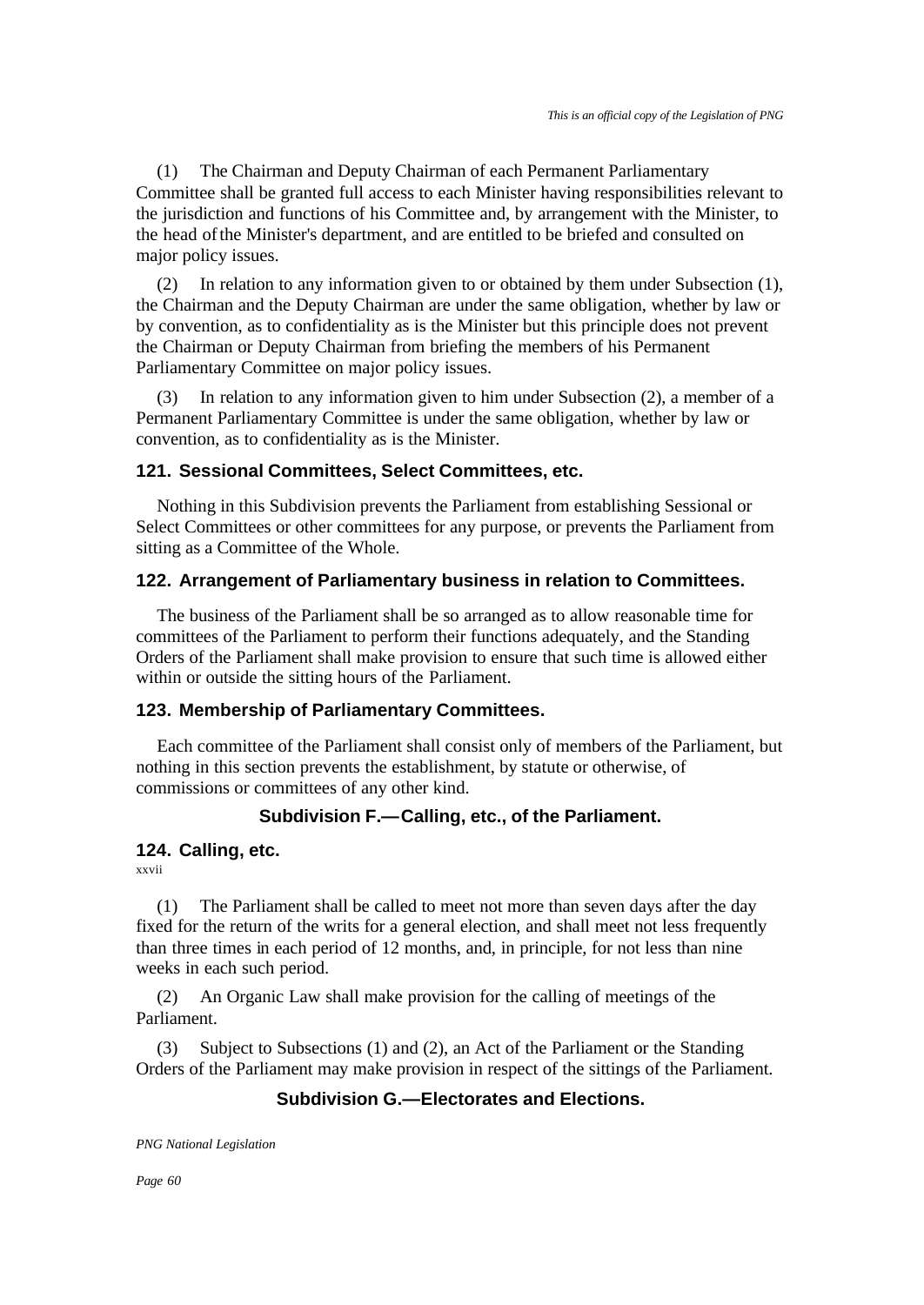## **125. Electorates.**

(1) The number of open electorates and of provincial electorates and their boundaries shall be determined by the Parliament in accordance with recommendations from a Boundaries Commission from time to time, at intervals determined by or under an Organic Law, being intervals of not more than 10 years.

In recommending open electorates and open electorate boundaries, the Boundaries Commission shall, taking into account any considerations laid down by an Organic Law, endeavour to ensure that all open electorates contain approximately the same population, within limits prescribed by an Organic Law.

(3) The Parliament may accept or reject, but may not amend, any recommendation of the Boundaries Commission under Subsection (1).

(4) The Boundaries Commission is not subject to direction or control by any person or authority.

(5) An Organic Law shall make further provision for and in respect of the appointment, constitution and procedures of the Boundaries Commission, and for safeguarding its independence, and in relation to the procedures for formulating and considering its recommendations. xxviii

(6) An Organic Law relating to provinces or to Provincial Governments and Locallevel Governments may confer or impose on the Boundaries Commission powers, functions, duties or responsibilities in relation to the boundaries of provinces and of provincial electorates.

# **126. Elections.**

(1) Elections to the Parliament shall be conducted, in accordance with an Organic Law, by an Electoral Commission.

(2) General elections shall be held in accordance with Sections 105 (*general elections*) and 106 (*by-elections*), as required.

(3) The members of the Parliament (other than the nominated members) shall be elected under a system of universal, adult, citizen suffrage in accordance with Section 50 (*right to vote and stand for public office*) and the other Constitutional Laws, and the voting age is 18 years.

(4) A citizen's right to vote in an election to the Parliament is as provided by Section 50 (*right to vote and stand for public office*).

(5) No non-citizen may vote in an election for the Parliament.

(6) The Electoral Commission is not subject to direction or control by any person or authority.

- (7) An Organic Law shall make provision for and in respect of—
	- (a) the appointment, constitution and procedures of the Electoral Commission, and for safeguarding its independence; and
		- (b) the electoral system; and

*PNG National Legislation*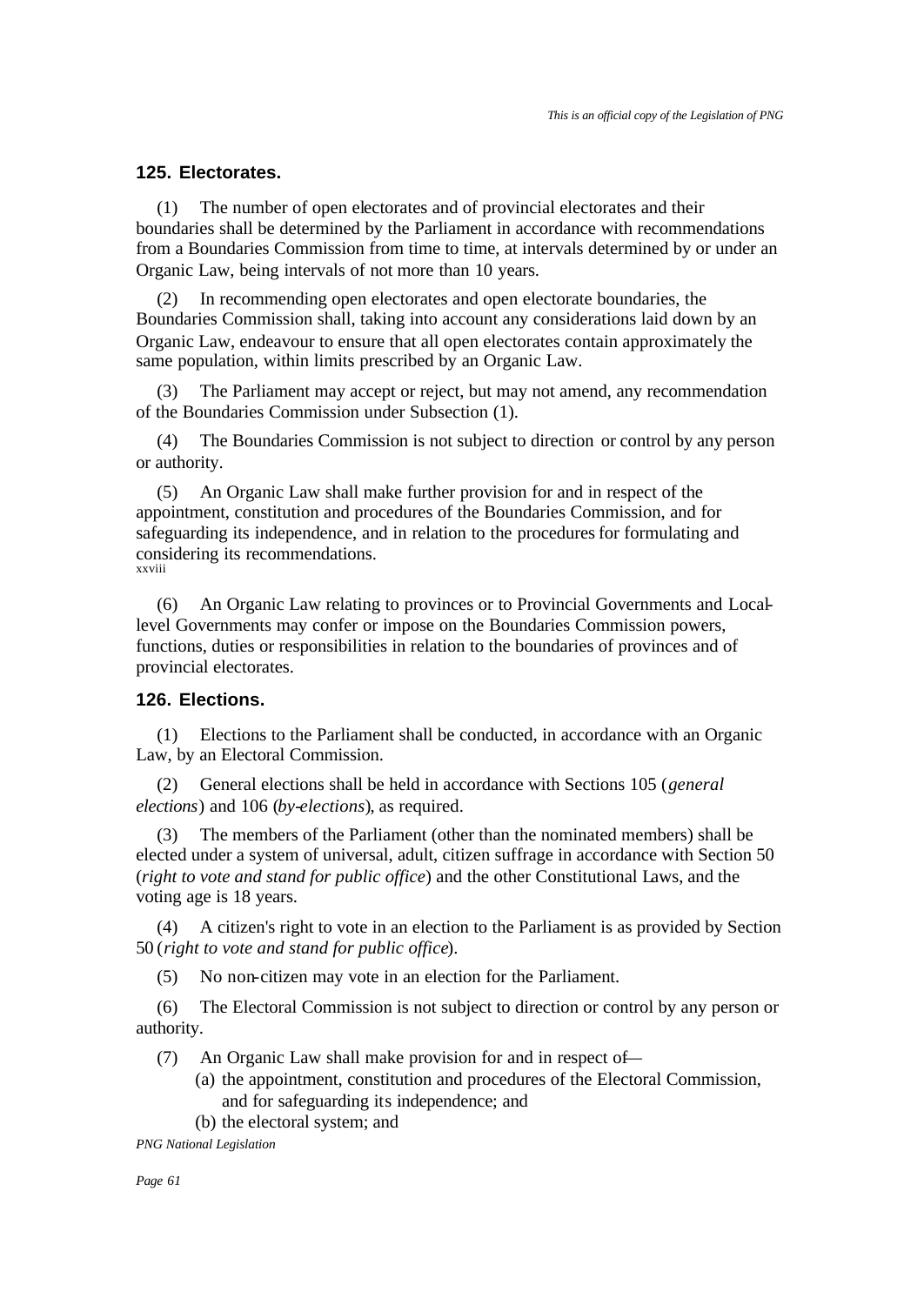- (c) safeguarding the integrity of elections; and
- (d) appeals to the National Court in electoral matters.

xxix**(8) An Organic Law relating to provinces or provincial government may confer or impose on the Electoral Commission powers, functions, duties or responsibilities in relation to provincial elections.**

## xxx**Subdivision H.—Protection of Elections from Outside or Hidden Influence, and Strengthening of Political Parties.** xxxi**127. Purposes of Subdivision H.**

The purposes of this Subdivision are—

- (a) to protect elections and to prevent candidates from being, or appearing to be or to have been, improperly influenced by outside (especially foreign) or hidden influences; and
- (b) to permit the funding of registered political parties; and
- (c) to restrict a member of the Parliament in certain circumstances from resigning or withdrawing from or failing to support a political party of which he is a member; and
- (d) to provide that in certain circumstances a member of the Parliament who—
	- (i) resigns or withdraws from the political party of which he is a member; or
	- (ii) fails to support the political party of which he is a member; or
	- (iii) is a member of a political party whose registration is cancelled,

is guilty of misconduct in office; and

(e) to restrict in certain circumstances the voting rights of a member of the Parliament,

and an Organic Law may make provision, in addition to the provisions expressly referred to in this Subdivision, for achieving those purposes.

#### **128. "Registered political party".**

In this Subdivision, "registered political party" means a political party or organization registered under an Organic Law made for the purpose of Section 129(1)(a) (*integrity of political parties*).

#### **129. Integrity of political parties.**

- (1) An Organic Law shall make provision—
	- (a) requiring any political party or organization having political aims and desiring to nominate a candidate for election to the Parliament, or to publicly support such a candidate as representing its views, to register with the Electoral Commission such reasonable particulars as are prescribed by Organic Law; and
		- (b) requiring any such party or organization to disclose to the Ombudsman Commission or some other authority prescribed by the law in such manner, at such times and with such details as are prescribed in or under the law—
			- (i) its assets and income, and their sources; and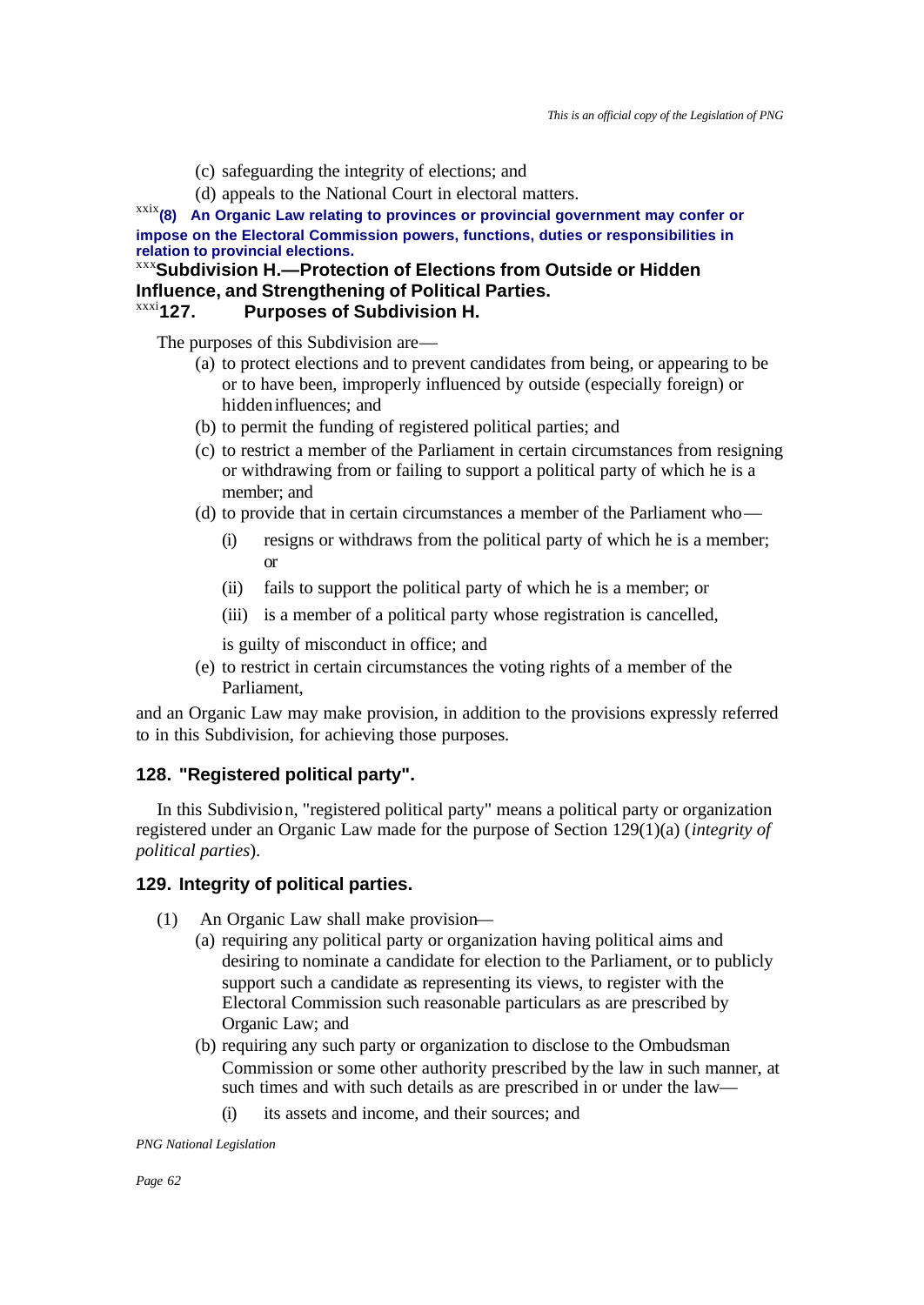- (ii) its expenditure on or connected with an election or the support of a candidate; and
- (c) prohibiting non-citizens from membership of, and from contributing to the funds of, any such party or organization; and
- (d) defining the corporations and organizations that are to be regarded as noncitizens for the purposes of a provision made for the purposes of paragraph (c); and
- (e) limiting the amount of contributions that such a party or organization may receive from any source or sources; and
- (f) requiring persons who have made, or may have made, contributions to any such party or organization to give to the Ombudsman Commission, or some other authority, details of any such contribution.

 $xxxii(g)$  authorizing the funding of registered political parties from the National Budget and establishing a body to manage and distribute the funds in accordance with established procedures; and

xxxiii(h) authorizing the payment in certain circumstances of a percentage of electoral expenses incurred by a female candidate in an election.

(2) Where another authority is prescribed by the law under Subsection (1)(b), that authority—

- (a) shall be composed of a person or persons who are declared under paragraph (i) of the definition of "constitutional office-holder" in Section 221
	- (*definitions*) to be a constitutional office-holder; and
- (b) is not subject to direction or control by any person or authority.

(3) An Organic Law made for the purposes of Subsection (1) may provide that the value of any assistance given otherwise than in cash shall be taken into account as expenditure or contributions for any purpose of that subsection or of that law.

#### **130. Integrity of candidates.**

- (1) An Organic Law shall make provision—
	- (a) requiring a candidate or former candidate for election to the Parliament to disclose to the Ombudsman Commission or some other authority prescribed by the law, in such manner, at such times and with such details as are prescribed by or under the law—
		- (i) any assistance (financial or other) received by him in respect of his candidature, and its source; and
		- (ii) the amount or value of his electoral expenses; and
	- (b) prohibiting a candidate or former candidate for election to the Parliament from accepting from a non-citizen assistance (financial or other) in respect of his candidature; and
	- (c) defining the corporations and organizations that are to be regarded as noncitizens for the purposes of a provision made for the purposes of paragraph (b); and
	- (d) regulating or restricting the amount or kind of such assistance that may be received from any source other than a registered political party; and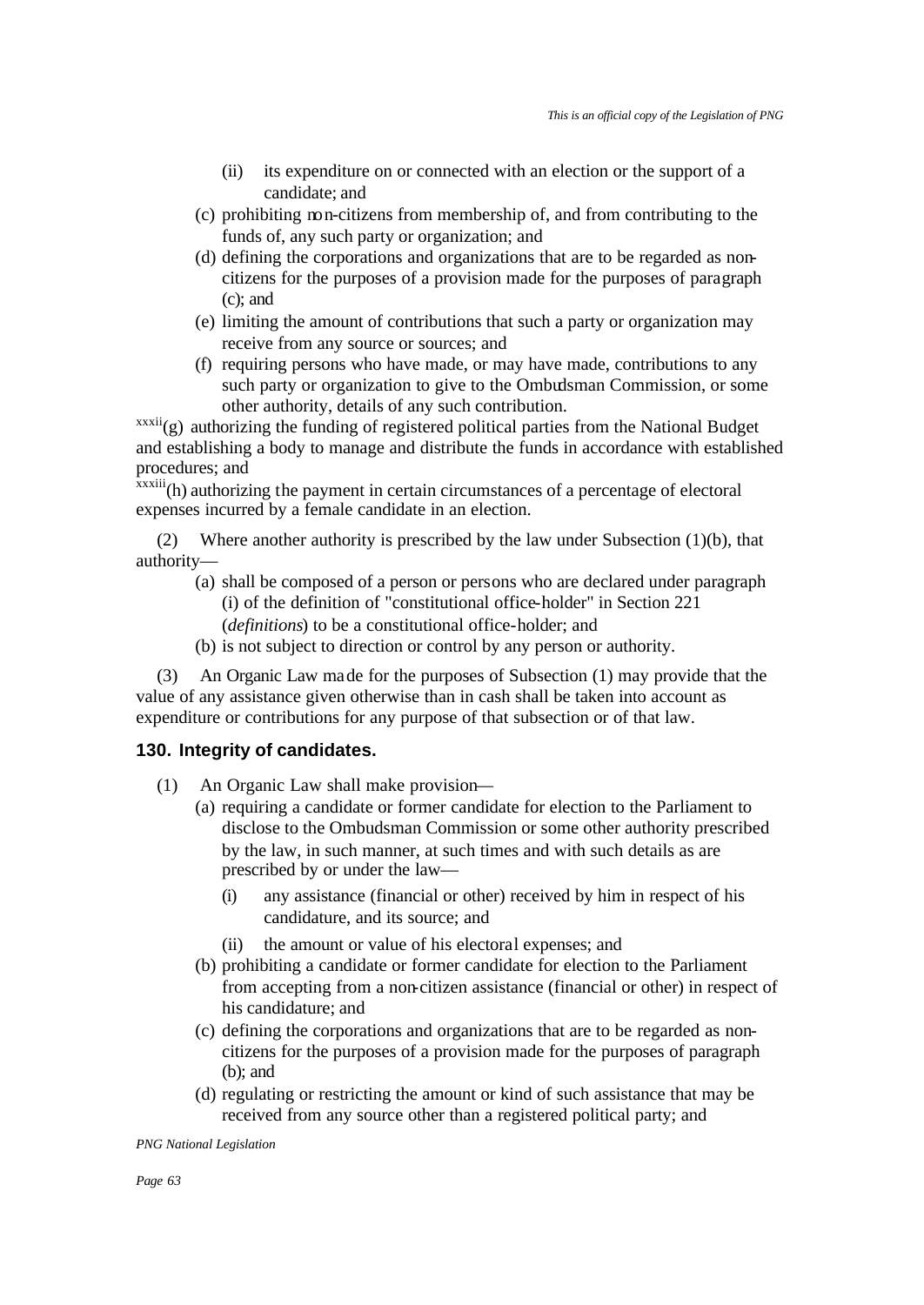(e) prohibiting a candidate for election to the Parliament from holding himself out as representing any party or organization other than a registered political party that has publicly adopted him as its candidate.

(2) Where another authority is prescribed by the law under Subsection (1)(b), that authority—

- (a) shall be composed of a person or persons who are declared under paragraph (i) of the definition of "constitutional office-holder" in Section 221 (*definitions*) to be a constitutional office-holder; and
- (b) is not subject to direction or control by any person or authority.

(3) An Organic Law made for the purposes of Subsection (1) may make provision for further defining what are to be regarded as assistance and electoral expenses for any purpose of that subsection or of that law, and in particular may provide that—

- (a) the value of hospitality (including meals, accommodation and transport) of a kind and to a degree recognized by custom in the country shall not be taken into account as assistance; and
- (b) the personal expenses of a candidate shall not be taken into account as electoral expenses.
- (4) In this section—
	- "electoral expenses", in relation to a candidate, means expenses incurred (whether before, during or after an election to the Parliament, including expenses incurred before the issue of the writ for election) by him or on his behalf on account of or in respect of the election;
	- "personal expenses", in relation to a candidate, means any reasonable costs incurred by him personally for travel and for living away from his home for the purposes of the election.

# xxxiv**130A. Provisions relating to political parties.**

An Organic Law made for the purposes of this Subdivision may—

- (a) restrict a member of the Parliament from resigning or withdrawing from a political party of which he is a member; and
- (b) restrict a member of the Parliament from failing to support, in certain circumstances, a political party of which he is a member; and
- (c) provide that, in certain circumstances, a member of Parliament who—
	- (i) resigns or withdraws from the political party of which he is a member; or
	- (ii) fails to support the political party of which he is a member; or
	- (iii) is a member of a political party whose registration is cancelled,

is guilty of misconduct in office; and

- (d) permit a member of the Parliament who at the time of his election to the Parliament was not a member of a registered political party to join a registered political party; and
- (e) authorize the Head of State to invite a registered political party to form the Government in certain circumstances; and

*PNG National Legislation*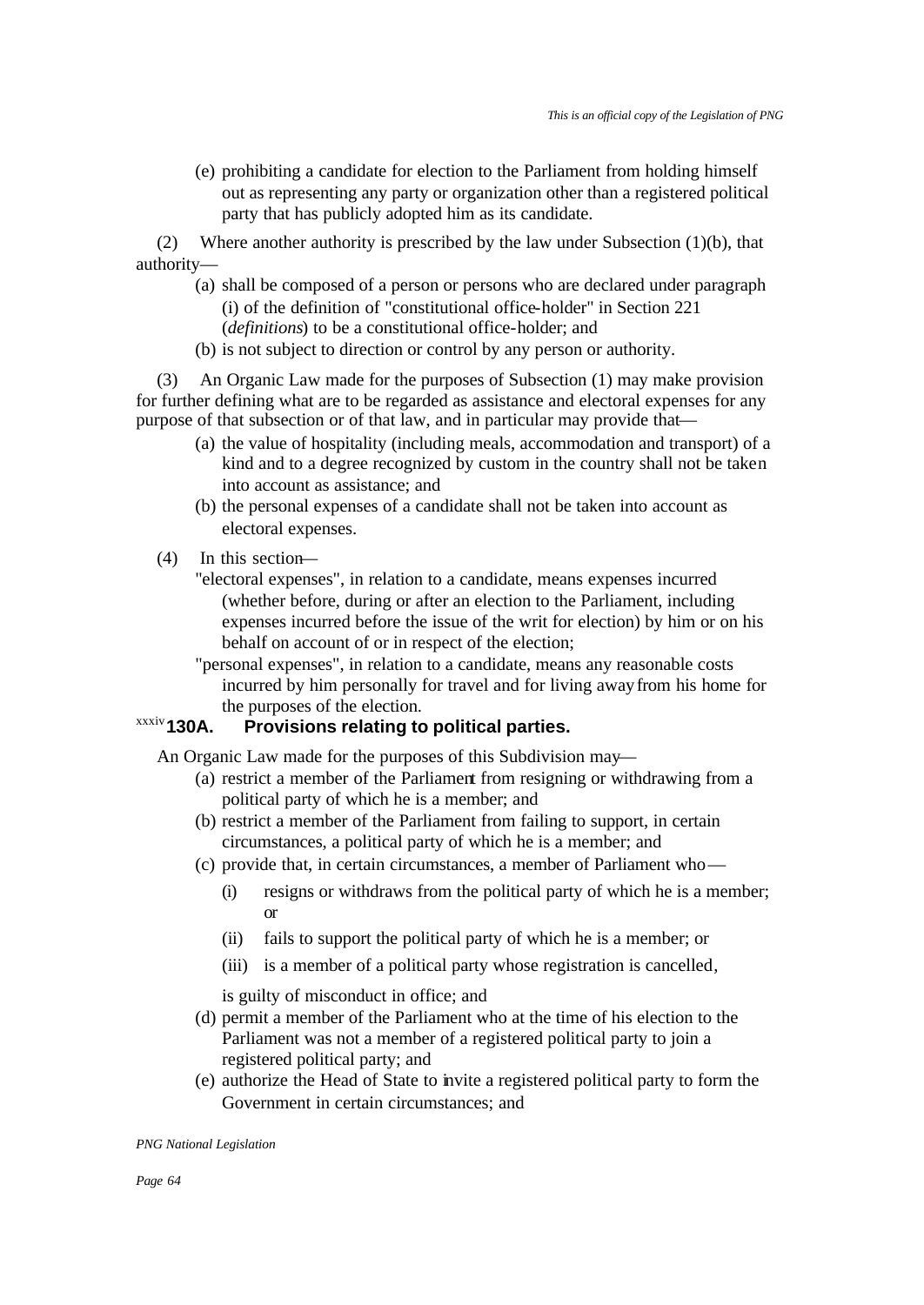# **(f) restrict a member of the Parliament in certain circumstances, from exercising his voting rights in the Parliament.**

# **Subdivision I.—General.** xxxv**131. The Parliamentary Salaries Tribunal [repealed].**

# **132. The Parliamentary Service.**

(1) An Act of the Parliament shall make provision for and in respect of a Parliamentary Service, separate from the other State Services.

(2) Within the Service, there shall be an office of Clerk of the National Parliament who shall, subject to Subsection (3), be the head of the Service.

The Service shall be subject to the direction and control of the Speaker and shall perform its functions impartially.

#### **133. Standing Orders.**

The Parliament may make Standing Orders and other rules and orders in respect of the order and conduct of its business and proceedings and the business and proceedings of its committees, and of such other matters as by law are required or permitted to be prescribed or provided for by the Standing Orders of the Parliament.

#### **134. Proceedings non-justiciable.**

Except as is specifically provided by a Constitutional Law, the question, whether the procedures prescribed for the Parliament or its committees have been complied with, is non-justiciable, and a certificate by the Speaker under Section 110 (*certification as to making of laws*) is conclusive as to the matters required to be set out in it.

# **135. Questions as to membership, etc.**

The National Court has jurisdiction to determine any question as to—

- (a) the qualifications of a person to be or to remain a member of the Parliament; or
- (b) the validity of an election to the Parliament.

# **136. Validation of Acts of the Parliament.**

Where a person who has purported to sit or vote as a member of the Parliament at a meeting of the Parliament or of a committee of the Parliament—

- (a) was not duly qualified to be elected or appointed, or to continue, as a member of the Parliament; or
- (b) had vacated his office as a member of the Parliament,

all things done or purporting to have been done by the Parliament or by the committee, as the case may be, shall be deemed to have been as validly done as if that person had, when so sitting or voting, been duly qualified to be elected or appointed or to continue as a member of the Parliament, or had not vacated his office, as the case may be.

# *Division 3.—Special Instances of the Legislative Power.*

*PNG National Legislation*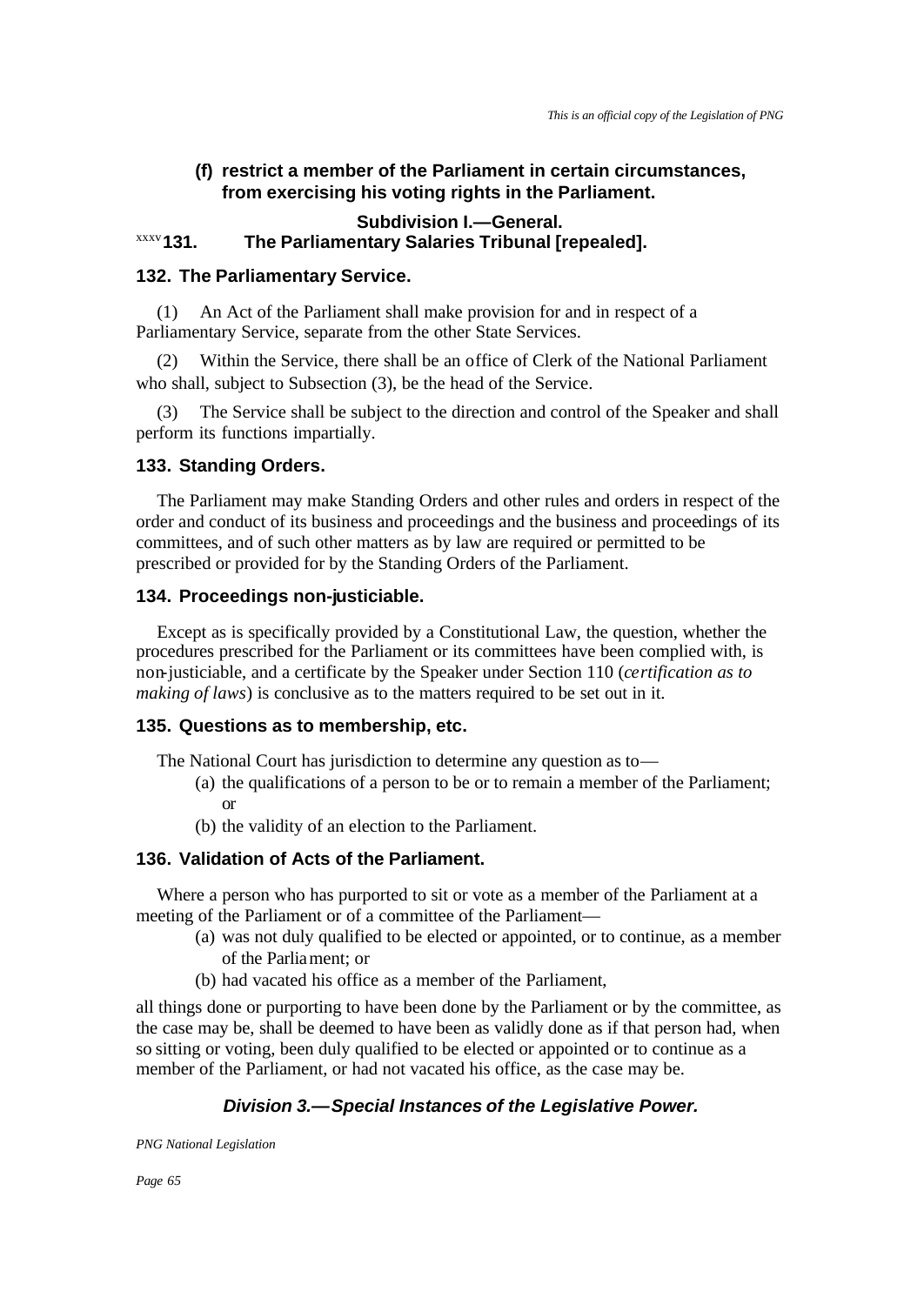## **137. Acts of Indemnity.**

- $(1)$  If—
	- (a) a provision of a Constitutional Law has been contravened or not complied with; and
	- (b) the Parliament is satisfied that—
		- (i) the contravention or non-compliance was made in good faith and in exceptional circumstances for the purpose, or with the intention, of upholding this Constitution or protecting Papua New Guinea, or of dealing with an emergency for which no provision or no adequate provision appeared to exist; and
		- (ii) no blameworthiness attaches to some person or some persons concerned in the contravention or non-compliance,

the Parliament may make a special law (to be known as an "Act of Indemnity") in relation to that person or those persons.

- (2) An Act of Indemnity shall—
	- (a) specify the contravention or non-compliance; and
	- (b) certify as to the Parliament's satisfaction concerning the matters specified in Subsection  $(1)(b)(i)$  and  $(ii)$ ; and
	- (c) identify or provide for the identification of the person or persons to whom it relates; and
	- (d) provide for the making of full compensation to any person suffering injury as a result of the contravention or non-compliance; and
	- (e) be made in accordance with the procedures laid down by this Constitution for the making of Organic Laws; and
	- (f) be passed by an absolute majority vote of the Parliament.

(3) Before the Speaker certifies under Section 110 (*certification as to making of laws*) as to the Act, he shall refer the question, whether the Act complies with this section, for the opinion of the Supreme Court in accordance with Section 19 (*special references to the Supreme Court*), and until the Court advises that the Act does so comply he shall not so certify it.

- (4) An Act of Indemnity—
	- (a) relieves, and shall be expressed to relieve, the person or persons concerned from all liability for, and from all legal consequences of, the contravention or non-compliance; and
	- (b) if a person concerned has been convicted of an offence in respect of or arising out of the contravention or non-compliance, takes effect as a free pardon,

but in respect only of acts done before the Parliament was formally advised of the intention to propose the Act.

(5) An Act of Indemnity does not take effect as a Constitutional Law.

(6) An Act of Indemnity shall not be amended or extended in any way, and its repeal does not affect the operation of Subsection (4).

*PNG National Legislation*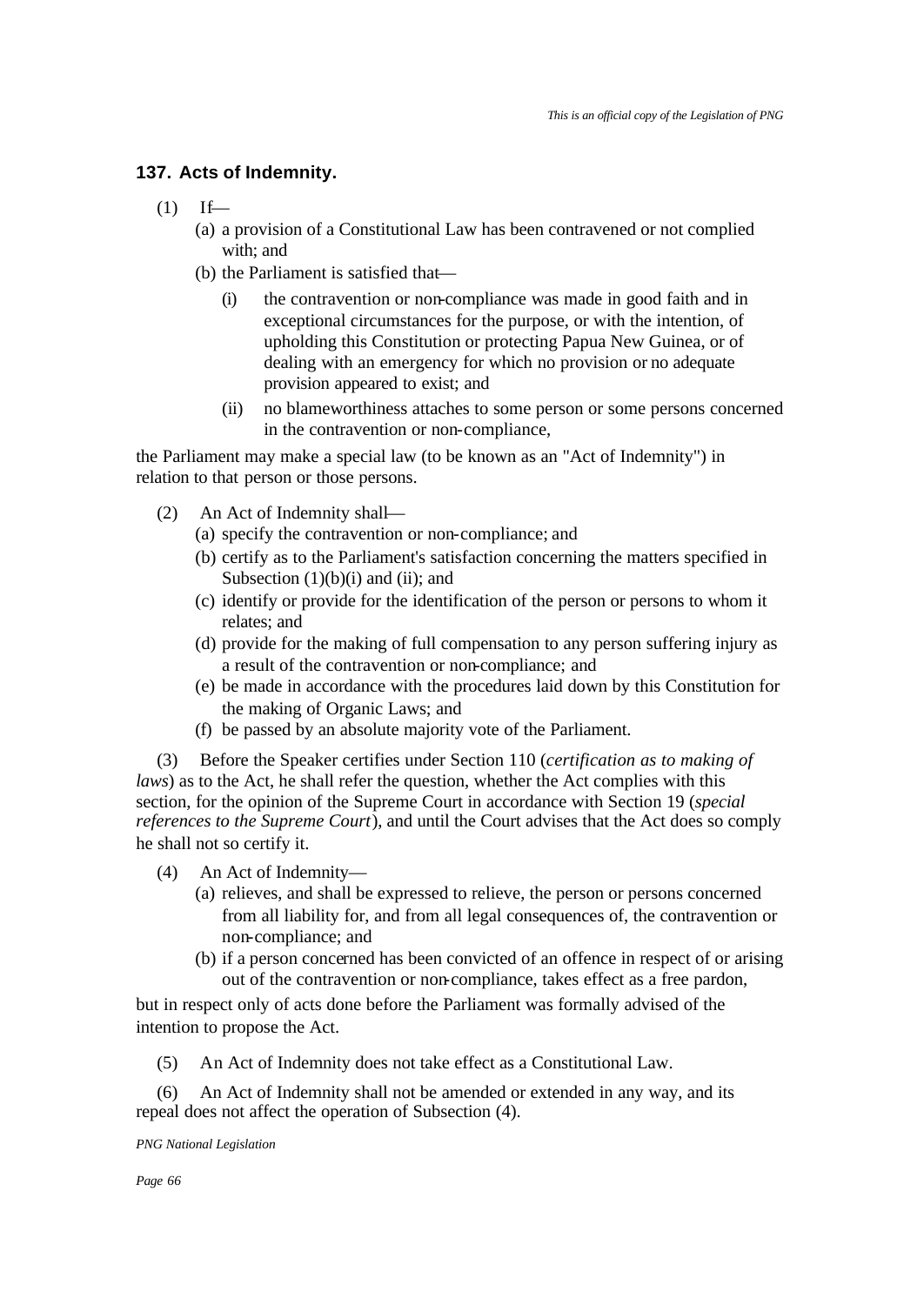# *Division 4.—The National Executive.*

## **Subdivision A.—The National Executive and the Executive Power.**

#### **138. Vesting of the executive power.**

Subject to this Constitution, the executive power of the People is vested in the Head of State, to be exercised in accordance with Division V.2 (*functions, etc., of the Head of State*).

#### **139. The National Executive.**

The National Executive consists of—

- (a) the Head of State acting in accordance with Division V.2 (*functions, etc., of the Head of State*); and
- (b) the National Executive Council.

#### **140. Conferring of powers, etc., outside the National Executive.**

Except where the contrary intention appears, nothing in this Constitution prevents an Organic Law or a statute from conferring or imposing powers, functions, duties or responsibilities on a person or authority outside the National Executive.

## **Subdivision B.—The Ministry.**

#### **141. Nature of the Ministry: collective responsibility.**

The Ministry is a Parliamentary Executive, and therefore—

- (a) no person who is not a member of the Parliament is eligible to be appointed to be a Minister, and, except as is expressly provided in this Constitution to the contrary, a Minister who ceases to be a member of the Parliament ceases to hold office as a Minister; and
- (b) it is collectively answerable to the People, through the Parliament, for the proper carrying out of the executive government of Papua New Guinea and for all things done by or under the authority of the National Executive; and
- (c) it is liable to be dismissed from office, either collectively or individually, in accordance with this Subdivision.

#### **142. The Prime Minister.**

(1) An office of Prime Minister is hereby established.

(2) The Prime Minister shall be appointed, at the first meeting of the Parliament after a general election and otherwise from time to time as the occasion for the appointment of a Prime Minister arises, by the Head of State, acting in accordance with a decision of the Parliament.

(3) If the Parliament is in session when a Prime Minister is to be appointed, the question of the appointment shall be the first matter for consideration, after any formal business and any nomination of a Governor-General or appointment of a Speaker, on the next sitting day.

#### *PNG National Legislation*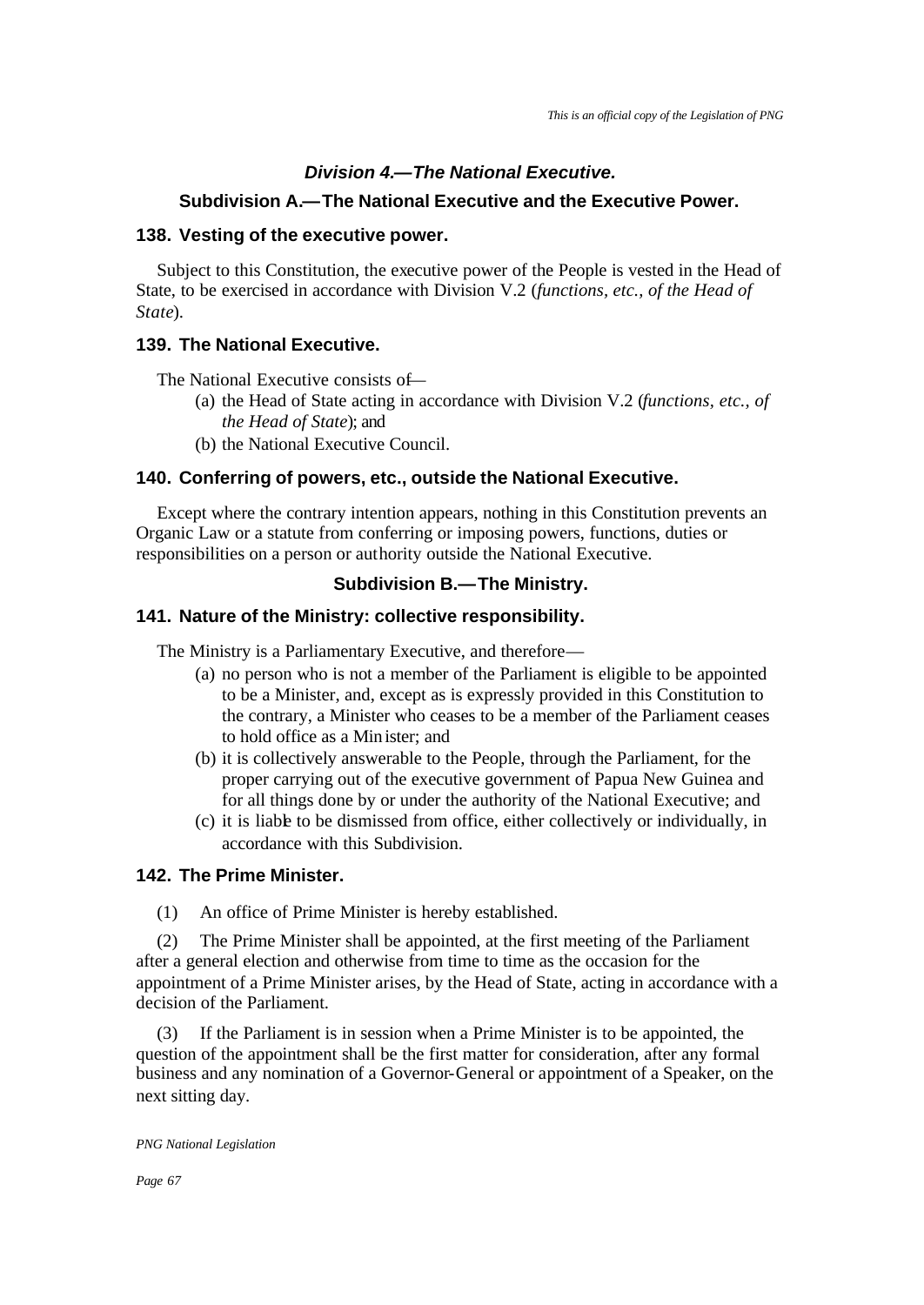(4) If the Parliament is not in session when a Prime Minister is to be appointed, the Speaker shall immediately call a meeting of the Parliament, and the question of the appointment shall be the first matter for consideration, after any formal business and any nomination of a Governor-General or appointment of a Speaker, on the next sitting day.

- (5) The Prime Minister—
	- (a) shall be dismissed from office by the Head of State if the Parliament passes, in accordance with Section 145 (*motions of no confidence*), a motion of no confidence in him or the Ministry, except where the motion is moved within the last 12 months before the fifth anniversary of the date fixed for the return of the writs at the previous general election; and
	- (b) may be dismissed from office in accordance with Division III.2 (*leadership code*); and
	- (c) may be removed from office by the Head of State, acting in accordance with a decision of the Parliament, if the Speaker advises the Parliament that two medical practitioners appointed by the National Authority responsible for the registration or licensing of medical practitioners have jointly reported in accordance with an Act of the Parliament that, in their professional opinions, the Prime Minister is unfit, by reason of physical or mental incapacity, to carry out the duties of his office.
- (6) The Prime Minister may be suspended from office—
	- (a) by the tribunal appointed under an Organic Law made for the purposes of Section 28 (*further provisions*), pending an investigation into a question of misconduct in office within the meaning of Division III.2 (*leadership code*), and any resultant action; or
	- (b) in accordance with an Act of the Parliament, pending an investigation for the purposes of Subsection (5)(c), and any resultant action by the Parliament.

xxxvi(7) An Organic Law made for the purposes of Subdivision VI.2.H (*Protection of Elections from Outside or Hidden Influence and Strengthening of Political Parties*) may provide that in certain circumstances a member of the Parliament is not eligible to be appointed to or hold the office of Prime Minister.

#### **143. Acting Prime Minister.**

(1) Subject to Subsection (2) an Act of the Parliament shall make provision for and in respect of the appointment of a Minister to be Acting Prime Minister to exercise and perform the powers, functions, duties and responsibilities of the Prime Minister when—

- (a) there is a vacancy in the office of Prime Minister; or
- (b) the Prime Minister is suspended from office; or
- (c) the Prime Minister is—
	- (i) absent from the country; or
	- (ii) out of speedy and effective communication; or
	- (iii) otherwise unable or not readily available to perform the duties of his office.
- (2) Where a Prime Minister is dismissed under Section 142(5)(a) (*the Prime*

*PNG National Legislation*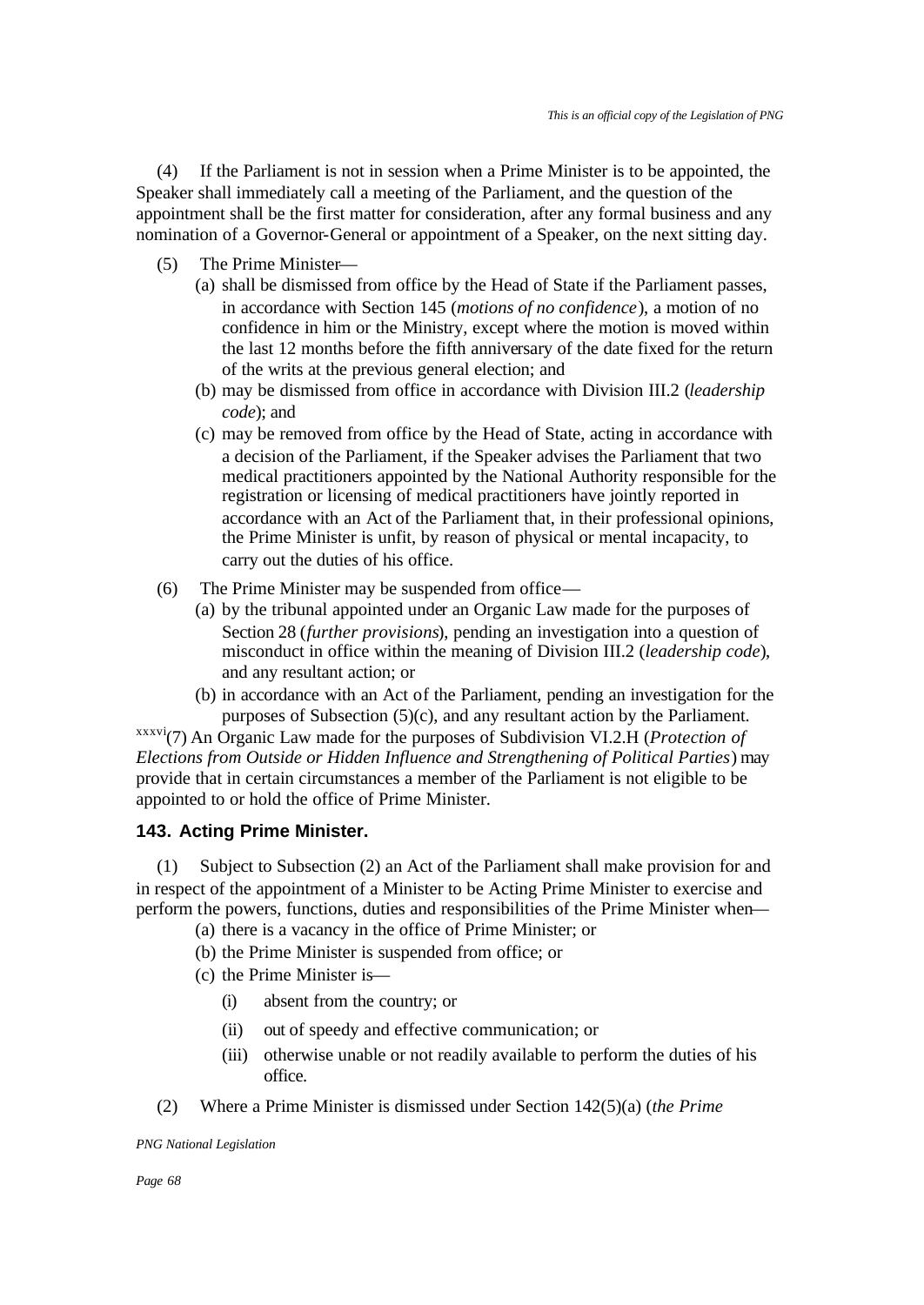*Minister*) the person nominated under Section 145(2)(a) (*motions of no confidence*)—

- (a) becomes the Acting Prime Minister until he is appointed a Prime Minister in accordance with Section 142(2) (*the Prime Minister*); and
- (b) may exercise and perform all the powers, functions, duties and responsibilities of a Prime Minister.

(3) The question whether the occasion for the appointment of an Acting Prime Minister or for the exercise or performance of a power, function, duty or responsibility by an Acting Prime Minister, under this section has arisen or has ceased, is non-justiciable.

#### **144. Other Ministers.**

(1) There shall be such number of Ministers (other than the Prime Minister), not being less than six or more than one quarter of the number of members of the Parliament from time to time, as is determined by or under an Organic Law.

(2) The Ministers, other than the Prime Minister, shall be appointed by the Head of State, acting with, and in accordance with, the advice of the Prime Minister.

(3) A Minister, other than the Prime Minister, may be suspended from office in accordance with an Organic Law made for the purposes of Section 28(2) (*further provisions*).

- (4) A Minister other than the Prime Minister—
	- (a) shall be dismissed from office by the Head of State if the Parliament passes, in accordance with Section 145 (*motions of no confidence*), a motion of no confidence in him; and
	- (b) may be dismissed from office—
		- (i) by the Head of State, acting with, and in accordance with, the advice of the Prime Minister; or
		- (ii) in accordance with Division III.2 (*leadership code*).

xxxvii(5)An Organic Law made for the purposes of Subdivision VI.2.H (*Protection of Elections from Outside or Hidden Influence and Strengthening of Political Parties*) may provide that in certain circumstances a member of the Parliament is not eligible to be appointed to or hold the office of Minister.

#### **145. Motions of no confidence.**

(1) For the purposes of Sections 142 (*the Prime Minister*) and 144 (*other Ministers*), a motion of no confidence is a motion—

- (a) that is expressed to be a motion of no confidence in the Prime Minister, the Ministry or a Minister, as the case may be; and
- (b) of which not less than one week's notice, signed by a number of members of the Parliament being not less than one -tenth of the total number of seats in the Parliament, has been given in accordance with the Standing Orders of the Parliament.
- (2) A motion of no confidence in the Prime Minister or the Ministry—
	- (a) moved during the first four years of the life of Parliament shall not be allowed unless it nominates the next Prime Minister; and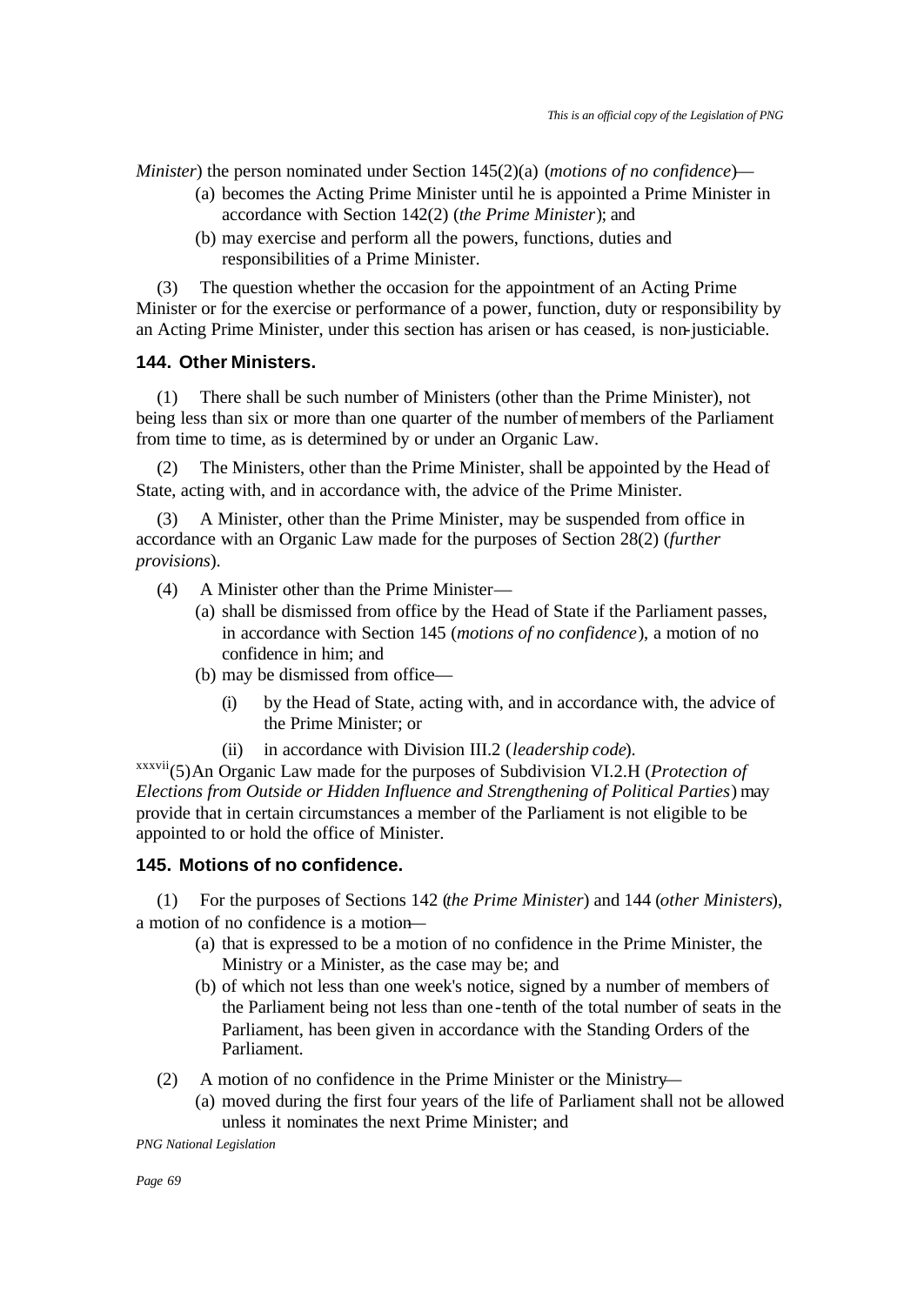(b) moved within 12 months before the fifth anniversary of the date fixed for the return of the writs at the previous general election shall not be allowed if it nominates the next Prime Minister.

(3) A motion of no confidence in the Prime Minister or the Ministry moved in accordance with Subsection  $(2)(a)$  may not be amended in respect of the name of the person nominated as the next Prime Minister except by substituting the name of some other person. xxxviii

(4) A motion of no confidence in the Prime Minister or in the Ministry may not be moved during the period of eighteen months commencing on the date of the appointment of the Prime Minister.

## **146. Resignation.**

(1) The Prime Minister may resign from office by notice in writing to the Head of State.

(2) A Minister other than the Prime Minister may resign from office by notice in writing to the Prime Minister.

## **147. Normal term of office.**

- (1) Unless he earlier—
	- (a) dies; or
	- (b) subject to Subsection (2), resigns; or
	- (c) subject to Subsection (3), ceases to be qualified to be a Minister; or
	- (d) is dismissed or removed from office,

a Minister (including the Prime Minister) holds office until the next appointment of a Prime Minister.

- (2) Notwithstanding Subsection (1)(b)—
	- (a) a Prime Minister who resigns; and
	- (b) a Ministry that resigns collectively,

shall continue in office until the appointment of the next Prime Minister.

- (3) Notwithstanding Subsection  $(1)(c)$ , a Minister who—
	- (a) ceases, by reason of a general election, to be a member of the Parliament; but (b) remains otherwise qualified to be a member of the Parliament,

shall continue in office until the next appointment of a Prime Minister.

# **148. Functions, etc., of Ministers.**

(1) Ministers (including the Prime Minister) have such titles, portfolios and responsibilities as are determined from time to time by the Prime Minister.

*PNG National Legislation* (2) Except as provided by a Constitutio nal Law or an Act of the Parliament, all departments, sections, branches and functions of government must be the political responsibility of a Minister, and the Prime Minister is politically responsible for any of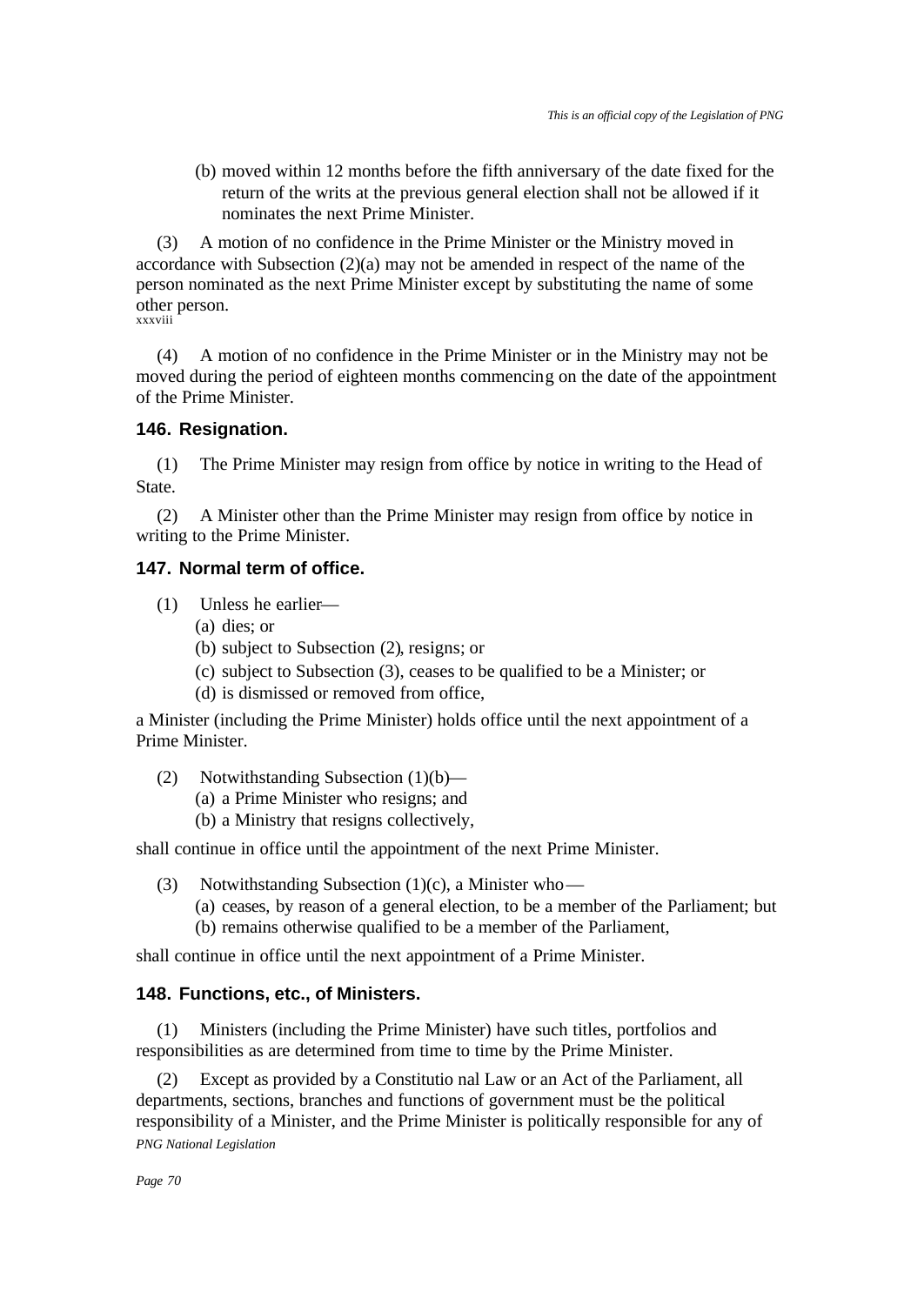them that are not specifically allocated under this section.

(3) Subsection (2) does not confer on a Minister any power of direction or control.

## **Subdivision C.—The National Executive Council.**

## **149. The National Executive Council.**

(1) A National Executive Council is hereby established.

(2) The Council shall consist of all the Ministers (including the Prime Minister when he is present as Chairman).

(3) The functions of the Council are—

- (a) to be responsible, in accordance with this Constitution, for the executive government of Papua New Guinea; and
- (b) such other functions as are allocated to it by this Constitution or any other law.

(4) Except where the contrary intention appears, nothing in this Constitution prevents the powers, functions, duties or responsibilities of the Council from being exercised, as determined by it, through a Minister.

(5) Subject to any Organic Law or Act of the Parliament, the procedures of the Council are as determined by it.

#### **150. The Secretary to the National Executive Council.**

(1) An office of Secretary to the National Executive Council is hereby established.

(2) Subject to any Act of the Parliament, the functions and responsibilities of the Secretary of the Council shall be as determined by the Council.

## **Subdivision D.—The Power of Mercy.**

#### **151. Grant of pardon, etc.**

(1) Subject to this Subdivision, the Head of State, acting with, and in accordance with, the advice of the National Executive Council, may grant to a person convicted of an offence or held in penal detention under a law of Papua New Guinea—

- (a) a pardon, either free or conditional; or
- (b) a remission or commutation of sentence; or
- (c) a respite of the execution of sentence; or
- (d) a less severe form of punishment for that imposed by any sentence,

and may remit or refund, in whole or in part, any fine, penalty or forfeiture paid or payable to a governmental body.

(2) Where an offence has been committed, the Head of State, acting with, and in accordance with, the advice of the National Executive Council, may grant a pardon, either free or conditional, to an accomplice who gives evidence that leads to the conviction of a principal offender.

(3) Except in a case referred to in Subsection (2) or as otherwise permitted by or

*PNG National Legislation*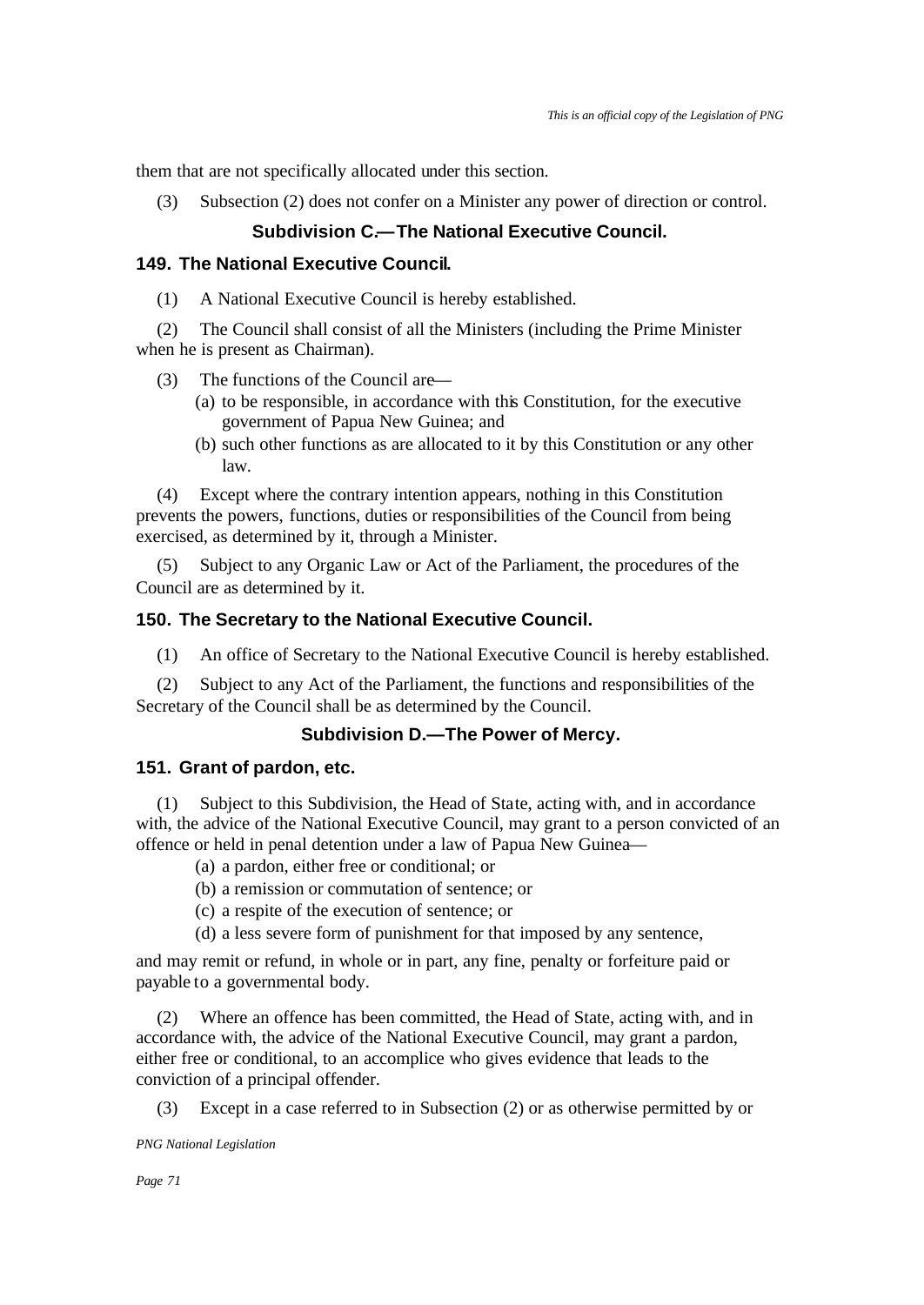under an Act of the Parliament, the exercise of the power conferred by Subsection (1) shall not be held out, offered or promised in advance of conviction.

(4) Nothing in this section prevents the establishment by law of systems of probation, parole or release on licence, or any similar systems.

#### **152. Advisory Committee on the Power of Mercy.**

(1) An Organic Law shall make provision for and in respect of an Advisory Committee on the Power of Mercy, and for and in respect of its appointment, constitution, powers and procedures.

(2) Before giving any advice to the Head of State under Section 151(1) (*grant of pardon, etc.*), the National Executive Council shall consider a report from the Advisory **Committee.** 

## **Subdivision E.—General.**

#### **153. Validity of executive acts.**

(1) Subsections (2), (3) and (4) are subject to any Constitutional Law or Act of the Parliament.

(2) The question, whether the procedures prescribed for the National Executive Council have been or are being complied with, is non-justiciable.

(3) The question, whether any, and if so what report has been given to the National Executive Council by the Advisory Committee on the Power of Mercy, is non-justiciable.

(4) No act of a Minister is open to challenge on the ground that he was not empowered to perform the act, if some other Minister, or any Minister, was so empowered.

(5) This section does not limit the jurisdiction or powers of the Ombudsman Commission, or of an authority or tribunal established under Division III.2 (*leadership code*).

# *Division 5.—The Administration of Justice.*

#### **Subdivision A.—General Structure and Principles of the National Justice Administration.**

# **154. The National Justice Administration.**

The National Justice Administration consists of—

- (a) the National Judicial System; and
- (b) the Minister responsible for the National Justice Administration; and
- (c) the Law Officers of Papua New Guinea.

#### **155. The National Judicial System.**

- (1) The National Judicial System consists of—
	- (a) the Supreme Court; and
	- (b) the National Court; and

*PNG National Legislation*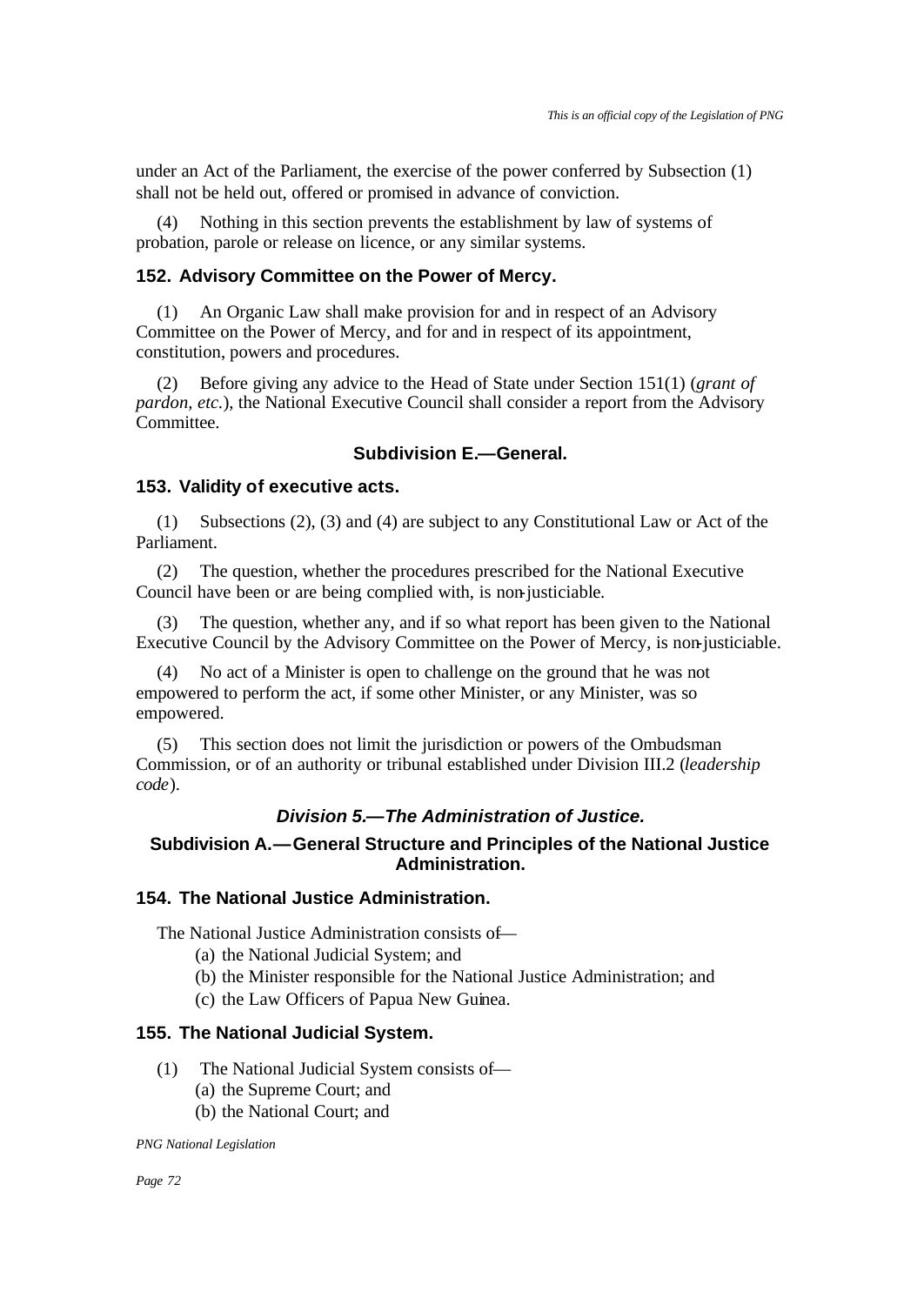- (c) such other courts as are established under Section 172 (*establishment of other courts*).
- (2) The Supreme Court—
	- (a) is the final court of appeal; and
	- (b) has an inherent power to review all judicial acts of the National Court; and
	- (c) has such other jurisdiction and powers as are conferred on it by this Constitution or any other law.
- (3) The National Court—
	- (a) has an inherent power to review any exercise of judicial authority; and
	- (b) has such other jurisdiction and powers as are conferred on it by this Constitution or any law,

except where—

- (c) jurisdiction is conferred upon the Supreme Court to the exclusion of the National Court; or
- (d) the Supreme Court assumes jurisdiction under Subsection (4); or
- (e) the power of review is removed or restricted by a Constitutional Law or an Act of the Parliament.

(4) Both the Supreme Court and the National Court have an inherent power to make, in such circumstances as seem to them proper, orders in the nature of prerogative writs and such other orders as are necessary to do justice in the circumstances of a particular case.

(5) In a case referred to in Subsection (3)(e), the National Court has nevertheless an inherent power of review where, in its opinion, there are over-riding considerations of public policy in the spec ial circumstances of a particular case.

(6) Subject to any right of appeal or power of review of a decision, it is the duty of all persons (including the Law Officers of Papua New Guinea and other public officers in their respective official capacities), and of all bodies and institutions, to comply with and, so far as is within their respective lawful powers, to put into effect all decisions of the National Judicial System.

### **156. The Law Officers.**

- (1) The Law Officers of Papua New Guinea are—
	- (a) the principal legal adviser to the National Executive; and
	- (b) the Public Prosecutor; and
	- (c) the Public Solicitor.

(2) An Act of the Parliament shall make provision for and in respect of the office referred to in Subsection (1)(a).

#### **157. Independence of the National Judicial System.**

Except to the extent that this Constitution specifically provides otherwise, neither the Minister responsible for the National Justice Administration nor any other person or authority (other than the Parliament through legislation) outside the National Judicial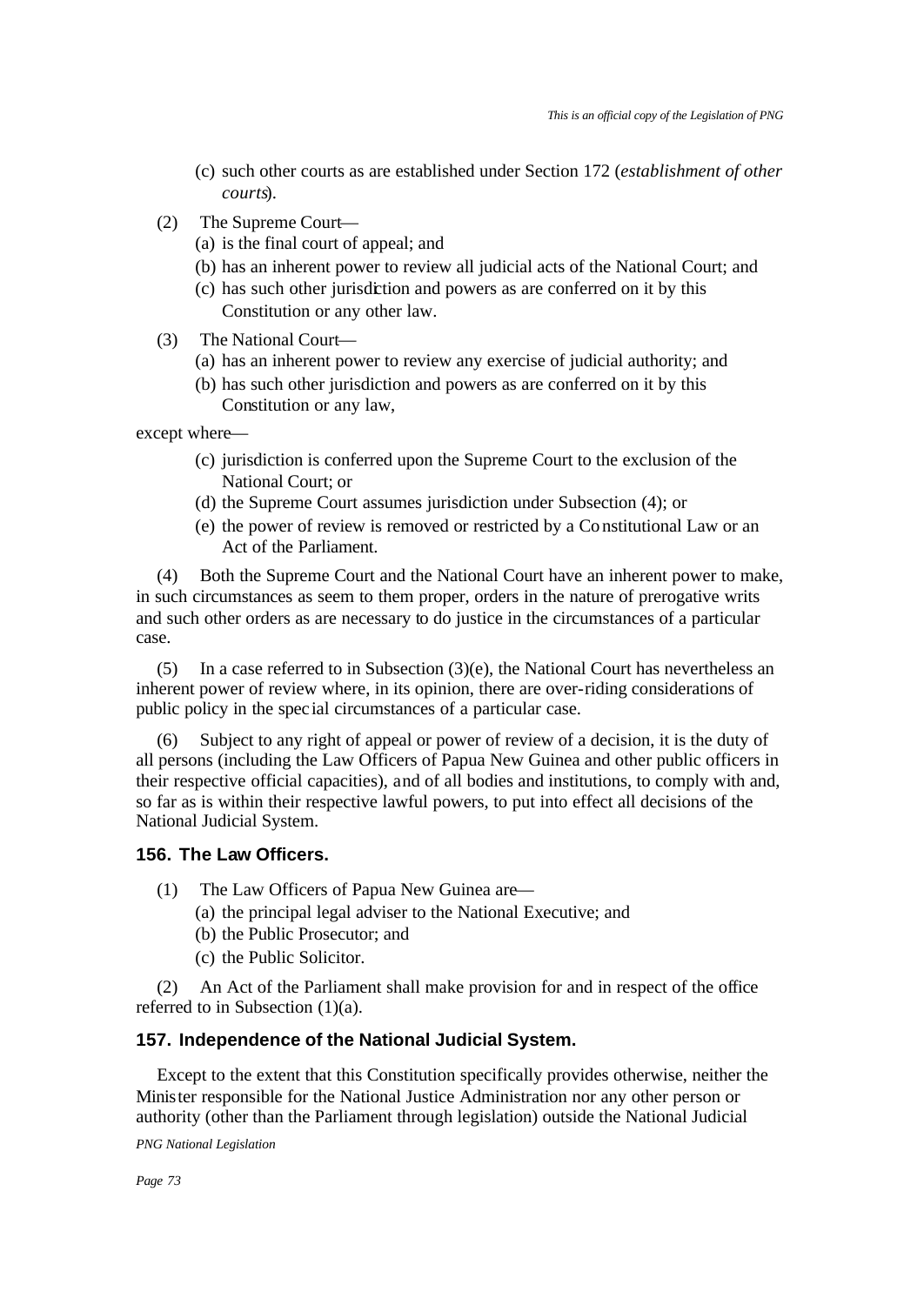System has any power to give directions to any court, or to a member of any court, within that System in respect of the exercise of judicial powers or functions.

# **Subdivision B.—The Judicial Power.**

### **158. Exercise of the judicial power.**

(1) Subject to this Constitution, the judicial authority of the People is vested in the National Judicial System.

(2) In interpreting the law the courts shall give paramount consideration to the dispensation of justice.

#### **159. Tribunals, etc., outside the National Judicial System.**

(1) Subject to Subsection (3), nothing in this Constitution prevents an Organic Law or a statute from conferring judicial authority on a person or body outside the National Judicial System, or the establishment by or in accordance with law, or by consent of the parties, of arbitral or conciliatory tribunals, whether ad hoc or other, outside the National Judicial System.

(2) Nothing in, or done in accordance with, Subsection (1) affects the operation of Section 155(4) or (5) (*the National Judicial System*).

(3) No person or body outside the National Judicial System, has, or may be given, power to impose a sentence of death or imprisonment, or to impose any other penalty as for a criminal offence, but nothing in this subsection prevents—

- (a) the imposition, in accordance with law, of disciplinary detention or any other disciplinary punishment (other than death) by a disciplinary authority of a disciplined force on persons subject to the disciplinary law of the force; or
- (b) the imposition, in accordance with law, of disciplinary punishments (other than death or detention) on members of other State or provincial services; or
- (c) the imposition of reasonable penalties (other than death or detention) by an association on its members for breaches of its rules.

(4) In Subsection (3)(a), "disciplined force" has the same meaning as in Section 207 (*definition of "disciplined force"*).

### **Subdivision C.—The Supreme Court of Justice.**

#### **160. Establishment of the Supreme Court.**

(1) A Supreme Court of Justice is hereby established.

(2) The Supreme Court is a superior court of record and accordingly, subject to any Act of the Parliament, has the power to punish the offence against itself commonly known as contempt of court.

### **161. Composition of the Supreme Court.**

(1) The Supreme Court shall consist of the Chief Justice, the Deputy Chief Justice and the other Judges of the National Court (excluding the acting Judges).

*PNG National Legislation* (2) Subject to Section 162(2) (*jurisdiction of the Supreme Court*) and for the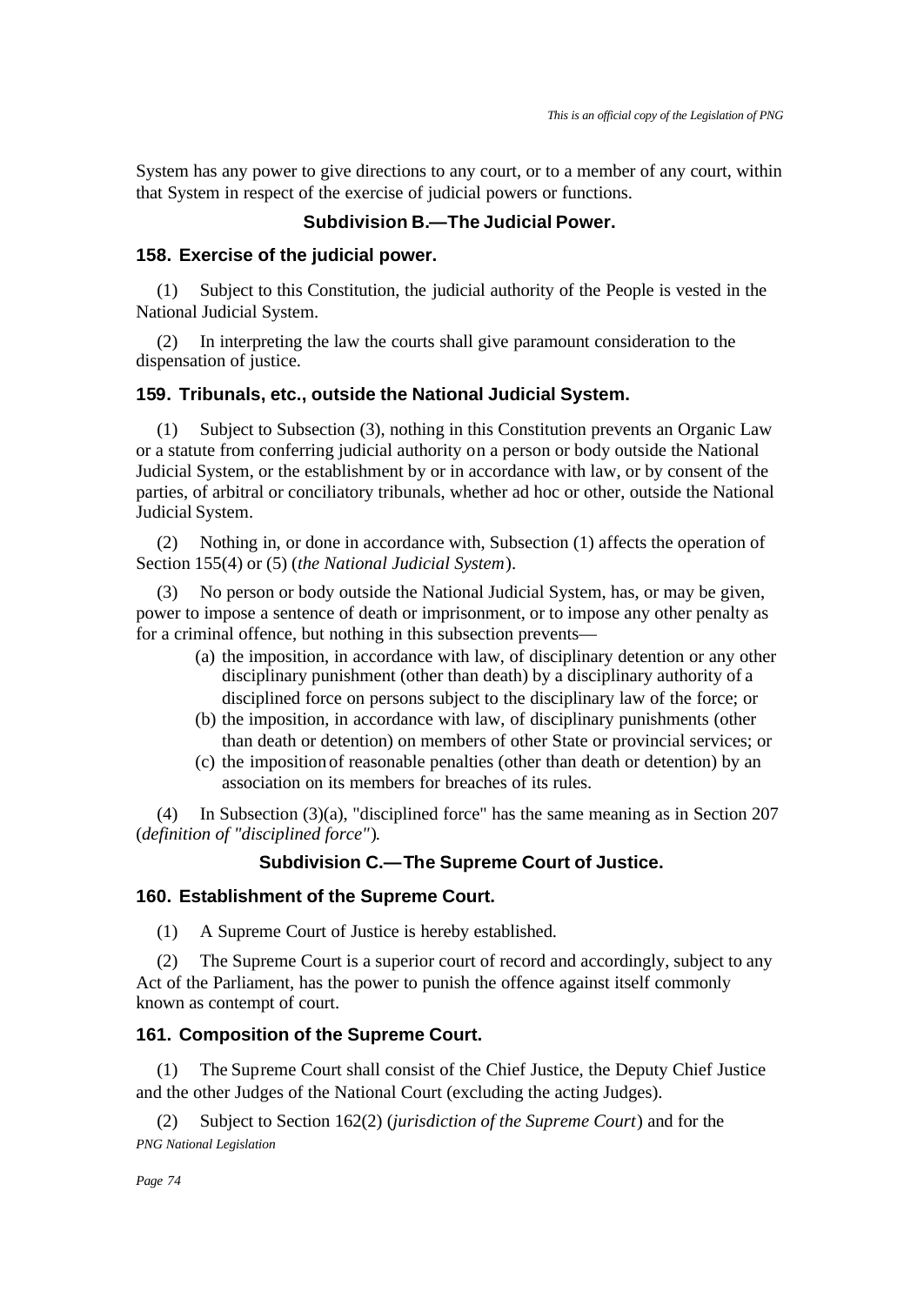purposes of any hearing, the Supreme Court shall consist of at least three Judges.

In a hearing that consists of at least three Judges, the Chief Justice, the Deputy Chief Justice or the most senior Judge available shall preside over the Court.

# **162. Jurisdiction of the Supreme Court.**

- (1) The jurisdiction of the Supreme Court is as set out in—
	- (a) Subdivision II.2.C (*constitutional interpretation*); and
	- (b) Subdivision III.3.D (*enforcement*); and
	- (c) Section 155 (*the National Judicial System*),

and otherwise as provided by this Constitution or any other law.

(2) In such cases as are provided for by or under an Act of the Parliament or the Rules of Court of the Supreme Court, the jurisdiction of the Supreme Court may be exercised by a single Judge of that Court, or by a number of Judges sitting together.

(3) The jurisdiction of the Supreme Court may be exercised by a Judge or Judges of that Court notwithstanding that it is being exercised at the same time by another such Judge or Judges.

(4) The jurisdiction of the Supreme Court may be exercised either in court or in chambers, as provided by or under an Act of the Parliament or the Rules of Court of the Supreme Court.

### **Subdivision D.—The National Court of Justice.**

### **163. Establishment of the National Court.**

(1) A National Court of Justice is hereby established.

(2) The National Court is a superior court of record and accordingly, subject to any Act of the Parliament, has the power to punish the offence against itself commonly known as contempt of court.

### **164. Composition of the National Court.**

The National Court shall consist of—

- (a) the Chief Justice; and
- (b) the Deputy Chief Justice; and
- (c) subject to Section 165(2) (*Acting Judges*) not less than four or more than six other Judges, or such greater number as is determined by or under an Act of the Parliament.

### **165. Acting Judges.**

(1) A person who is qualified under Section 168 (*qualifications*) for appointment may be appointed to be an acting Judge of the National Court—

- (a) to fill temporarily a vacancy; or
- (b) in the case of the absence from duty for any reason of a Judge of that Court; or

*PNG National Legislation*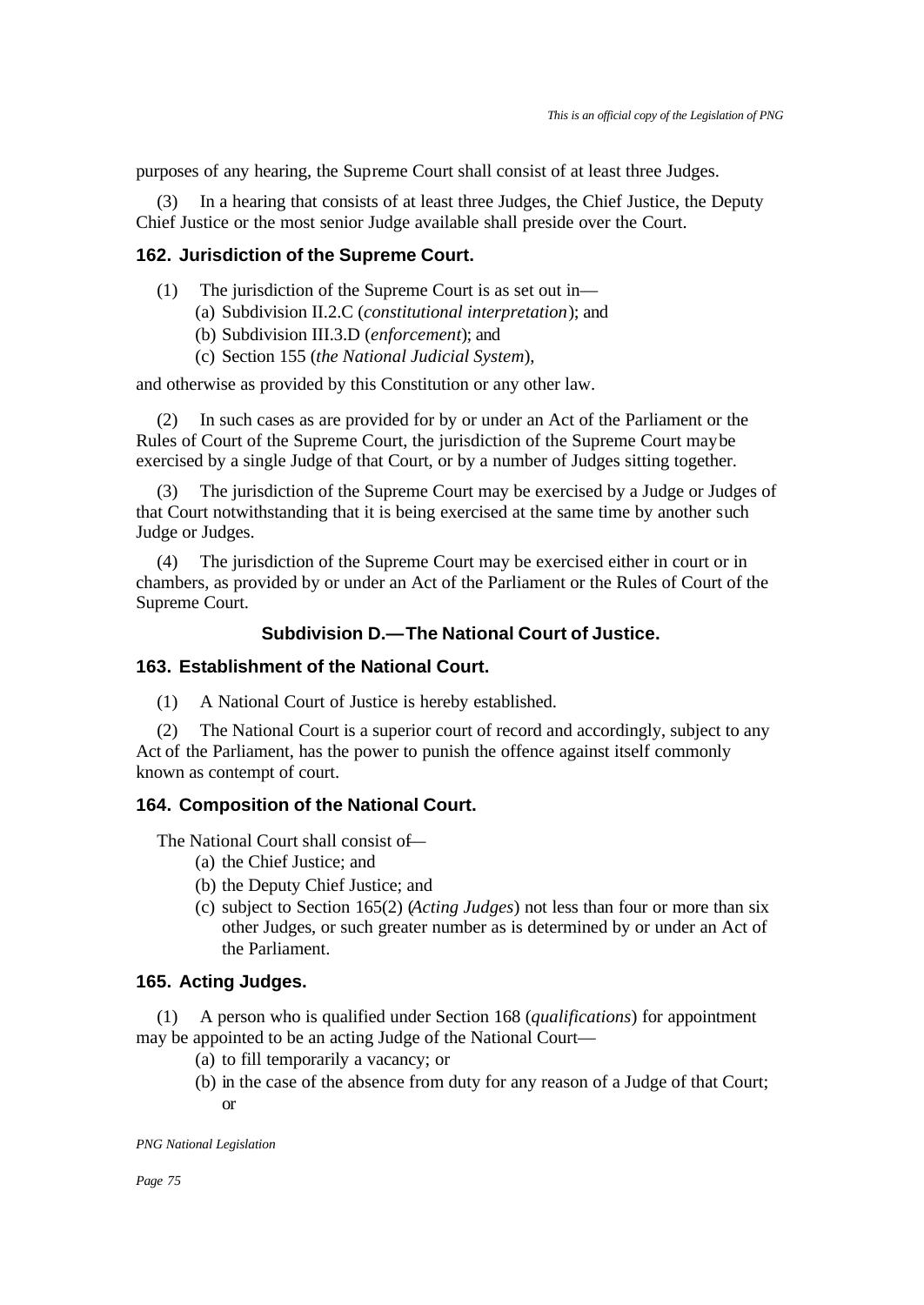(c) to meet a temporary unexpected workload or other exigency of the business of the Court.

(2) An appointment under Subsection (1)(c) may be made without reference to the numerical limit imposed by Section 164 (*composition of the National Court*).

#### **166. Jurisdiction of the National Court.**

(1) Subject to this Constitution, the National Court is a court of unlimited jurisdiction.

- (2) In particular, the National Court has the jurisdiction set out in—
	- (a) Section 22 (*enforcement of the Constitution*); and
	- (b) Subdivision III.3.D (*enforcement*); and
	- (c) Section 155 (*the National Judicial System*),

and otherwise as provided by this Constitution or any other law.

(3) Subject to any Act of the Parliament and to the Rules of Court of the National Court, the jurisdiction of the National Court may be exercised by a single Judge of that Court, or by a number of Judges sitting together.

(4) The jurisdiction of the National Court may be exercised by a Judge or Judges of that Court notwithstanding that it is being exercised at the same time by another Judge or other Judges.

(5) The jurisdiction of the National Court may be exercised either in court or in chambers, as provided by or under an Act of the Parliament or the Rules of Court of the National Court.

### **167. Assistant Judges.**

Subject to this section, an Act of the Parliament may make provision for and in respect of the appointment of Assistant Judges of the National Court, and for and in respect of their qualifications, privileges, powers, functions, duties and responsibilities, and of their terms and conditions of employment.

#### **Subdivision E.—Appointment, etc., of Judges.**

### **168. Qualifications.**

The qualifications for appointment as a Judge are as determined by or under an Act of the Parliament.

#### **169. Appointment, etc., of the Chief Justice.**

(1) An office of Chief Justice of Papua New Guinea is hereby established.

(2) The Chief Justice shall be appointed by the Head of State, acting with, and in accordance with, the advice of the National Executive Council given after consultation with the Minister responsible for the National Justice Administration.

In addition to his other powers, functions, duties and responsibilities, the Chief Justice, after consultation with the other Judges, is responsible for the organization of the

*PNG National Legislation*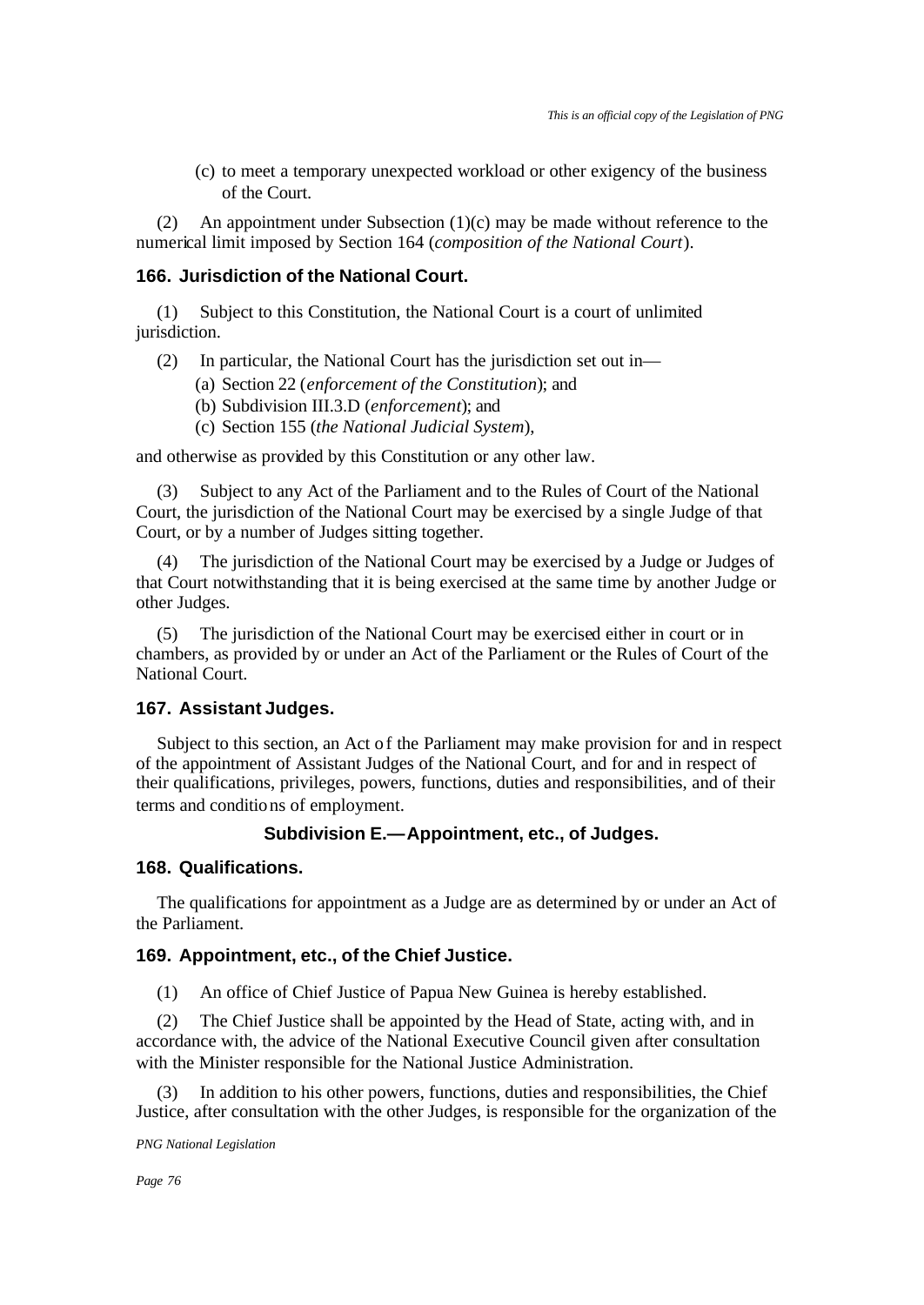affairs and the administration of the business of the Supreme Court and the National Court (other than, except to the extent allowed by or under an Act of the Parliament, matters relating to the National Public Service).

- (4) Where—
	- (a) there is a vacancy in the office of Chief Justice; or
	- (b) the Chief Justice is absent from the country or is absent from duty; or
	- (c) the Chief Justice is unable or unavailable to act; or
	- (d) the Chief Justice so directs,

the powers, functions, duties and responsibilities (other than as acting Governor-General) of the Chief Justice may be exercised and performed by the next most senior Judge who is available.

(5) The question, whether the occasion for the exercise or performance of the powers, functions, duties and responsibilities of the Chief Justice by another Judge under this section has arisen or has ceased, is non-justiciable.

#### **170. Appointment of other Judges.**

(1) An office of Deputy Chief Justice of Papua New Guinea is hereby established.

(2) The Deputy Chief Justice and the other Judges of the National Court (other than the Chief Justice) and acting Judges shall be appointed by the Judicial and Legal Services Commission.

(3) No appointment of an acting Judge shall continue for a period of more than 12 months, but one extension for a period of not more than 12 months may be granted by the Judicial and Legal Services Commission.

The question, whether the occasion for the appointment of an acting Judge has arisen or has ceased, is non-justiciable.

#### **171. Seniority of Judges.**

(1) Subject to Subsection (2), the Chief Justice is the most senior Judge, the Deputy Chief Justice is the second senior Judge and the other Judges (other than acting Judges) have seniority according to the dates of their respective appointments, unless otherwise stated in an instrument of appointment.

- (2) Unless otherwise stated in an instrument of appointment, acting Judges— (a) rank in seniority after the other Judges; and
	- (b) have seniority as between themselves according to the dates of their respective appointments or last appointments, as the case requires

## **Subdivision F.—Inferior Courts, the Magisterial Service, etc.**

#### **172. Establishment of other courts.**

*PNG National Legislation* (1) Subject to this Constitution, Acts of the Parliament may establish, or provide for the establishment of, courts within the National Judicial System in addition to the Supreme Court and the National Court, and may define, or provide for the definition of, their respective powers, functions and jurisdictions and their relationship with other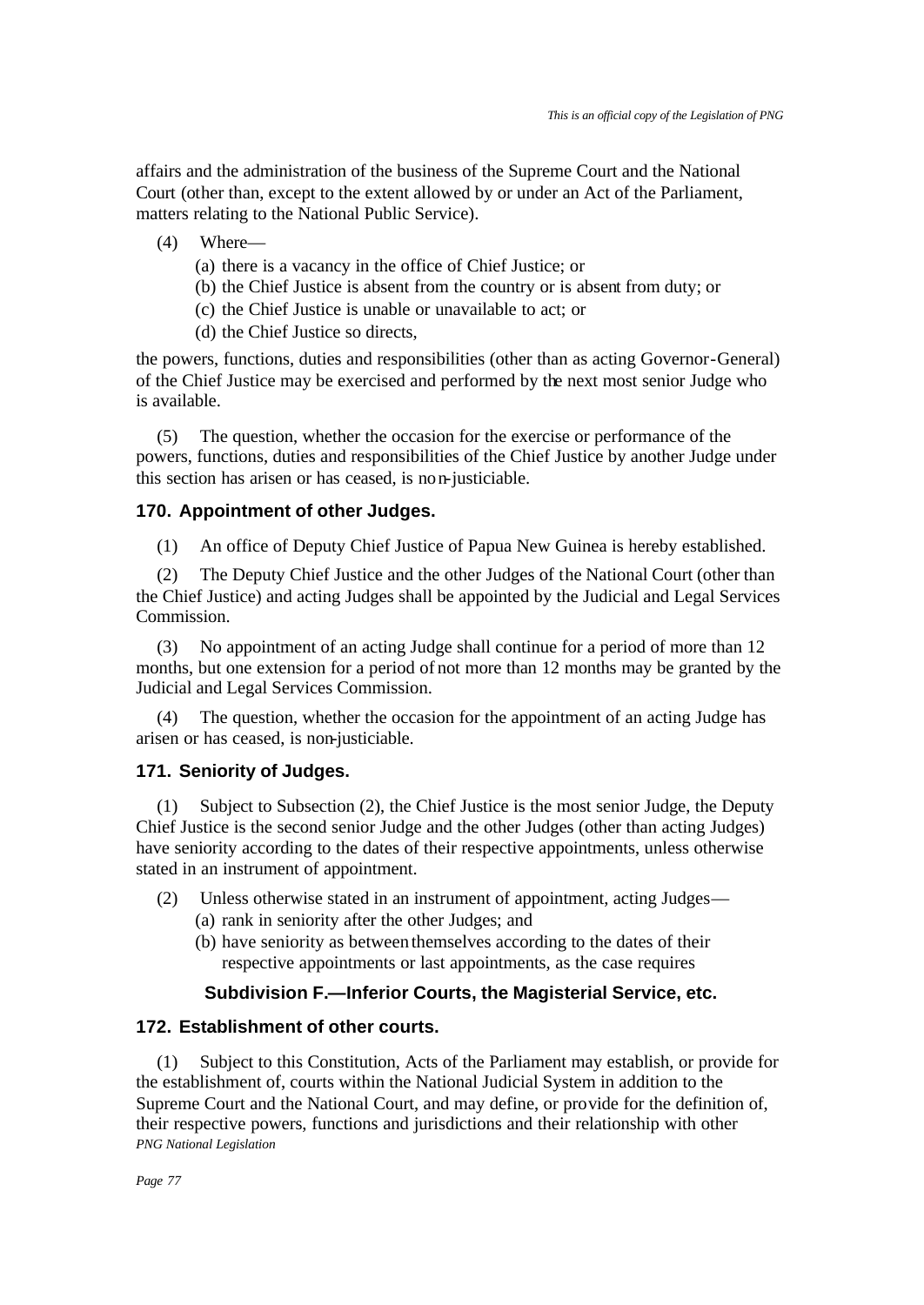components of the National Judicial System.

(2) Courts established under Subsection (1) may include courts intended to deal with matters primarily by reference to custom or in accordance with customary procedures, or both.

(3) Full-time members of courts established under Subsection (1) (other than courts referred to in Subsection (2)) shall be appointed by the Judicial and Legal Services Commission, and may be removed from office in accordance with an Act of the Parliament, but only for incapacity or misbehaviour (including, if applicable, misconduct in office).

(4) Acts of the Parliament may make provision for or in respect of the appointment and removal from office of members of courts referred to in Subsection (2).

### **173. Establishment of the Magisterial Service.**

- (1) A service to be known as the Magisterial Service is hereby established.
- (2) The Magisterial Service consists of—
	- (a) the Chief Magistrate; and
	- (b) subject to Section 174 (*magistrates, etc., outside the Magisterial Service*), all other members of courts established under Section 172 (*establishment of other courts*); and
	- (c) such other persons employed in connection with the National Judicial System as are prescribed by or under Acts of the Parliament.

(3) The Chief Magistrate is responsible to the Judicial and Legal Services Commission for the efficient functioning and operation of the Magisterial Service.

Subject to the Constitutional Laws, an Act of the Parliament shall make provision for and in respect of the Magisterial Service.

### **174. Magistrates, etc., outside the Magisterial Service.**

(1) Unless and except to the extent that an Act of the Parliament makes provision to the contrary, members of village courts are not, as such, members of the Magisterial Service.

(2) An Act of the Parliament may provide for part-time members of courts established under Section 172 (*establishment of other courts*), who need not be members of the Magisterial Service.

#### **175. The Chief Magistrate.**

(1) An office of Chief Magistrate is hereby established.

(2) The Chief Magistrate shall be appointed by the Judicial and Legal Services Commission.

(3) Unless and except to the extent that an Act of the Parliament makes provision to the contrary, the Chief Magistrate is *ex officio* a member of all courts (other than village courts) established under Section 172 ( *establishment of other courts*), and, if provision is

*PNG National Legislation*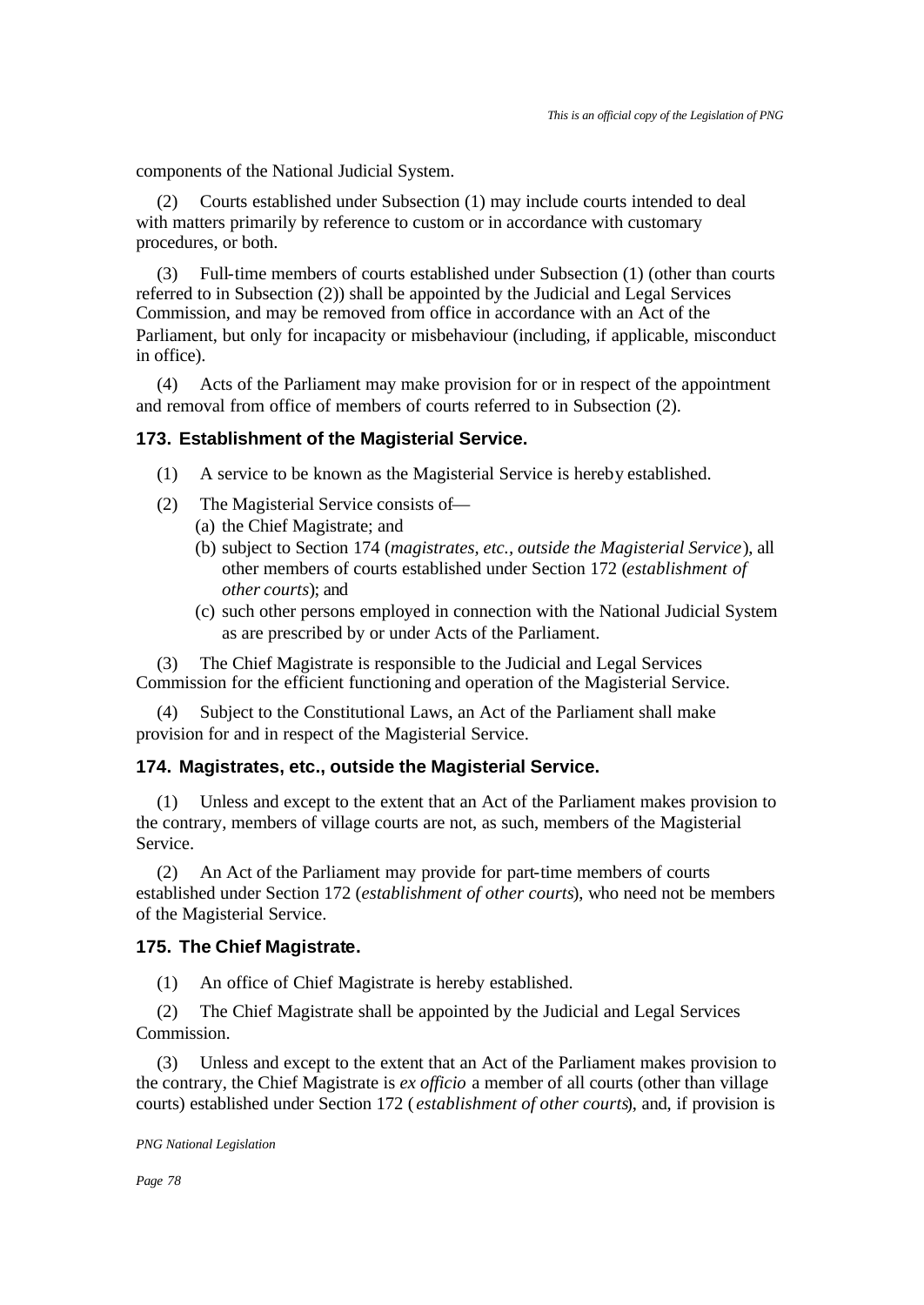made for grades of powers, functions or jurisdiction within any such courts, has all the powers, functions and jurisdiction of the highest grades.

(4) In the performance of his functions under Section 173(3) (*establishment of the Magisterial Service*), the Chief Magistrate shall carry out any directions or instructions of the Judicial and Legal Services Commission.

### **Subdivision G.—The Public Prosecutor and the Public Solicitor.**

### **176. Establishment of offices.**

(1) Offices of Public Prosecutor and Public Solicitor are hereby established.

(2) The Public Prosecutor and the Public Solicitor shall be appointed by the Judicial and Legal Services Commission.

- (3) Subject to this Constitution—
	- (a) in the performance of his functions under this Constitution the Public Prosecutor is not subject to direction or control by any person or authority; but
	- (b) nothing in paragraph (a) prevents the Head of State, acting with, and in accordance with, the advice of the National Executive Council, giving a direction to the Public Prosecutor on any matter that might prejudice the security, defence or international relations of Papua New Guinea (including Papua New Guinea's relations with the Government of any other country or with any international organization).

(4) The Prime Minister shall table in the National Parliament any direction to the Public Prosecutor at the next sitting of the Parliament after the direction is given unless, after consultation with the Leader of the Opposition, he considers that tabling of the direction is likely to prejudice the security, defence or international relations of Papua New Guinea.

(5) Subject to Section 177(2) (*functions of the Public Prosecutor and the Public Solicitor*), in the performance of his functions under this Constitution the Public Solicitor is not subject to direction or control by any person or authority.

# **177. Functions of the Public Prosecutor and the Public Solicitor.**

- (1) The functions of the Public Prosecutor are—
	- (a) in accordance with an Act of the Parliament and the Rules of Court of the Supreme Court and the National Court, to control the exercise and performance of the prosecution function (including appeals and the refusal to initiate and the discontinuance of prosecutions) before the Supreme Court and the National Court, and before other Courts as provided by or under Acts of the Parliament; and
	- (b) to bring or to decline to bring proceedings under Division III.2 (*leadership code*) for misconduct in office.

The functions of the Public Solicitor are to provide legal aid, advice and assistance for persons in need of help by him, and in particular—

*PNG National Legislation*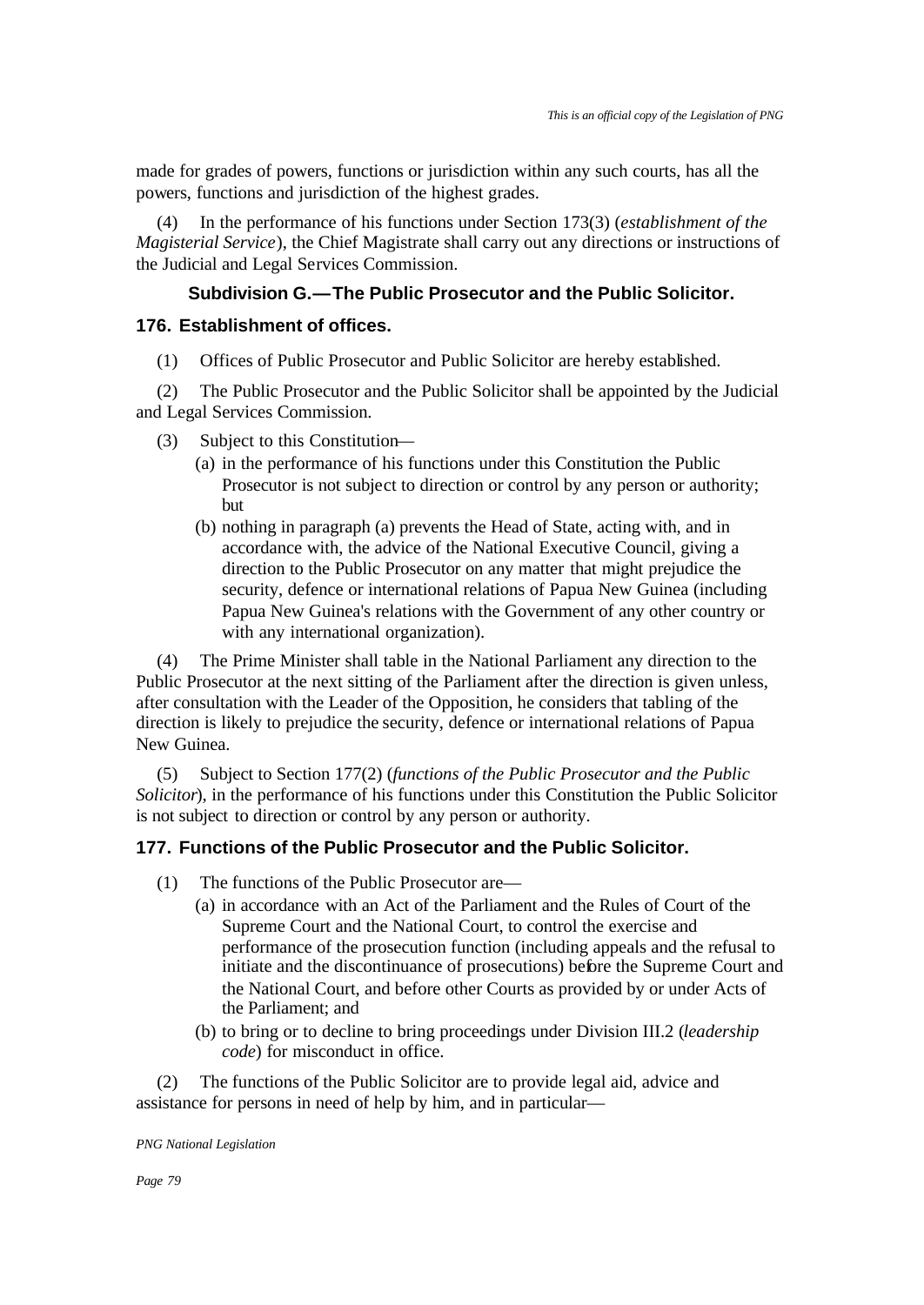- (a) to provide legal assistance to a person in need of help by him who has been charged with an offence punishable by imprisonment for more than two years; and
- (b) notwithstanding the provisions of Section 176(5) (*establishment of offices*) he shall provide legal aid, advice and assistance to any person when directed to do so by the Supreme Court or the National Court; and
- (c) in his discretion in any matter, whether of a criminal or civil nature provided that such assistance shall be—
	- (i) limited to advice and preparation of documents in any proceedings in respect of which an Act of the Parliament prohibits legal representation of any party to the proceedings; and
	- (ii) granted in accordance with an order of priorities relative to the resources of the Public Solicitor laid down by an Act of the Parliament.

(3) A person aggrieved by a refusal of the Public Solicitor to provide legal aid may apply to the Supreme Court or the National Court for a direction under Subsection (2)(b).

For the purposes of this section the need of a person is to be interpreted in relation to each particular case and, without limiting the generality of this expression, account shall be taken of the means of the person to meet the probable cost of obtaining alternative legal assistance, the availability of such assistance and the hardship which might result to the person if compelled to obtain legal assistance other than by the Public Solicitor.

(5) An Act of Parliament may make provision for the Public Solicitor to make a reasonable charge for services provided by him to persons in need of his help whom he considers are able to make a contribution towards the cost of these services.

An Act of the Parliament may confer, or may provide for the conferring of, additional functions, not inconsistent with the performance of the functions conferred by Subsections (1) and (2), on the Public Prosecutor or the Public Solicitor.

# **Subdivision H.—Removal from Office of Senior Judicial and Legal Officeholders.**

# **178. Grounds of removal.**

A Judge, the Public Prosecutor, the Public Solicitor or the Chief Magistrate may, during his term of office, be removed from office only—

- (a) for inability (whether arising from physical or mental infirmity or otherwise) to perform the functions and duties of his office; or
- (b) for misbehaviour; or
- (c) in accordance with Division III.2 (*leadership code*), for misconduct in office.

#### **179. Removal from office of Chief Justice.**

(1) If the National Executive Council is satisfied that the question of the removal from office of the Chief Justice should be investigated, the Head of State, acting with, and in accordance with, the advice of the National Executive Council, may—

*PNG National Legislation* (a) appoint a tribunal under Section 181 (*constitution, etc., of tribunals*); and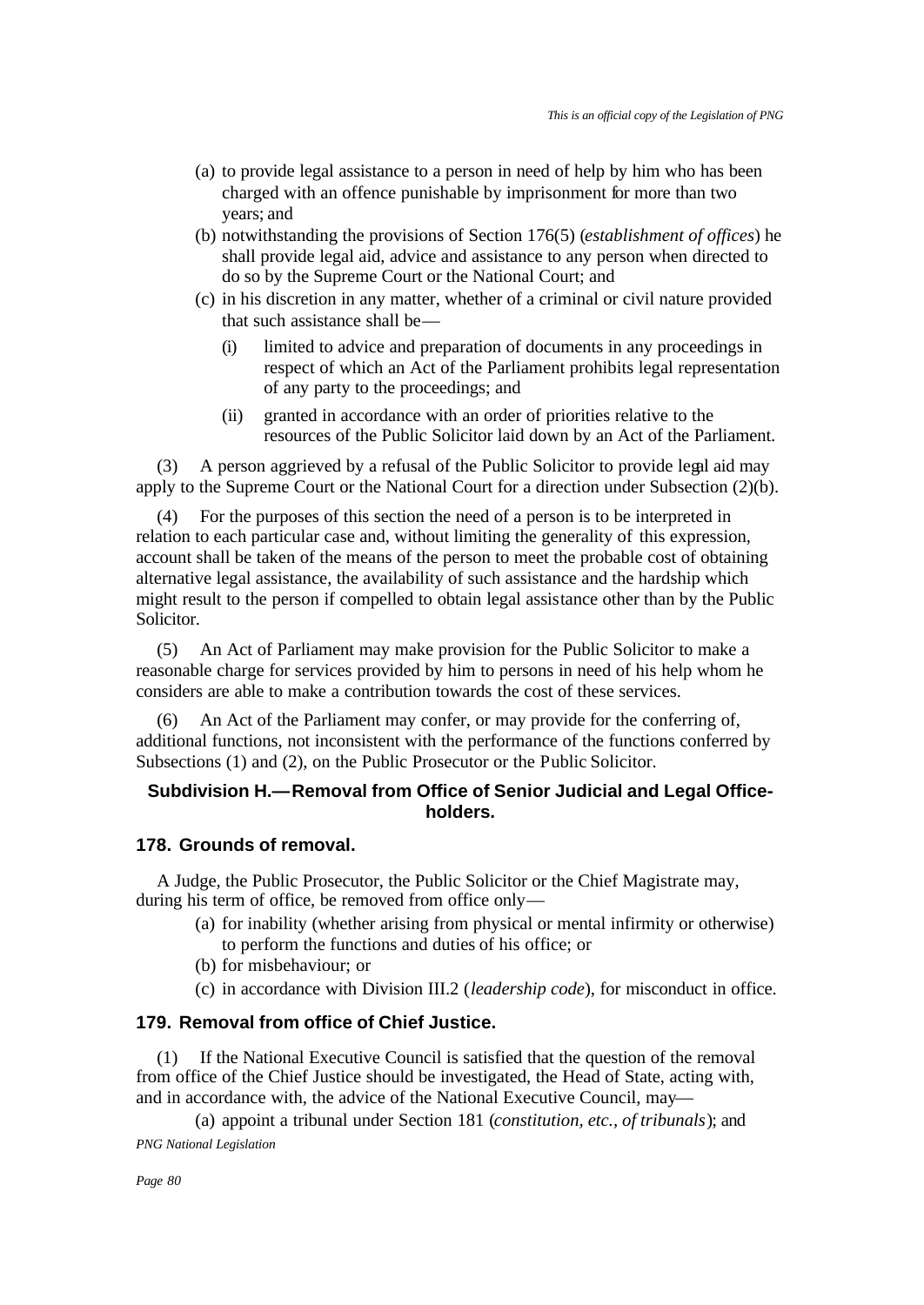(b) refer the matter, together with a statement of the reasons for its opinion, to the tribunal for investigation and report to it.

(2) If the tribunal reports that there are good grounds for removing the Chief Justice from office, the Head of State, acting with, and in accordance with, the advice of the National Executive Council, may, by notice in writing to the Chief Justice, remove him from office.

(3) The Prime Minister shall send a copy of the notice, together with a copy of the report of the tribunal, to the Speaker for presentation to the Parliament, and shall also forward copies to the Judicial and Legal Services Commission.

#### **180. Removal from office of other Judges, etc.**

(1) If the Judicial and Legal Services Commission is satisfied that the question of the removal from office of a Judge (other than the Chief Justice), the Public Prosecutor, the Public Solicitor or the Chief Magistrate should be investigated, it may—

- (a) appoint a tribunal under Section 181 (*constitution, etc., of tribunals*); and
- (b) refer the matter, together with a statement of the reasons for its opinion, to the tribunal for investigation and report to it.

(2) If the tribunal reports that there are good grounds for removing the Judge, Public Prosecutor, Public Solicitor or Chief Magistrate from office, the Judicial and Legal Services Commission, may, by notice in writing to the Judge, Public Prosecutor, Public Solicitor or Chief Magistrate, as the case may be, remove him from office.

The Commission shall send a copy of the notice, together with a copy of the report of the tribunal, to the Speaker for presentation to the Parliament.

# **181. Constitution, etc., of tribunals.**

(1) A tribunal for the purposes of Section 179 (*removal from office of Chief Justice*) or 180 (*removal from office of other Judges, etc.*) shall consist of a Chairman and two other members, each of whom must be—

- (a) a Judge or former Judge of the Supreme Court or of the National Court; or
- (b) a former Judge or acting Judge of the pre-Independence Supreme Court; or
- (c) a Judge or former Judge of a court of unlimited jurisdiction of a country with a legal system similar to that of Papua New Guinea, or of a court to which an appeal from such a court lies.

(2) The tribunal shall make due inquiry into any matter referred to it without regard to legal formalities or the rules of evidence, and shall inform itself in such manner as it thinks proper, subject to compliance with the principles of natural justice.

#### **182. Suspension.**

- (1) Where a question has been referred to a tribunal under this Subdivision—
	- (a) the Head of State, acting with, and in accordance with, the advice of the National Executive Council, in the case of the Chief Justice; or
	- (b) the Judicial and Legal Services Commission, in any other case,

*PNG National Legislation* may suspend the person concerned from office pending the report of the tribunal, and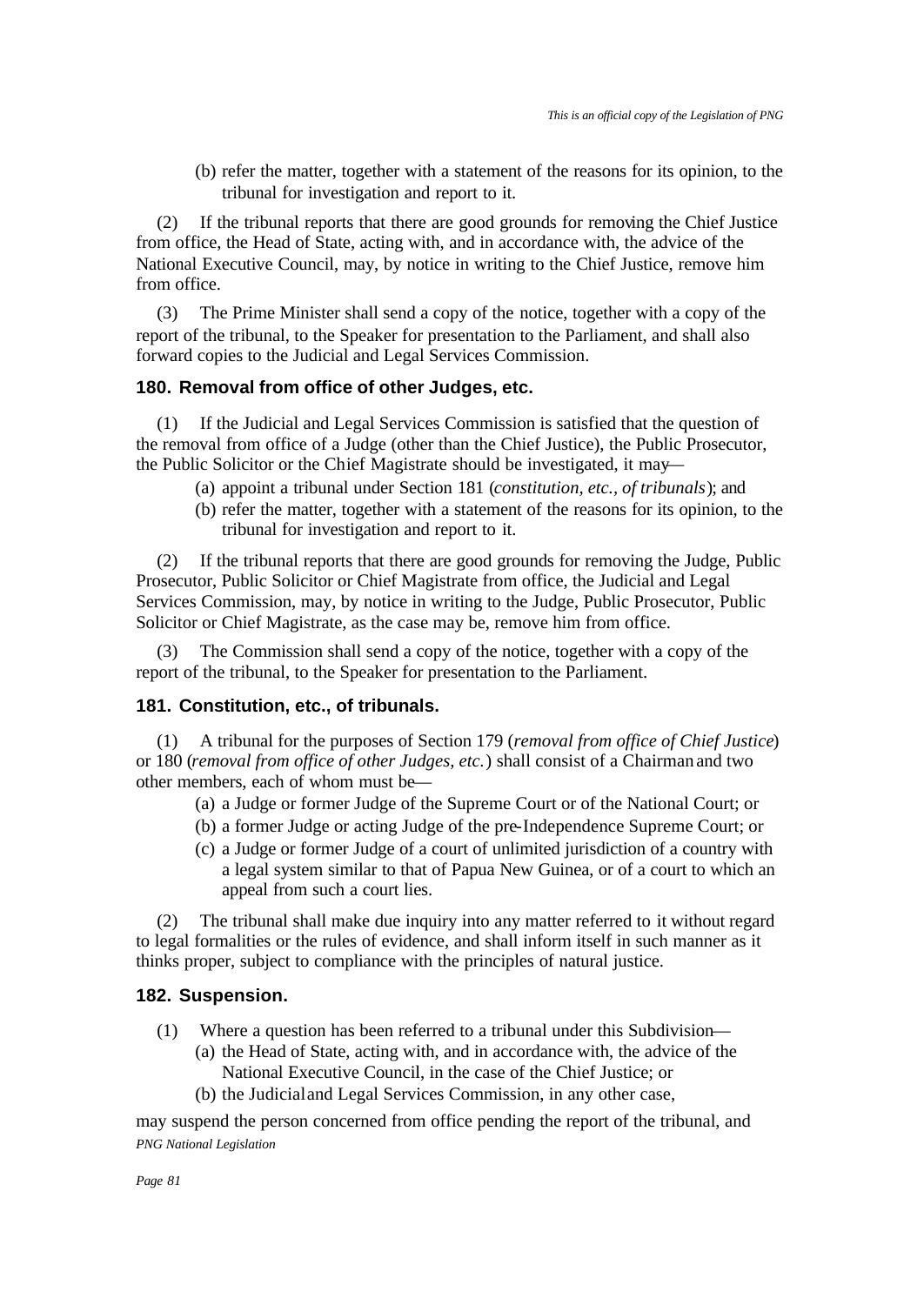may remove the suspension at any time.

(2) Unless otherwise determined by the Head of State, acting with, and in accordance with, the advice of the National Executive Council, or by the Judicial and Legal Services Commission, as the case may be, the suspension shall be on full pay.

(3) Where at the time of the suspension, a suspended Judge or Chief Magistrate was dealing with any judicial proceedings, he may continue and complete those proceedings, unless the Judicial and Legal Services Commission in the case of the Chief Justice, or the Chief Justice in any other case, otherwise orders.

# **Subdivision I.—The Judicial and Legal Services Commission.**

### **183. Establishment of the Commission.**

- (1) A Judicial and Legal Services Commission is hereby established.
- (2) Subject to Subsection (3), the Commission consists of—
	- (a) the Minister responsible for the National Justice Administration, or a person nominated by him, who is the Chairman; and
	- (b) the Chief Justice; and
	- (c) the Deputy Chief Justice; and
	- (d) the Chief Ombudsman; and
	- (e) a member of the Parliament appointed by the Parliament.

(3) When the Commission is considering a matter relating to the appointment or removal from office of a member of the Magisterial Service, or any other matter relating to the Magisterial Service prescribed for the purposes of this sub section by or under an Act of the Parliament, the Chief Magistrate is (except in a matter involving himself) an additional member of the Commission.

(4) The Commission is not subject to direction or control by any person or authority.

(5) An Organic Law ma y make further provision in respect of the constitution, powers, functions, duties and responsibilities of the Commission, and for guaranteeing its independence.

# **Subdivision J.—Miscellaneous.**

### **184. Rules of court.**

(1) The Judges of the Supreme Court or of the National Court may make rules of court, not inconsistent with a Constitutional Law or an Act of the Parliament, with respect to the practice and procedure in and in relation to the Supreme Court or the National Court, as the case may be.

(2) Without limiting the generality of Subsection (1), the rules may make provision for and in respect of—

- (a) the practice and procedures in the offices of the Supreme Court and the National Court; and
- (b) the service and execution of process and judgements of the Supreme Court and the National Court; and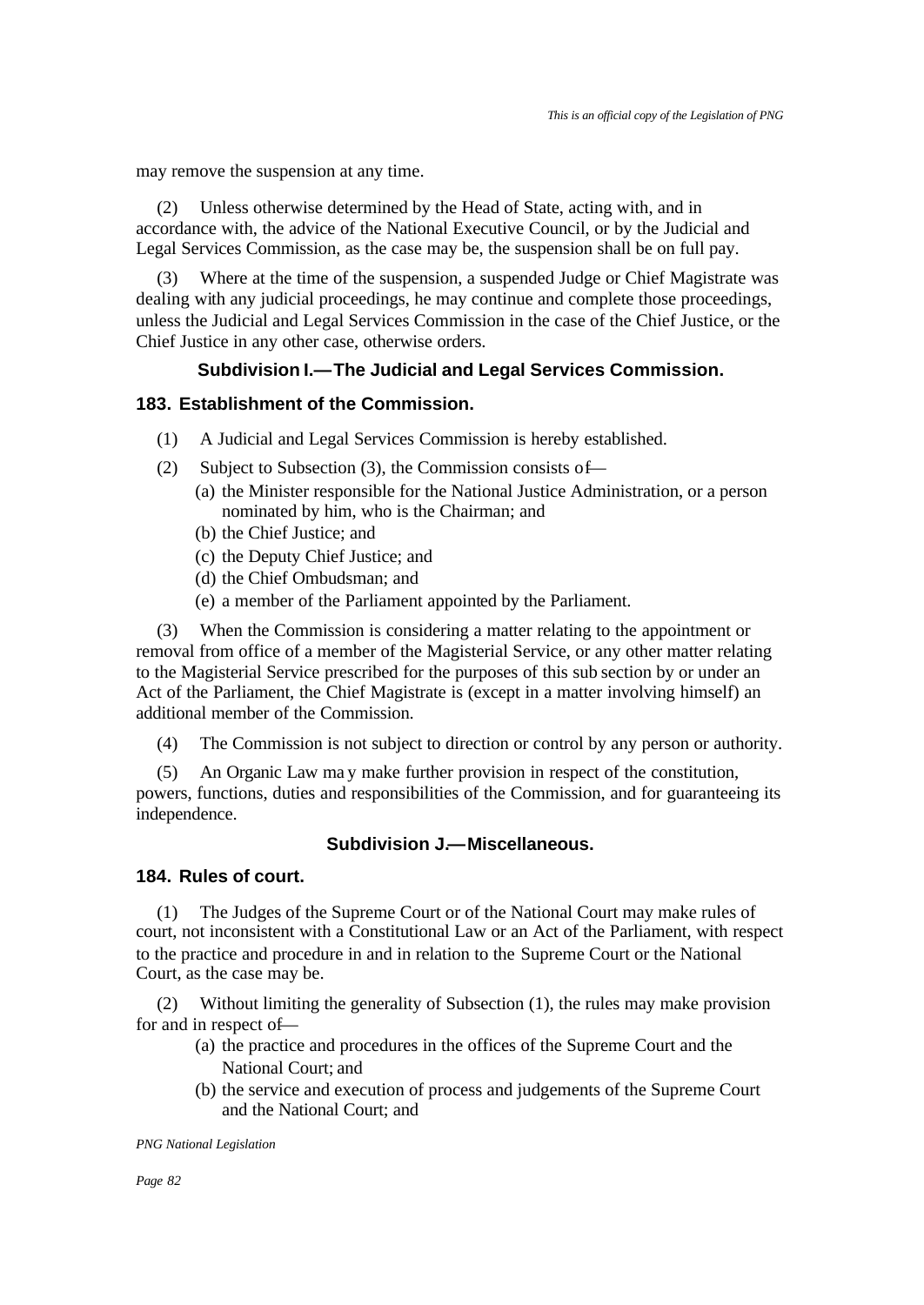- (c) the service and execution within the country of process and judgements of foreign courts; and
- (d) the issue by the Supreme Court or the National Court of letters of request for the service in a foreign country of process of the Supreme Court or the National Court, as the case may be, or for the examination of witnesses in a foreign country; and
- (e) the costs of and relating to proceedings in the Supreme Court or the National Court; and
- (f) the methods of pleading; and
- (g) the attendance of witnesses and the taking of evidence; and
- (h) the means by which particular facts may be proved, and the manner in which evidence of particular facts may be given, in any proceedings or in any application in connection with, or at any stage of, any proceedings.

(3) The rules of court may require or permit legal argument to be submitted in writing.

(4) If an Act of the Parliament comes into force that is inconsistent with a rule of court, the rule ceases to have effect to the extent of the inconsistency.

(5) All rules of court shall be forwarded by the Chief Justice to the Speaker, for presentation to the Parliament, as soon as practicable after being made, and may be disallowed by the Parliament.

### **185. Lack of procedural provision.**

If in the circumstances of a particular case before a court no provision, or no adequate provision, is made in respect of a matter of practice or procedure, the court shall give ad hoc directions to remedy the lack or inadequacy.

#### **186. Juries and assessors.**

Nothing in this Division prevents the establishment, by or under an Act of the Parliament, of a system of juries or assessors.

#### **187. Reports by Judges.**

(1) The Judges shall, at least once in each period of 12 months, at such times as are fixed by or under an Act of the Parliament or, subject to any such Act, by the Head of State, acting with, and in accordance with, the advice of the National Executive Council, give to the Head of State, for presentation to the Parliament, a report on the work of the National Judicial System, with such recommendations as to improvement as they think proper.

(2) Nothing in Subsection (1) prevents the Judges from making, on their own initiative or at the request of the Parliament or of the National Executive, other reports on any aspect of the work of the National Judicial System.

### **PART VIA.—PROVINCIAL GOVERNMENTS AND LOCAL-LEVEL GOVERNMENTS.**

*PNG National Legislation*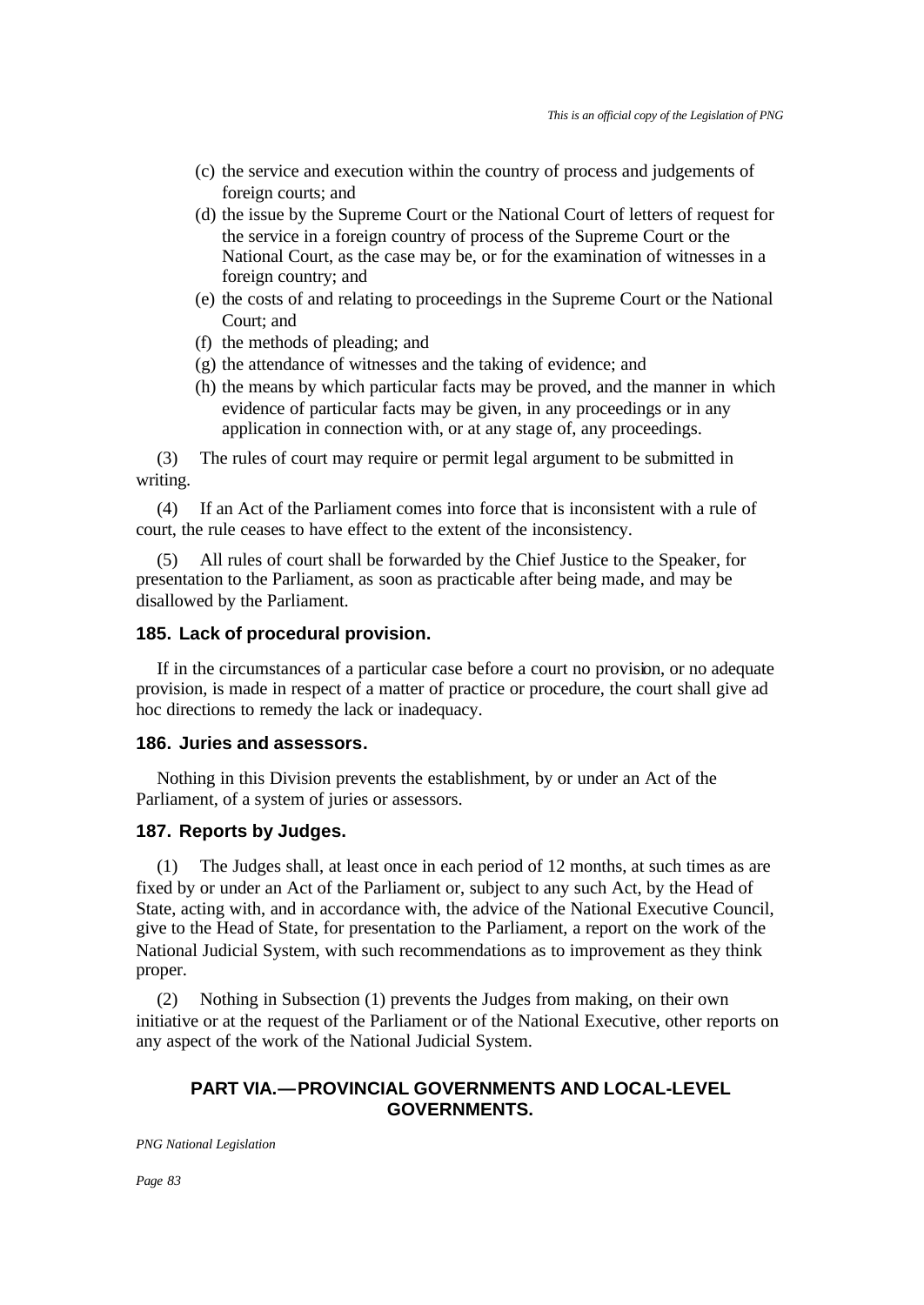### **187A. Provincial Governments and Local-level Governments system.**

There shall be a system of Provincial Governments and Local-level Governments for Papua New Guinea in accordance with this Part.

#### **187B. Grant of Provincial Government and Local-level Government.**

An Organic Law shall provide for, or make provision in respect of, the form and the manner of establishment of the Provincial Governments and the Local-level Governments.

### **187C. Constitution, functions, etc., of Provincial Governments and Local-level Governments.**

(1) Subject to this Part, an Organic Law shall make provision in respect of the constitution, powers and functions of a Provincial Government or a Local-level Government.

(2) For each Provincial Government and Local-level Government, there shall be established— xxxix

- (a) a mainly elective (elected directly or indirectly), legislature with such powers as are conferred by law; and
- (b) an executive; and
- (c) an office of head of the executive.

(3) An Organic Law shall provide for the minimum number of members for the Provincial Assemblies and Local-level Governments and the maximum number of members that may be appointed as nominated members of Provincial Assemblies and Local-level Governments.

- (4) An Organic Law shall make provision for and in respect of—
	- (a) grants by the National Government to Provincial Governments and Locallevel Governments; and
	- (b) the imposition and collection of taxation by Provincial Governments and Local-level Governments,

and may make other financial provisions for Provincial Governments and Local-level Governments, to an extent reasonably adequate for the performance of their functions.

(5) An Organic Law shall make provision for the devolution and delegation to each Provincial Government and Local-level Government of substantial powers of decisionmaking and substantial administrative powers in respect of matters of direct concern to the province and to the local-level government area.

(6) An Organic Law shall make provision in respect of the legislative powers of Provincial Governments and Local-level Governments.

(7) A question of the adequacy of provision made under Subsection (3), (4), (5) or (6) is non-justiciable.

 $x<sup>1</sup>(8)$  Elections to a Local-level Government shall be conducted, in accordance with an Organic Law, by the Electoral Commission.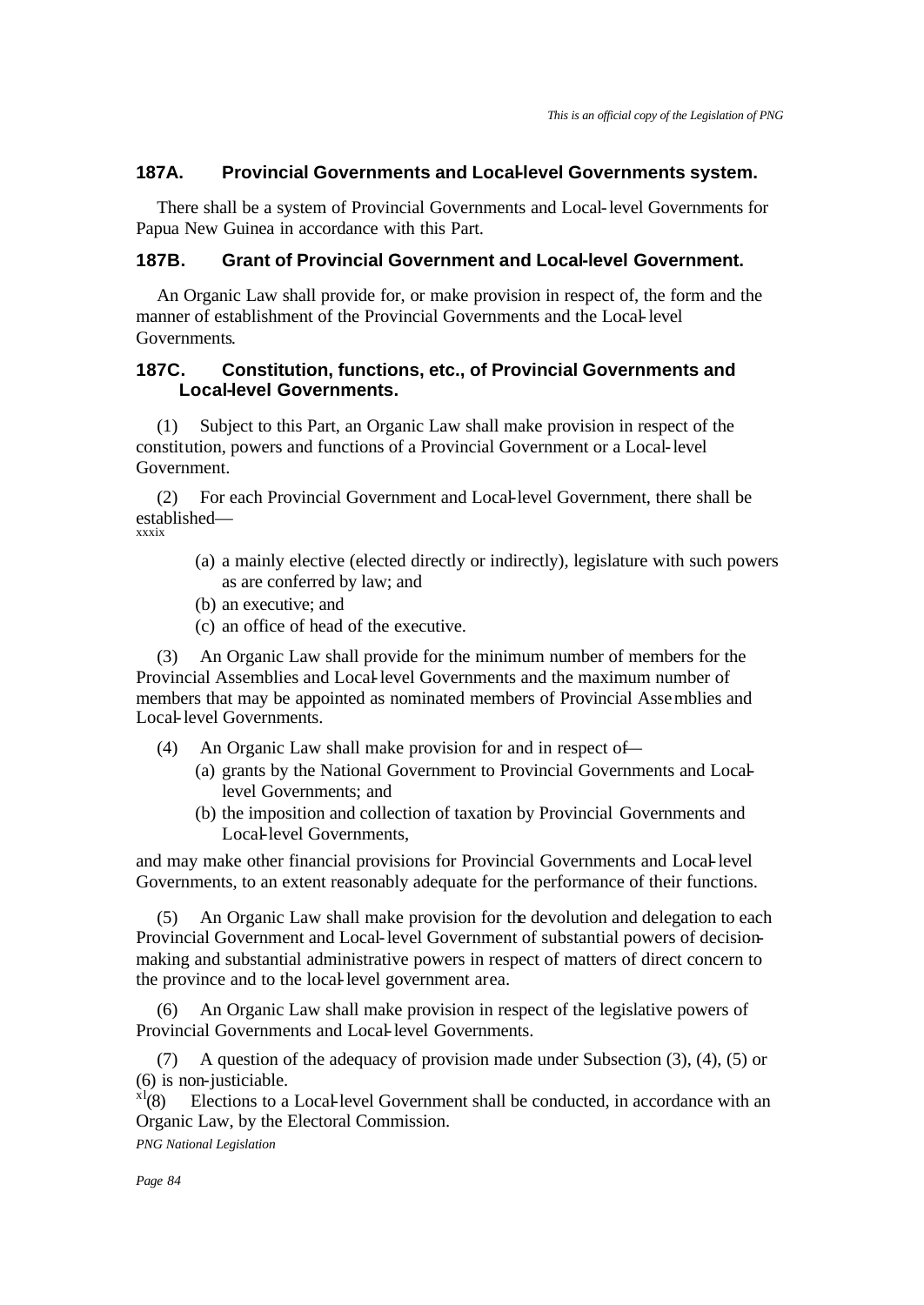# **187D. Inconsistency and justiciability of provincial laws and local-level laws.**

(1) Subject to any Constitutional Law, the application by its own force of an Act of the Parliament is not affected by a provincial law or a local-level law.

(2) Nothing in this Part authorizes the making of a provincial law or a local-level law, or authorizes any other action, that is inconsistent with—

(a) this *Constitution* (and in particular with Division 3 (*Basic Rights*)); or

(b) an Organic Law,

and all questions as to such consistency are justiciable.

In order to avoid fruitless controversy and litigation, an Organic Law may provide that a question as to the effect of Subsection (1) is non-justiciable either absolutely or to the extent or in the cases prescribed by the Organic Law, except in proceedings between the National Government and a Provincial Government or a Locallevel Government, or between governments.

# **187E. Suspension of Provincial Governments and Local-level Governments.**

(1) Where a Provincial Government or a Local-level Government undermines or attempts to undermine the authority of the National Parliament or the national unity, the National Executive Counc il may provisionally suspend the Provincial Government or the Local-level Government concerned subject to confirmation by an absolute majority vote of the Parliament.

(2) An Organic Law may make provision for and in respect of the procedures to be followed in the exercise of the powers under Subsection (1).

(3) An Organic Law may make provision for further defining any matter referred to in Subsection (1).

(4) The National Executive Council may suspend a Provincial Government or a Local-level Government that cannot carry out its functions effectively because of a war or a national emergency declared under Part X (*emergency powers*) affecting the province, local-level government area or the whole of the country.

(5) While a Provincial Government or a Local-level Government is suspended, its powers and functions are vested in and shall be exercised by or on behalf of the National Executive Council, in accordance with an Organic Law.

- (6) Where a Provincial Government or a Local-level Government is suspended—
	- (a) in the case of a suspension under Subsection (4), the Minister responsible for provincial government and local-level government matters, shall, as soon as practicable and in any event not later than the first meeting of the Parliament after the suspension, table in the Parliament a report on the suspension, the reasons for it and the circumstances of it; and
	- (b) at each meeting of the Parliament during the suspension, the Minister responsible for provincial government and local-level government matters shall report to the Parliament on the measures taken to re-establish the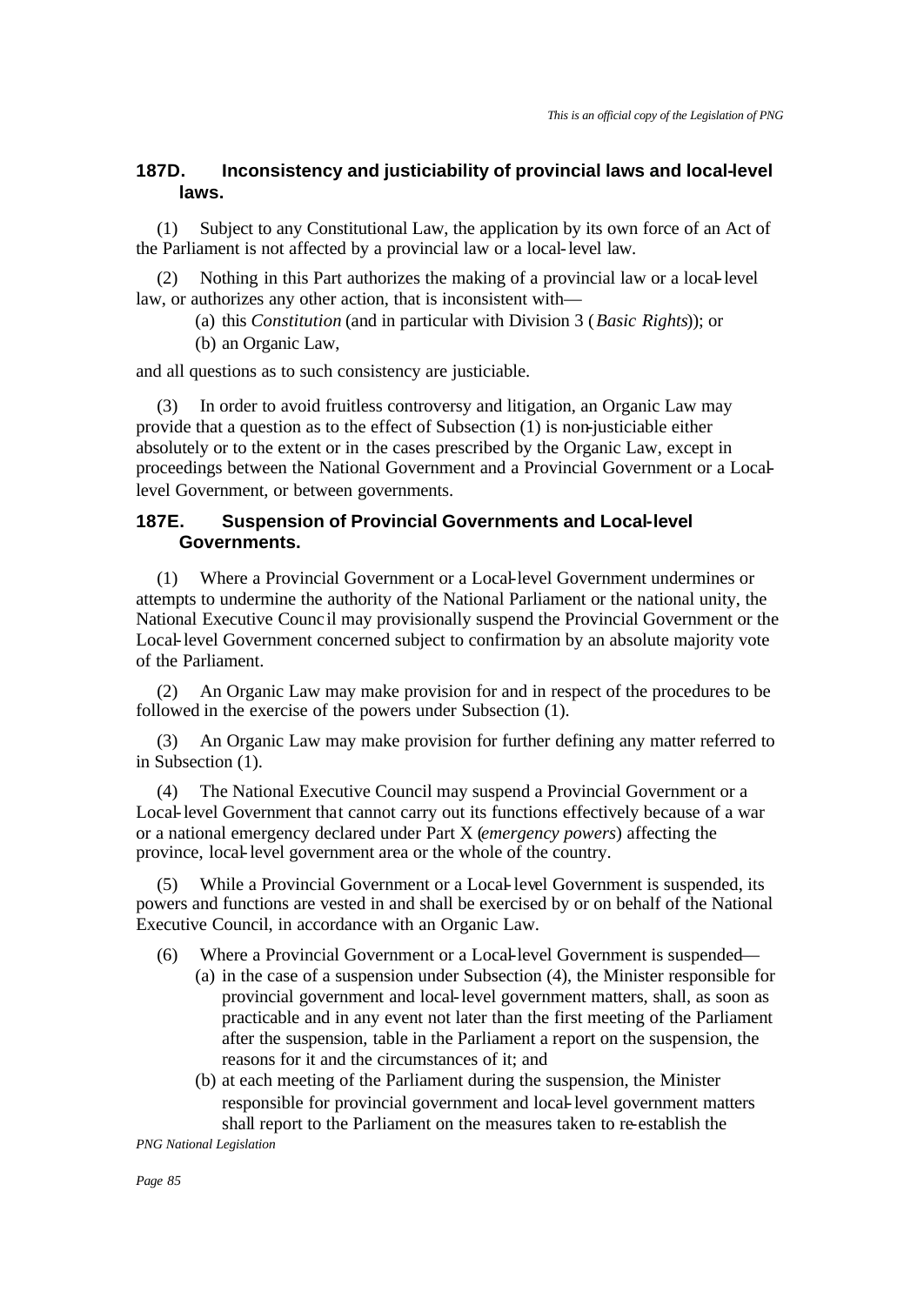Provincial Government or the Local-level Government, as the case may be.

# **187F. Re-establishment of Provincial Governments and Local-level Governments.**

(1) Subject to Subsections (2) and (3), if a Provincial Government or a Local-level Government is suspended, arrangements shall be made to re-establish it within nine months from the effective date of suspension.

- (2) Subject to Subsections (3) and (4), where—
	- (a) a Provincial Government or a Local-level Government is suspended under Section 187E(4) (*suspension of Provincial Governments and Local-level Governments*) as a result of a declaration of a national emergency under Section 228 (*declaration of national emergency* ); and
	- (b) the declaration is extended under Section 239(3) (*Parliamentary control*),

the period of nine months referred to in Subsection (1) runs from the end of the meeting (or if there are more such extensions than one the last meeting) of the Parliament at which the declaration is so extended.

(3) A period of nine months referred to in the preceding provisions of this section may be extended by periods, each not exceeding six months, by the Parliament by a simple majority vote.

(4) Subject to Subsection (3), where a Provincial Government or a Local-level Government is suspended under Section 187E(4) (*suspension of Provincial Governments and Local-level governments*) the period of suspension, unless earlier terminated, ends at the end of nine months after the end of the war or national emergency concerned.

# **187G. Gradations of Provincial Governments and Local-level Governments.**

Nothing in any law is inconsistent with this Part so far as it provides for the full status, powers or functions of Provincial Governments and Local-level Governments to be acquired by a Provincial Government and a Local-level Government in stages, or provides for a gradation of Provincial Governments and Local-level Governments or provides for Interim Provincial Governments. xli

### **187H. National Economic and Fiscal Commission.**

(1) An Organic Law shall make provision for and in respect of a National Economic and Fiscal Commission.

(2) The Commission, in addition to any other functions prescribed by an Organic Law, shall—

- (a) assess and monitor the economic and fiscal policies of the National Government, Provincial Governments and Local-level Governments; and
- (b) advise and recommend to the National Executive Council, appropriate policies; and
- (c) make recommendations to the National Executive Council and to the National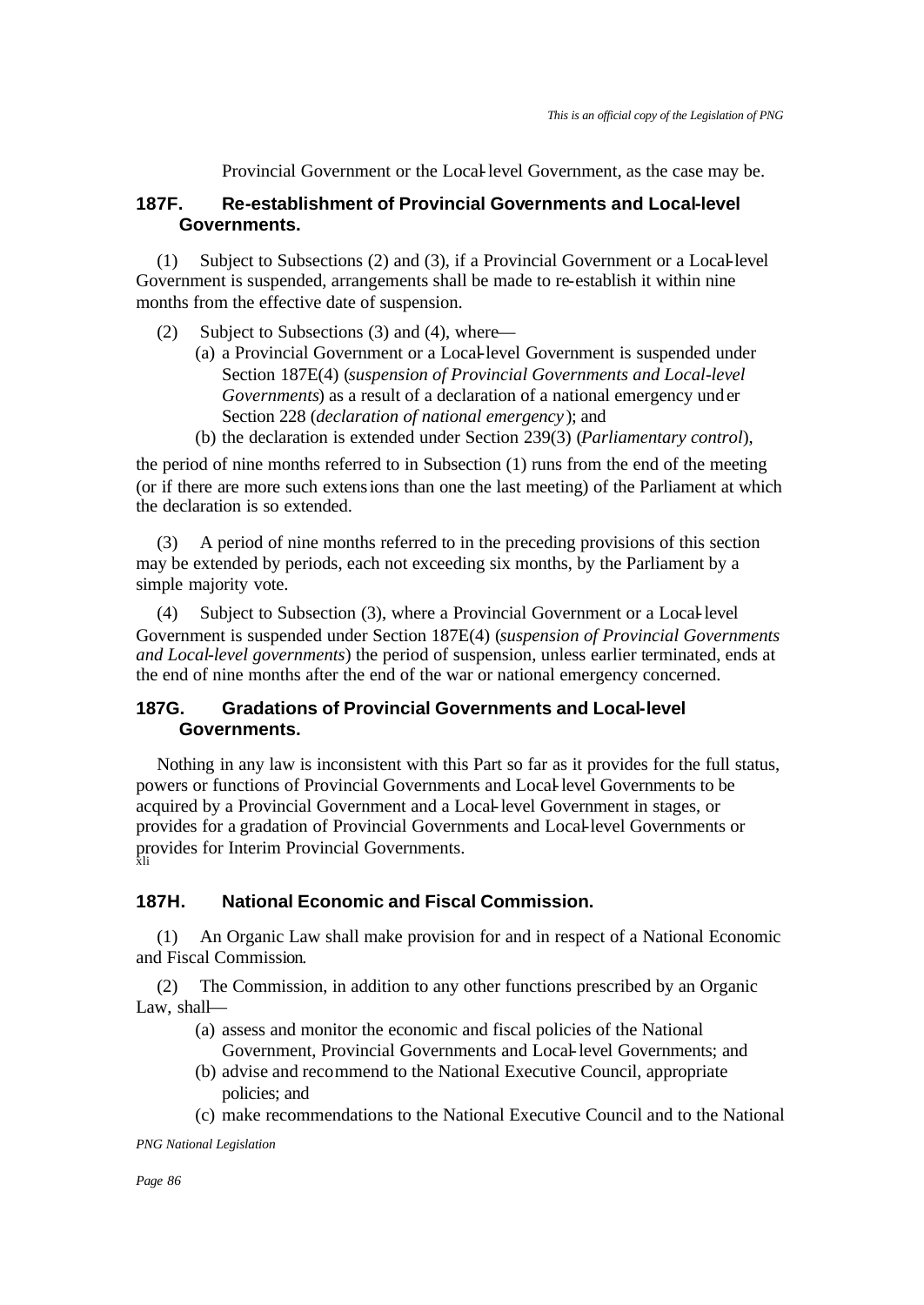Parliament on the financial arrangements and allocation of grants—

- (i) by the National Government to Provincial Governments and Locallevel Governments; and
- (ii) between Provincial Governments and Local-level Governments.

### **187I. Local and village governments.**

(1) Until an Organic Law makes provision for government at the local level, and such provision is implemented in accordance with the Organic Law the *Local Government Act* (Chapter 57), as in force from time to time, continues to apply in respect of such government in the province.

(2) An Organic Law shall make provision for the respective powers of the National Government and of Provincial Governments concerning Local-level Governments.

### **187J. Reports on Provincial Governments and Local-level Governments.**

The Minister responsible for provincial government and local-level government matters shall, at least once in each period of 12 months, at such times as are fixed—

- (a) by or under an Act of the Parliament; or
- (b) subject to any such Act, by the Head of State, acting with, and in accordance with, the advice of the National Executive Council,

present to the Head of State, for presentation to the Parliament, a report on the working of the system of Provincial Governments and Local-level Governments.

# **PART VII.—THE STATE SERVICES.**

### *Division 1.—Introductory.*

### **188. Establishment of the State Services.**

- (1) The following State Services are hereby established:—
	- (a) the National Public Service; and
	- (b) the Police Force; and
	- (c) the Papua New Guinea Defence Force; and
	- (d) the Parliamentary Service.

(2) Acts of the Parliament may make provision for or in respect of other State Services.

# **189. Civilian control.**

All of the State Services other than the Defence Force shall be civilian services, and all of the State Services shall be subject at all times to ultimate civilian control.

# *Division 2.—The Public Services Commission.*

xlii

# **190. Establishment of the Commission.**

*PNG National Legislation*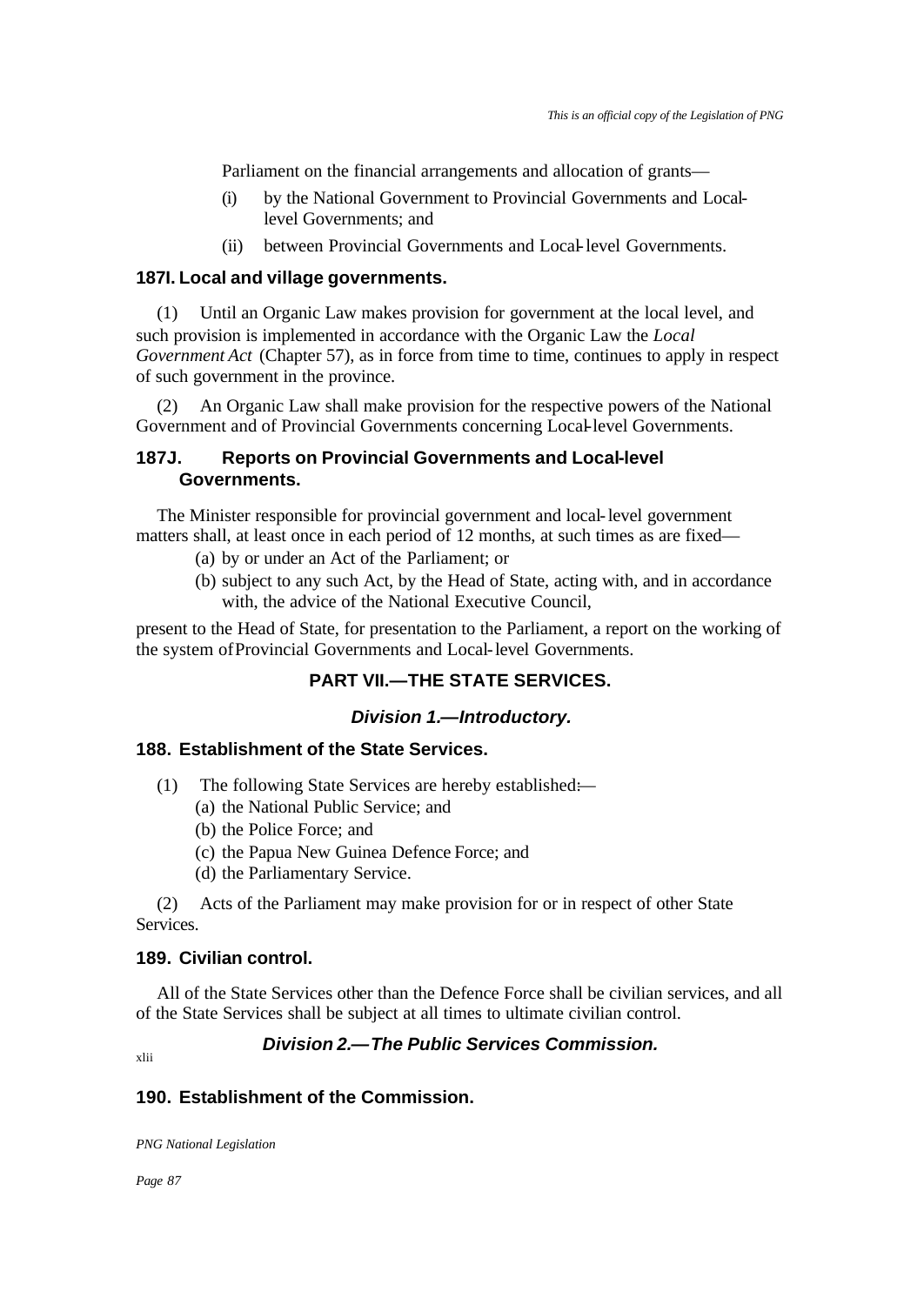(1) A Public Services Commission is hereby established.

(2) The Commission shall consist of three members who shall be appointed for a term of five years by the Head of State, acting with, and in accordance with, the advice of the National Executive Council given after consultation with any appropriate Permanent Parliamentary Committee.

(3) All of the members of the Commission must be citizens who have gained substantial experience in the National Public Service.

Subject to this Constitution, an Act of the Parliament shall make provision for and in respect of the appointment and the conditions of employment of the members of the Commission, and for and in respect of its constitution, powers and procedures. xliii

### **191. Functions of the Commission.**

(1) The Public Services Commission shall be responsible, in accordance with an Act of the Parliament, for—

- (a) the review of personnel matters connected with the National Public Service; and
- (b) the continuous review of the State Services (other than the Papua New Guinea Defence Force), and the services of other governmental bodies, and to advise, either on its own initiative or on request, the National Executive Council and any authority responsible for any or those services, on organizational matters.

(2) The Public Services Commission has such other functions as may be prescribed by or under a Constitutional Law or an Act of the Parliament.

(3) In carrying out its function under Subsection (1)(b), the Public Services Commission—

- (a) shall take into account the government policy on a particular matter when advising the National Executive Council and the other authorities responsible for those services; and
- (b) shall not have any power to direct or control a State Service or the services of other governmental bodies.

(4) The Public Services Commission shall, in respect of each year, prepare and forward to the Speaker for presentation to the Parliament, a report on the advice it has given during the year to the National Executive Council or other authorities in accordance with Subsection (1)(b) indicating in particular the nature of the advice given and whether or not that advice was accepted. xliv

### **192. Independence of the Commission.**

The Public Services Commission is not subject to direction or control when carrying out its function under Section 191(1)(a) (*functions of the Commission*).

#### **193. Appointments to certain offices.**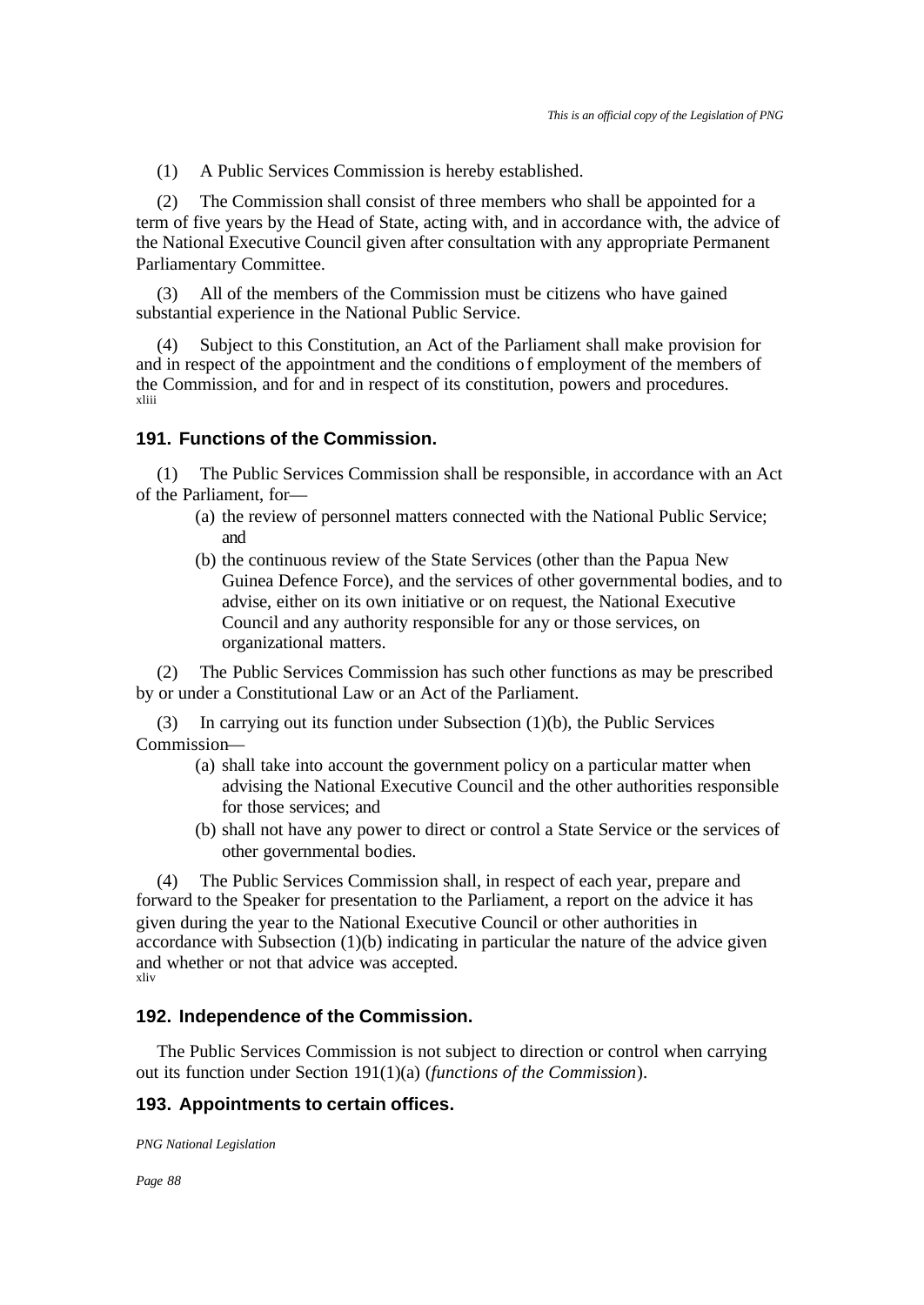- (1) This section applies to and in respect of the following offices and positions:—
	- (a) all offices in the National Public Service the occupants of which are directly responsible to the National Executive Council or to a Minister; and
	- (b) the offices of the members of the Boundaries Commission; and
	- (c) the office the occupant of which is responsible for the administration of the Government broadcasting service, or, if that responsibility rests with a board or commission, the chairman or president of the board or commission; and
	- (d) the offices of the persons (including members of boards or commissions) responsible for the administration of any of the State Services; and
	- (e) the office of Commissioner of Police; and
	- (f) the office of Commander of the Defence Force; and
	- (g) the office of Secretary to the National Executive Council; and
	- (h) such other offices and positions as are prescribed by an Act of the Parliament for the purpose,

other than the offices of the members of the Public Services Commission.

All appointments (whether temporary or substantive) to offices to which Subsection (1)(b), (c), (e) and (h) apply shall be made by the Head of State, acting with, and in accordance with, the advice of the National Executive Council given after consultation with the Public Services Commission and any appropriate Permanent Parliamentary Committee, and a report concerning each of them shall be given to the Parliament by the responsible Minister as soon as possible after it has been made.

All appointments (whether temporary or substantive) to which Subsection  $(1)(a)$ , (d), (f) and (g) apply and such other offices and positions as are prescribed by an Act of the Parliament for the purpose of this subsection, shall be made by the Head of State, acting with, and in accordance with, the advice of the National Executive Council given after consultation with the Public Services Commission.

(4) An Act of the Parliament may make provision for and in respect of a temporary appointment to an office to which this section applies until such time as it is practicable to make an appropriate substantive appointment in accordance with Subsection (2).

#### **194. "Personnel matters".**

In this Division, "personnel matters" means decisions and other service matters concerning an individual whether in relation to his appointment, promotion, demotion, transfer, suspension, disciplining or cessation or termination of employment (except cessation or termination at the end of his normal period of employment as determined in accordance with law), or otherwise.

### *Division 3.—The State Services Generally.*

### **195. Organization, etc., of the State Services.**

Subject to this Part, Acts of the Parliament may make provision for or in respect of the State Services, and in particular for and in respect of—

- (a) the structures and organizations of the State Services; and
- (b) the employment of persons in the State Services; and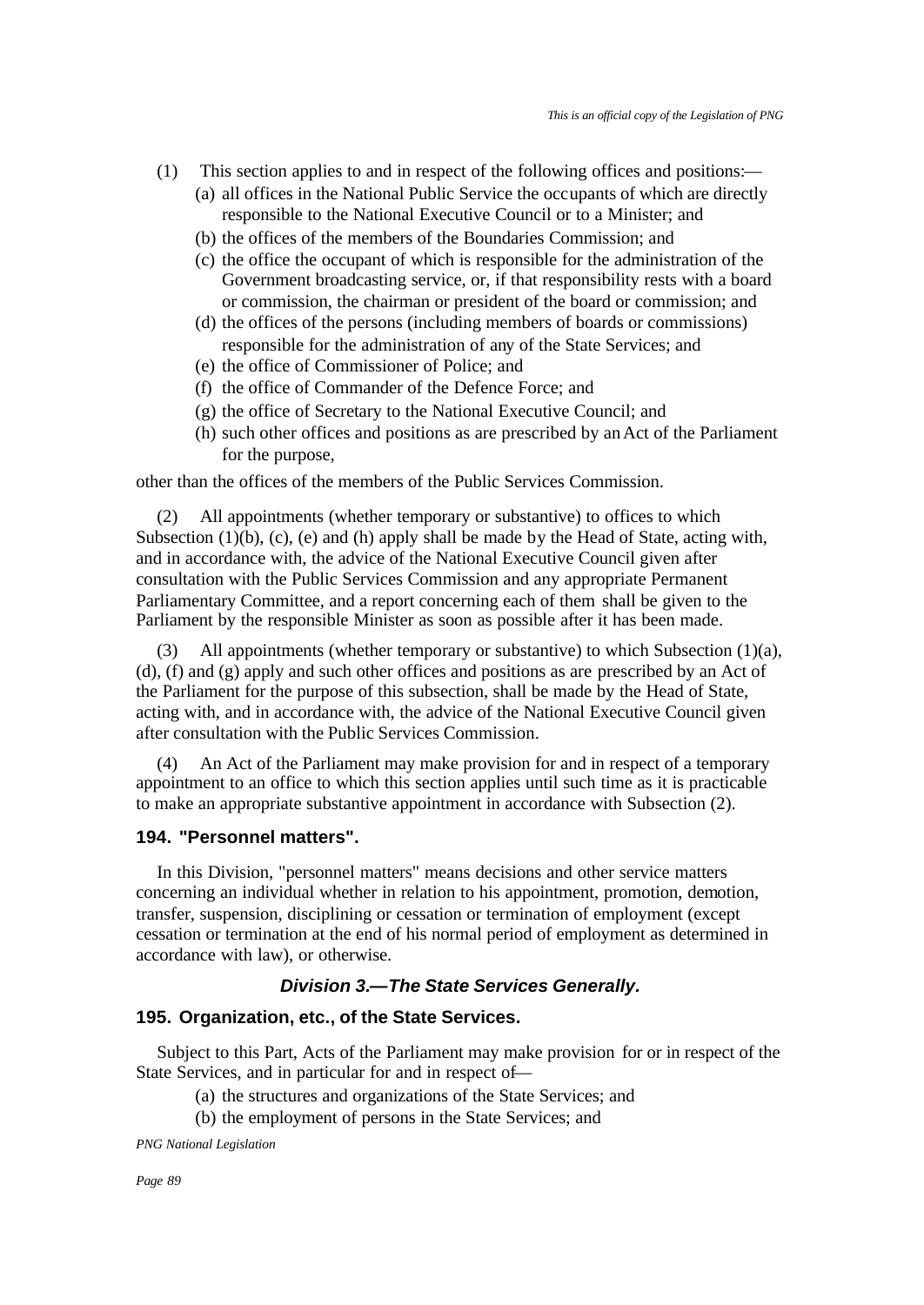(c) the terms and conditions of appointment to, and of employment in, the State Services.

### *Division 4.—Special Provisions in Relation to the Police Force.*

### **196. Control of the Police Force.**

(1) The Police Force is subject to the control of the National Executive Council through a Minister.

(2) The Minister has no power of command within the Police Force, except to the extent provided for by a Constitutional Law or an Act of the Parliament.

### **197. Functions of the Police Force.**

(1) The primary functions of the Police Force are, in accordance with the Constitutional Laws and Acts of the Parliament—

- (a) to preserve peace and good order in the country; and
- (b) to maintain and, as necessary, enforce the law in an impartial and objective manner.

(2) Insofar as it is a function of the Police Force to lay, prosecute or withdraw charges in respect of offences, the members of the Police Force are not subject to direction or control by any person outside the Force.

### **198. Commissioner of Police.**

There shall be, within the Police Force, an office of Commissioner of Police, who shall be responsible for the superintendence, efficient organization and control of the Force in accordance with an Act of the Parliament.

### **199. Other forces.**

There shall be only one Police Force in Papua New Guinea, but this section does not prevent—

- (a) the creation of reserve or special forces, or other similar forces (by whatever name known); or
- (b) the creation of special bodies, or the authorization of persons other than members of the Police Force, for the administration or enforcement of particular laws; or
- (c) the conferring of police powers on persons who are not members of the Police Force,

by or under an Act of the Parliament.

# *Division 5.—Special Provisions in Relation to the Defence Force.*

### **200. Raising unauthorized forces.**

(1) It is strictly forbidden to establish, organize, equip, train or take part in or associate with a military or para-military force, or to organize or take part in military or para-military training, except such as is provided for by this Constitution, or to plan,

*PNG National Legislation*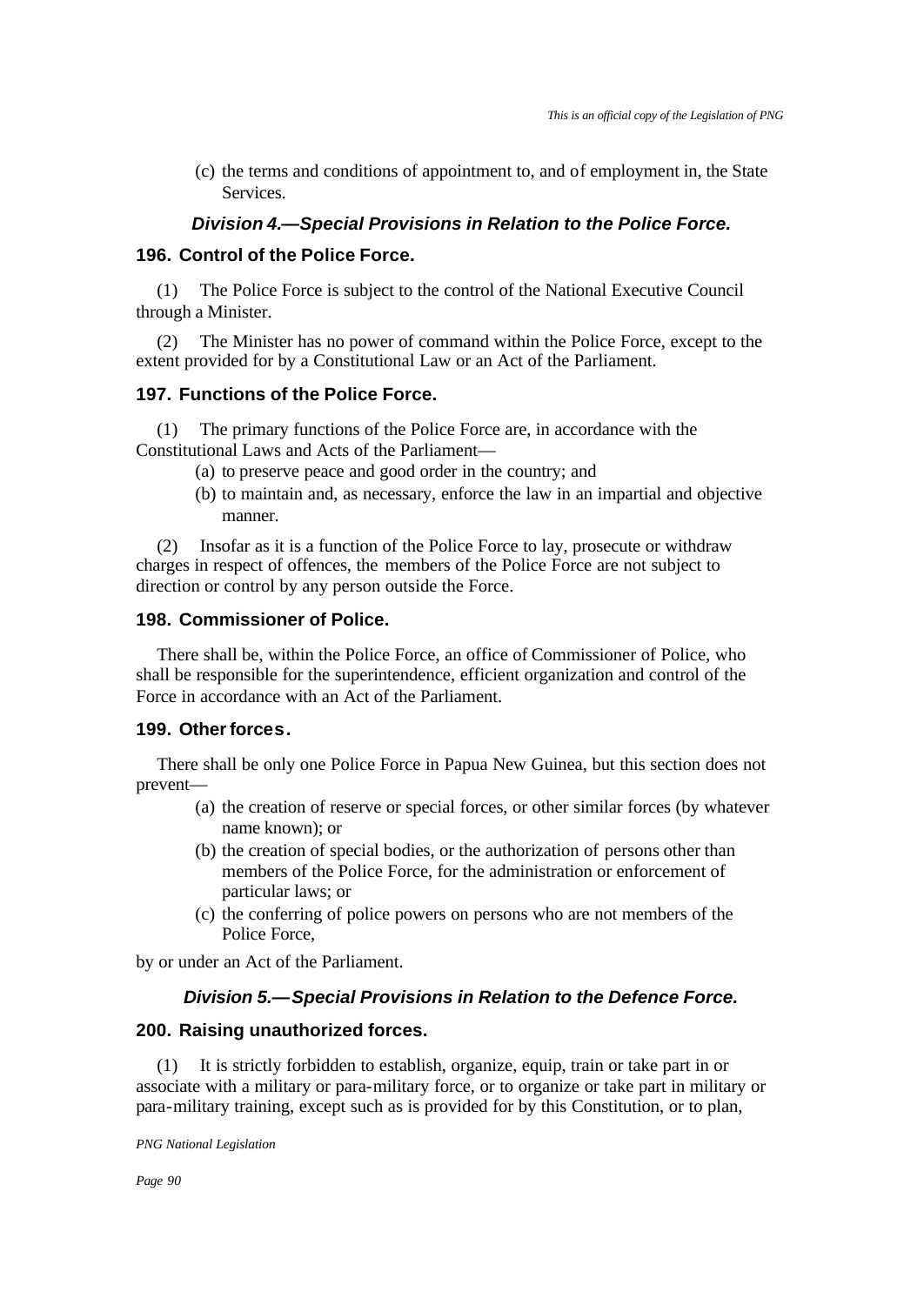prepare for or assist in the raising or training of such a force or in such training.

- (2) Subsection (1) does not prevent—
	- (a) the establishment of a reserve, auxiliary or special force (by whatever name known) as part of the Defence Force; or
	- (b) the establishment of civilian components of the Defence Force, or the establishment or recognition of non-combatant units or organizations within, attached to or associated with the Defence Force,

in accordance with an Act of the Parliament.

(3) An Act of the Parliament may provide that Subsection (1) does not apply to the armed forces of any other country specified in or under the Act, or to the civilian components of, or to the non-combatant units or organizations whether attached to or associated with such forces.

### **201. Control of the Defence Force.**

(1) There shall be no office of Commander-in-Chief of the Defence Force, whether honorary or otherwise.

(2) The Defence Force is subject to the superintendence and control of the National Executive Council, through the Minister responsible for the Defence Force.

(3) No serving member of the Defence Force may be the Minister responsible for the Defence Force.

(4) The Minister responsible for the Defence Force shall not use any military rank or title, and, except to the extent provided for by Constitutional Law or an Act of the Parliament, has no power of command within the Defence Force.

- (5) There shall be—
	- (a) within the Defence Force, an office of Commander of the Defence Force, who shall be the principal military adviser to the Minister responsible for the Defence Force on matters relating to the Defence Force; and
	- (b) within the National Public Service, an officer of the Service, who shall be the principal civilian adviser to the Minister on matters relating to the Defence Force,

and each of whom shall have such other powers, functions, duties and responsibilities as are prescribed by or under an Act of the Parliament.

#### **202. Functions of the Defence Force.**

The functions of the Defence Force are—

- (a) to defend Papua New Guinea and its territory; and
- (b) to assist in the fulfilment by Papua New Guinea of its international obligations; and
- (c) to provide assistance to civilian authorities—
	- (i) in a civil disaster; or
	- (ii) in the restoration of public order and security on being called out in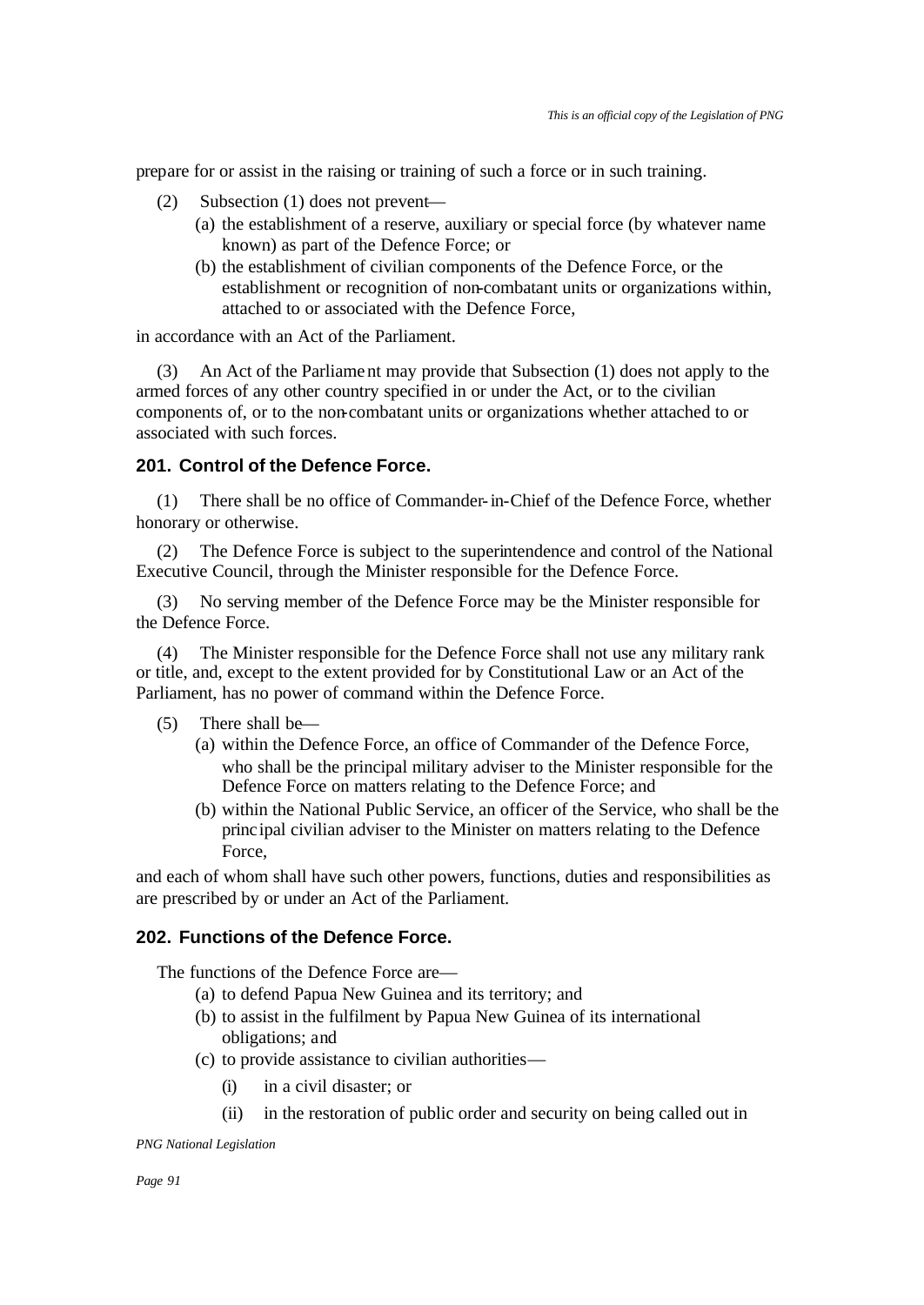accordance with Section 204 (*call-out in aid to the civil power*); or

- (iii) in accordance with an Act of the Parliament during a period of declared national emergency under Part X. (*emergency powers*); and
- (d) to perform, as directed, functions and services of a civil nature so as to participate to the maximum in the task of national development and improvement,

either within the country or outside it, in accordance with this Constitution and Acts of the Parliament.

### **203. Application of general law.**

Since it is necessary that the Defence Force and the members of the Defence Force have no special position under the law except to such extent as is required by the nature of the Force as a disciplined force and its peculiar functions, duties and responsibilities, it is hereby declared that, except as is specifically provided by a Constitutional Law or an Act of the Parliament, the Defence Force and the members of the Defence Force are subject to all laws in the same way as other bodies and persons.

### **204. Call-out in aid to the civil power.**

(1) The Defence Force or a part of the Defence Force may be called out to perform functions under Section 202(c)(ii) (*functions of the Defence Force*) only by the Head of State, acting with, and in accordance with, the advice of the National Executive Council.

(2) When called out in accordance with Subsection (1), the Defence Force or a part of the Defence Force—

- (a) does not have, and shall not be given, any power or protection that would not be possessed by the Police Force or the members of the Police Force in similar circumstances; and
- (b) shall support the Police Force for so long and so far as is necessary to enable the Police Force to restore public orde r and security; and
- (c) in so doing shall act only on, and to the extent specified in, a request by the appropriate civilian authority in accordance with an Act of the Parliament; and
- (d) shall cease to act in support of the Police Force when directed to do so by the Head of State, acting with, and in accordance with, the advice of the National Executive Council.

# **205. Active service.**

(1) Except for the purposes of defence against attack, the Defence Force or a part of the Defence Force—

- (a) may be ordered on active service only by the Head of State, acting with, and in accordance with, the advice of the National Executive Council; and
- (b) may be sent out of the country only by the authority of and on conditions imposed by the Head of State, acting with, and in accordance with, the advice of the National Executive Council.

*PNG National Legislation*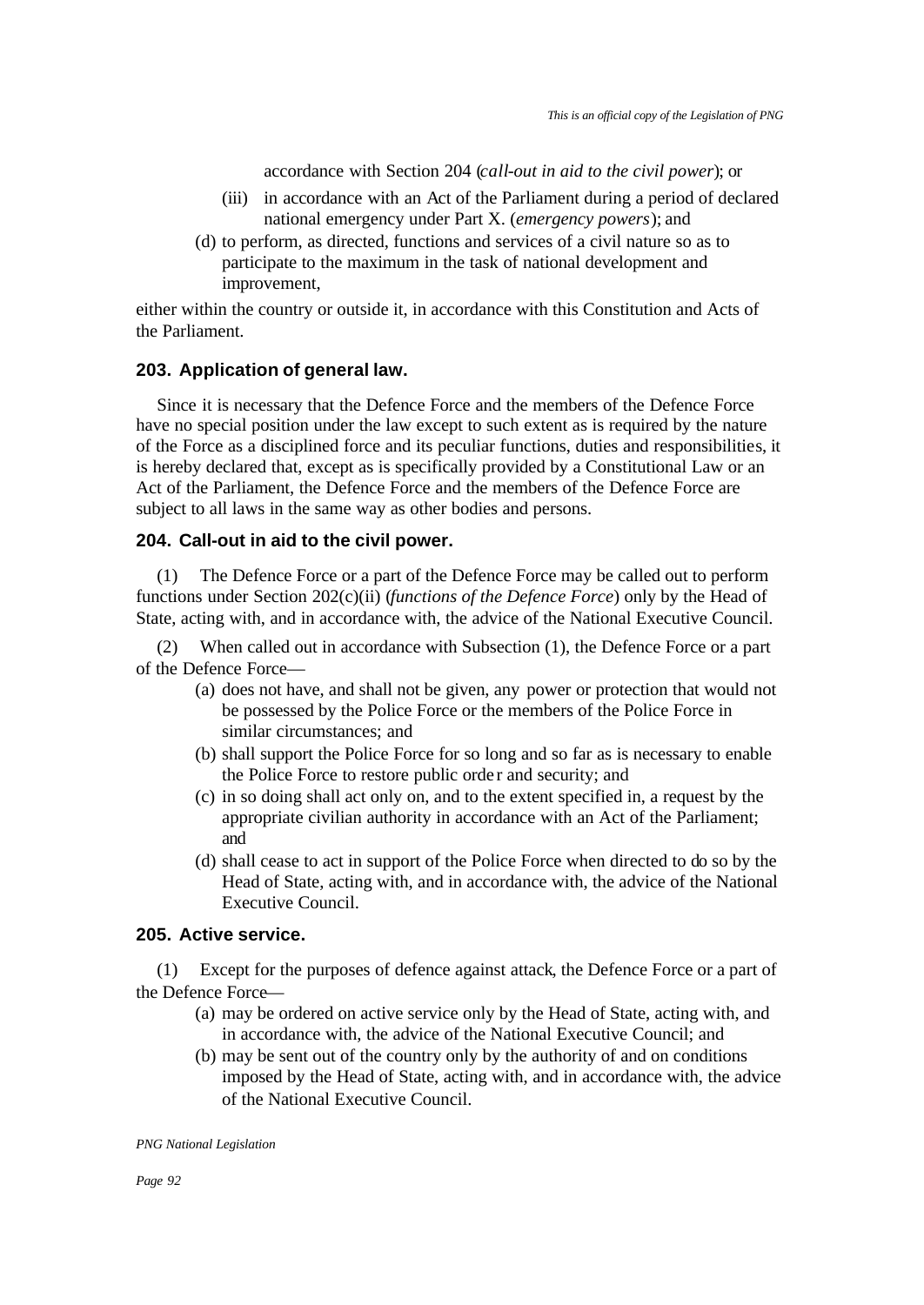(2) The Defence Force or a part of the Defence Force may not be ordered on, or committed to—

- (a) active service; or
- (b) an international peace-keeping or relief operation,

outside the country without the prior approval of the Parliament.

(3) If practicable before, and in any event as soon as practicable after, action is taken under Subsection (1) or the Defence Force becomes engaged in war or warlike operations, or in defence against attack, the Parliament shall be advised of the action taken, or likely to be taken, and of the reasons for it, and shall be given an opportunity to debate the matter.

- (4) Subsection (1)(b) does not prevent—
	- (a) the Defence Force or a part of the Defence Force being sent out of the country for normal administrative or training purposes; or
	- (b) any action that is required or permitted by an Act of the Parliament for the purposes of enforcing a law.

### **206. Visiting forces.**

- (1) An Act of the Parliament may make provision for or in respect of—
	- (a) the presence in the country, by arrangement with the National Executive, of forces of another country; and
	- (b) the presence in another country of the Defence Force or a part of the Defence Force,

and in particular for or in respect of—

- (c) the concession to courts or tribunals, and to service authorities, of the other country of jurisdiction over members of its forces (other than citizens of Papua New Guinea) in relation to some or all civil and criminal matters; or
- (d) the assertion of the exclusive jurisdiction of courts and tribunals of Papua New Guinea, and of Defence Force authorities, over members of the Defence Force in another country.

(2) Except in relation to its own members or to civilian components of, or civilians accompanying, the force, a visiting force of another country shall not be used in the country in any role in which the Defence Force may not be used, and accordingly any law that restricts the role, powers or functions of the Defence Force or of members of the Defence Force applies equally to visiting forces and members of visiting forces.

A law made for the purposes of Subsection (1) may apply, in whole or in part, to civilian components of, or civilians accompanying, the Defence Force or a part of the Defence Force, or to civilian components of, or civilians accompanying a visiting force.

# *Division 6.—Special Provisions relating to Disciplined Forces.*

### **207. Definition of "disciplined force".**

(1) The following are, for the purposes of this Division, disciplined forces:— (a) the Police Force; and

*PNG National Legislation*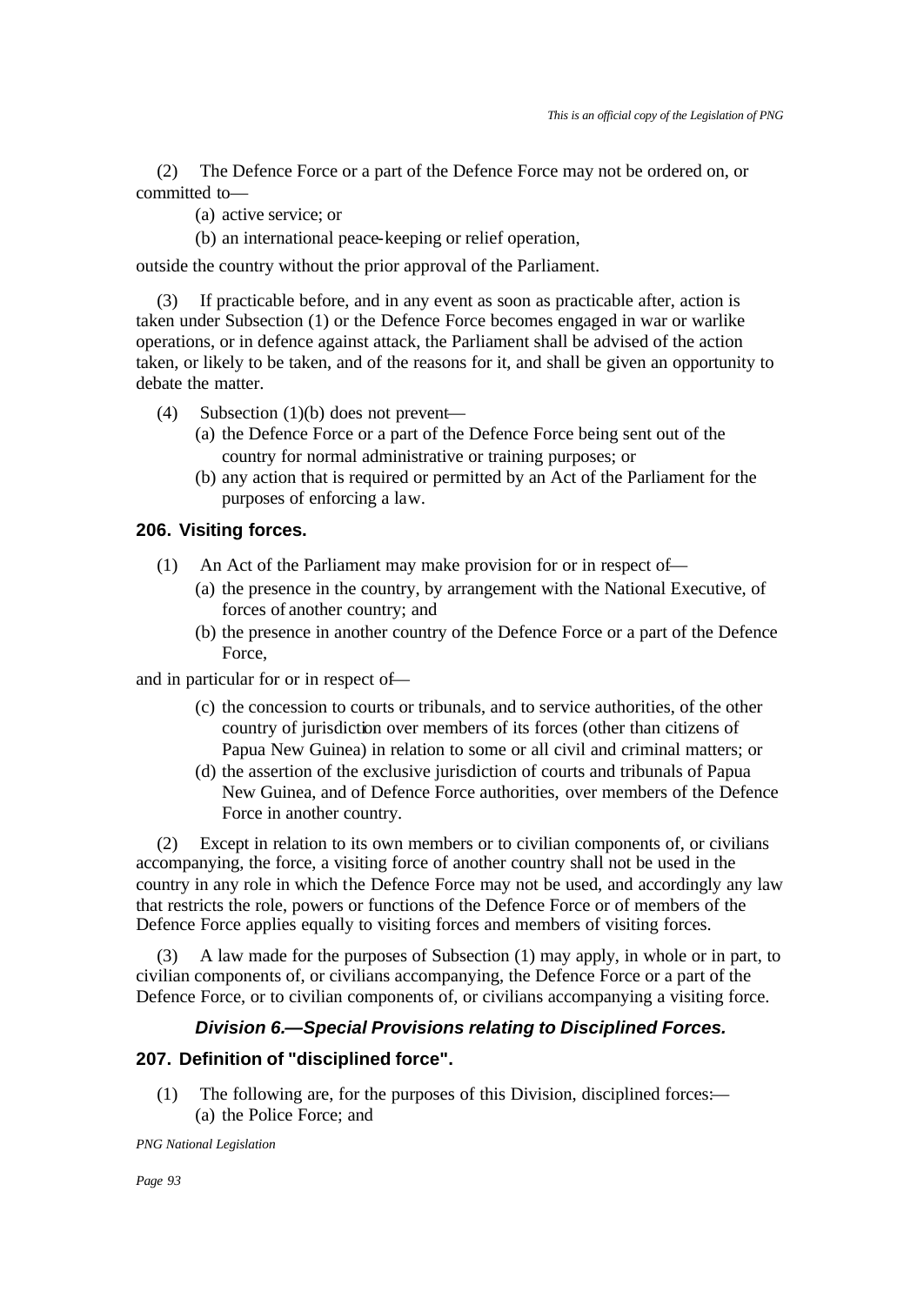(b) the Defence Force; and

(c) any other force or service that—

- (i) is established by or under a statute; and
- (ii) is declared by an Organic Law to be a disciplined force for the purpose of this Division.

(2) For the purposes of any Organic Law made for the purposes of this Division, a person acting, as required or authorized by law, under the direction of a member of a disciplined force, for the purpose of assisting in the performance of the functions or duties of the member or of the force, shall be deemed to be a member of that force.

#### **208. Protection of members of disciplined forces.**

(1) Because of the special nature of disciplined forces and of their operations, it is a primary duty of their members to obey lawful orders, and accordingly an Organic Law shall make special provision for relieving a member of such a force from responsibility for the consequences of—

- (a) carrying out a lawful order; or
- (b) carrying out an order which he honestly, and on reasonable grounds believed to be a lawful order, in which case the onus of establishing his belief and the reasonable grounds on which it was based, shall be upon him.

(2) Without derogating any other right to compensation from an authority responsible for the disciplined force concerned, an Organic Law made for the purposes of Subsection (1) shall make provision for any liability to make compensation that would otherwise lie on a member of a disciplined force to lie on the authority responsible for the force.

# **PART VIII.—SUPERVISION AND CONTROL.**

### *Division 1.—Public Finances.*

### **Subdivision A.—The Parliament and Finance.**

### **209. Parliamentary responsibility.**

(1) Notwithstanding anything in this Constitution, the raising and expenditure of finance by the National Government, including the imposition of taxation and the raising of loans, is subject to authorization and control by the Parliament, and shall be regulated by an Act of the Parliament.

xlv

- (2) For each fiscal year, there shall be a National Budget comprising—
	- (a) estimates of finance proposed to be raised and estimates of proposed expenditure by the National Government in respect of the fiscal year; and
	- (b) separate appropriations for the service of that year in respect of—
		- (i) the services of the Parliament; and
		- (ii) general public services; and
		- (iii) the services of the Judiciary; and

*PNG National Legislation*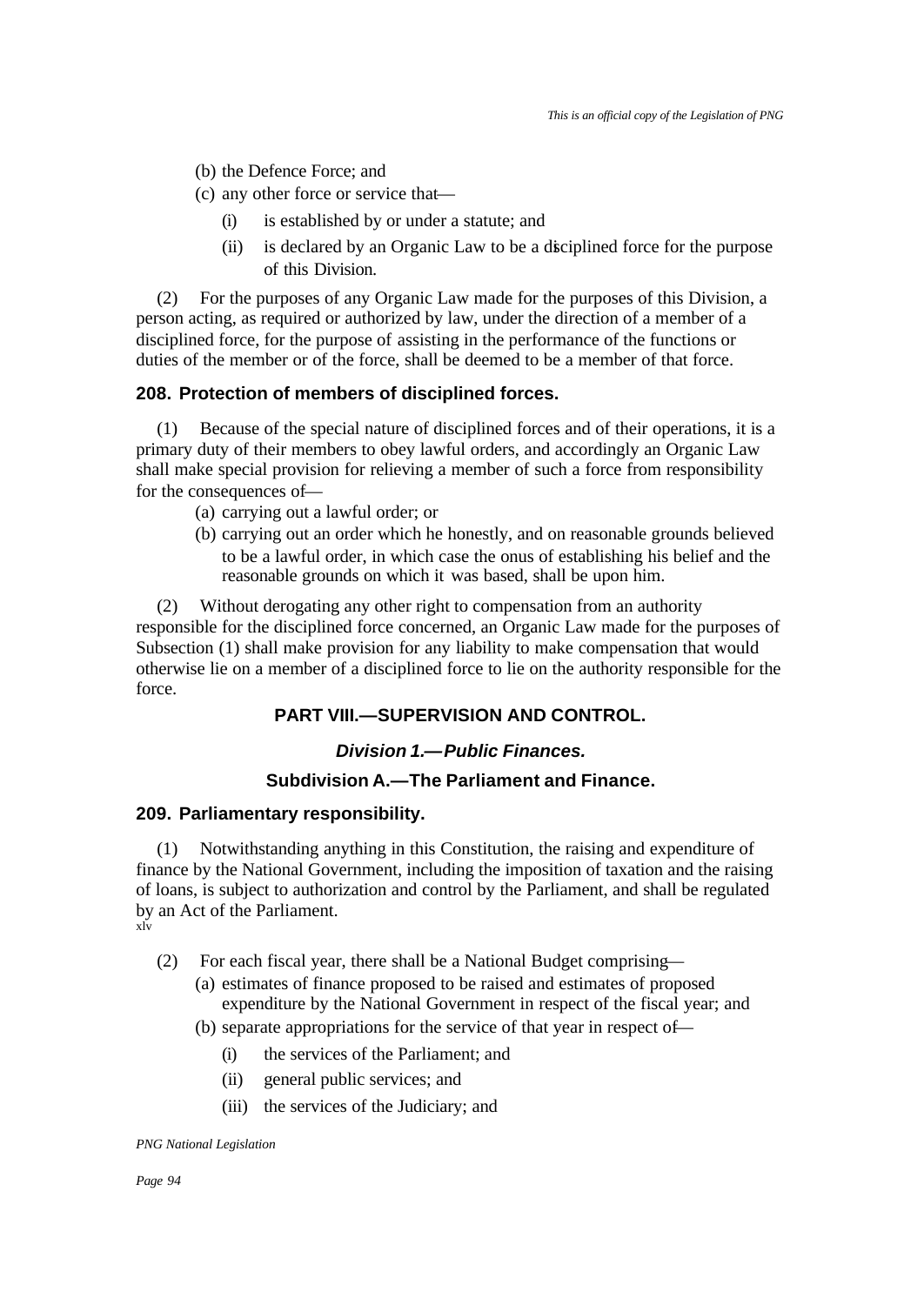(c) such other supplementary Budgets and appropriations as are necessary.

xlvi**(2A) For the purposes of this Subdivision—**

- (a) "the services of the Parliament" include the salaries and allowances (financial and otherwise) of the Members of Parliament, the maintenance of the precincts of the Parliament, and the Parliamentary Service established under the *Parliamentary Service Act* 1995; and
- (b) "the services of the Judiciary" include—
	- (i) the salaries and allowances (financial and otherwise) of Judges of the Supreme and National Courts; and
	- (ii) the maintenance of the Supreme and National courts; and
	- (iii) the National Judicial Staff Service established under the *National Judicial Staff Service Act* 1987; and
	- (iv) the salaries and allowances (financial and otherwise) of all persons appointed under the *Supreme Court Act* 1975, the *National Court Act* 1975 and the *Sheriff Act* 1973.

xlvii**(2B)For the purposes of Subsection (2)(b)(i) and (iii), the Speaker of the Parliament and the Chief Justice respectively shall, before 30 September each year, submit to the Prime Minister estimates of expenditure for the services of the Parliament and the services of the Judiciary respectively in the following fiscal year.**

(3) Before any Budget or appropriation is prepared for submission to the Parliament, the National Executive Council shall consult with any appropriate Permanent Parliamentary Committee, but this subsection does not confer any right or impose any duty of consultation after the initial stages of the preparation of the Budget or appropriation.

### **210. Executive initiative.**

(1) The Parliament shall not provide for the imposition of taxation, the raising of loans or the expenditure of public moneys of Papua New Guinea except on the recommendation of the Head of State, acting with, and in accordance with, the advice of the National Executive Council. xlviii

(2) Subject to Subsections (3) and (4), Parliament may reduce, but shall not increase or re-allocate, the amount or incidence of, or change the purpose of, any proposed taxation, loan or expenditure.

xlix**(3) Where, in the opinion of the Parliament, the proposed expenditure for the services of the Parliament or the services of the Judiciary is below the estimate submitted by the Speaker or Chief Justice respectively and is insufficient adequately to meet the requirements of that service, the Parliament may increase the expenditure to an amount not exceeding the original estimates submitted by the Speaker or the Chief Justice, as the case may be, under Section 209(2B).**

 $\frac{1}{4}$ (4) **(4) For the purposes of Subsection (3), the Parliament may re-allocate, or reduce and re-allocate, the amount of expenditure appropriated for any purpose.**

**211. Accounting, etc., for public moneys.**

li

*PNG National Legislation*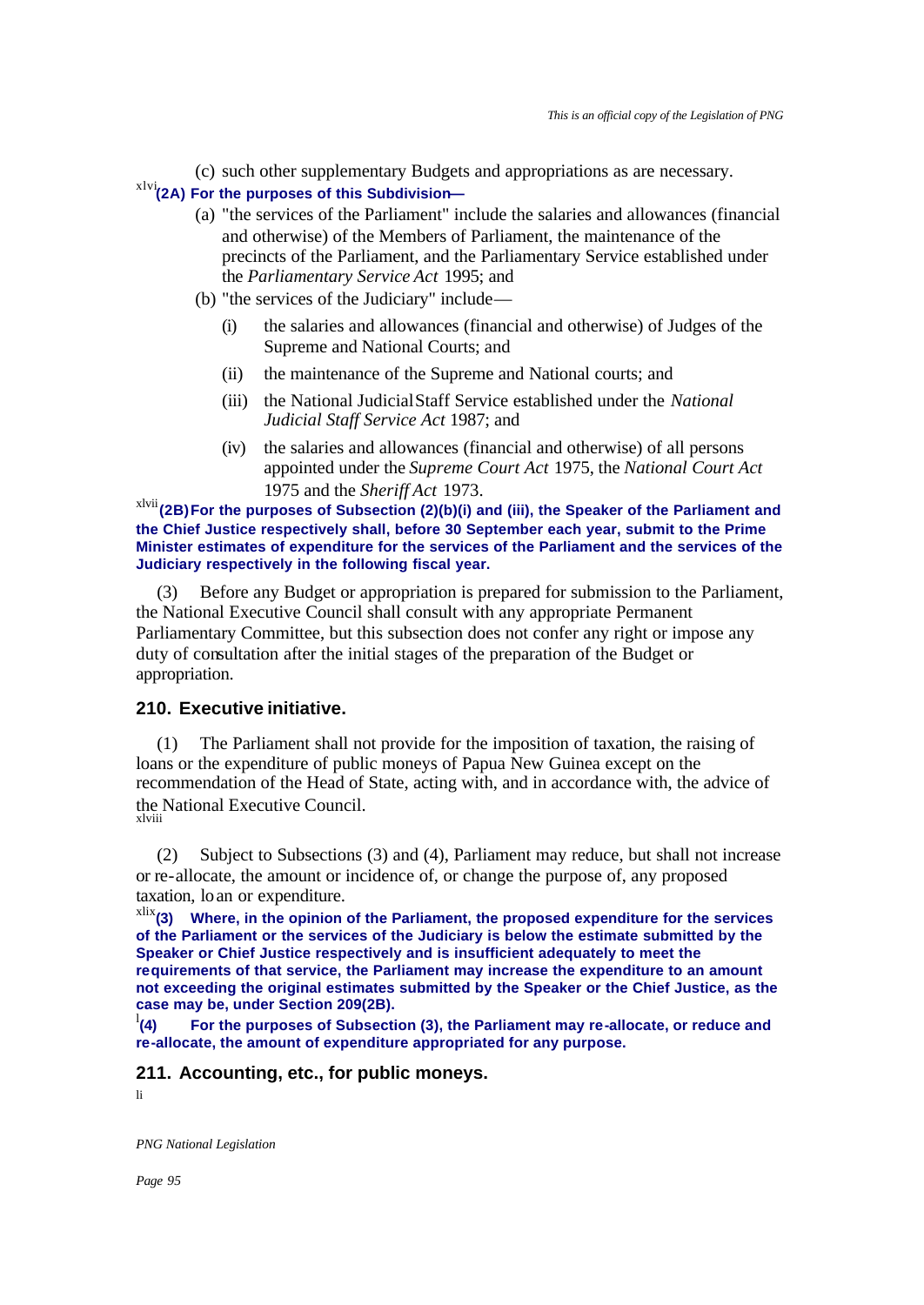(1) All moneys of or under the control of the National Government for public expenditure and the Parliament and the Judiciary for their respective services, shall be dealt with and properly accounted for in accordance with law. lii

(2) No moneys of or under the control of the National Government for public expenditure or the Parliament and the Judiciary for their respective services, shall be expended except as provided by this Constitution or by or under an Act of the Parliament.

#### **212. Revenue and expenditure without prior approval.** liii

(1) If at the beginning of a fiscal year the Parliament has not made provision for public expenditure by the National Executive or expenditure by the Parliament or the Judiciary for their respective services for that year, the National Executive, the Parliament or the Judiciary, as the case maybe, may, without authorization other than this section but in accordance with an Act of the Parliament, expend amounts appropriated out of the Consolidated Revenue Fund for the purpose not exceeding in total one-third of its respective budgeted expenditure during the immediately preceding fiscal year.

(2) The authority conferred by Subsection (1) lapses when the Parliament has made provision for the public expenditure for the fiscal year in question, and any amounts expended by virtue of that subsection are a charge against the expenditure so provided for and shall be properly brought to account accordingly.

# **Subdivision B.—The Auditor-General.**

# **213. Establishment of the office of Auditor-General.**

(1) An office of Auditor-General is hereby established.

(2) The Auditor-General shall be appointed by the Head of State, acting with, and in accordance with, the advice of the National Executive Council given after receiving reports from the Public Services Commission and the Public Accounts Committee.

(3) In the performance of his functions under this Constitution, the Auditor-General is not subject to the control or direction of any person or authority.

# **214. Functions of the Auditor-General.**

(1) The primary functions of the Auditor-General are to inspect and audit, and to report at least once in every fiscal year (as provided by an Act of the Parliament) to the Parliament on the public accounts of Papua New Guinea, and on the control of and on transactions with or concerning the public moneys and property of Papua New Guinea, and such other functions as are prescribed by or under a Constitutional Law.

(2) Unless other provision is made by law in respect of the inspection and audit of them, Subsection (1) extends to the accounts, finances and property of—

- (a) all arms, departments, agencies and instrumentalities of the National Government; and
- (b) all bodies set up by an Act of the Parliament, or by executive or administrative act of the National Executive, for governmental or official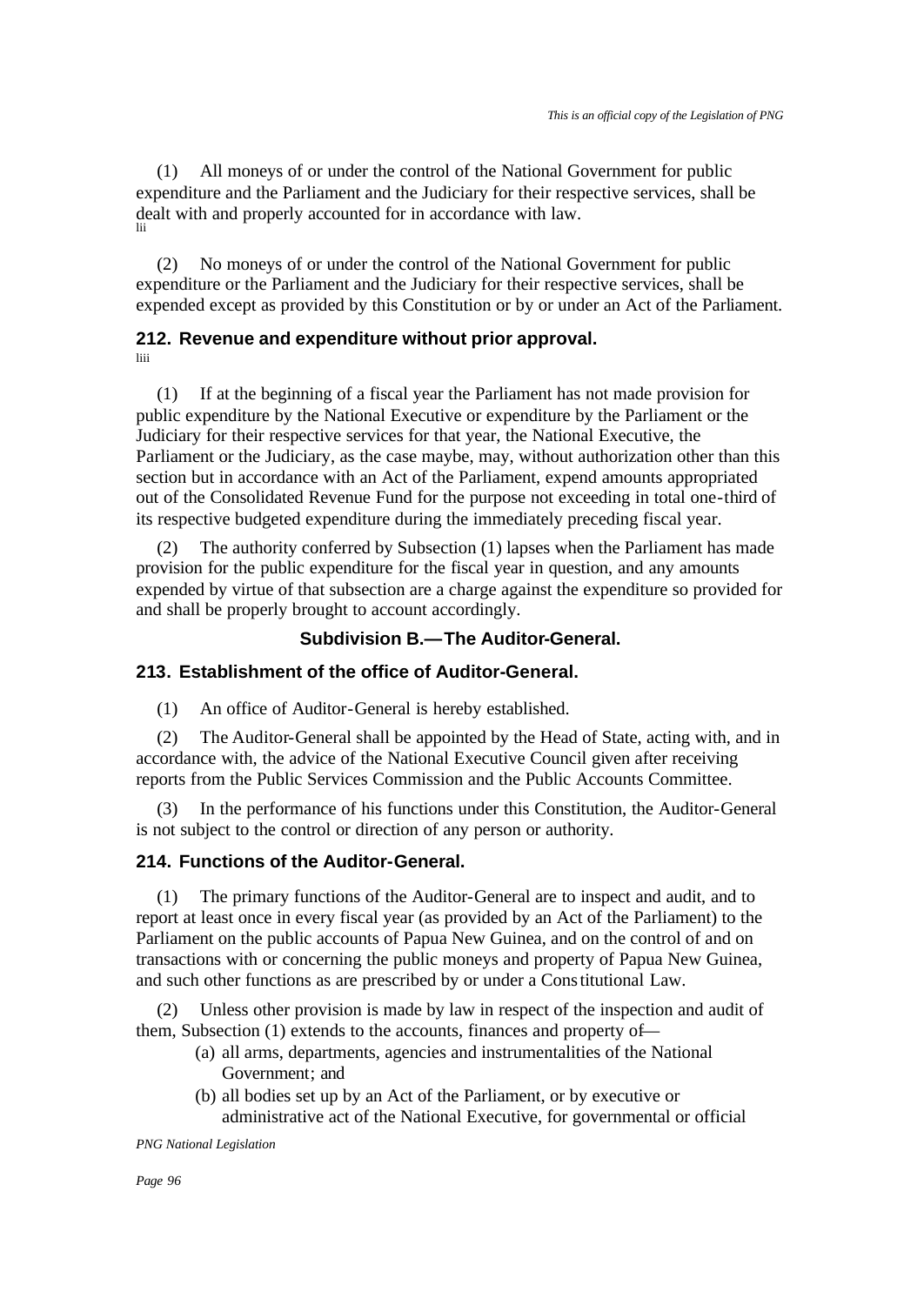#### purposes.

(3) Notwithstanding that other provision for inspection or audit is made as provided for by Subsection (2), the Auditor-General may, if he thinks it proper to do so, inspect and audit, and report to the Parliament on, any accounts, finances or property of an institution referred to in that subsection, insofar as they relate to, or consist of or are derived from, public moneys or property of Papua New Guinea.

(4) An Act of the Parliament may expand, and may provide in more detail for, the functions of the Auditor-General under Subsections (1), (2) and (3), and may confer on the Auditor-General additional functions and duties not inconsistent with the performance of the functions and duties conferred and imposed by those subsections.

# **Subdivision C.—The Public Accounts Committee.**

#### **215. Establishment of the Committee.**

There shall be a Public Accounts Committee, which is a Permanent Parliamentary Committee for the purposes of Subdivision VI.2.E (*the Committee system*).

# **216. Functions of the Committee.**

(1) The primary function of the Public Accounts Committee is, in accordance with an Act of the Parliament, to examine and report to the Parliament on the public accounts of Papua New Guinea and on the control of and on transactions with or concerning, the public moneys and property of Papua New Guinea.

Subsection (1) extends to any accounts, finances and property that are subject to inspection and audit by the Auditor-General under Section 214(2) (*functions of the Auditor-General*), and to reports by the Auditor-General under that subsection or Section 214(3) (*functions of the Auditor-General*).

(3) An Act of the Parliament may expand, and may provide in more detail for, the functions of the Committee under Subsections (1) and (2), and may confer on the Committee additional functions and duties not inconsistent with the performance of the functions and duties conferred and imposed by those subsections. liv*Division 1A.—Salaries and Remuneration Commission.*

#### **216A. The Salaries and Remuneration Commission.**

- (1) A Salaries and Remuneration Commission is hereby established.
- (2) The Commission shall consist of—
	- (a) the Speaker of the Parliament as the Chairman when attending, or in his absence, his nominee who shall be the Deputy Speaker; and
	- (b) the Prime Minister or, in his absence, his nominee who shall be a Minister; and
	- (c) the Leader of the Opposition or, in his absence, his nominee who shall be a member of Parliament in the Opposition; and
	- (d) the Chief Justice or, in his absence, his nominee who shall be nominated after consultation with the Judges to represent the Judges; and
	- (e) the head of the Department of Personnel Management or in his absence, his

*PNG National Legislation*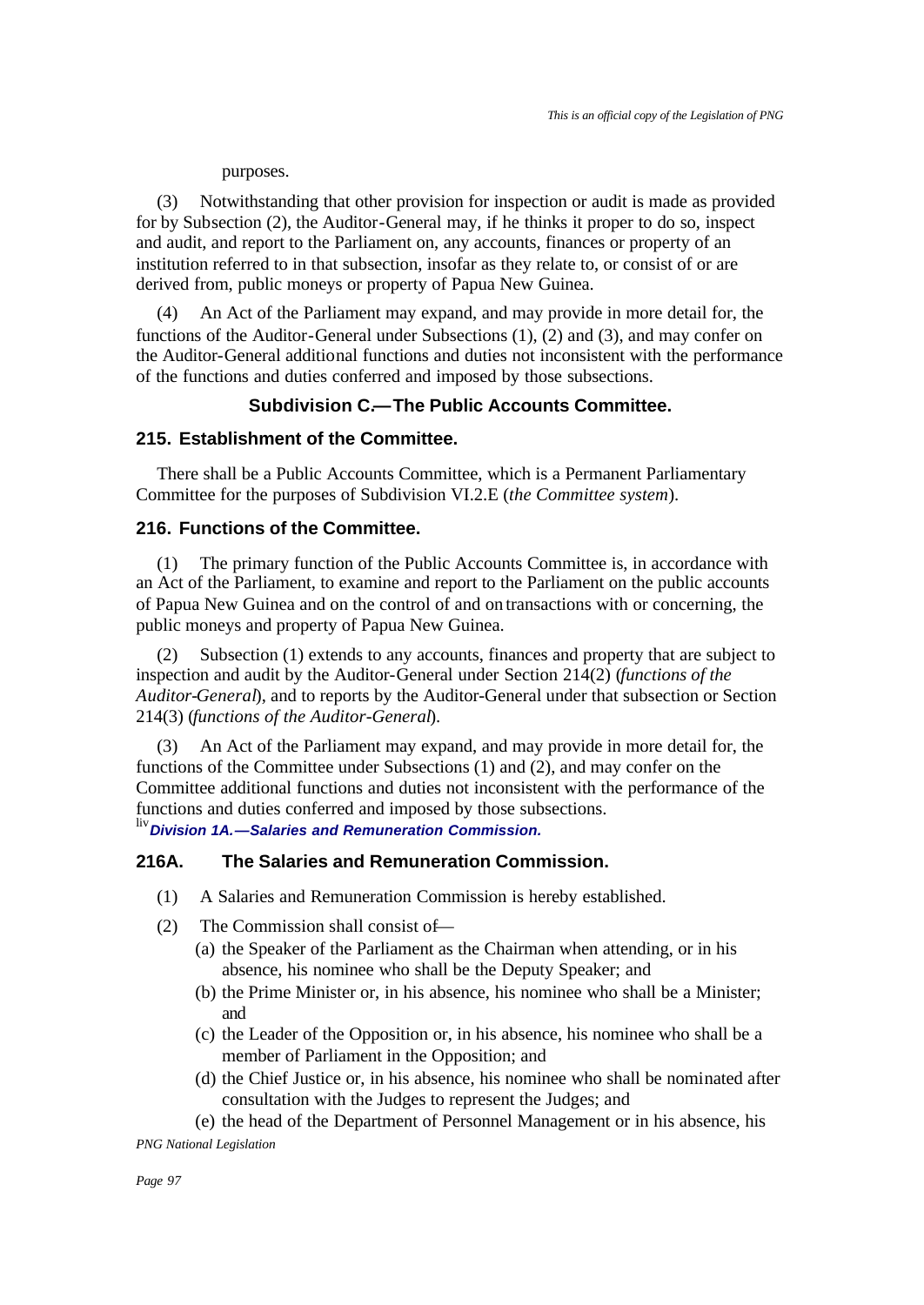nominee who shall be an officer of that department; and

(f) the head of the Department of Labour and Employment or, in his absence, his nominee who shall be an officer of that department.

(3) The Commission is responsible for recommending to the Parliament from time to time, at intervals determined by it—

- (a) the salaries, allowances and benefits, financial and otherwise (including pensions and retirement benefits if they are not provided for by law other than this provision), for all or any members of the Parliament; and
- lvi
- (b) the salaries, allowances and benefits, financial and otherwise (including pensions or retirement benefits), for all or any members of Provincial Assemblies and members of Local-level Governments; and
- (c) the salaries, allowances and benefits, financial and otherwise (including pensions or retirement benefits if they are not provided for by law other than this provision) for all the Judges; and
- (d) the salaries, allowances and benefits, financial or otherwise (including pensions or retirement benefits if they are not provided for by law other than this provision) for all Constitutional Office-holders; and

lvii**(e) the salaries, allowances and benefits, financial and otherwise (including pensions or retirement benefits if they are not provided for by law other than this provision) for all Departmental Heads and the Heads of all bodies set up by statute for governmental or official purposes; and<br>
<sup>Iviii</sup>(f) the salaries, all** 

the salaries, allowances and benefits, financial and otherwise (including pensions **or retirement benefits if they are not provided for by law other than this provision ) for the Heads of all bodies (including companies incorporated under any law) in which the National Government has a financial interest and which are declared by the Head of State, acting with, and in accordance with, the advice of the National Parliament to be bodies to**  which this provision applies; and<br><sup>lix</sup>(g) that the Parliament consid

lix**(g) that the Parliament considers, and approves or rescinds, any decision made by the Salaries and Conditions Monitoring Committee which the Commission, after consideration, is of the opinion should be referred to the Parliament.**

(4) The Parliament shall determine the salaries, allowances and benefits, financial and otherwise of the members of the Parliament, Provincial Assemblies, the Judges and other Constitutional Office-holders in accordance with recommendations of the Commission made under Subsection (3).

(5) Parliament may accept or reject, but may not amend, any recommendations of the Commission.

lx**(5A) Effect may be given to the provisions of a recommendation by the Commission under Subsection (3)(a) to (f) inclusive pending the acceptance or rejection of the recommendation by the Parliament and where effect is so given and the Parliament subsequently—**

- (a) accepts the recommendation—the provisions of the recommendation are deemed to have had effect from the date on which they were so effected; and
- (b) rejects the recommendation—the provisions of the recommendation—
	- (i) cease to have effect from the date on which they are rejected by the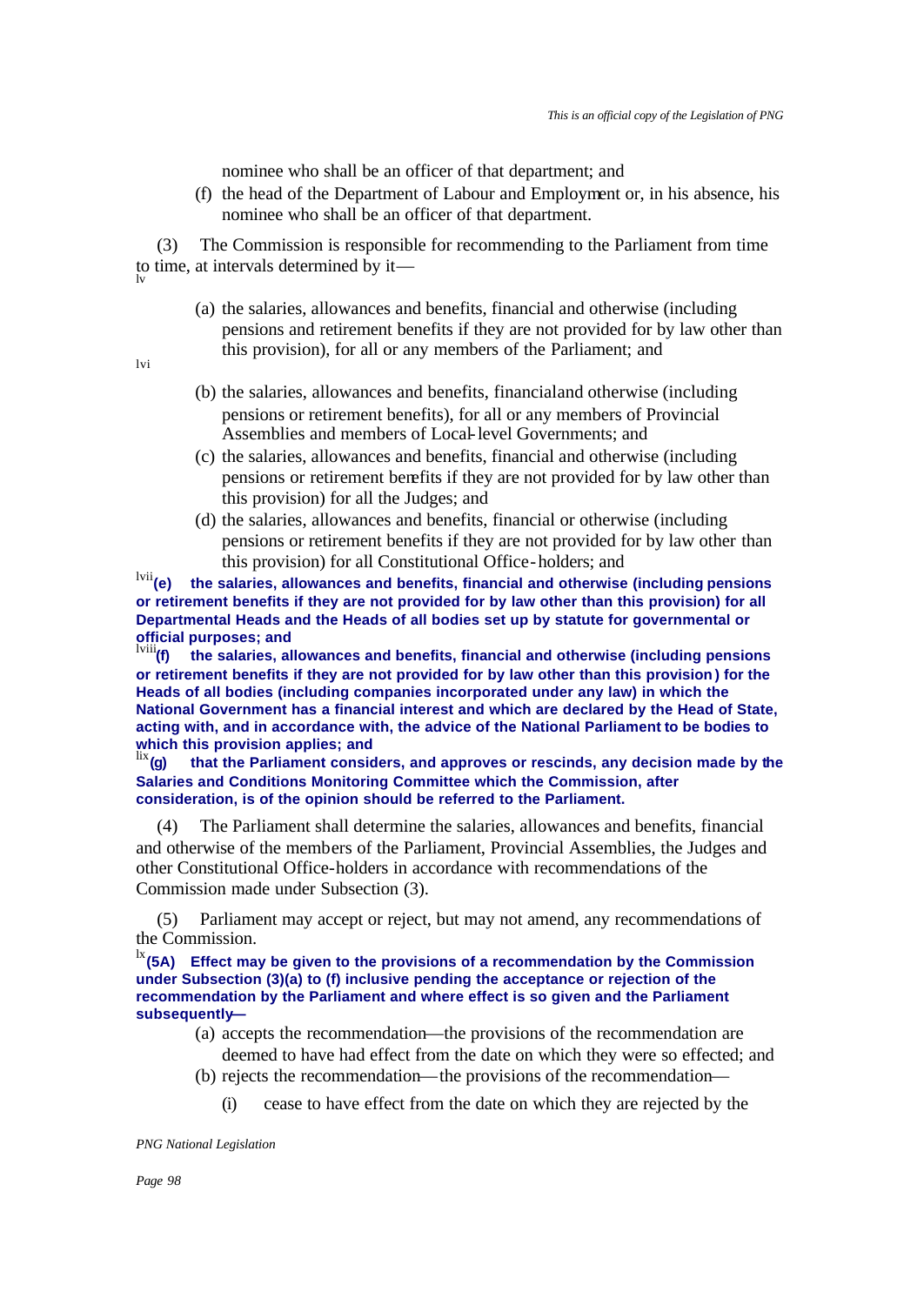Parliament;

- (ii) are deemed to have been valid from the date on which they were effected until the date on which they are rejected by the Parliament.
- (6) An Act of the Parliament shall make further provision in respect of—
	- (a) the salaries and remuneration for the holders of the different offices or levels of offices held by—
		- (i) members of the Parliament; and
		- (ii) members of Provincial Assemblies; and
		- (iii) the Judges; and
		- (iv) other Constitutional Office-holders; and
	- (b) the powers and procedures of the Commission and generally in respect of it.

(7) The provisions of this section apply notwithstanding any law that prescribes a code of conduct for leaders or imposes a duty, restraint or obligation on leaders acquiring a benefit or gain.

## *Division 2.—The Ombudsman Commission.*

#### **217. The Ombudsman Commission.**

(1) There shall be an Ombudsman Commission, consisting of a Chief Ombudsman and two Ombudsmen.

(2) The members of the Commission shall be appointed by the Head of State, acting with, and in accordance with, the advice of an Ombudsman Appointments Committee consisting of—

- (a) the Prime Minister, who shall be Chairman; and
- (b) the Chief Justice; and
- (c) the Leader of the Opposition; and
- (d) the Chairman of the appropriate Permanent Parliamentary Committee, or, if the Chairman is not a member of the Parliament who is recognized by the Parliament as being generally committed to support the Government in the Parliament, the Deputy Chairman of that Committee; and
- (e) the Chairman of the Public Services Commission.

(3) The salary and other conditions of employment of the Chief Ombudsman shall not be less than or inferior to the salary and other conditions of employment of a Judge other than the Chief Justice and the Deputy Chief Justice without taking into account any conditions of employment personal to that Judge.

(4) The salary and other conditions of employment of the Ombudsmen shall be not less than or inferior to the salary and other conditions of employment of the Public Prosecutor, without taking into account any conditions of employment personal to any particular Public Prosecutor.

(5) In the performance of its functions under Section 219 (*functions of the Commission*) the Commission is not subject to direction or control by any person or authority.

*PNG National Legislation*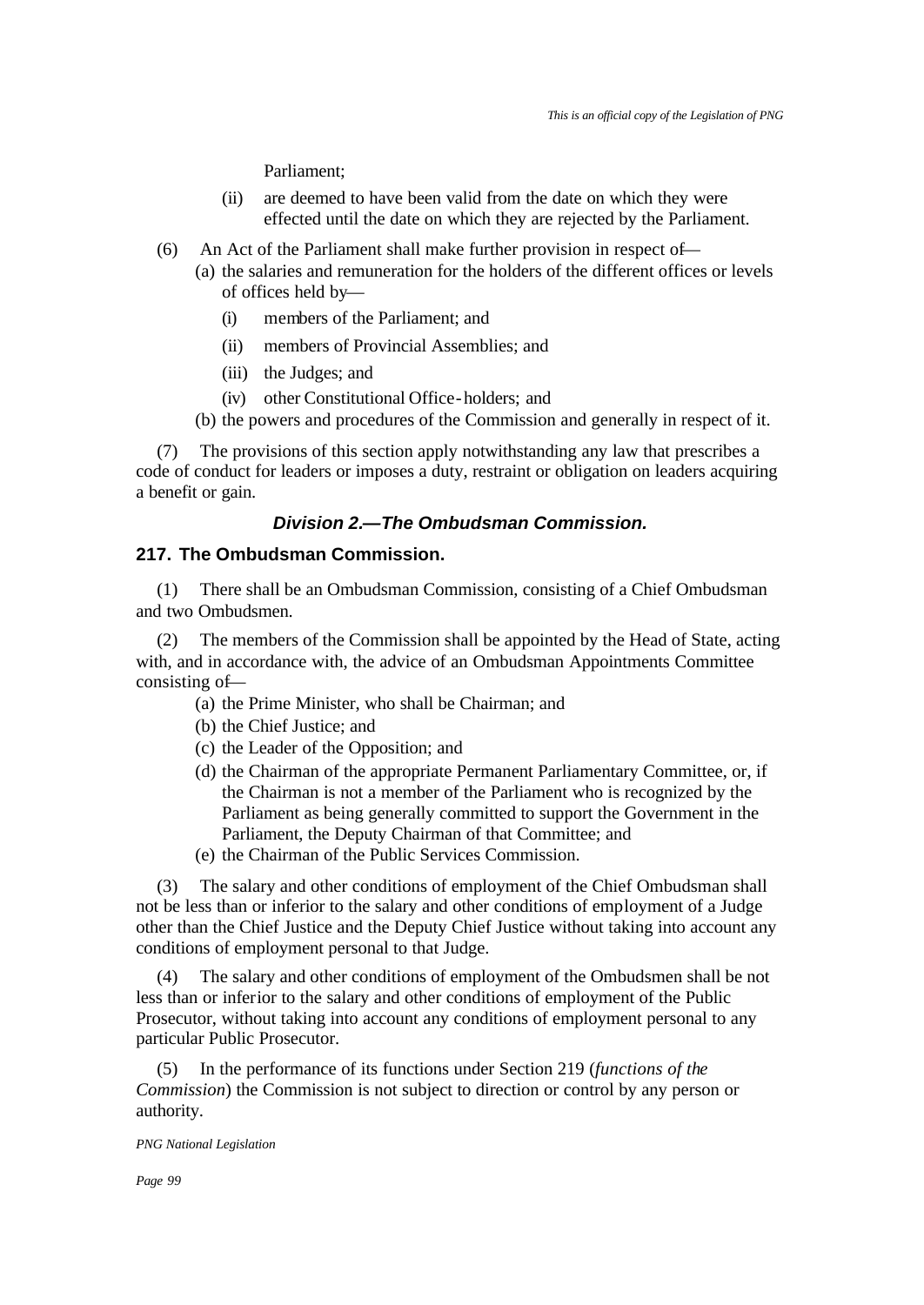(6) The proceedings of the Commission are not subject to review in any way, except by the supreme Court or the National Court on the ground that it has exceeded its jurisdiction.

(7) An Organic Law shall make further provision in respect of the appointment, powers, procedures and immunity of the Commission.

- (8) In this section "conduct" includes—
	- (a) any action or inaction relating to a matter of administration; and
	- (b) any alleged action or inaction relating to a matter of administration.

### **218. Purposes of the Commission.**

The purposes of the establishment of the Ombudsman Commission are—

- (a) to ensure that all governmental bodies are responsive to the needs and aspirations of the People; and
- (b) to help in the improvement of the work of governmental bodies and the elimination of unfairness and discrimination by them; and
- (c) to help in the elimination of unfair or otherwise defective legislation and practices affecting or administered by governmental bodies; and
- (d) to supervise the enforcement of Division III.2 (*leadership code*).

### **219. Functions of the Commission.**

(1) Subject to this section and to any Organic Law made for the purposes of Subsection (7), the functions of the Ombudsman Commission are—

(a) to investigate, on its own initiative or on complaint by a person affected, any conduct on the part of— lxi

- (i) any State Service or provincial service, or a member of any such service; or
- (ii) any other governmental body, or an officer or employee of a governmental body; or

lxii

- (iii) any local government body or an officer or employee of any such body; or
- (iv) any other body set up by statute—
	- (A) that is wholly or mainly supported out of public moneys of Papua New Guinea; or
	- (B) all of, or the majority of, the members of the controlling authority of which are appointed by the National Executive,

or an officer or employee of any such body; and

- (v) any member of the personal staff of the Governor-General, a Minister or the Leader or Deputy Leader of the Opposition; or
- (vi) any other body or person prescribed for the purpose by an Act of the Parliament,

*PNG National Legislation*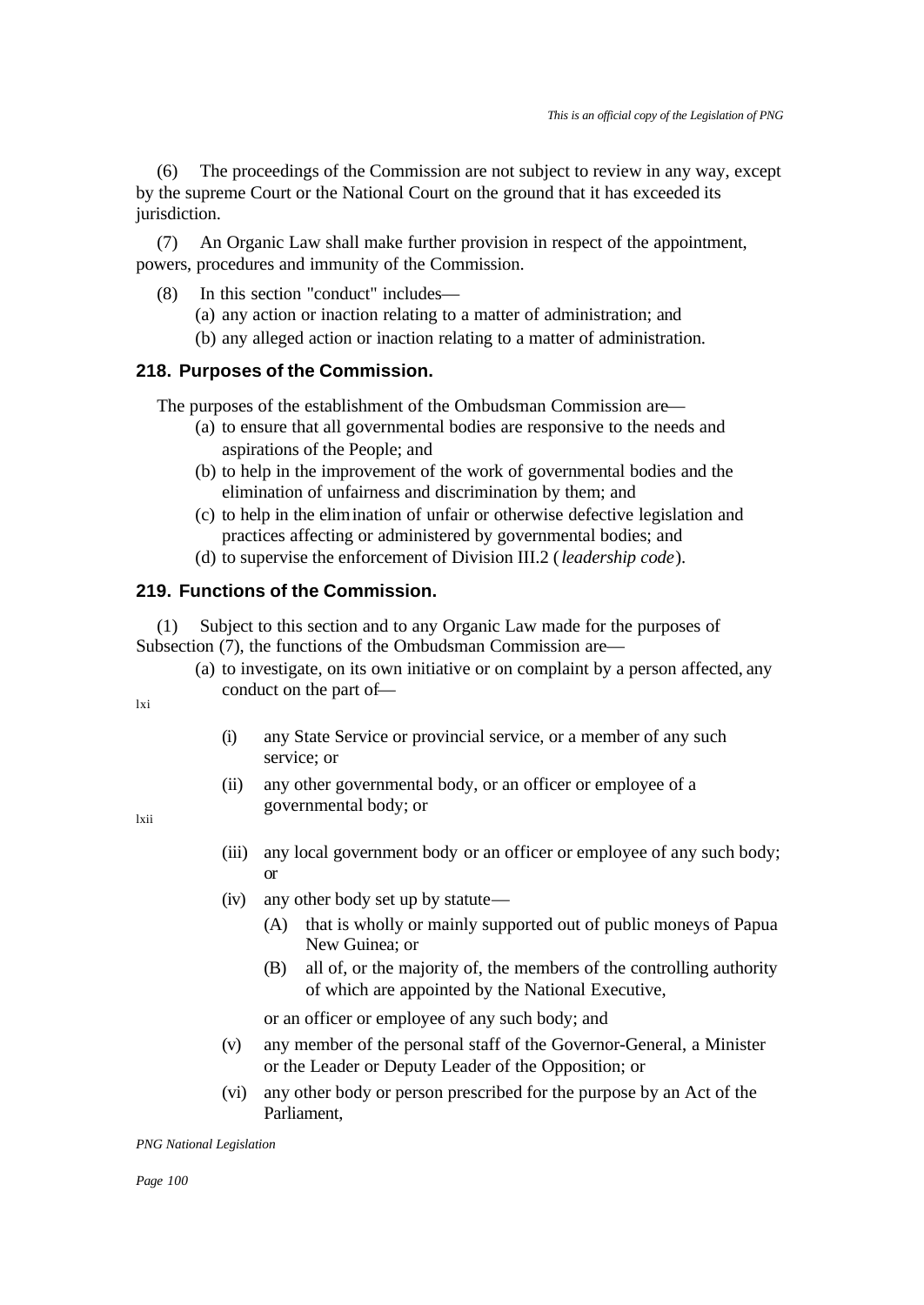specified by or under an Organic Law in the exercise of a power or function vested in it or him by law in cases where the conduct is or may be wrong, taking into account, amongst other things, the National Goals and Directive Principles, the Basic Rights and the Basic Social Obligations, and

- (b) to investigate any defects in any law or administrative practice appearing from any such investigation; and
- (c) to investigate, either on its own initiative or on complaint by a person affected, any case of an alleged or suspected discriminatory practice within the meaning of a law prohibiting such practices; and
- (d) any functions conferred on it under Division III.2 (*leadership code*); and
- (e) any other functions conferred upon it by or under an Organic Law.

(2) Subject to Subsections (3), (4) and (5), and without otherwise limiting the generality of the expression, for the purposes of Subsection (1)(a) conduct is wrong if it is—

- (a) contrary to law; or
- (b) unreasonable, unjust, oppressive or improperly discriminatory, whether or not it is in accordance with law or practice; or
- (c) based wholly or partly on improper motives, irrelevant grounds or irrelevant considerations; or
- (d) based wholly or partly on a mistake of law or of fact; or
- (e) conduct for which reasons should be given but were not,

whether or not the act was supposed to be done in the exercise of deliberate judgement within the meaning of Section 62 (*decisions in "deliberate judgement"* ). lxiii

(3) The Commission shall not inquire into the justifiability of a policy of the National Government or a Minister or a provincial gove rnment or a member of a provincial executive, except insofar as the policy may be contrary to law or to the National Goals and Directive Principles, the Basic Rights or the Basic Social Obligations, or of any act of the Parliament.

(4) The Commission shall not inquire into the exercise of a rule-making power by a local government body.

(5) The Commission shall not inquire into a decision by a court, except insofar as the decision may show an apparent defect in law or administrative practice to which Subsection (1)(b) would apply.

(6) Except as provided by or under Division III.2 (*leadership code*), the Commission's powers of enforcement are limited to publicity for its proceedings, reports and recommendations, to the making of reports and recommendations to the Parliament and other appropriate authorities as provided by an Organic Law, and to the giving of advice.

(7) An Organic Law shall make provision in respect of the powers and procedures of the Commission, and in particular—

(a) shall, subject to paragraph (b), make provision for the Commission to have

*PNG National Legislation*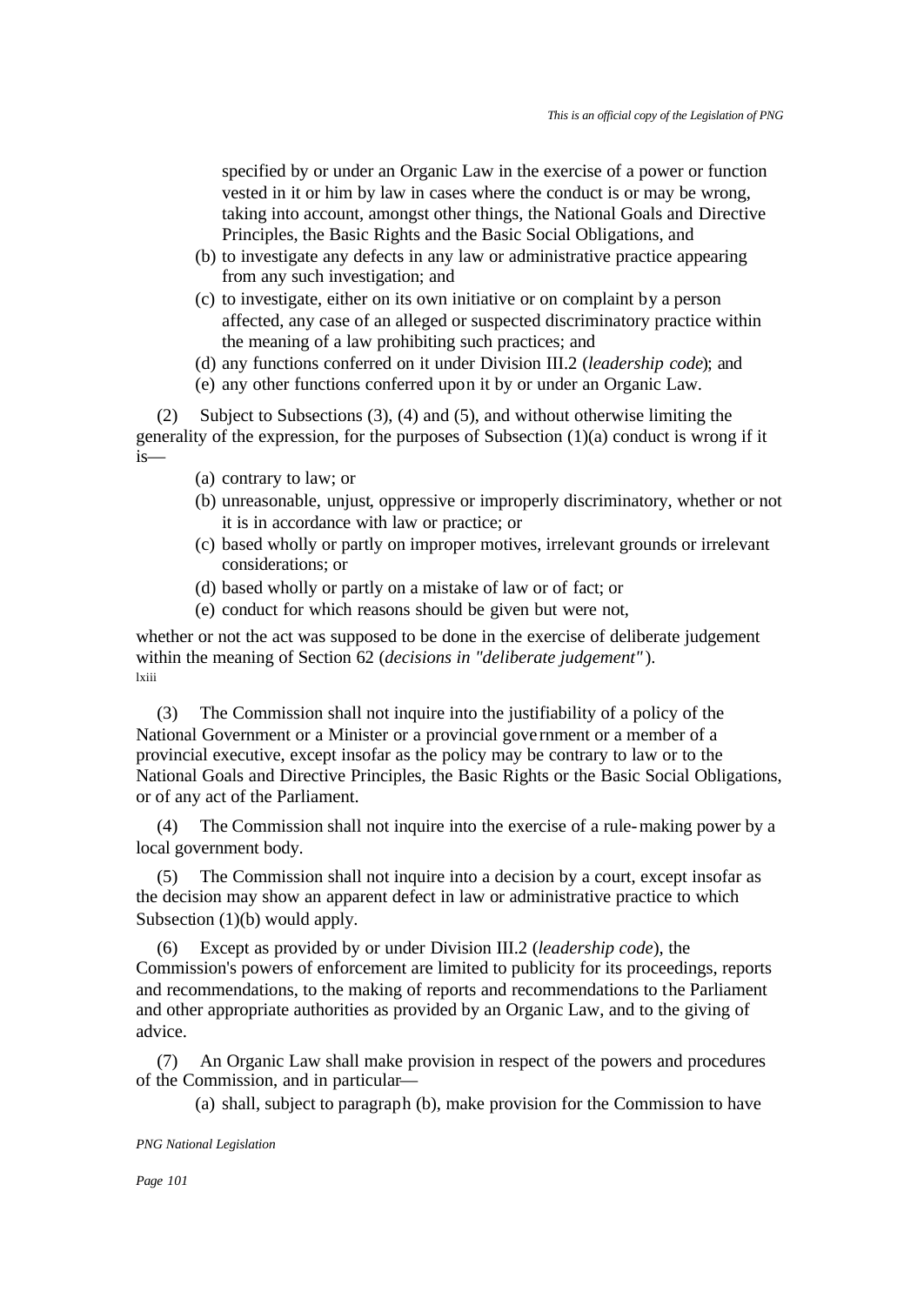access to all available relevant information; and

- (b) may impose reasonable restrictions on the availability of information; and
- (c) shall make provision to ensure the secrecy or confidentiality of secret or confidential information made available to the Commission or to a member of the Commission or of its staff; and
- (d) may limit or restrict to a reasonable extent and in a reasonable manner the jurisdiction of the Commission in relation to any matters or class of matters, and in particular in relation to national security; and
- (e) shall make provision for and in respect of publicity for the proceedings, reports and recommendations of the Commission.
- (8) In this section, "conduct" includes—
	- (a) any action or inaction relating to a matter of administration; and
	- (b) any alleged action or inaction relating to a matter of administration.

### **220. Reports by the Commission.**

(1) The Ombudsman Commission shall, at least once in each period of 12 months, at such time as is fixed by or under an Act of the Parliament or, subject to any such Act, by the Head of State, acting with, and in accordance with, the advice of the National Executive Council, give to the Head of State, for presentation to the Parliament, a report on the functions and workings of the Commission, with such recommendations as to improvement as the Commission thinks proper.

(2) Nothing in Subsection (1) prevents the Commission from making, on its own initiative or at the request of the Parliament or of the National Executive, other reports on any aspect of the functions and workings of the Commission.

# **PART IX.—CONSTITUTIONAL OFFICE-HOLDERS AND CONSTITUTIONAL INSTITUTIONS.**

### **221. Definitions.**

In this Part—

"constitutional institution" means any office or institution established or provided for by this Constitution, other than an office of Head of State or of a Minister, or the National Executive Council;

"constitutional office-holder" means—

- (a) a Judge; or
- (b) the Public Prosecutor or the Public Solicitor; or
- (c) the Chief Magistrate; or
- (d) a member of the Ombudsman Commission; or
- (e) a member of the Electoral Commission; or
- (f) the Clerk of the Parliament; or
- (g) a member of the Public Services Commission; or
- (h) the Auditor-General; or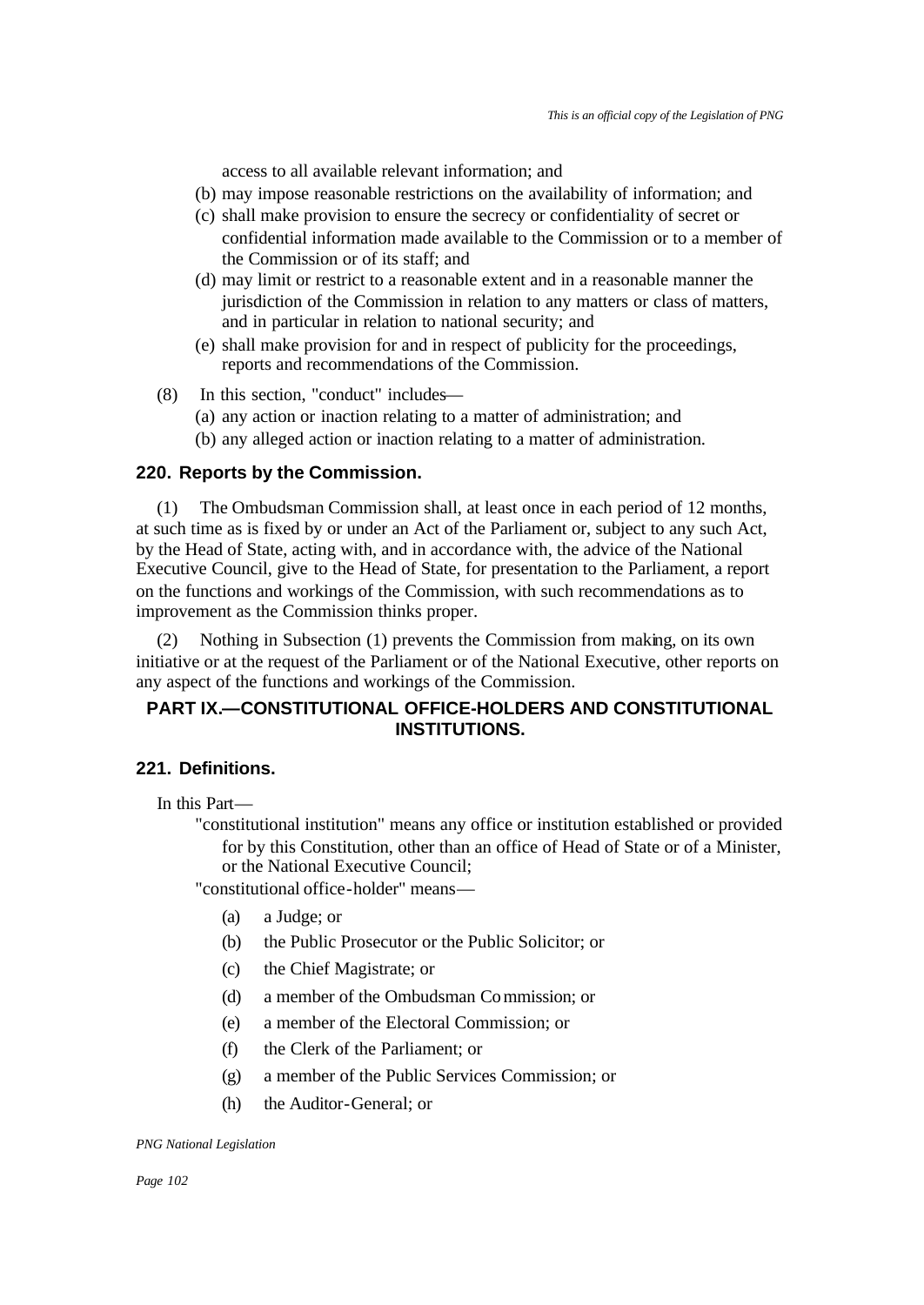(i) the holder of any other office declared by an Organic Law or an Act of the Parliament to be a constitutional office for the purposes of this Part.

# **222. Other provisions relating to constitutional office-holders and constitutional institutions.**

This Part shall be read subject to any other provisions of this Constitution relating to particular constitutional office-holders or particular constitutional institutions.

### **223. General provision for constitutional office-holders.**

(1) Subject to this Constitution, Organic Laws shall make provision for and in respect of the qualifications, appointment and terms and conditions of employment of constitutional office-holders.

(2) In particular, Organic Laws shall make provision guaranteeing the rights and independence of constitutional office-holders by, amongst other things—

- (a) specifying the grounds on which, and the procedures by which, they may be dismissed or removed from office, but only by, or in accordance with the recommendation of, an independent and impartial tribunal; and
- (b) providing that at the end of their periods of office they are entitled, unless they have been dismissed from office, to suitable further employment by a governmental body, or to adequate and suitable pensions or other retirement benefits, or both, subject to such reasonable requirements and conditions (if any) as are laid down by an Organic Law.

(3) A constitutional office-holder may not be suspended, dismissed or removed from office during his term of office except in accordance with a Constitutional Law.

(4) The total emoluments of a constitutional office-holder shall not be reduced while he is in office, except—

- (a) as part of a general reduction applicable equally or proportionately to all constitutional office-holders or, if he is a member of a State Service, to members of that service; or
- (b) as a result of taxation that does not discriminate against him as a constitutional office-holder, or against constitutional office-holders generally.

(5) The office of a constitutional office-holder may not be abolished while there is a substantive holder of the office but this subsection does not apply to the abolition of any additional constitutional office created by an Act of the Parliament.

(6) Nothing in this section prevents the making by or under an Organic Law or an Act of the Parliament of reasonable provision for the appointment of a person to act temporarily in the office of a constitutional office-holder.

# **224. Special provision for constitutional institutions.**

(1) Subject to this Constitution, Organic Laws and Acts of the Parliament shall provide, or shall make provision for, the powers and procedures of constitutional institutions, and generally for facilitating the performance of their functions, duties and responsibilities.

#### *PNG National Legislation*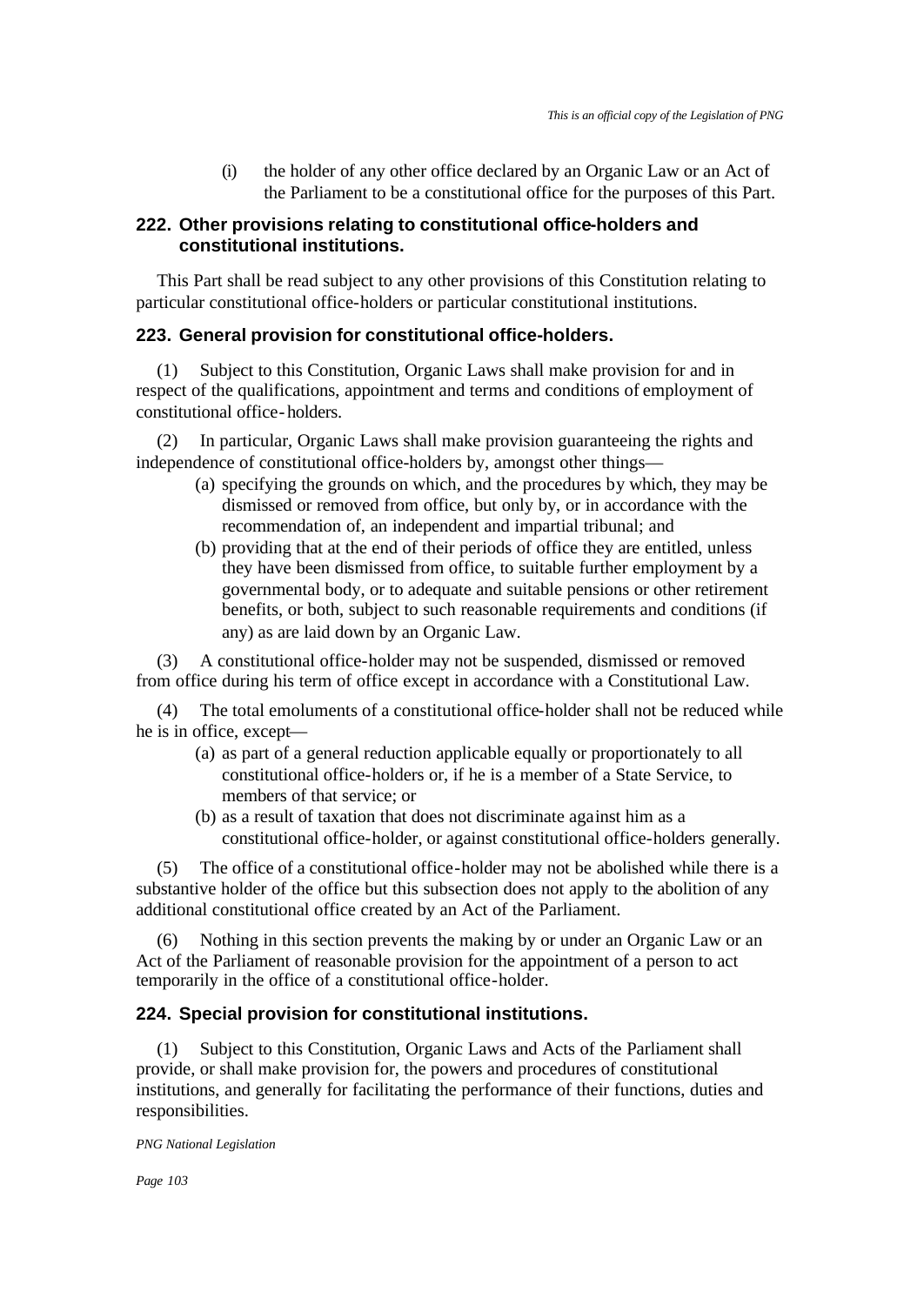(2) Subject to this Constitution, if no provision is made under Subsection (1) a constitutional institution—

- (a) may provide, to the extent of the deficiency, for its own procedures; and
- (b) has all reasonable powers that are necessary or convenient for the exercise and performance of its powers, functions, duties and responsibilities.

#### **225. Provision of facilities, etc.**

Without limiting the generality of any other provision of this Constitution, it is the duty of the National Government and of all other governmental bodies, and of all public office-holders and institutions, to ensure, as far as is within their respective legal powers, that all arrangements are made, staff and facilities provided and steps taken to enable and facilitate, as far as may reasonably be, the proper and convenient performance of the functions of all constitutional institutions and of the offices of all constitutional officeholders.

# **PART X.—EMERGENCY POWERS.**

#### *Division 1.—Introductory.*

#### **226. Definitions.**

In this Part, unless the contrary intention appears—

"declaration of a national emergency" means a declaration under Section 228 (*declaration of national emergency*);

"emergency" includes, without limiting the generality of the expression—

- (a) imminent danger of war between Papua New Guinea and another country, or of warlike operations threatening national security; and
- (b) an earthquake, volcanic eruption, storm, tempest, flood, fire or outbreak of pestilence or infectious disease, or any other natural calamity whether similar to any such occurrence or not on such an extensive scale as to be likely to endanger the public safety or to deprive the community or any substantial proportion of the community of supplies or services essential to life; and
- (c) action taken, or immediately threatened, by any person that is of such a nature, and on so extensive a scale, as to be likely to endanger the public safety or to deprive the community or any substantial portion of the community of supplies or services essential to life;
- "Emergency Act" means an Act of the Parliament made for the purposes of this Part and in accordance with Section 230 (*Emergency Acts*);
- "Emergency Committee" means an Emergency Committee appointed under Section 240 (*Emergency Committees*), and includes a Temporary Emergency Committee appointed and in office under Section 241 (*Temporary Emergency Committees*);

"emergency law" means—

- (a) an Emergency Act; or
- (b) an Emergency Regulation;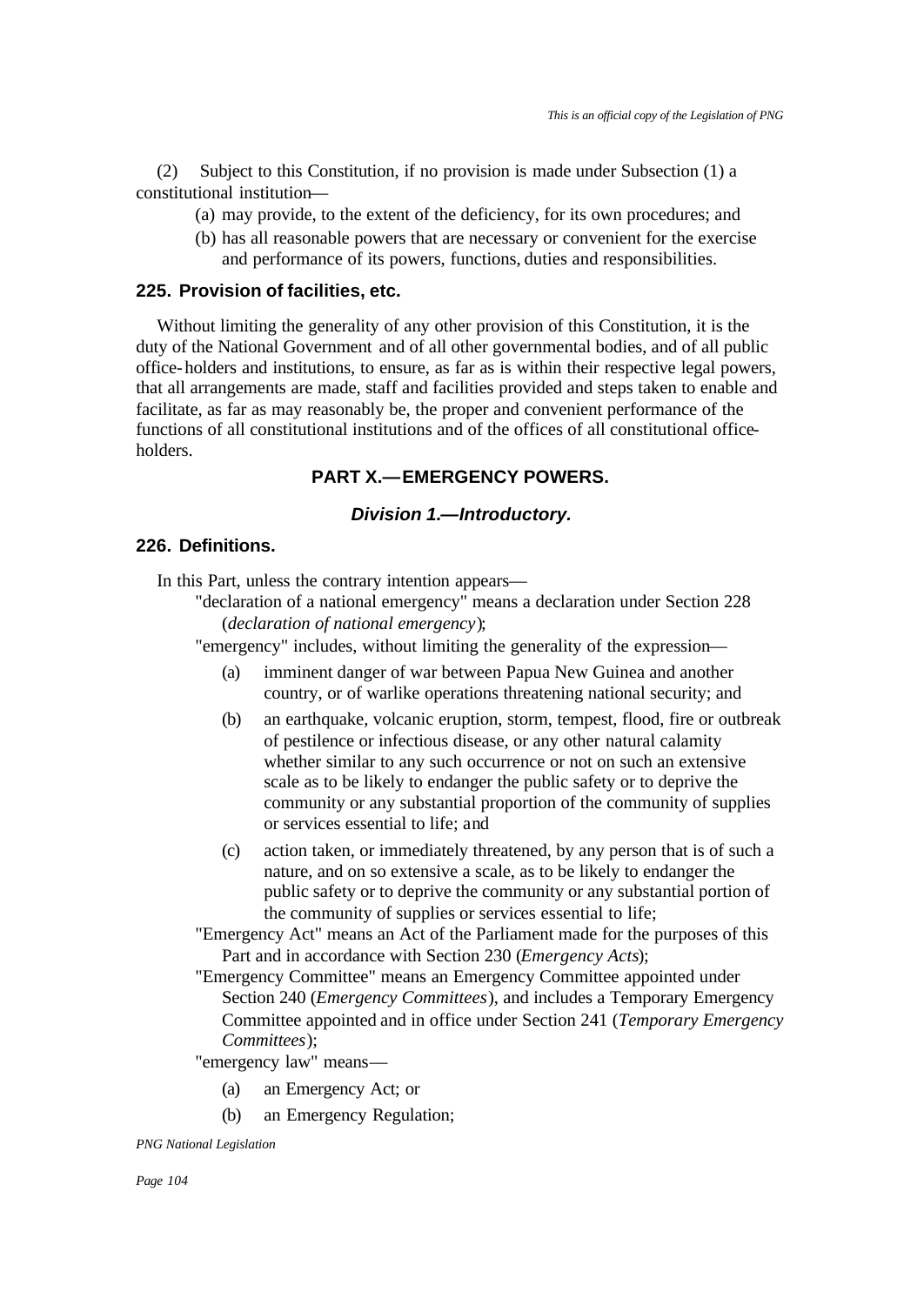- "emergency order" means an order made under an emergency law, as provided for by Section 232 (*emergency orders*);
- "Emergency Regulation" means a law that is made in accordance with Section 231 (*Emergency Regulations*);
- "internment" means detention that is authorized by or under a law the validity of which depends solely on this Part, but does not include the detention of a member of the armed forces of another country as a prisoner of war;

"period of declared national emergency" means any period during which—

- (a) Papua New Guinea is at war with another country by virtue of a declaration under Section 227 (*declaration of war*); or
- (b) a declaration of a national emergency is in force under Section 228 (*declaration of national emergency*).

### *Division 2.—Periods of Declared National Emergency.*

### **227. Declaration of war.**

The Head of State, acting with, and in accordance with, the advice of the National Executive Council, may publicly declare that Papua New Guinea is at war with another country.

### **228. Declaration of national emergency.**

(1) If the National Executive Council is of the opinion that an emergency exists or is about to come into being such that it is necessary that the powers conferred by the succeeding provisions of this Part be available, the Head of State, acting with, and in accordance with, the advice of the National Executive Council, may publicly declare the existence of a national emergency in relation to the whole or part of the country.

(2) Unless it is impracticable to do so, a declaration under Subsection (1) shall be made in relation to a part of the country only after prior consultation with the Emergency Committee.

### **229. Termination of periods of declared national emergency.**

A declaration of war or of a national emergency may be revoked at any time—

- (a) by the Head of State, acting with, and in accordance with, the advice of the National Executive Council; or
- (b) by decision of the Parliament.

#### *Division 3.—Emergency Measures.*

#### **230. Emergency Acts.**

(1) Before or during a period of declared national emergency, the Parliament may make Acts of the Parliament (to be known as "Emergency Acts") to make provision for dealing with the emergency, and with matters arising out of it.

- (2) An Emergency Act shall be expressed to be an Emergency Act.
- (3) Except to the extent necessary to bring it into effective operation at the time

*PNG National Legislation*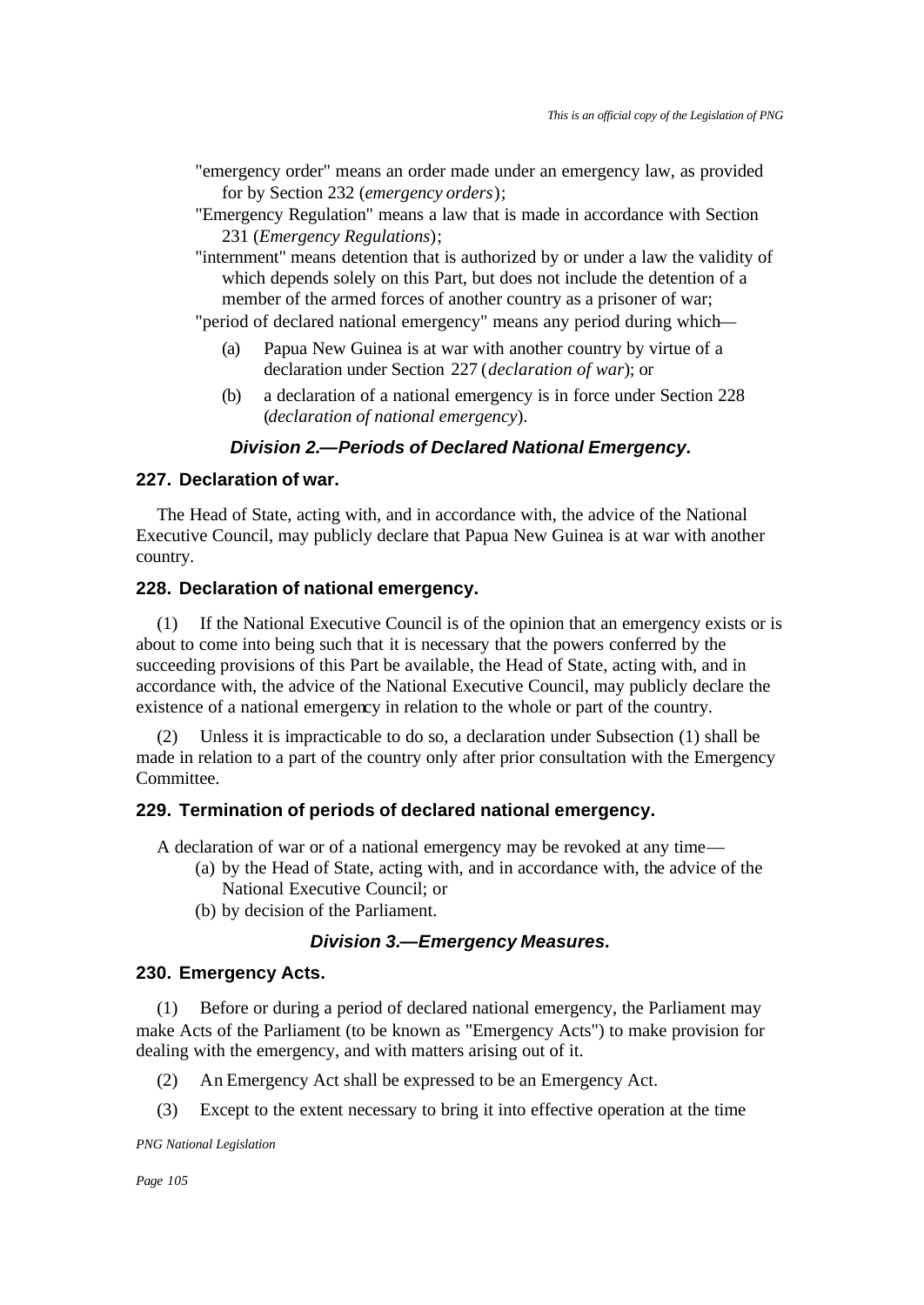when it otherwise comes into operation, an Emergency Act made before the commencement of a period of declared national emergency shall not come into operation until the commencement of the period.

# **231. Emergency Regulations.**

(1) Subject to this Part, at any time before the end of the period of 24 hours after the Parliament first meets after commencement of a period of declared national emergency the Head of State, acting with, and in accordance with, the advice of the National Executive Council, may make laws (to be known as "Emergency Regulations") to make provision for dealing with the emergency concerned, and with matters arising out of it if, and to the extent that, the nature of the emergency or its requirements necessitate the making of the provision before the Parliament can reasonably consider the matter.

- (2) An Emergency Regulation shall be immediately forwarded to— (a) the Speaker for presentation to the Parliament; and
	- (b) an Emergency Committee in accordance with Section 242(1)(a) (*functions etc., of Emergency Committees*) or where no Emergency Committee has been established, to the Temporary Emergency Committee established under Section 241 (*Temporary Emergency Committees*).

(3) Unless earlier extended by decision of the Parliament, an Emergency Regulation expires at the end of the period of 28 days after the making of the declaration of the emergency, or at the end of the period of 14 days after the Parliament first meets after the commencement of the period of declared national emergency, whichever first happens.

### **232. Emergency orders.**

(1) An emergency law may make provision for the giving of orders, not inconsistent with the emergency law, by persons authorized to do so by or under the law.

(2) No emergency law shall purport to confer powers to make orders that could not be made in the form of an emergency law.

(3) An order shall, if practicable, be in writing and be notified to the appropriate authority appointed by law.

(4) As far as practicable, details of, or copies of, all orders given in accordance with this section shall immediately be forwarded to—

- (a) the Speaker for presentation to the Parliament; and
- (b) the Emergency Committee in accordance with Section 242(1)(a) (*functions, etc., of Emergency Committees*) or where no Emergency Committee has been established, to the Temporary Emergency Committee established under Section 241 (*Temporary Emergency Committees*).

### **233. Content, operations, etc., of emergency laws.**

(1) Subject to this Part, an emergency law may make provision for the peace, order and good government of the country to the extent reasonably required for achieving its purpose.

*PNG National Legislation* (2) Notwithstanding the provisions of Sections 12 and 13 but subject to Subsections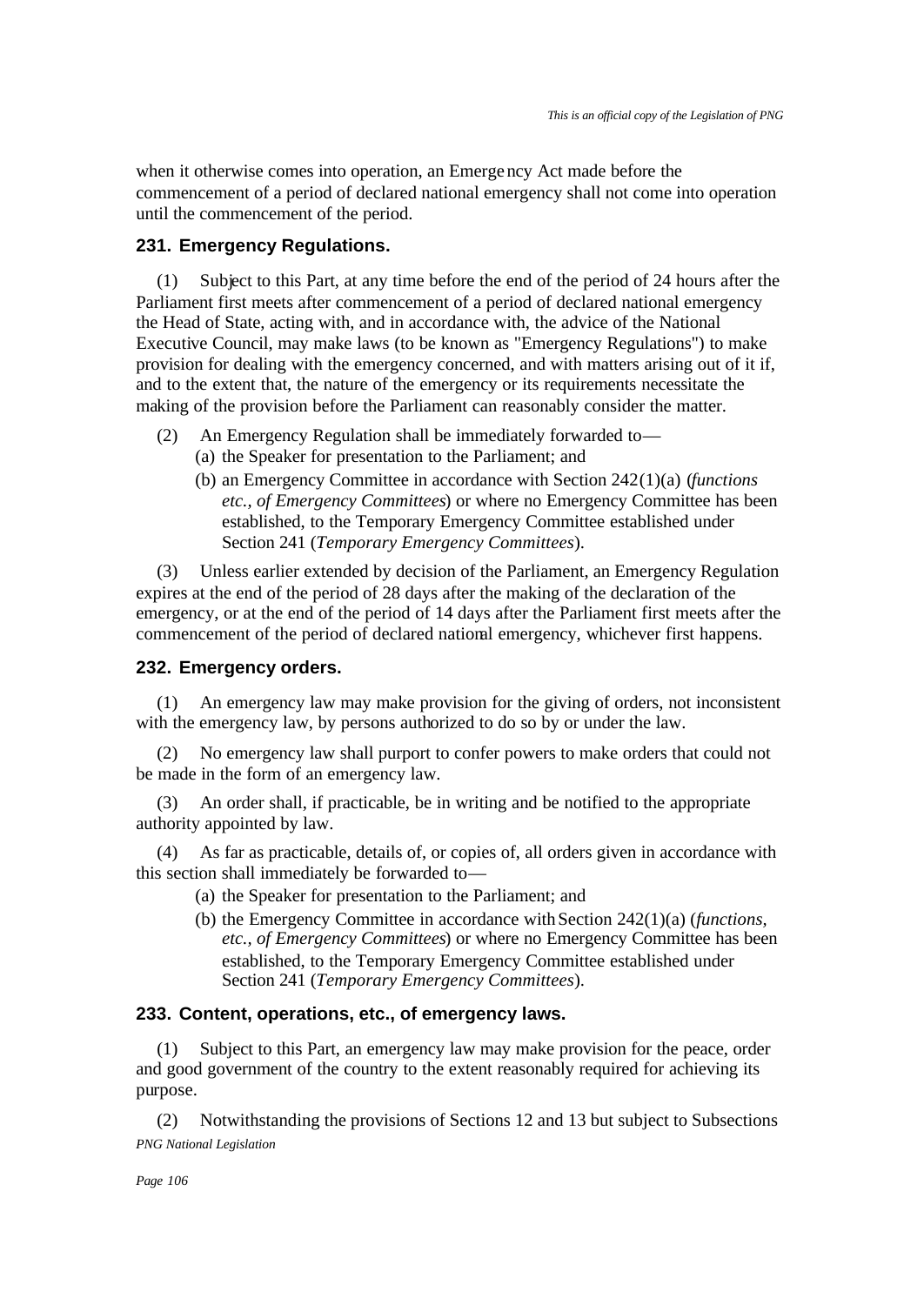(3) and (4), an emergency law may alter, wholly or partly, and absolutely or subject to conditions, any provision of Division III.3 (*basic rights*), any Organic Law made for the purposes of any such provision or any other law (other than a Constitutional Law) to the extent reasonably necessary to deal with the emergency concerned, and with matters arising out of it, but only so far as is reasonably justifiable in a democratic society having a proper regard for the rights and dignity of mankind.

- (3) An emergency law—
	- (a) may not alter—
		- (i) Section 35 (*right to life*); or
		- (ii) Section 36 (*freedom from inhuman treatment*); or
		- (iii) Section 45 (*freedom of conscience, thought and religion*); or
		- (iv) Section 50 (*right to vote and stand for public office*); or
		- (v) Section 55 (*equality of citizens*); or
		- (vi) Section 56 (*other rights and privileges of citizens*); and
	- (b) may provide for internment only in accordance with Division 5 (*internment*); and
	- (c) may alter Section 37 (*protection of the law*) or Section 42 (*liberty of the person*) only to the extent allowed by paragraph (b).
- (4) In addition, an Emergency Regulation may not alter—
	- (a) Section 46 (*freedom of expression*); or
	- (b) Section 47 (*freedom of assembly and association*); or
	- (c) Section 49 (*right to privacy*); or
	- (d) Section 51 (*right to freedom of information*),

and may not provide for a sentence of imprisonment for a period exceeding nine months.

(5) In the case of an inconsistency between a valid emergency law and any other law, the law made later prevails.

### **234. Release from custody on expiry, etc., of Emergency Regulations.**

Subject to any Act of the Parliament made for the purpose of dealing with the effect of the expiry or revocation of a particular Emergency Regulation, any person held in custody under or for the purposes of an Emergency Regulation shall be released from custody on its expiry or repeal, unless he is also held in custody under some other law.

### **235. Custody of members of Parliament under Emergency Regulations or in internment.**

If a member of the Parliament is held in custody under an Emergency Regulation, or is an internee, he shall, at all times when the Parliament is in session or when a committee (of which he is a member) of the Parliament is meeting, be released, on such conditions (if any) as are prescribed by an Act of the Parliament, into the custody of the Parliament in order to allow him to attend to his parliamentary duties, unless he is also held in custody under some other law.

*PNG National Legislation*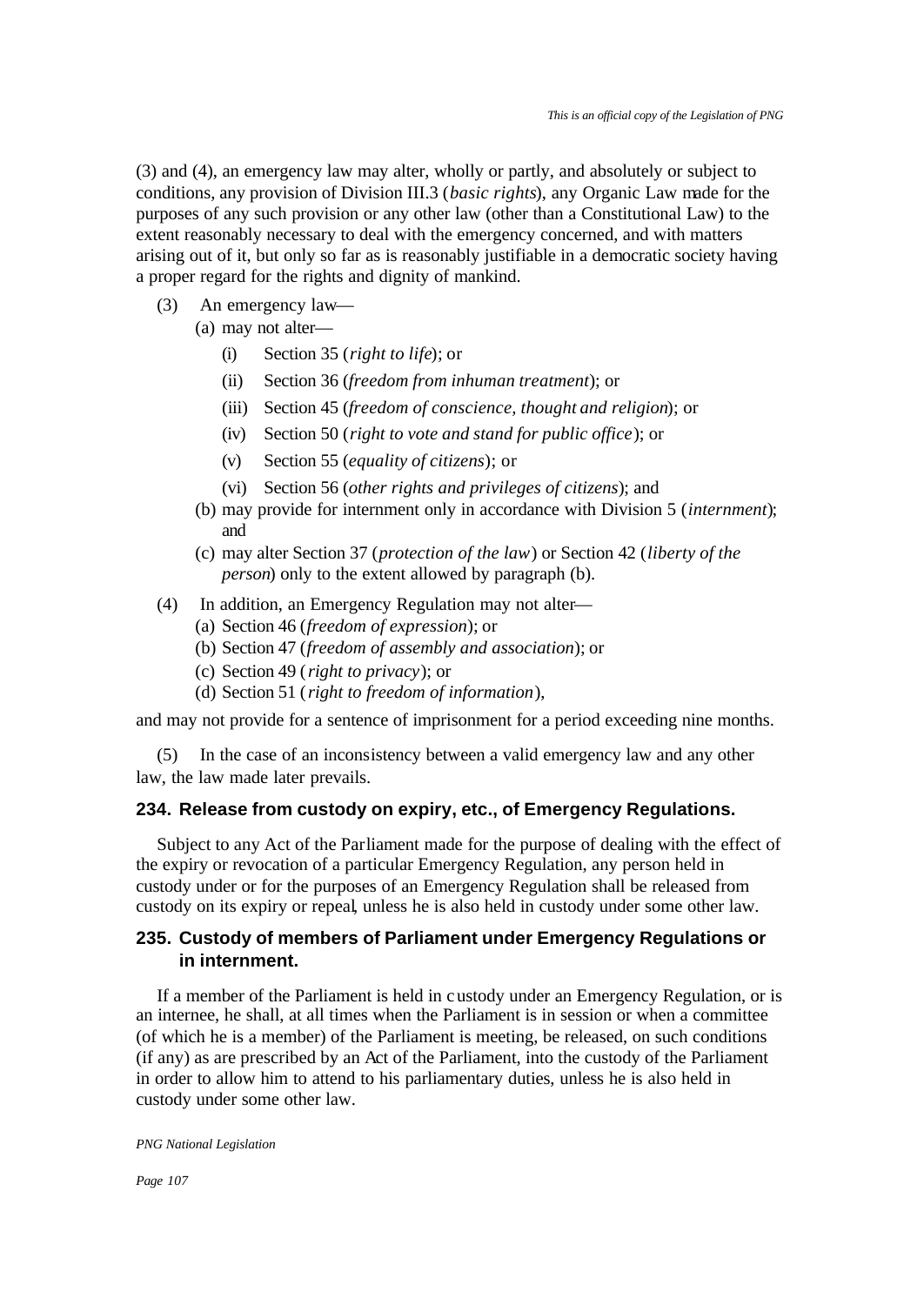# **236. Revocation, etc., of emergency laws, etc.**

- (1) An Emergency Act may be altered—
	- (a) by an Act of the Parliament; or
	- (b) in an urgent case, where to do so would not be contrary to the positive intention expressed by a resolution of the Parliament dealing with the particular emergency, by an Emergency Regulation.
- (2) An Emergency Regulation may be altered at any time—
	- (a) by the Head of State, acting with, and in accordance with, the advice of the National Executive Council; or
	- (b) by an Emergency Act; or
	- (c) by decision of the Parliament.

(3) An emergency order may be disallowed at any time by decision of the Parliament.

### **237. Automatic termination of emergency laws, etc.**

(1) Subject to Section 238 (*extension of Emergency Acts*) an emergency law, unless it has expired under Section 231(3) (*Emergency Regulations*) or unless earlier repealed shall be deemed to be repealed immediately after the end of the day on which the period of declared national emergency ends.

Where an Emergency Regulation which has amended or repealed any law in force immediately before the regulation took effect, is deemed to be repealed under Subsection (1), the repeal of that regulation shall revive the previous law from the date of that repeal as if the repealed regulation had not been made.

#### **238. Extension of Emergency Acts.**

(1) Subject to Subsection (2), to the extent that its extension is necessary to deal with the results or aftermath of the period of declared national emergency and is reasonably justifiable in a democratic society that has a proper regard for the rights and dignity of mankind, the operation of an Emergency Act may be extended from time to time, after the end of the period of declared national emergency, by decision of the Parliament by an absolute majority vote, for a period or periods each not exceeding two months.

(2) After the end of the period of declared national emergency, internment may be continued only in accordance with Section 244(6) (*laws providing for internment*).

# *Division 4.—Parliamentary Supervision and Control.*

#### **239. Parliamentary control.**

(1) Unless the Parliament is in session at the commencement of a period of declared national emergency, it shall be called to meet as soon as practicable, and in any event not more than 15 days, after the commencement of the period and thereafter during the period at intervals each not exceeding two months.

(2) At each meeting of the Parliament during a period of declared national

*PNG National Legislation*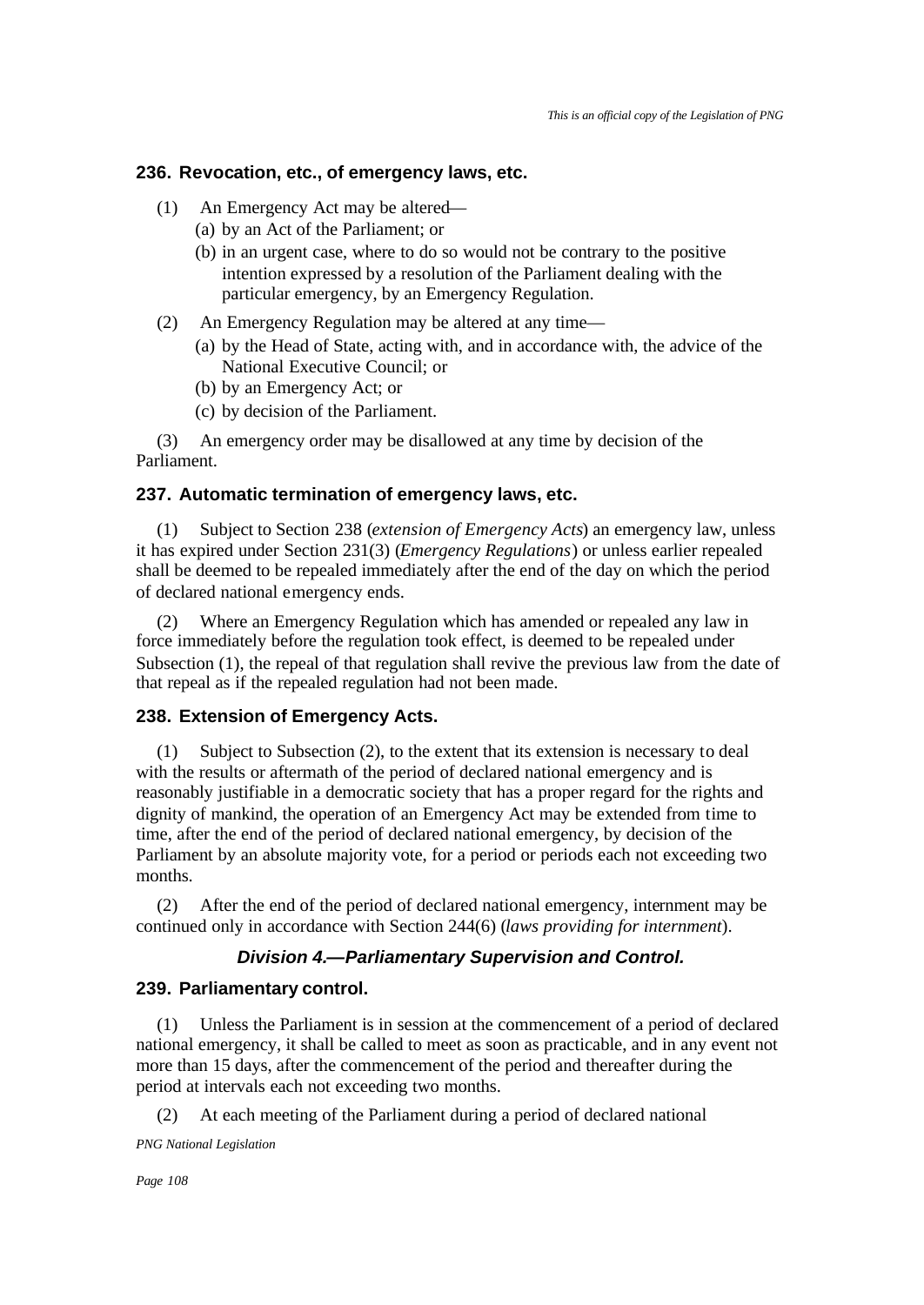emergency the Prime Minister shall present to the Parliament a statement setting out—

- (a) the reasons for the declaration of war or of the national emergency, or for the continuance of the period; and
- (b) the reasons for any new Emergency Regulations; and
- (c) a report on the operation of the emergency laws.

(3) Unless earlier revoked, a declaration of a national emergency expires at the end of the period of 21 days after its making, but may be extended from time to time by decision of the Parliament by an absolute majority vote, for a period or periods each not exceeding two months.

# **240. Emergency Committees.**

(1) An Act of the Parliament shall provide for and in respect of the appointment of committees of the Parliament (to be known as "Emergency Committees") in respect of a period or periods of declared national emergency.

(2) No Minister may be a member of a Committee.

(3) A Committee shall be available to meet at all times during the period in respect of which it was appointed.

(4) Subject to the availability of members to meet in accordance with Subsection (3), a Committee should, in principle, be broadly representative of the various parts of the country and of parties and groups in the Parliament.

# **241. Temporary Emergency Committees.**

(1) An Act of the Parliament or the Standing Orders of the Parliament shall make provision for and in respect of the appointment of a Temporary Emergency Committee to hold office if a period of declared national emergency commences at a time when the Parliament is not in session and an Emergency Committee has not been established in accordance with Section 240 (*Emergency Committees*) in respect of the period.

(2) A Temporary Emergency Committee ceases to hold office (except for the purpose of making a report in accordance with Section 242(2) (*functions, etc., of Emergency Committees*) as to events occurring during its term of office)—

- (a) at the time of the establishment of an Emergency Committee in accordance with Section 240 (*Emergency Committees*) in respect of the period of declared national emergency; or
- (b) at the end of the first meeting of the Parliament after its establishment,

whichever first occurs.

# **242. Functions, etc., of Emergency Committees.**

- (1) The Prime Minister shall ensure that—
	- (a) copies of all emergency laws and, so far as is practicable, of all emergency orders, are forwarded immediately to the Emergency Committee; and
	- (b) subject to any Emergency Act, the Committee is fully provided with information concerning, and is fully consulted concerning, developments in

*PNG National Legislation*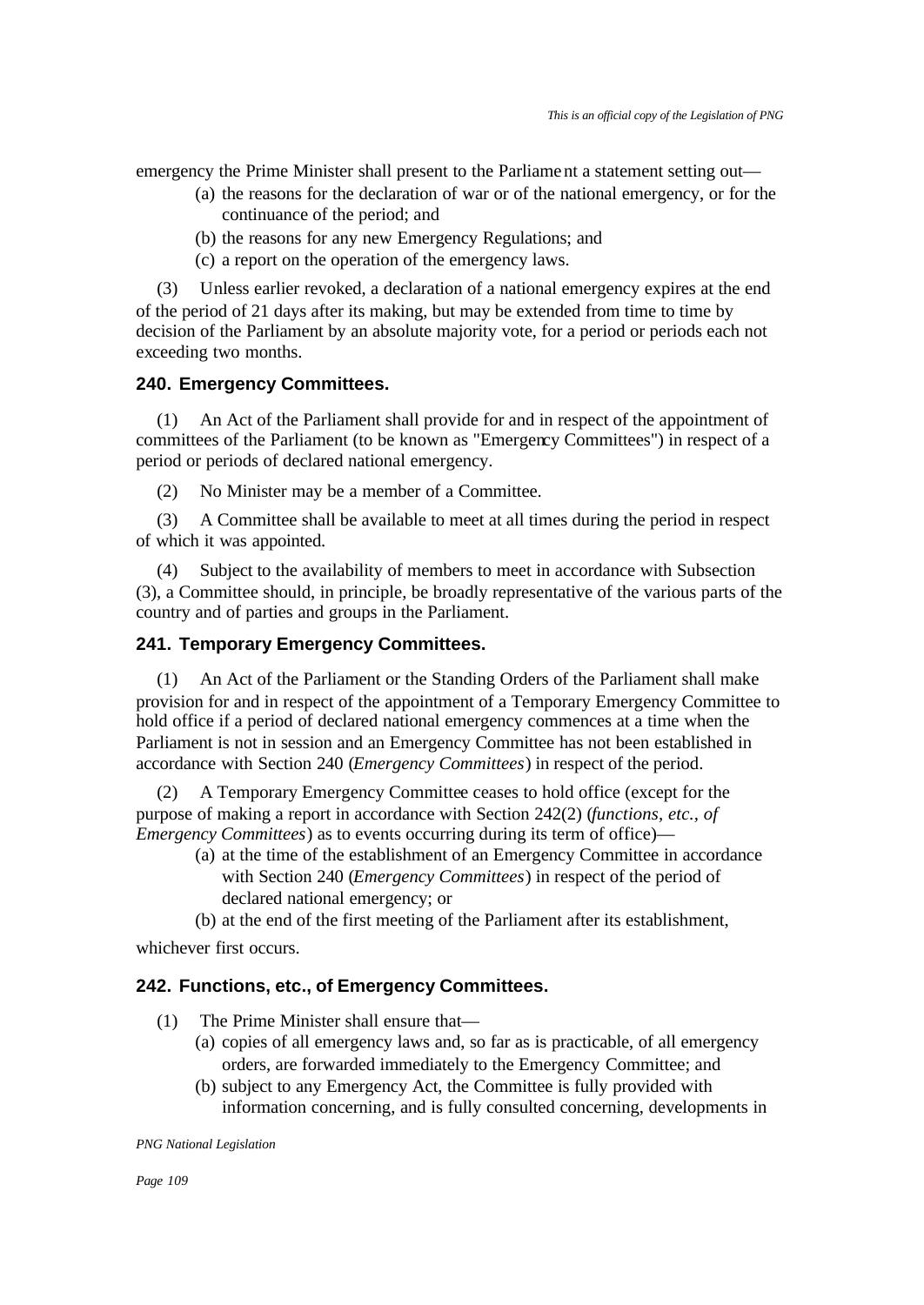the situation and in particular concerning proposed emergency laws and the operation of existing emergency laws.

(2) At each meeting of the Parliament during a period of declared national emergency the Emergency Committee shall present to the Parliament a statement as to—

- (a) whether or not the period of declared national emergency should continue; and
- (b) the justification for and the operation of the emergency laws; and
- (c) whether or not any emergency law should be altered,

and such other related matters as it thinks fit.

(3) As soon as practicable after receipt by him of a request to do so from the Emergency Committee, and in any event not more than 15 days afterwards, the Speaker shall call a meeting of the Parliament to consider—

- (a) any statements by the Committee under Subsection (2) and by the Prime Minister under Section 239(2) (*Parliamentary control*); and
- (b) whether or not the period of declared national emergency should be allowed to continue; and
- (c) whether or not an emergency law should be altered,

and such other matters as the Parliament thinks fit.

# **243. Priority of emergency business in Parliament.**

During a period of declared national emergency, and while any emergency law is in force, first priority shall, subject to any express provision of this Constitution to the contrary, be given to any question, notice, motion or other Parliamentary process relating to the emergency or to an emergency law.

# *Division 5.—Internment.*

# **244. Laws providing for internment.**

- (1) The internment of persons may be permitted only by an Act of the Parliament.
- (2) An Act referred to in Subsection (1)—
	- (a) must be made by an absolute majority vote; and
	- (b) takes effect on a date fixed by an absolute majority vote of the Parliament made after the commencement of a period of declared national emergency and, after at least four days' notice of the relevant motion has been given; and
	- (c) subject to Subsection (6), authorizes internment only during a period of declared national emergency.

(3) Subject to Subsection (4), at least four days' notice of the intention to introduce to the Parliament a proposed law to permit internment must be given, and the proposed law must be circulated, in accordance with the Standing Orders of the Parliament, to all members of the Parliament at least four days before the proposed law is made.

(4) During a time of war, the periods of four days prescribed in Subsection (3) are reduced to 24 hours.

*PNG National Legislation*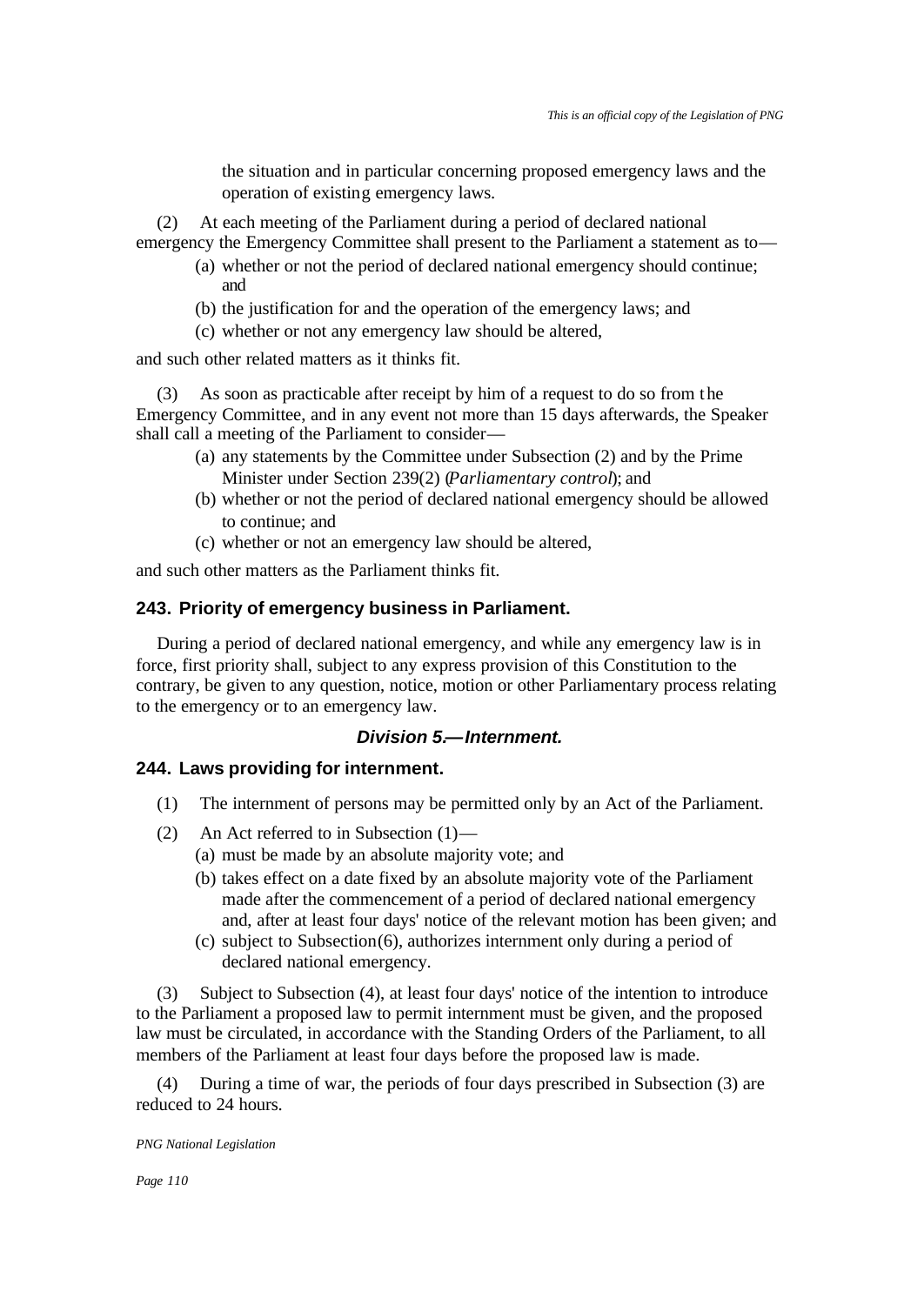(5) In his certificate given under Section 110 (*certification as to making of law*s) the Speaker must certify that the requirements of Subsection (2)(a) and (b), and of Subsection (3) or (4), as the case may be, have been complied with.

Internment may continue after the end of the period of declared national emergency only to the extent that is reasonably required for the orderly and peaceful repatriation, resettlement or re-establishment of internees.

### **245. Internment.**

- (1) The following provisions apply to and in relation to an internee:—
	- (a) an internee and his next-of-kin or other close relative in the country shall, as soon as practicable and in any case not more than seven days after the commencement of his internment, be furnished with a statement in writing in a language that he understands specifying in detail the grounds upon which he is interned; and
	- (b) subject to Section 244(6) (*laws providing for internment*), an internee (other than an alien enemy) shall be released from detention at the end of the period of two months after his internment unless an independent and impartial tribunal established under paragraph (e) has reviewed his case and found that sufficient cause has been shown for his internment; and
	- (c) subject to Section 244(6) (*laws providing for internment*) an internee (other than an alien enemy) shall be released from detention at the end of the period of six months after his internment; and
	- (d) an internee (other than an alien enemy) is entitled to have his case reviewed by an independent and impartial tribunal established under paragraph (e) as soon as practicable after he has been interned, and in any case not more than one month after the commencement of his internment, and afterwards at intervals not exceeding two months; and
	- (e) an Organic Law shall provide for the establishment of the independent and impartial tribunal referred to in this section and that the Chairman of the tribunal shall be a person qualified to be a Judge of the National Court; and
	- (f) the Organic Law referred to in paragraph (e) shall provide that as far as practicable where the case of an internee is being reviewed on a second or subsequent occasion, a majority of the members (including the Chairman) of any tribunal referred to in that paragraph which conducts that review shall be different from the members of any such tribunal which previously reviewed the case of that detainee; and
	- (g) subject to Subsection (5), where a tribunal established under paragraph (e) finds that a citizen has been interned wrongly or without sufficient reason—
		- (i) the Head of State, acting with, and in accordance with, the advice of the National Executive Council shall order that he be released; and
		- (ii) he is entitled to compensation, in accordance with law, for the internment and any consequences of it; and
	- (h) subject to Subsection (5), where a tribunal established in accordance with paragraph (e) finds that there are no longer sufficient grounds for the internment of a citizen, the Minister responsible for national security shall

*PNG National Legislation*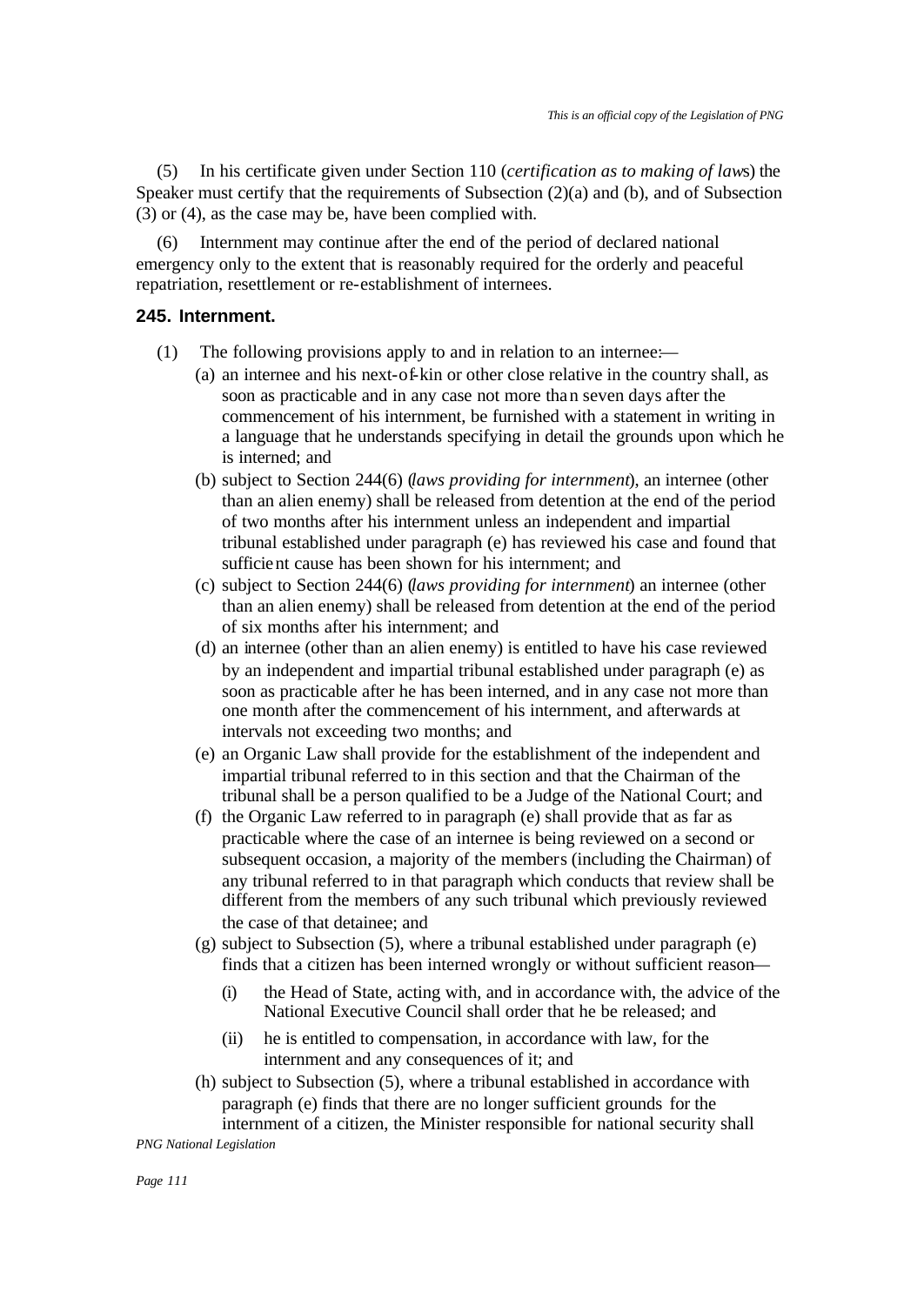order that he be released immediately; and

- (i) a person released from internment in accordance with paragraphs (c), (g) or (h) shall not again be interned substantially on the same facts unless a change in circumstances relating to the grounds of the original internment gives these facts a new significance; and
- (j) internees shall be kept separated, as far as practicable, from other persons in custody, and shall receive treatment not less favourable than that afforded to persons in custody awaiting trial for offences; and
- (k) the names and places of residence of internees shall be published in the National Gazette and in any newspaper which has a national circulation, within 14 days of the internment, and at monthly intervals afterwards; and
- (l) the Minister responsible for national security shall present to the Parliament at each meeting of the Parliament during the period of declared national emergency, but in any event, at intervals not exceeding six months, reports concerning all internees, their treatment, the review of their cases and action taken in regard to them.

(2) An internee shall be given adequate facilities to prepare and make representations to the review tribunal referred to in Subsection (1)(e) either personally or through a lawyer, and in particular shall be allowed full access to a lawyer (and if necessary to legal aid) and the services of a competent interpreter if required.

- (3) An internee shall—
	- (a) be permitted to appear in person before the review tribunal; and
	- (b) be permitted to be represented by a lawyer and a friend before the review tribunal.

(4) The tribunal shall forward copies of its findings and recommendations to the internee and to his next-of-kin or other close relative in the country when they are furnished to the Minister responsible for national security.

(5) Where in his opinion it is necessary to do so in the interests of national security or public order, the Head of State, acting with, and in accordance with, the advice of the National Executive Council may refuse to make an order in accordance with Subsection  $(1)(g)$  or (h) for the release of an internee, but in that event, except in time of war—

- (a) he shall promptly present to the Parliament a report stating that he has refused to release the internee and setting out the reasons for his refusal; and
- (b) the Parliament may order that the internee be released.
- (6) Where an order is made in accordance with Subsection (5)—
	- (a) the internee shall be released in accordance with the order; and
	- (b) Subsection (1)(i) applies as though the order were an order under Subsection(1)(g) or (h), as appropriate.

(7) An Organic Law, an Act of the Parliament or an emergency law may make further provision, not inconsistent with this section, in respect of the treatment, security and discipline of internees.

*PNG National Legislation* The provisions of the Geneva Convention Relative to the Protection of Civilian Persons in Time of War of August 14 1949, and any other international convention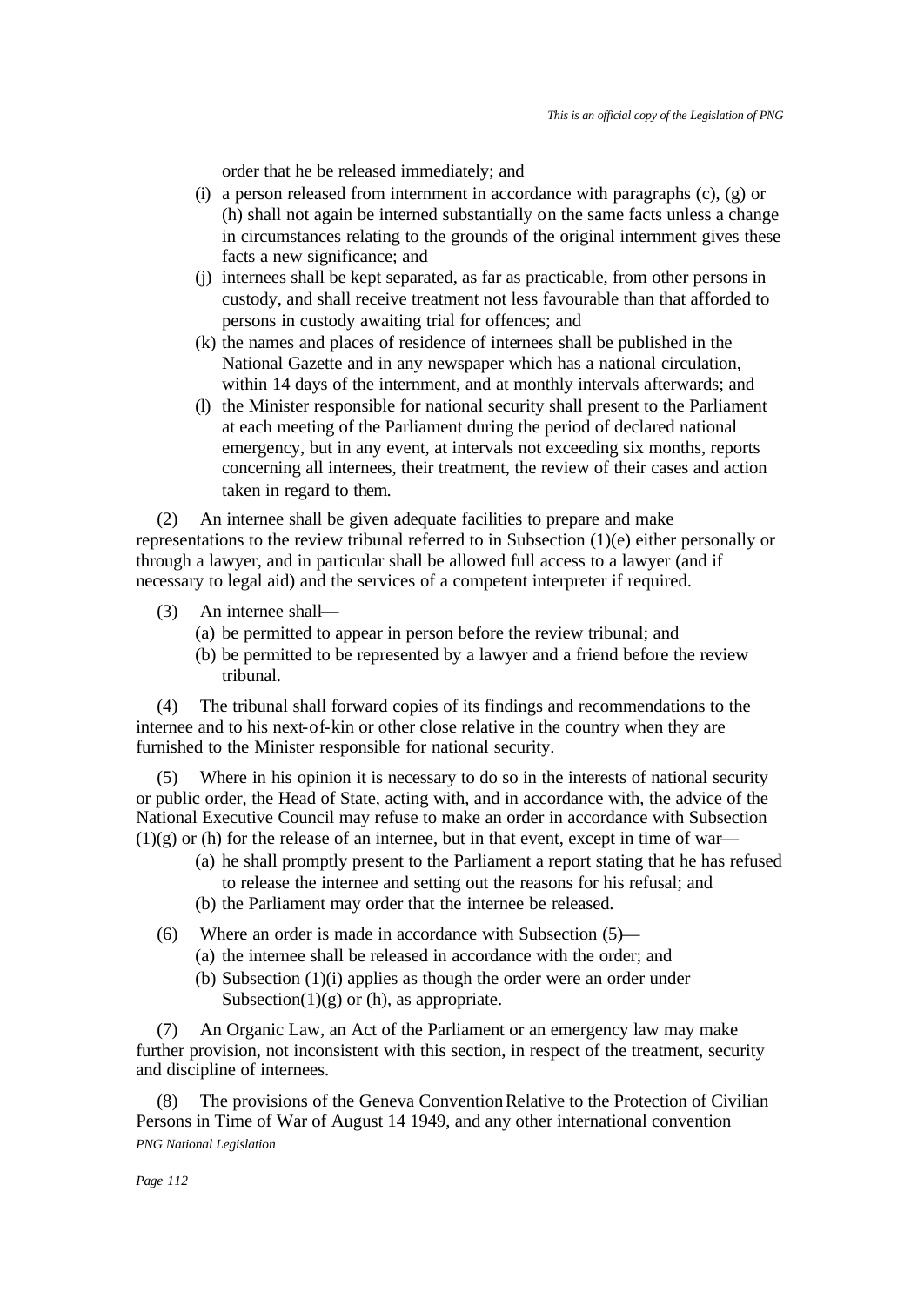relating to interned persons, shall be complied with in relation to persons protected by them, and in addition such of those provisions that are of general application and can appropriately be applied to interned citizens shall be complied with in relation to such internees.

# *Division 6.—Miscellaneous.*

# **246. Extension of tenure of Parliament and Governor-General.**

During a period of declared national emergency the Parliament may, by an absolute majority vote, extend its term of office, or the term of office of the Governor-General, or both, for a term not exceeding the length of the period and such time afterwards as is necessary to allow a general election to be arranged and held, or for a Governor-General to be appointed, as the case requires.

# **PART XI.—MISCELLANEOUS.**

# **247. Legal capacity of the Independent State of Papua New Guinea.**

(1) Papua New Guinea has power to acquire, hold and dispose of property of any kind, and to make contracts, in accordance with an Act of the Parliament.

(2) Papua New Guinea may sue and be sued, in accordance with an Act of the Parliament.

# **248. Vesting of rights and liabilities of former Government.**

All property that was, immediately before Independence Day, vested in the body corporate at that time known as "The Government of Papua New Guinea" is, on that day, vested in Papua New Guinea, and all rights and liabilities (actual or contingent) of that body immediately before that day are, on that day, rights and liabilities of Papua New Guinea.

# **249. Declarations by certain office-holders.**

Subject to any Organic Law, every person who is subject to Division III.2 (*leadership code*) before entering upon the duties of or exercising any of the powers of his office, shall make—

- (a) unless he has made it on a previous occasion or is exempt from making it under—
	- (i) Section 251(1) (*taking certain oaths, etc., by non-citizens*); or
	- (ii) Section 272 (*oaths, affirmation, etc.*),

the Declaration of Loyalty; and

- (b) in the case of—
	- (i) a judicial officer—the Judicial Declaration; or
	- (ii) an office-holder other than a judicial officer—the Declaration of Office.

# **250. Making of Declaration of Loyalty, etc.**

*PNG National Legislation* (1) Subject to any provision of a Constitutional Law making special provision for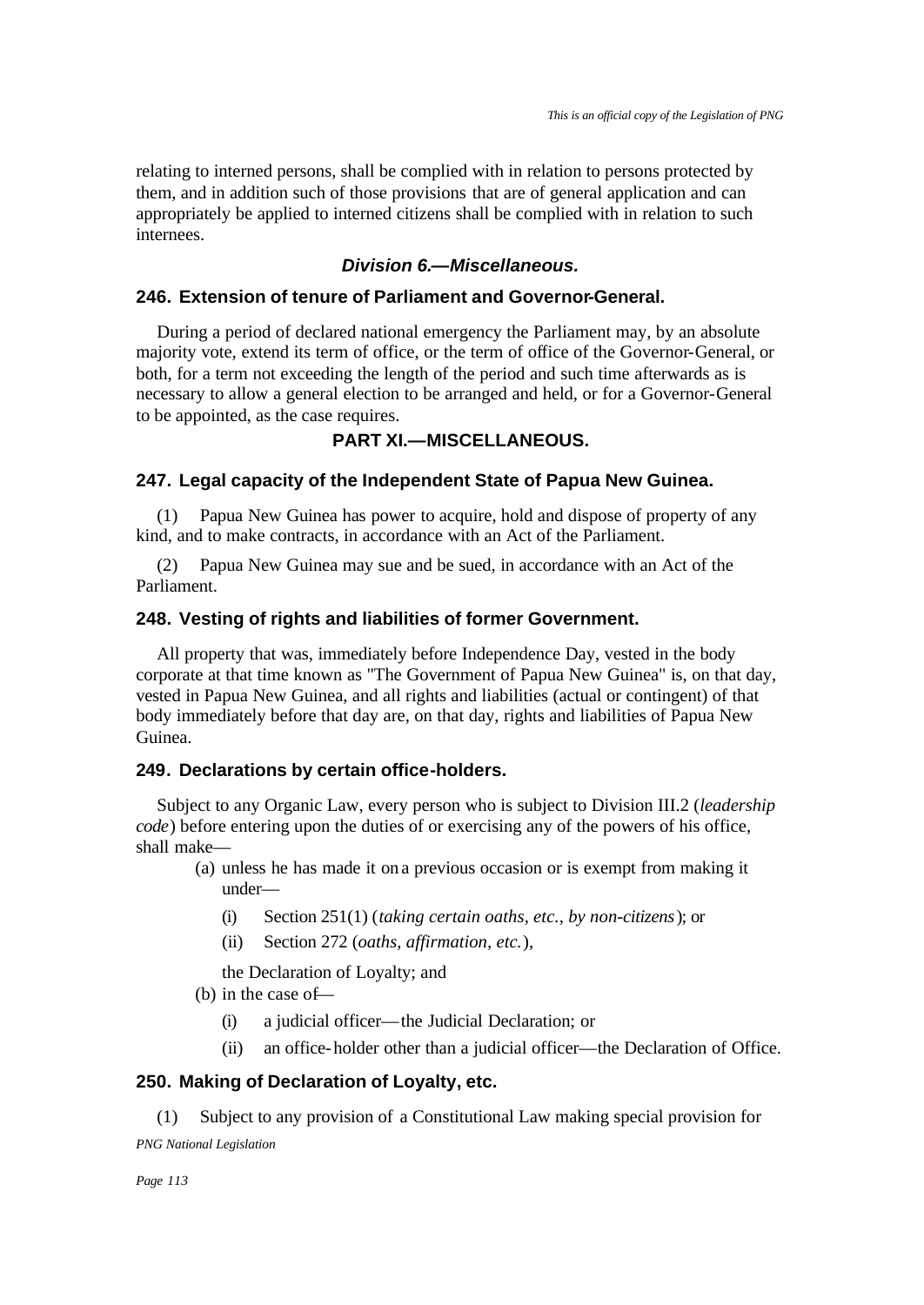the purpose, the Oath of Allegiance, the Declaration of Loyalty, the Judicial Declaration or the Declaration of Office (or any other oath, affirmation or declaration that is required or permitted to be taken or made by or for the purposes of a Constitutional Law) may be taken or made before any person appointed for the purpose by or under an Act of the Parliament, or in the absence of any such Act, before a person appointed for the purpose by the Head of State, acting with, and in accordance with, the advice of the National Executive Council.

(2) Notwithstanding the provisions of Subsection (1), an oath, affirmation or declaration referred to in that subsection is binding and effectual no matter before whom it is taken or made.

# **251. Taking certain oaths, etc., by non-citizens.**

- $(1)$  If—
	- (a) it is desirable that a non-citizen be appointed to an office under a statute; and
	- (b) it is a requirement that in order to be qualified for appointment, or to enter upon the duties or exercise the powers of the office, a person must take the Oath of Allegiance or make the Declaration of Loyalty, or take or make some oath, affirmation or declaration; and
	- (c) the National Executive Council is satisfied that, by reason of the law of some other country, to take the Oath of Allegiance or make the Declaration of Loyalty, or to take or make the other oath, affirmation or declaration, in the prescribed manner or form would or might adversely affect the nationality or citizenship status of the person concerned,

the Head of State, acting with, and in accordance with, the advice of the National Executive Council, may, by order, substitute some oath, affirmation or declaration or, if thought necessary, exempt the person from the requirement.

(2) Notwithstanding Subsection (1), the non-citizen is subject to all laws as if he had made the Declaration of Loyalty, or had taken or made the other oath, affirmation or declaration, as the case may be.

(3) Nothing in Subsection (1) applies to or in respect of the Judicial Declaration.

# **252. The National Gazette.**

There shall be an official journal of the Nationa l Government, which shall be known as the National Gazette or by such other name as is given by or under an Act of the Parliament.

# **253. Slavery, etc.**

Slavery, and the slave trade in all their forms, and all similar institutions and practices, are strictly prohibited.

# **254. Filling of offices, etc.**

In principle—

(a) no constitutional office shall be left unfilled on a substantive basis for longer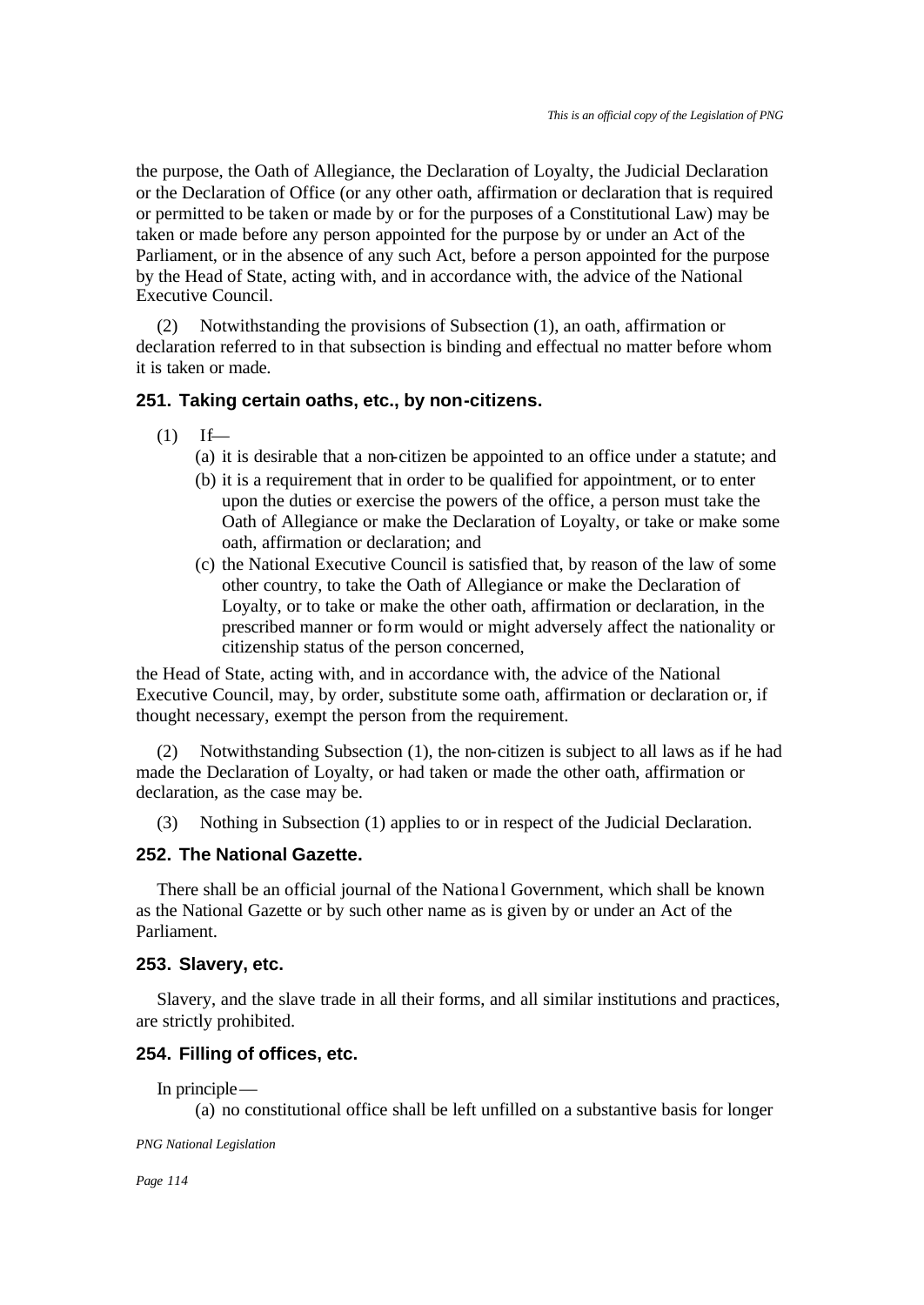than is necessary for it to be filled by an appropriate appointee; and

- (b) no person shall hold more than one public office at the same time except where one such office is so much associated with, or related to, another, or where the holding of one such office is so relevant to the holding of another, as to make it desirable that the offices be held jointly; and
- (c) public offices of similar importance or standing, and in particular offices in any statutory board or committee, should be filled by persons from the various areas of the country.

# **255. Consultation.**

In principle, where a law provides for consultation between persons or bodies, or persons and bodies, the consultation must be meaningful and allow for a genuine interchange and consideration of views.

# **256. Reports by public office-holders, etc.**

Subject to this Constitution, an Act of the Parliament may make provision for and in respect of annual and other reports by a constitutional office-holder or any other public office-holder, or by a constitutional institution or any other statutory body.

### **257. Proof of acts of the Constituent Assembly.**

(1) All courts, Judges and persons acting judicially shall take judicial notice of all acts and proceedings of the Constituent Assembly.

(2) An act of, or the proceedings of, the Constituent Assembly may be proved for any purpose by the production of—

- (a) a certificate under the hand, or purporting to be under the hand, of the Speaker of the pre-Independence House of Assembly; or
- (b) a document under the hand, or purporting to be under the hand, of the Clerk or other proper officer of the pre-Independence House of Assembly and purporting to be the minutes or other official record of the proceedings of the Constituent Assembly.

### **258. Constitutional Regulations.**

(1) The Head of State, acting with, and in accordance with, the advice of the National Executive Council, may make regulations, not inconsistent with a Constitutional Law or an Act of the Parliament, prescribing all matters that by a Constitutional Law are required or permitted to be prescribed or provided for by Constitutional Regulation.

All Constitutional Regulations shall be tabled in the Parliament as soon as practicable after being made, and may be disallowed by the Parliament at any time.

### **259. Independent tribunals.**

Unless otherwise provided for by a Constitutional Law, in any case where a Constitutional Law requires the appointment of an independent tribunal, the members of that tribunal shall be appointed from a list of names approved by the Judicial and Legal Services Commission.

*PNG National Legislation*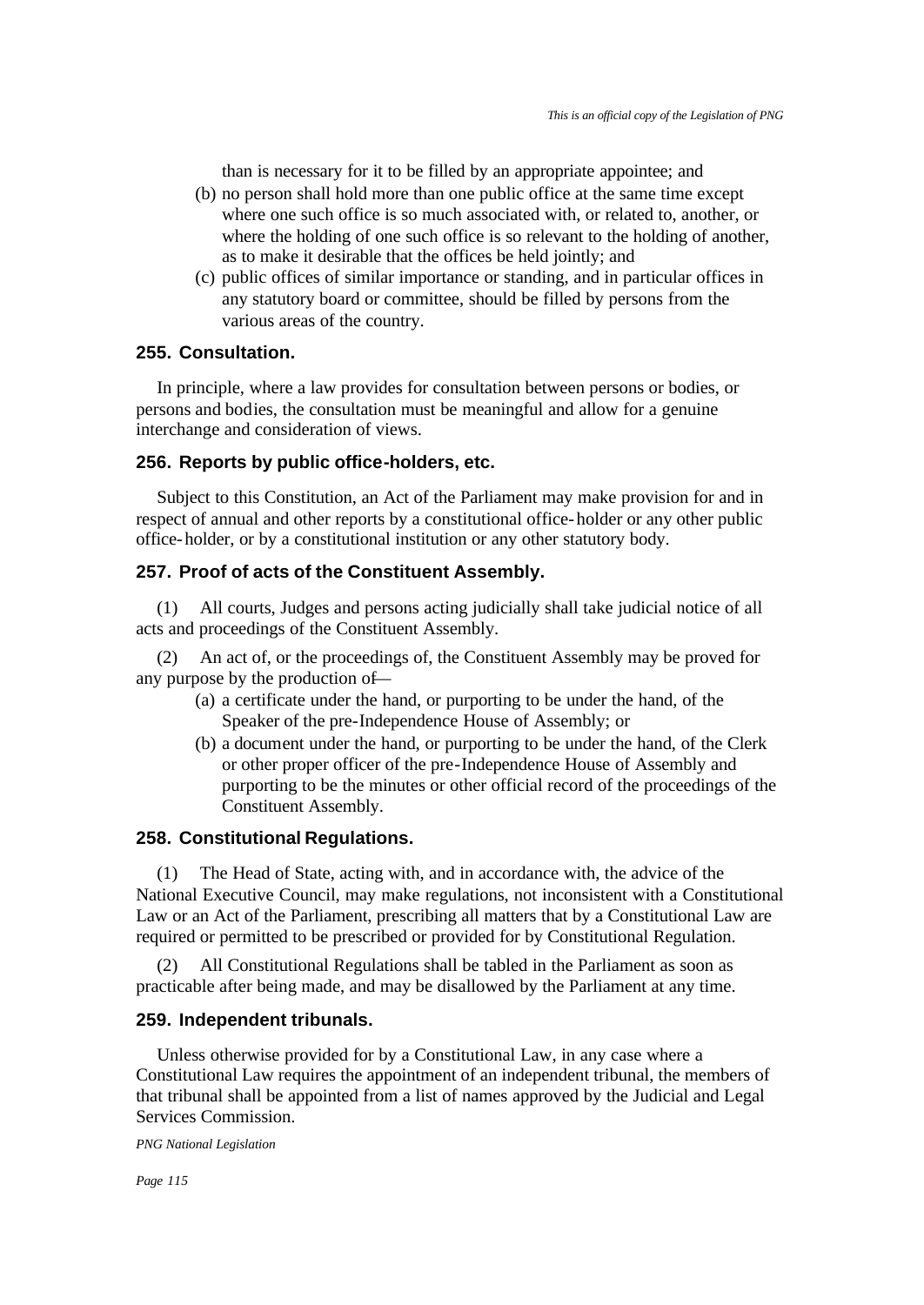# **PART XII.—CONSTITUTIONAL REVIEW.**

### **260. General Constitutional Commission.**

(1) An Act of the Parliament shall make provision for and in respect of the establishment, at or after the end of the period of three years commencing on Independence Day, of a General Constitutional Commission.

- (2) The members of the Commission shall—
	- (a) be appointed by the Head of State, acting with, and in accordance with, the advice of the National Executive Council given after consultation with any appropriate parliamentary committee; and
	- (b) be broadly representative of the different areas of the country; and
	- (c) give balanced representation of the major parties and groups in Parliament.
- (3) Each member of the General Constitutional Commission must be—
	- (a) a member of the Parliament; or
	- (b) a member of a provincial government or local government body; or
	- (c) a member of a State Service; or
	- (d) some other citizen with relevant expertise.

(4) The General Constitutional Commission shall inquire into the working of this Constitution and the Organic Laws.

(5) As soon as is reasonably practicable after its appointment, the General Constitutional Commission shall forward a report of its findings to the Speaker for presentation to the Parliament, together with its recommendations (if any) as to amendment of this Constitution, and new or amended Organic Laws or other laws or administrative procedures.

# **261. Interim Constitutional Commission.**

(1) An Act of Parliament shall provide that until the Constitutional Commission is established there shall be an Interim Constitutional Commission the membership of which is in accordance with Section 260(2) and (3) (*General Constitutional Commission*).

(2) The Interim Constitutional Commission shall consider proposed alteration of this Constitution or of any Organic Law, and report to Parliament before there is an opportunity for debate of the proposed legislation.

# **262. Subordinate commissions and committees.**

lxiv

- (1) Acts of the Parliament may make provision for and in respect of—
	- (a) a Commission on Provincial Government, the primary function of which shall be to investigate the workings of the system of provincial government; and
	- (b) other commissions and committees to investigate such other aspects of the working of this Constitution as the Parliament thinks desirable.
- (2) The commissions and committees established in accordance with Subsection

*PNG National Legislation*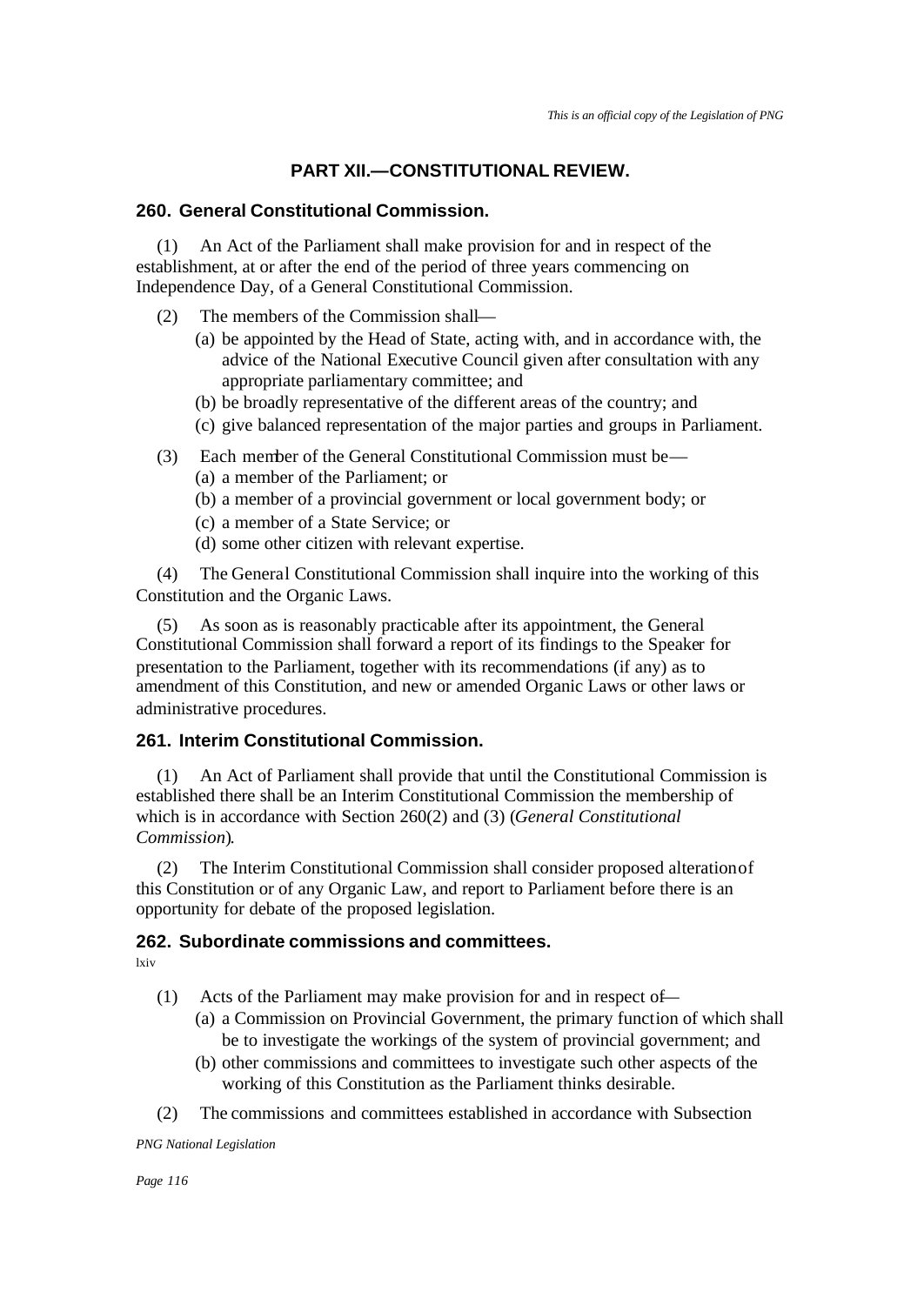(1)(b) shall report to the General Constitutional Commission on the subject matters of their respective investigations, with such recommendations (if any) as they think desirable, in time to allow the General Constitutional Commission to report to the Parliament in accordance with Section 260 (*General Constitutional Commission*).

(3) The General Constitutional Commission shall ensure that any reports of commissions or committees established in accordance with Subsection (1)(b) are forwarded to the Speaker for presentation to the Parliament before or at the same time as its report is so forwarded.

# **263. Further definition, etc.**

Acts of the Parliament may make provision for further defining the terms of reference of the General Constitutional Commission and any other commissions or committees established in accordance with Section 262 (s*ubordinate commissions and committees*).

# **PART XIII.— IMMEDIATE AND TRANSITIONAL PROVISIONS.**

# **264. Effect of Part XIII.**

The provisions of this Part, and of any Provisional Organic Law or Organic Law made for the purposes of Section 267 (*transitional laws*), have effect notwithstanding anything in the preceding provisions of this Constitution.

# **265. Dissolution of the Constituent Assembly.**

The Constituent Assembly, having performed its duty to frame and adopt, on behalf of the People, a Constitution, and its other duties, is dissolved.

### **266. Provisional laws.**

(1) If before Independence Day the Constituent Assembly has made an instrument expressed to be a Provisional Organic Law, the instrument takes effect, on Independence Day, as if it were an Organic Law made and coming into effect on that day.

(2) If before Independence Day the Constituent Assembly has made an instrument expressed to be a Provisional Act of the Parliament made for the purpose of bringing any provision of this Constitution into effective operation on Independence Day, the instrument takes effect, on Independence Day, as if it were an Act of the Parliament made and coming into effect on that day.

### **267. Transitional laws.**

(1) A Provisional Organic Law or an Organic Law may make whatever provision seems necessary or desirable for a smooth transition from pre-Independence arrangements to arrangements under this Constitution and, in particular, but without limiting the generality of the foregoing, for securing—

- (a) the immediate filling of offices, and the immediately effective operation of institutions under this Constitution where there were corresponding pre-Independence offices or institutions; and
- (b) the continued effect of acts done or commenced before Independence Day

*PNG National Legislation*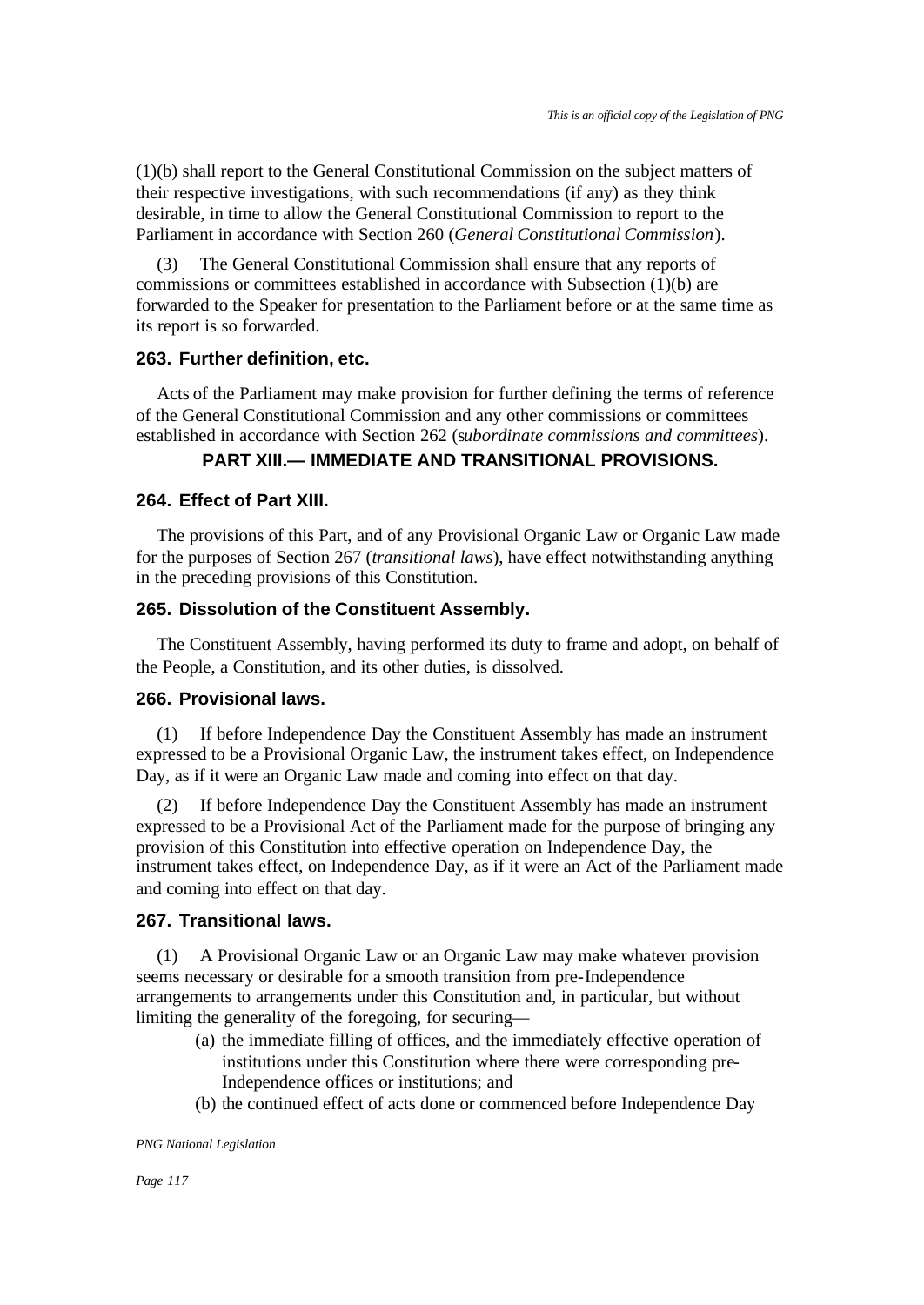under pre-Independence laws.

(2) A Provisional Organic Law or an Organic Law made for the purposes of Subsection (1) may declare what were the pre-Independence offices and institutions that correspond with offices and institutions under this Constitution.

# **268. First Governor-General.**

If before Independence Day—

- (a) the Constituent Assembly has nominated by a simple majority vote, in an exhaustive secret ballot a person to be the first Governor-General; and
- (b) Her Majesty, Elizabeth II, having consented to become Queen and Head of State of Papua New Guinea has signified her approval to that person becoming the Governor-General,

that person becomes the first Governor-General on Independence Day.

# **269. First Parliament, electorates, etc.**

(1) Notwithstanding anything in this Constitution, but subject to Subsection (6), the open and regional electorates for the pre-Independence House of Assembly established immediately before Independence Day are the first open and provincial (as the case may be) electorates for the Parliament.

(2) Notwithstanding anything in this Constitution but subject to any Organic Law on national electoral matters—

- (a) each member of the pre-Independence House of Assembly in office immediately before Independence Day (including a member who although he is or may be disqualified under Section 37(4)(a) of the *Papua New Guinea Act* 1949-1975 of Australia has been confirmed in his membership by resolution of the House of Assembly) is the first member of the Parliament for his electorate and shall continue to hold office unless or until—
	- (i) his seat becomes vacant by virtue of Section  $104(2)(a)$ , (b), (c), (d), (e), (g) or (h) (*normal term of office*); or
	- (ii) he becomes a person who has been convicted of and is under sentence of imprisonment, or is subject to be sentenced (other than a person who has been released on recognizance to appear and receive judgement when called upon), for an offence punishable by imprisonment for one year or longer, as in Section 50(1)(a) (*right to vote and stand for public office*); or
	- (iii) he becomes disqualified under Section 103(3)(b) or (d) (*qualifications for and disqualifications from membership*); and
- (b) the pre-Independence Speaker and Chairman of Committees in office immediately before Independence Day are the first Speaker and Deputy Speaker, respectively, of the Parliament; and
- (c) the electoral rolls in effect immediately before Independence Day are the first electoral rolls for the first open and provincial electorates (as the case may be).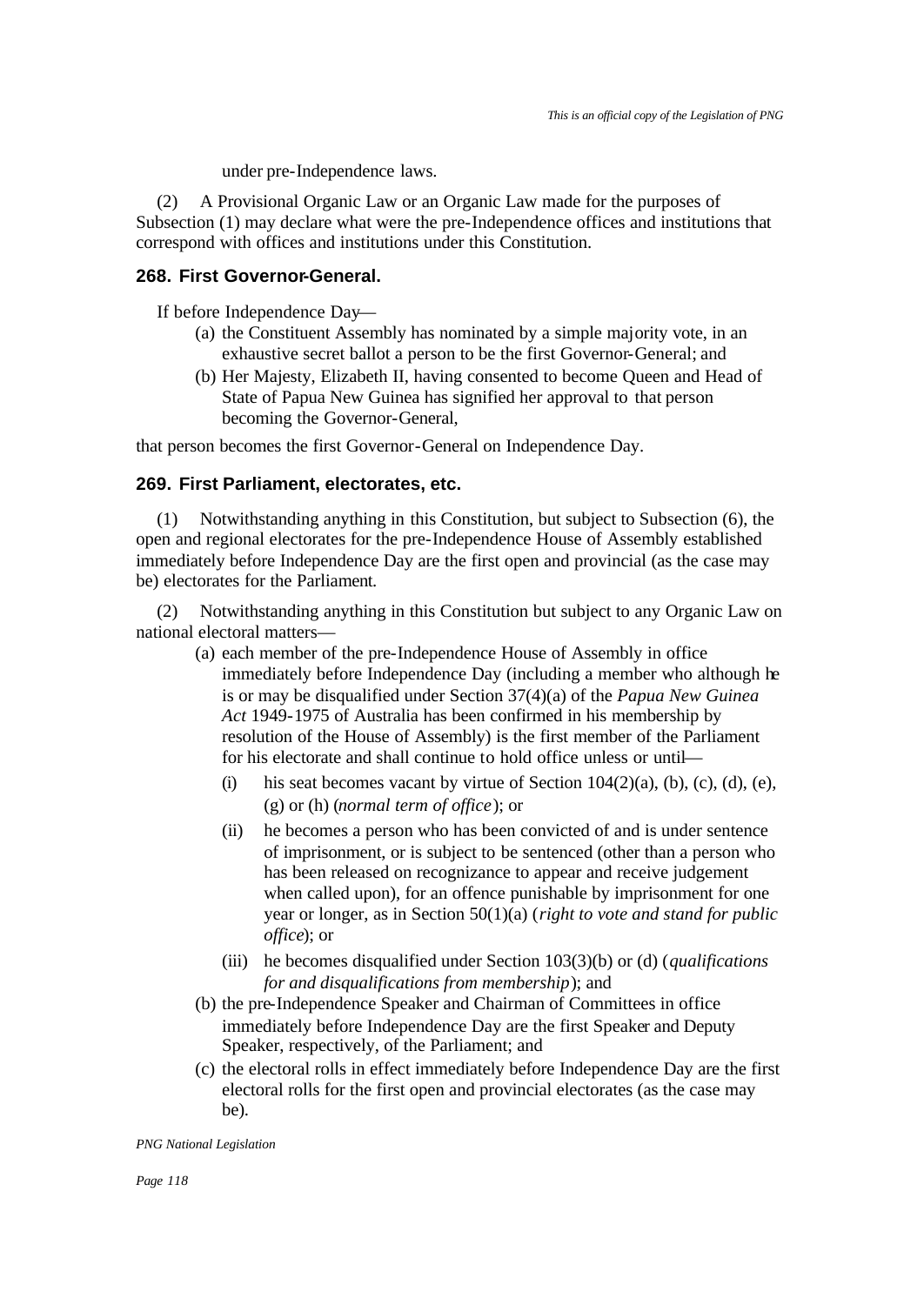(3) The Boundaries Commission shall recommend to the Parliament the number of open electorates and their boundaries for determination by the Parliament under Section 125(1) (*electorates*) as soon as possible after Independence Day.

Unless a general election to the Parliament is held earlier under Section 105 (*general elections*) the term of the first Parliament is—

- (a) the balance of the term of the pre-Independence House of Assembly remaining unexpended immediately after Independence Day; and
- (b) the period up to the first general election held after Independence Day and the first general elections shall be held, as directed by the Head of State, acting with, and in accordance with, the advice of the Electoral Commission, in the months May and June 1977.

(5) If the Parliament has not made a determination under Section 125(1)

(*electorates*) in time for the first general elections held after Independence Day—

- (a) the number and boundaries of the open electorates shall remain the same as for the previous general elections; and
- (b) the number of provincial electorates shall be as determined by an Organic Law; and
- (c) the boundaries of the provincial electorates shall be as determined by the Head of State, acting with, and in accordance with, the advice of the Boundaries Commission, but so that the boundaries of the provincial electorates—
	- (i) enclose all the territory of open electorates within each province; and
	- (ii) so near as may be, coincide with the boundaries of the provinces as defined in the Organic Law on Provincial Boundaries and the boundaries of the National Capital District as defined in the Organic Law on the Boundaries of the National Capital District.

(6) If a provincial electorate consists of two or more provinces, an Organic Law shall make adequate provision for—

- (a) the declaration of each province as a provincial electorate; and
- (b) each electorate to be represented by a provincial member,

as soon as practicable after Independence Day.

# **270. First Ministry.**

(1) The pre-Independence Chief Minister in office immediately before Independence Day is the first Prime Minister.

(2) The other Ministers of the pre-Independence House of Assembly in office immediately before Independence Day are the other first Ministers.

# **271. First Judges.**

Notwithstanding anything in this Constitution—

(a) the pre-Independence Chief Justice in office immediately before Independence Day is the first Chief Justice of Papua New Guinea; and

*PNG National Legislation*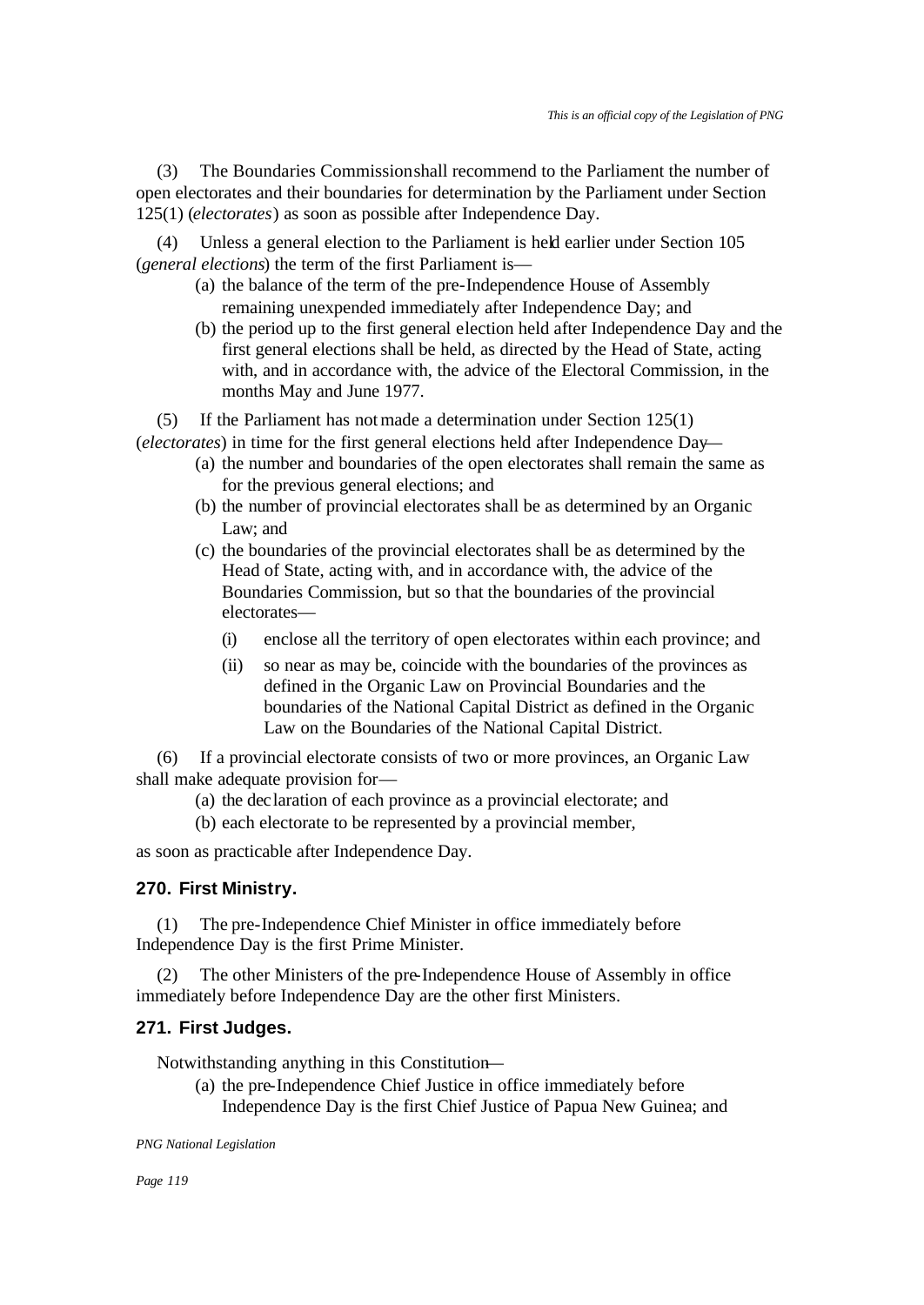- (b) the Senior Puisne Judge in office immediately before Independence Day is the First Deputy Chief Justice of Papua New Guinea; and
- (c) each Judge in office immediately before Independence Day is a Judge of the National Court; and
- (d) each acting Judge in office immediately before Independence Day is an Acting Judge of the National Court,

on the same terms and conditions that were applicable to him before Independence Day but in no case shall his term of office exceed three years from the date of his present appointment.

# **272. Oaths, affirmation, etc.**

(1) Notwithstanding anything in this Constitution, but subject to Section 250 (*making of Declaration of Loyalty, etc.*) and Section 251 (*taking certain oaths, etc., by non-citizens*)—

- (a) the first Governor-General shall take the Oath of Allegiance and make the Declaration of Loyalty and the Declaration of Office; and
- (b) the first Prime Minister and other Ministers, and the first Speaker and Deputy Speaker, shall make the Declaration of Loyalty and the Declaration of Office; and
- (c) the first Chief Justice and other Judges shall make the Judicial Declaration,

in public on Independence Day, at such place, and in such manner and form, as are directed by the Prime Minister.

(2) If it is not practicable for a person referred to in Subsection  $(1)(a)$ ,  $(b)$  or  $(c)$  to comply with the requirements of Subsection (1), he shall take and make the necessary oath or declarations, or both, as the case requires, at such time and place, and in such manner and form, as are directed by the Head of State, acting with, and in accordance with, the advice of the Prime Minister.

(3) Any provision of this Constitution preventing a person referred to in Subsection (1)(a), (b) or (c) from entering upon the duties of his office until he has taken the Oath of Allegiance or made the Declaration of Loyalty, the Declaration of Office or the Judicial Declaration (as the case requires) is suspended pending compliance with the preceding provisions of this section.

# **273. Treaties applying before Independence.**

The provisions of Section 117 (*treaties, etc.*) do not prevent the Head of State, acting with, and in accordance with, the advice of the National Executive Council, from making a declaration that an international commitment, that, immediately before Independence Day, applied to the territory at that time known as Papua New Guinea or a component part of that territory may, by agreement, be treated as if it were binding on Papua New Guinea for a period not exceeding five years after that day.

# **274. Composition of certain constitutional institutions.**

Except where expressly provided otherwise in a Constitutional Law, until 16

*PNG National Legislation*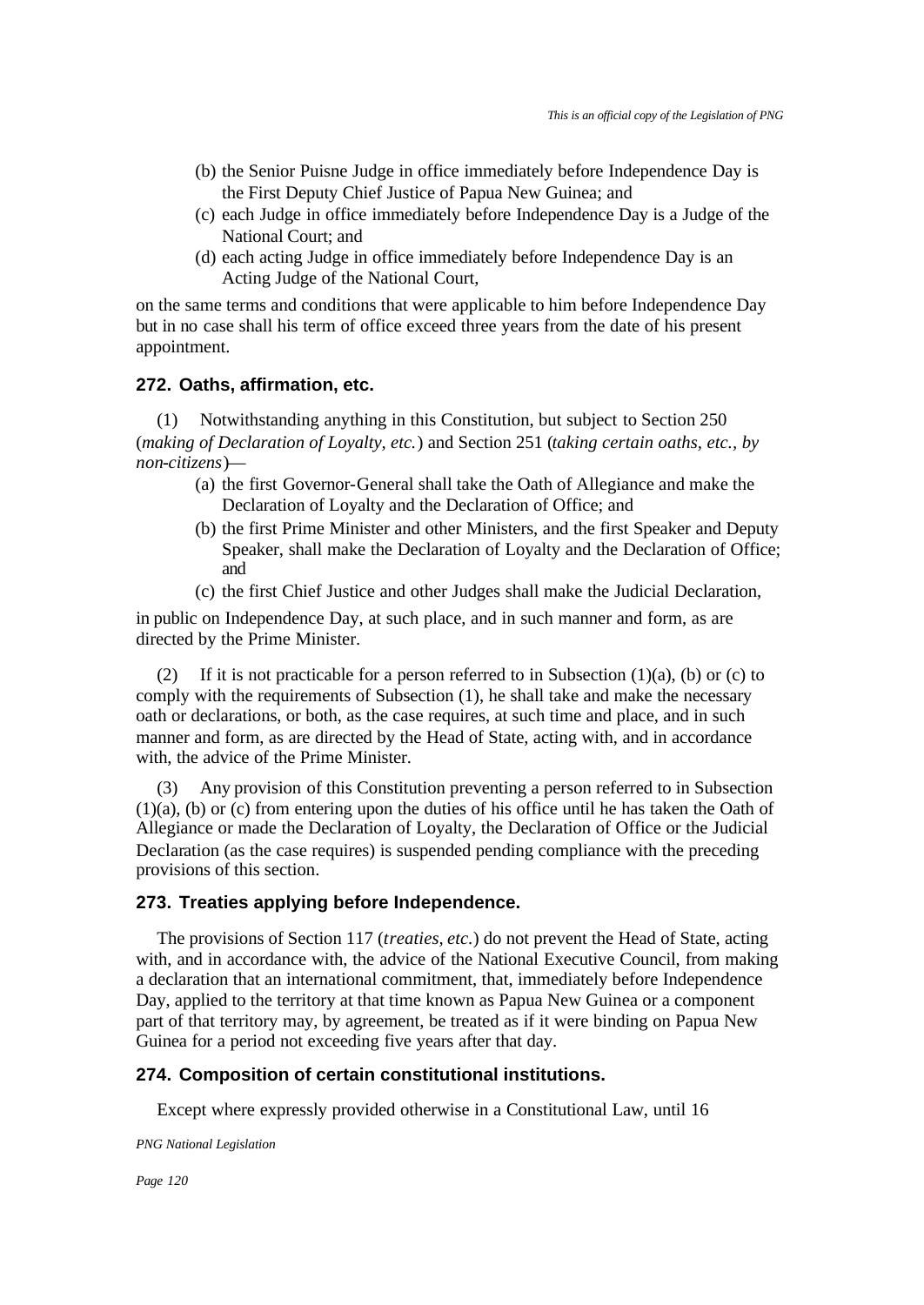September 1985, where a constitutional institution other than the Supreme Court or the National Cour t is composed of more than one person, the majority of those persons must be citizens, but failure to comply with this section does not invalidate any act of the institution.

# **275. Chairmanship of tribunal to review internments.**

Until 16 September 1985, in addition to persons who are qualified to be appointed as Judges of the National Court, a person who holds office as a magistrate of the highest grade or classification is eligible for appointment as Chairman of a tribunal appointed in accordance with Section 245(1)(e) (*internment*).

# **SCHEDULES.**

# **SCHEDULE 1. RULES FOR SHORTENING AND INTERPRETATION OF THE CONSTITUTIONAL LAWS.**

# **PART 1.—INTRODUCTORY.**

# **Sch.1.1. Application of Schedule 1.**

(1) The rules contained in this Schedule apply, unless the contrary intention appears, in the interpretation of the Constitution and of the Organic Laws.

(2) Unless adopted by law for the purposes, they do not apply to any other law.

# **PART 2.—GENERAL**

# **Sch.1.2. Meaning of certain expressions.**

(1) In this Constitution or an Organic Law— "absolute majority vote", in relation to proceedings in the Parliament, means—

- (a) if qualified by reference to a certain fraction or percentage, affirmative votes equal to not less than that fraction or percentage of the total number of seats in the Parliament; or
- (b) if not so qualified, affirmative votes equal to more than one half of the total number of those seats;

"act" includes omission or failure to act;

- "Act of the Parliament" means a law (other than a Constitutional Law) made by the Parliament, and includes a subordinate legislative enactment made under any such law;
- "alter", in relation to any provision of this Constitution or any other law, includes repeal (with or without re-enactment or the making of other provision), amend, modify, suspend (or remove a suspension) or add to the words or effect of the provision;
- "committee", in relation to the Parliament, includes a subcommittee of a committee of the Parliament;
- "Constitutional Law" means this Constitution, a law altering this Constitution or an Organic Law;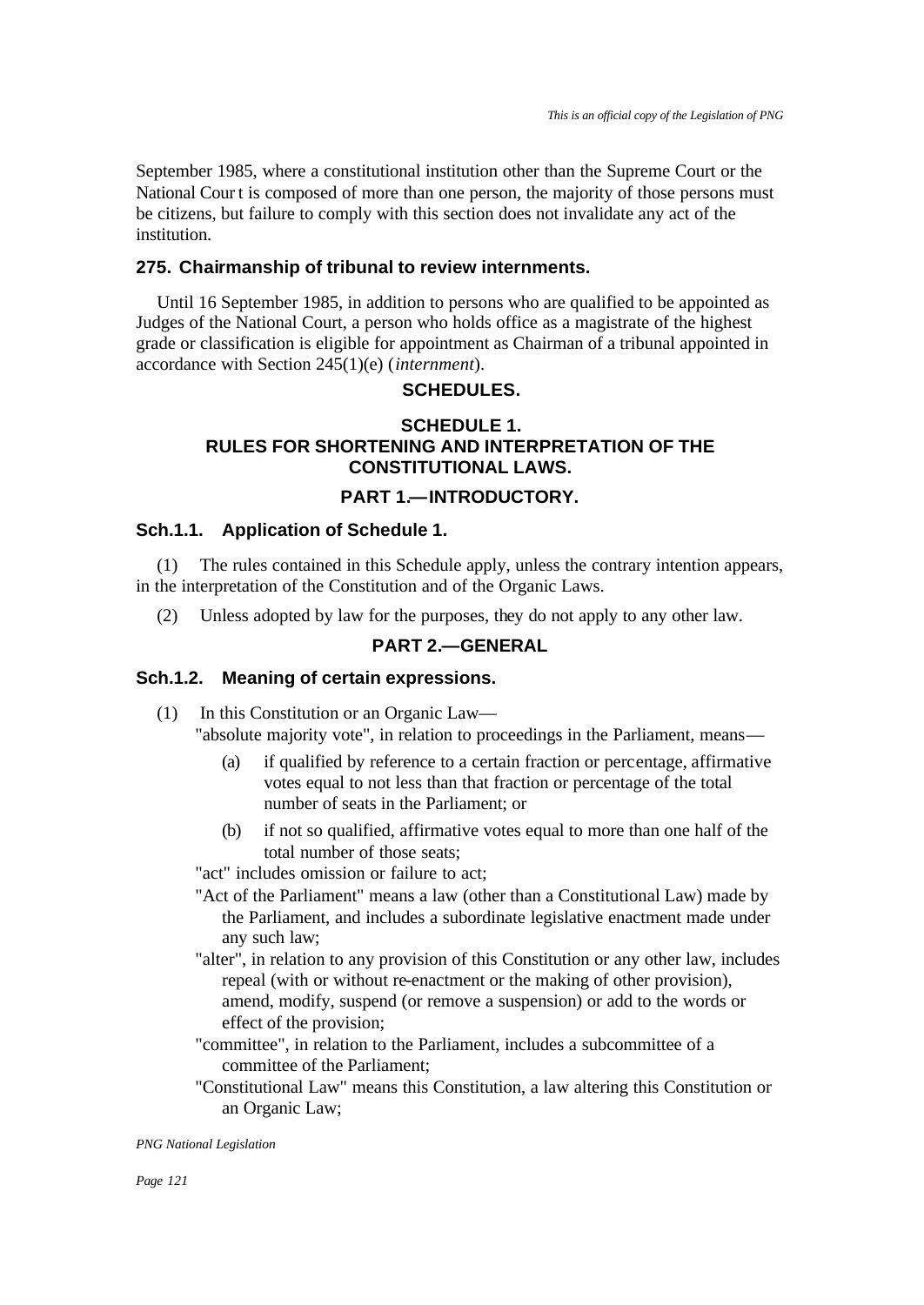"the country" means the area of Papua New Guinea;

"custom" means the customs and usages of indigenous inhabitants of the country existing in relation to the matter in question at the time when and the place in relation to which the matter arises, regardless of whether or not the custom or usage has existed from time immemorial;

"the day fixed for the return of the writs for a general election" means—

- (a) in the case of a general election where there is no extension of the time for the return of any writ or the time for the return of all writs is extended—the day by which the writs are to be returned; and
- (b) in any other case—the day by which the majority of the writs are to be returned.

"the Declaration of Office" means a declaration in the form in Schedule 3;

"the Deputy Leader of the Opposition" means the member of the Parliament (if any) recognized by the Parliament as being the second principal speaker on behalf of those members of the Parliament who are not generally committed to support the Government in the Parliament;

"deliberate judgement", in relation to an act, has the meaning and effect attributed to it by Section 62 (*decisions in "deliberate judgement"*);

- "Emergency Regulation" means a law that is made in accordance with Section 231 (*Emergency Regulations*);
- "fiscal year", in relation to any activity of the National Government, means the period of 12 months commencing on 1 July or on such other date as is fixed by an Act of the Parliament for the purpose;
- "of full capacity", in relation to a person means that he is not of unsound mind within the meaning of any law relating to the custody or protection of the persons or property of persons of unsound mind;

"governmental body" means—

(a) the National Government; or

# lxv

lxvi

- (b) a provincial government; or
- (c) an arm, department, agency or instrumentality of the National Government or a provincial government; or
- (d) a body set up by statute or administrative act for governmental or official purposes;

"Judge" means a Judge of the Supreme Court or a Judge of the National Court;

- "Judge of the National Court" means the Chief Justice, the Deputy Chief Justice or a Judge, and includes an acting Judge;
- "Judge of the Supreme Court" means a Judge of the National Court, other than an acting Judge;
- "the Judicial Declaration" means a declaration in the form in Schedule 4;
- "judicial officer" means a Judge or Magistrate of a court within the National Judicial System (other than a magistrate or member of a village court) in his capacity as such;

*PNG National Legislation*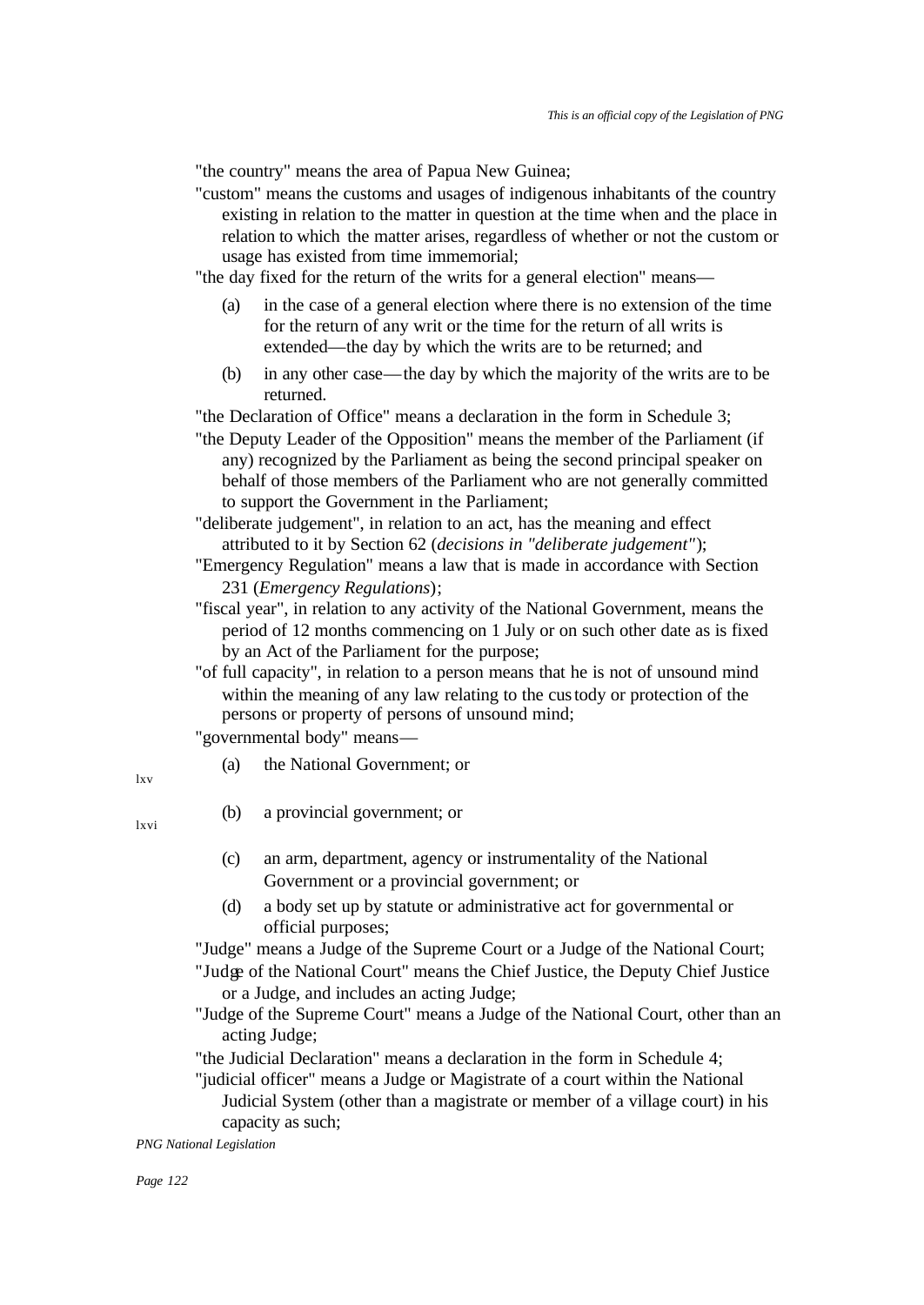"law" includes the underlying law;

- "lawyer" means a person who has been admitted to practice as a lawyer under an Act of the Parliament;
- "the Leader of the Opposition" means the member of the Parliament (if any) recognized by the Parliament as being the principal speaker on behalf of those members of the Parliament who are not generally committed to support the Government in the Parliament;
- "local government body" includes a local government council and a local government authority established under the pre-Independence law known as the *Local Government Act* 1963 or any other law;
- "medical practitioner" means a person who has been admitted to practice as a medical practitioner under an Act of the Parliament;
- "the Minister" in relation to any Constitutional Law, provision, matter or thing, means the Minister for the time being administering that Constitutio nal Law or provision, or the Minister for the time being administering the Constitutional Law or provision that governs that matter or thing, as the case may be;

lxvii"misconduct in office" means misconduct in office as described in Section 27 (*responsibilities of office*) or as prescribed by an Organic Law made for the purposes of Section 28 (*further provisions*) or as prescribed by an Organic Law made for the purposes of Subdivision VI.2.H (*Protection of Elections from Outside or Hidden Influence and Strengthening of Political Parties*);

"the National Gazette" includes any Special National Gazette or National Gazette Extraordinary, and any supplement to a National Gazette;

"Papua New Guinea" means the Independent State of Papua New Guinea; lxviii"Parliamentary Leader of a registered political party" or "Parliamentary Leader" means the member of the Parliament elected by a registered political party to be its Parliamentary Leader;

"personal staff", in relation to the Governor-General, a Minister, the Leader of the Opposition or the Deputy Leader of the Opposition, means the staff supplied to him by or under an Act of the Parliament at the public expense, not being members of the National Public Service in their capacities as such;

- "pre-Independence law" has the same meaning as in Section Sch.2.6 (*adoption of pre-Independence laws*);
- "the pre-Independence Supreme Court" means the pre-Independence court known as the Supreme Court of Papua New Guinea, the Supreme Court of the Territory of Papua and New Guinea or the Supreme Court of the Territory of Papua-New Guinea;

lxix

# lxx**"provincial law" means a law made or adopted by a provincial legislature, and includes a subordinate legislative enactment made under any such law;**

"public accounts of Papua New Guinea" includes all accounts, books and records of, or in the custody, possession or control of, the National Executive or of a public officer, relating to public property or public moneys of Papua New Guinea;

"public moneys of Papua New Guinea" includes moneys held in trust by the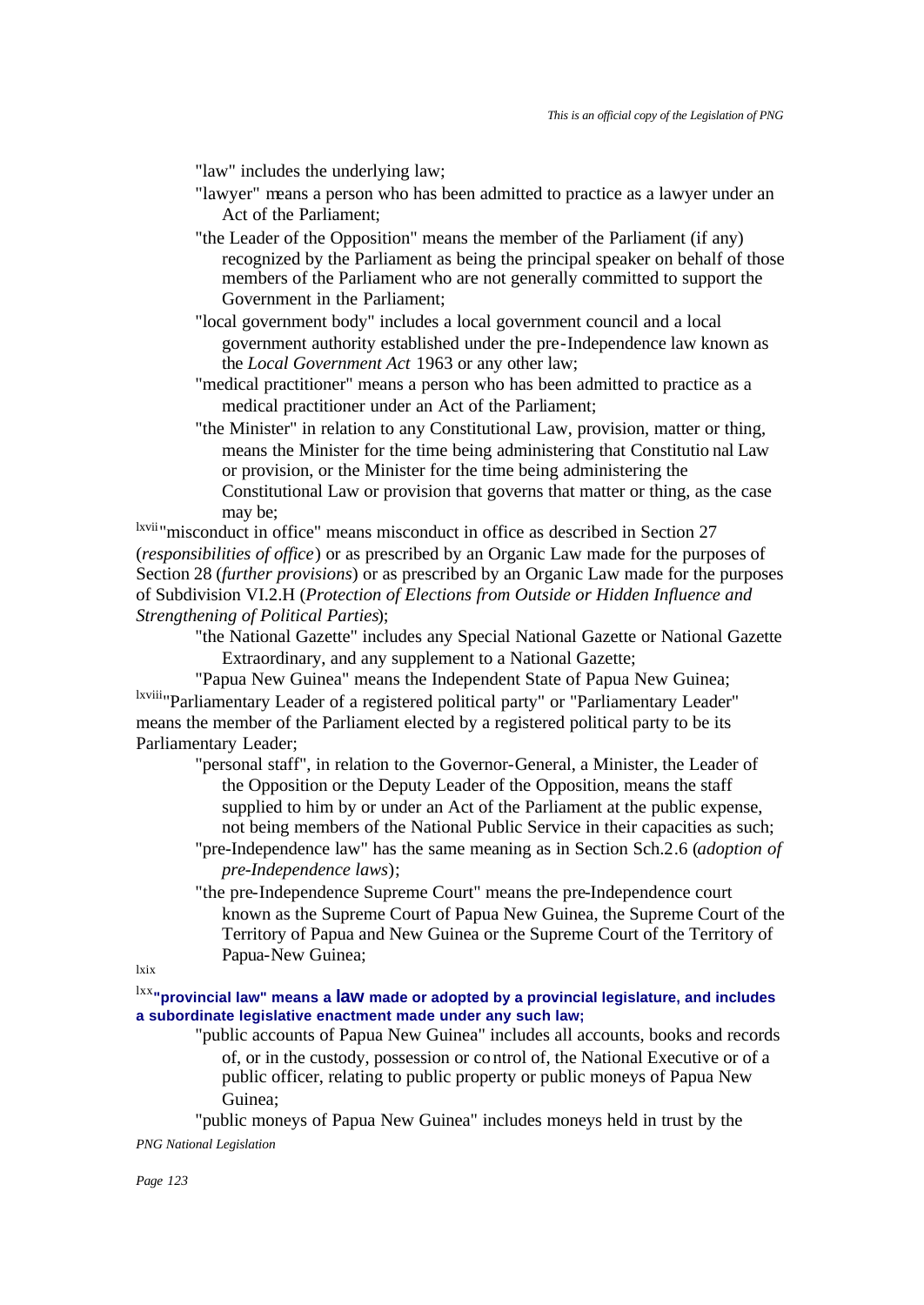National Executive or a public officer in his capacity as such, whether or not they are so held for particular persons;

"principles of natural justice" means the principles referred to in Division III.4 (*principles of natural justice*), and where those principles have been altered in accordance with Section 60 (*development of principles*), or by an Act of the Parliament, includes those principles as so altered;

"public office-holder" means— lxxi

- (a) a member of any of the State Services or of a provincial service; or
- (b) any other constitutional office-holder; or
- (c) the holder of any office or position established by statute for administrative or governmental purposes; or
- (d) the holder of any other office or position declared by a statute to be a public office;

"the public trustee" means the officer (by whatever title known) charged with the duty of administering deceased intestate estates;

"seat", in relation to the Parliament, includes—

- (a) the position of an elected member, whether or not the position is for the time being filled; and
- (b) where there is for the time being a nominated member appointed in accordance with Section 102 (*nominated members*)—the position of that nominated member;

lxxii

- "statute" means an Act of the Parliament, an Emergency Regulation or a provincial law, and includes a subordinate legislative enactment made under any such law;
- "subordinate legislative enactment" means a regulation or any other instrument (whether of a legislative nature or not) made under a statute;

"taxation" includes rates, charges and fees and imposts of any kind;

"time of war" means a period during which a declaration under Section 227

(*declaration of war*) is in force;

"the underlying law" means—

- (a) the underlying law provided for by an Act of the Parliament under Section 20(1) (*underlying law and pre-Independence statutes*); and
- (b) until such time as there is an Act of the Parliament, the underlying law prescribed in Schedule 2 (*adoption, etc., of certain laws*);
- "village court" means a court referred to in Section 172(2) (*establishment of other courts*).

(2) Unless the contrary intention appears, where an expression is defined for any purpose in this Schedule, or otherwise in a Constitutional Law, then for that purpose all grammatical variations and cognate and related expressions are to be understood in the same sense.

*PNG National Legislation*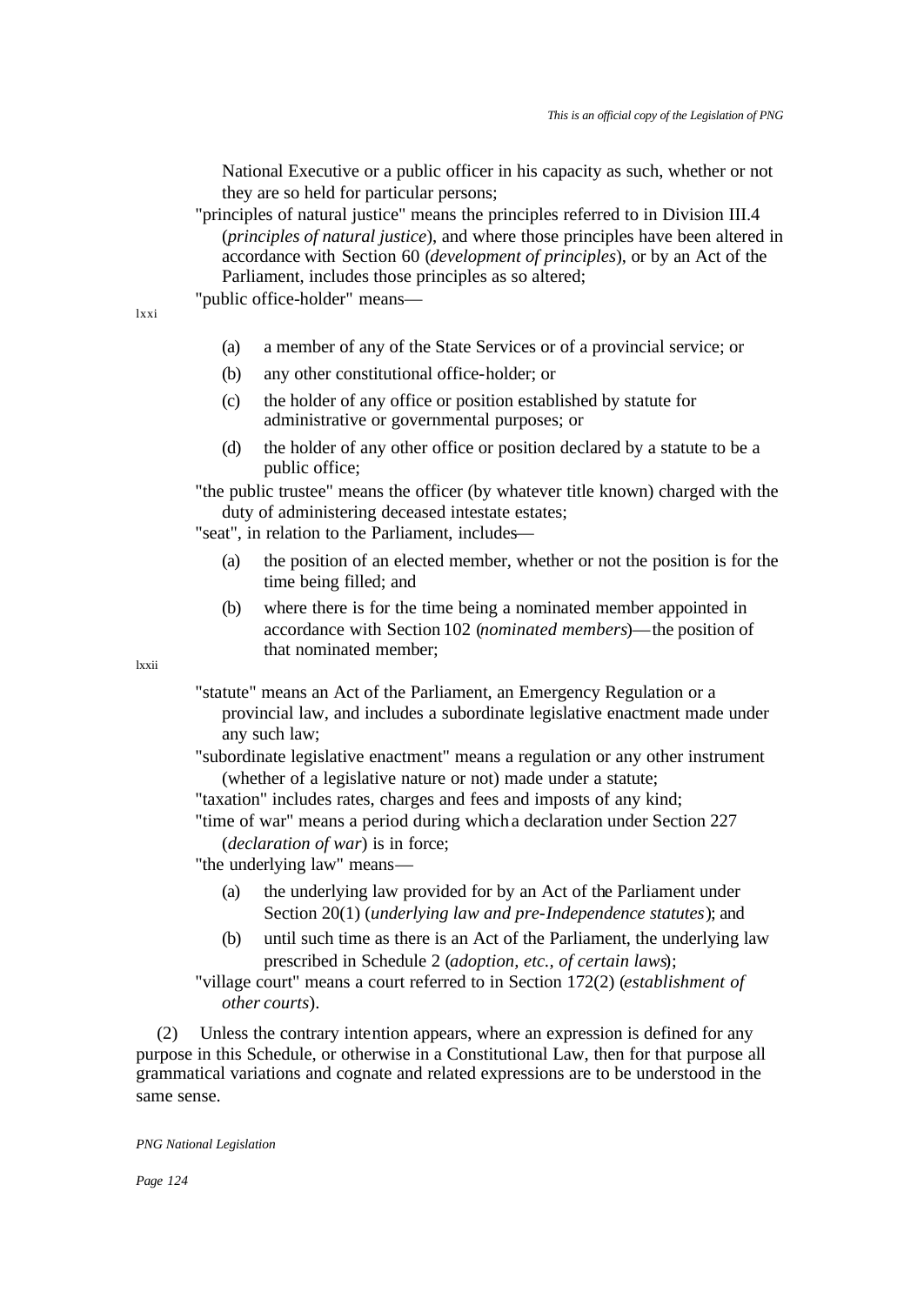(3) Unless the contrary intention appears, a reference in a Constitutional Law to an institution, office or other thing shall be read as a reference to the appropriate institution, office or thing established or provided for this Constitution, or referred to in the Preamble to this Constitution.

# **Sch.1.3. Form of the Constitutional Laws.**

(1) The Preamble to this Constitution (being the provisions that end immediately before the heading to Part I.) forms part of this Constitution, but expresses general principles and therefore must be read subject to any other provision of this Constitution, though it may be used as an aid to interpretation in cases of doubt.

(2) The heading or head-notes to the various sections of a Constitutional Law do not form part of the Law, but other headings and notes do form part of the Law.

(3) Each provision of a Constitutional Law takes effect as a Constitutional Law.

(4) Where a reference in a provision of a Constitutional Law to another provision of that Law, or to a provision of another Constitutional Law, is followed by words in brackets describing, or purporting to describe, the effect of the provision so referred to, the description or purported description does not, unless the contrary is expressed, affect the meaning or effect of the provision so referred to.

# **Sch.1.4. Constitutional Laws speak from time to time.**

A Constitutional Law speaks from time to time.

# **Sch.1.5. Fair meaning to be given to language used.**

(1) Each Constitutional Law is intended to be read as a whole.

(2) All provisions of, and all words, expressions and propositions in, a Constitutional Law shall be given their fair and liberal meaning.

# **Sch. 1.6. Statements of general principle.**

Where a provision of a Constitutional Law is expressed to state a proposition "in principle", then—

- (a) an act (including a legislative, executive or judicial act) that is inconsistent with the proposition is not, by reason of that inconsistency alone, invalid or ineffectual; but
- (b) if the act is reasonably capable of being understood or given effect to in such a way as not to be inconsistent with the proposition it shall be so given effect to.

# **Sch.1.7. "Non-justiciable".**

Where a Constitutional Law declares a question to be non-justiciable, the question may not be heard or determined by any court or tribunal, but nothing in this section limits the jurisdiction of the Ombudsman Commission or of any other tribunal established for the purposes of Division III.2 (*leadership code*).

# **Sch.1.8. Gender and number.**

*PNG National Legislation*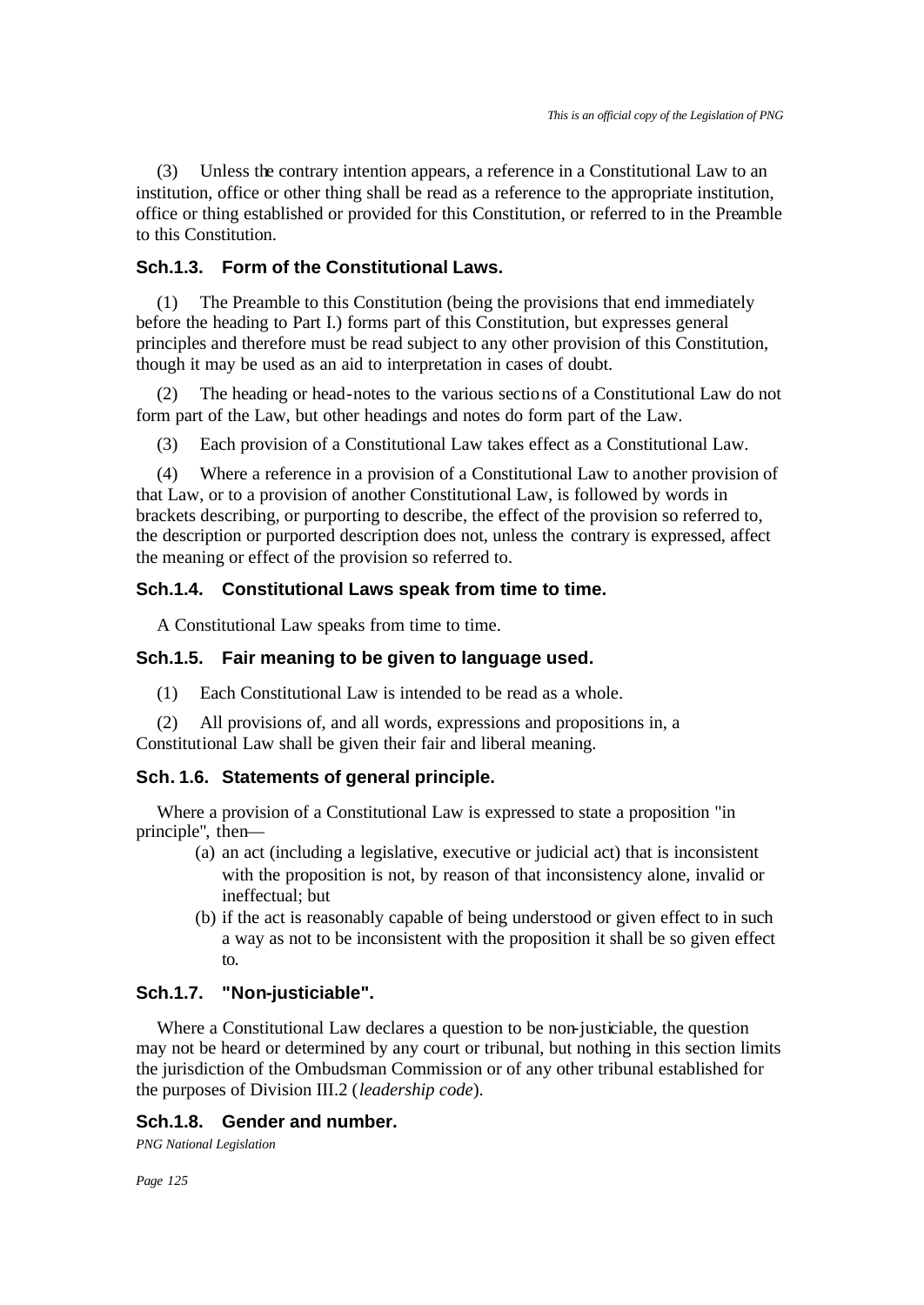In a Constitutional Law—

- (a) words importing the masculine gender include females; and
- (b) words in the singular include the plural and words in the plural include the singular.

# **Sch.1.9. Provision where no time prescribed.**

Where no time is prescribed or allowed within which an act is required or permitted by a Constitutional Law to be done, the act shall or may be done, as the case may be, with all convenient speed and as often as the occasion arises.

# **Sch.1.10. Exercise and performance of powers and duties.**

(1) Where a Constitutional Law confers a power or imposes a duty, the power may be exercised, or the duty shall be performed, as the case may be, from time to time as occasion requires.

(2) Where a Constitutional Law confers a power or imposes a duty on the holder of an office as such, the power may be exercised, or the duty shall be performed, as the case may be, by the holder (whether substantive or other) for the time being of the office.

(3) Where a Constitutional Law confers a power to make any instrument or decision (other than a decision of a court), the power includes power exercisable in the same manner and subject to the same conditions (if any) to alter the instrument or decision.

(4) Subject to Subsection (5), where a Constitutional Law confers a power to make an appointment, the power includes power to remove or suspend a person so appointed, and to appoint another person temporarily in the place of a person so removed or suspended or, where the appointee is for any reason unable or unavailable to perform his duties, to appoint another person temporarily in his place.

(5) The power provided for by Subsection (4) is exercisable only subject to any conditions to which the exercise of the original power or appointment was subject.

# **Sch.1.11. Determination of appropriate authority.**

Where a Constitutional Law refers to "the appropriate Permanent Parliamentary Committee", the Parliament shall determine which Permanent Parliamentary Committee is the appropriate committee for the purpose and where the Parliament fails to do so the Speaker may so determine.

# **Sch.1.12. Power of majority of more than two persons, and quorums.**

(1) Where a Constitutional Law requires or permits an act or thing to be done by more than two persons, a majority of them may do it.

(2) Subsection (1) does not affect any requirement of a quorum, and, subject to Subsection (3), where no quorum is prescribed for a body the quorum is the full membership of the body.

(3) A power conferred by a Constitutional Law, otherwise than on the body in question, to determine the procedures of a body includes power to determine a quorum.

#### *PNG National Legislation*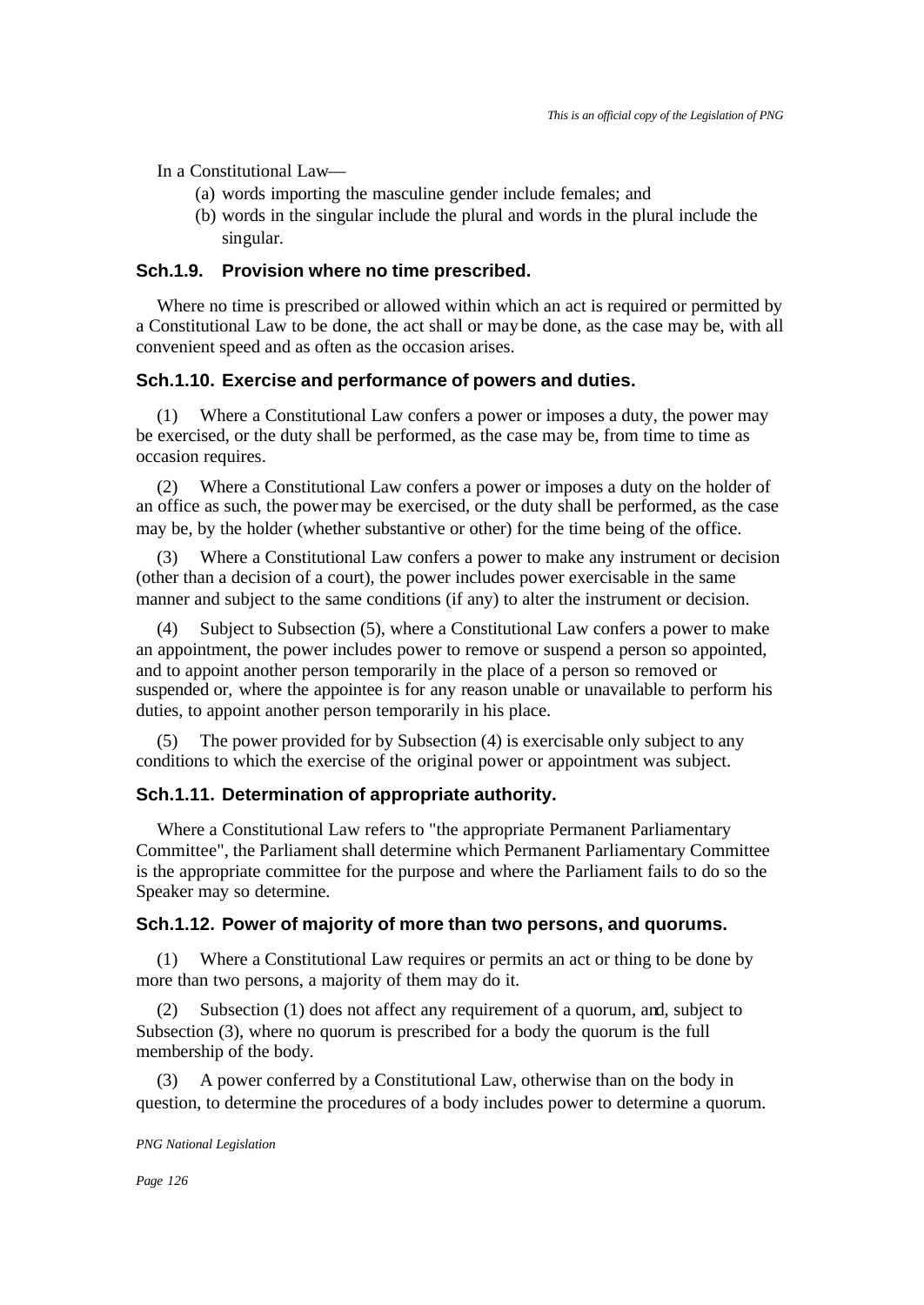(4) The exception contained in Subsection (3) does not apply to the National Executive Council.

# **Sch.1.13. Attainment of age.**

For any purpose of a Constitutional Law, a person attains a certain age at the first moment of the relevant anniversary of his birth.

# **Sch.1.14. References to series.**

(1) Where in a Constitutional Law a reference is made to a serie s by reference to two numbers, one at the beginning and one at the end of the series, each of those numbers forms part of the series.

(2) The reference in Subsection (1) to numbers include, where the elements of a series are identified by letters or in some other manner, references to letters or that other means of identification.

# **Sch.1.15. Residence.**

(1) Where in a Constitutional Law there is a requirement for any purpose of permanent residence or of continuous residence in a place (including the area of Papua New Guinea), an Organic Law may provide that—

- (a) periods of temporary absence from that place shall be counted as periods of residence in that place; or
- (b) periods of temporary absence from that place shall not be counted as periods of residence in that place but otherwise do not affect the continuity of residence.

(2) In Subsection (1), "temporary absence" means, subject to Subsection (3), absence for temporary purposes with the intention of returning.

(3) An Organic Law may further provide for the definition of classes of absence that constitute or do not constitute temporary absence for the purposes of any provision of a Constitutional Law.

# **Sch.1.16. Effect of time limits.**

(1) Where in a Constitutional Law a time limit is imposed for the doing of an act (whether the provision is mandatory, directory or permissive, and whether it is positive or negative), and in a particular case it is not practicable to comply with that limitation, the period shall be deemed to be extended by whatever period is necessary to make compliance practicable.

(2) The operation of Subsection (1) is not excluded by a provision that unqualifiedly specifies a time limit or a maximum time limit.

# **Sch.1.17. Repeal, etc.**

- (1) The repeal of a Constitutional Law or a part of a Constitutional Law does not— (a) revive anything (including a statute or any part of the underlying law) that
	- was not in force or existing immediately before the repeal took effect; or

*PNG National Legislation*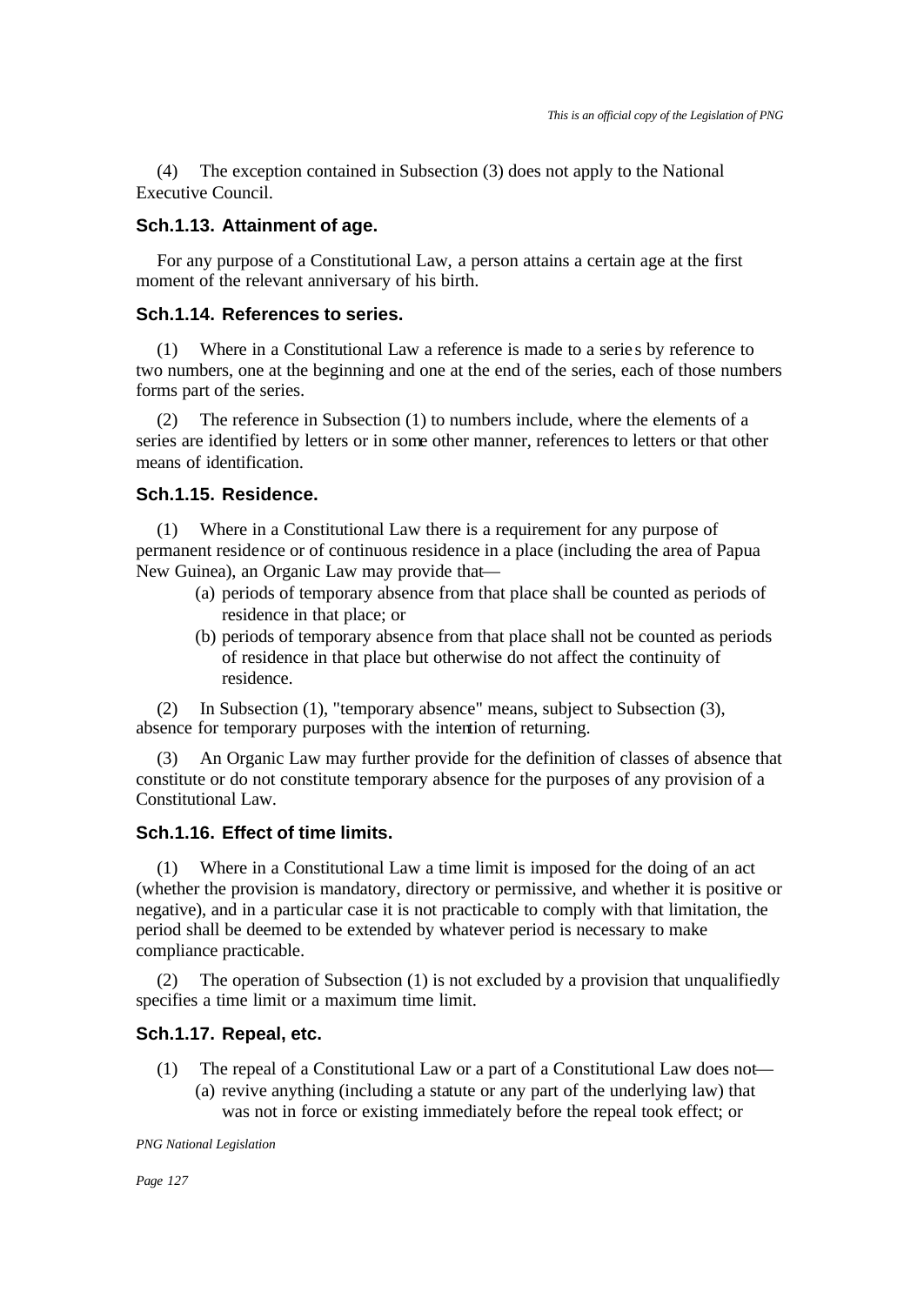- (b) affect the previous operation of the repealed provisions or anything duly done or suffered under them; or
- (c) affect any right, privilege, obligation or liability acquired, accrued or incurred under the repealed provisions; or
- (d) affect any penalty, forfeiture or punishment incurred in respect of an offence committed against the repealed provisions; or
- (e) affect any investigation, legal proceeding or remedy in respect of any such right, privilege, obligation, liability, penalty, forfeiture or punishment,

and any such investigation, legal proceeding or remedy may be instituted, continued or enforced, and the penalty, forfeiture or punishment may be imposed, as if the repealed provisions had continued in force.

(2) In particular, the repeal of a Constitutional Law or a part of a Constitutional Law does not—

- (a) affect any liability under Division III.2 (*leadership code*); or
- (b) prevent the Ombudsman Commission or any other tribunal established for the purpose of that Division from investigating any act,

to which the repealed provisions were relevant.

(3) Where a Constitutional Law or a part of a Constitutional Law is repealed and reenacted (with or without modification), references in any other law to any of the repealed provisions shall, unless the contrary intention appears, be read as a reference to the amended or replacing provision.

(4) In this section, "repeal" includes revocation, suspension and expiry.

### **Sch.1.18. Disallowance, etc.**

(1) Where a Constitutional Law provides that a law may be disallowed, the disallowance takes effect in the same way as a repeal of a provision of a Constitutional Law takes effect except that, if the disallowed law altered any other law, the disallowance revives the other law as in force before the alteration.

For the purpose of Subsection (1), a refusal or failure by the Parliament to confirm, approve or extend a law that requires such confirmation, approval or extension has the same effect as a disallowance.

### **Sch.1.19. Independence.**

Where a Constitutional Law provides that a person or institution is not subject to control or direction, or otherwise refers to the independence of a person or institution, that provision does not affect—

- (a) control or direction by a court; or
- (b) the regulation, by or under a Constitutional Law or an Act of the Parliament, of the exercise or performance of the powers, functions, duties or responsibilities of the person or institution; or
- (c) the exercise of jurisdiction under Division III.2 (*leadership code*), Subdivision VIII.1.B (*the Auditor-General*), or Subdivision VIII.1.C (*the*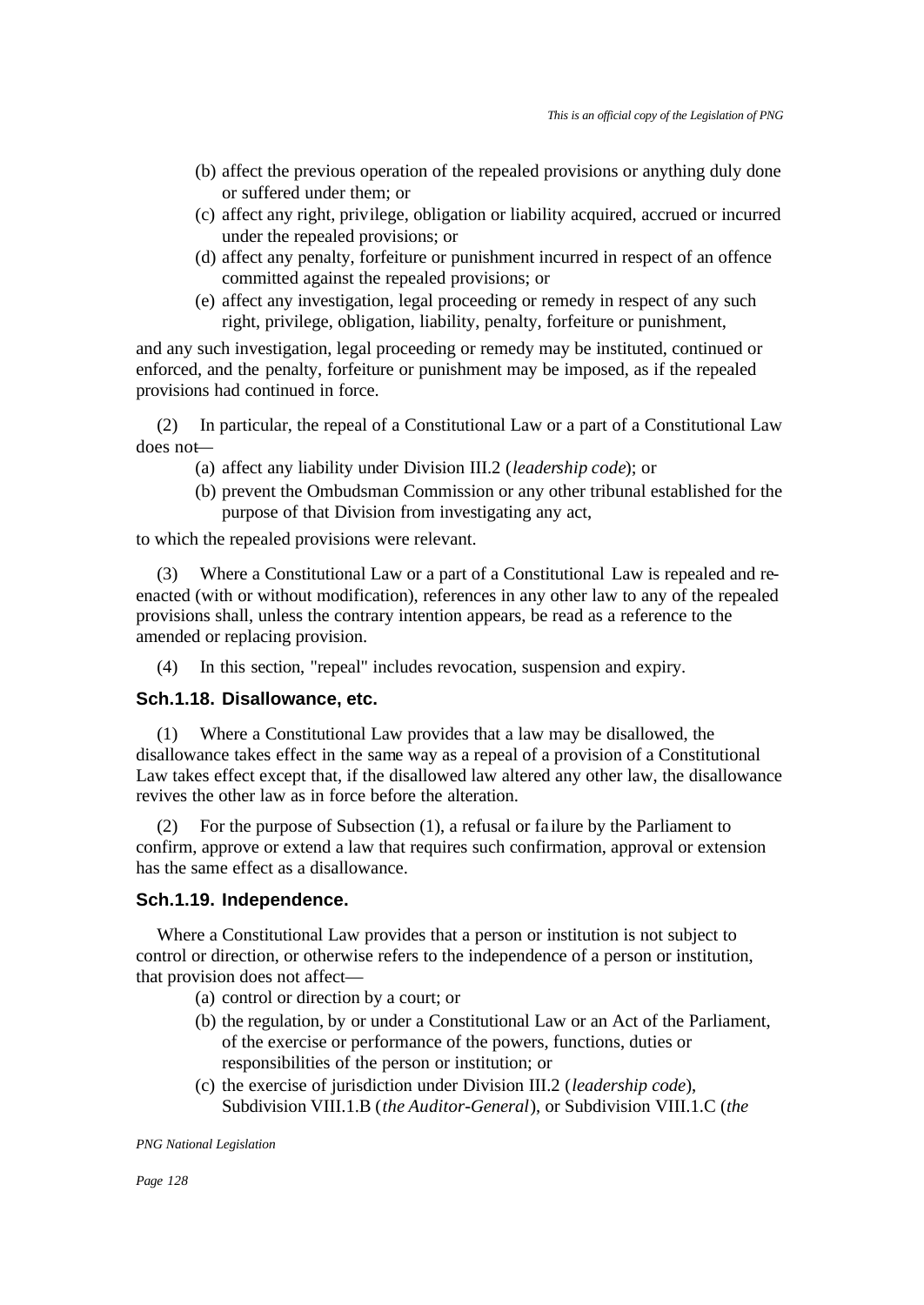### *Public Accounts Committee*),

and does not constitute an appropriation of, or authority to expend, funds.

### **Sch.1.20. Regulation of acts, etc.**

A provision of a Constitutional Law that provides for the regulation of an act or thing does not extend to prohibition, whether in law or in effect.

# **PART 3.—SPECIAL PROVISIONS RELATING TO THE OFFICE OF HEAD OF STATE.**

# **Sch.1.21. "the Head of State"; "the Governor-General".**

For the avoidance of doubt, it is hereby declared that—

- (a) in this Constitution—
	- (i) a reference to "the Head of State" is a reference to the Queen and Head of State of Papua New Guinea for the time being and includes a reference to the person or persons exercising sovereignty over the United Kingdom of Great Britain and Northern Ireland in the event of the youth or incapacity of the person in that sovereignty; and
	- (ii) a reference to "the Governor-General" does not include a reference to the Queen or the person exercising sovereignty over the United Kingdom of Great Britain and Northern Ireland; and
	- (iii) a reference to "the Head of State" is a reference to the Queen or a person exercising sovereignty over the United Kingdom of Great Britain and Northern Ireland or, where such a person does not act personally, to the Governor-General as the representative of the Queen or that person; and
- (b) the question, whether in performing a function or carrying out a duty as Head of State the Governor-General is acting in accordance with the will or opinion of the person exercising sovereignty over the United Kingdom of Great Britain and Northern Ireland, is non-justiciable and is not subject to the jurisdiction of the Ombudsman Commission or any other person or authority.

# **SCHEDULE 2.**

Sec. 18.

# **ADOPTION, ETC., OF CERTAIN LAWS. PART 1.—CUSTOM.**

### **Sch.2.1. Recognition, etc., of custom.**

(1) Subject to Subsections (2) and (3), custom is adopted, and shall be applied and enforced, as part of the underlying law.

(2) Subsection (1) does not apply in respect of any custom that is, and to the extent that it is, inconsistent with a Constitutional Law or a statute, or repugnant to the general principles of humanity.

*PNG National Legislation*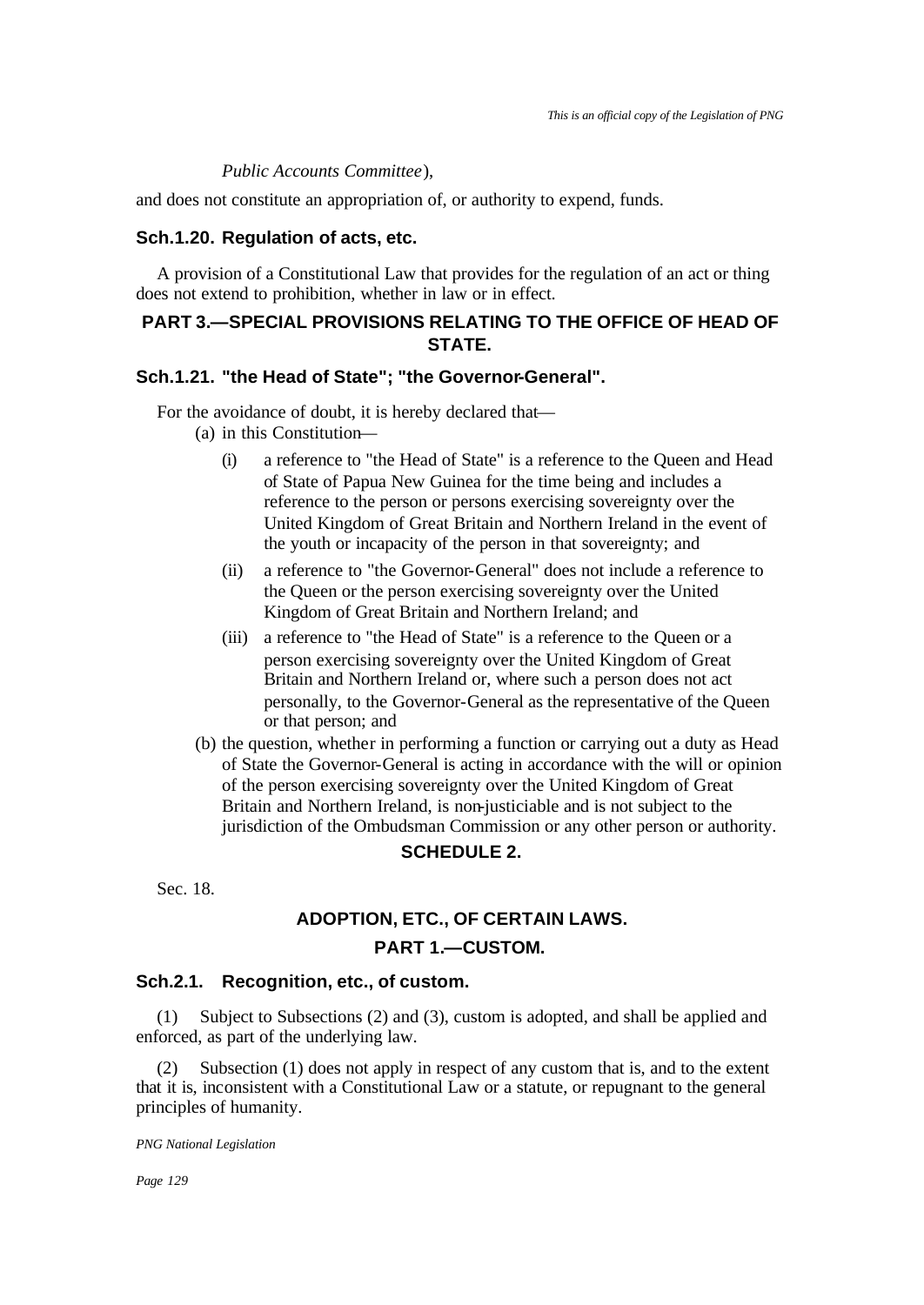- (3) An Act of the Parliament may—
	- (a) provide for the proof and pleading of custom for any purpose; and
	- (b) regulate the manner in which, or the purposes for which, custom may be recognized, applied or enforced; and
	- (c) provide for the resolution of conflicts of custom.

# **PART 2.—RECEPTION OF A COMMON LAW, ETC.**

# **Sch.2.2. Adoption of a common law.**

(1) Subject to this Part, the principles and rules that formed, immediately before Independence Day, the principles and rules of common law and equity in England are adopted, and shall be applied and enforced, as part of the underlying law, except if, and to the extent that—

- (a) they are inconsistent with a Constitutional Law or a statute; or
- (b) they are inapplicable or inappropriate to the circumstances of the country from time to time; or
- (c) in their application to any particular matter they are inconsistent with custom as adopted by Part 1.

(2) Subject to Subsection (1)(a), (b) and (c), the principles and rules adopted under Subsection (1) include principles and rules relating to the Royal Prerogative, except insofar as they provide for—

- (a) a power to declare martial law; or
- (b) a power to grant letters of denization or similar privileges; or
- (c) a power to do any other act, provision for the doing of which is made by a Constitutional Law or an Act of the Parliament.

(3) The principles and rules of common law and equity are adopted as provided by Subsections (1) and (2) notwithstanding any revision of them by any statute of England that does not apply in the country by virtue of Section Sch.2.6 (*adoption of pre-Independence laws*).

(4) In relation to any particular question before a court, the operation of Subsection (1)(b) shall be determined by reference, among other things, to the circumstances of the case, including the time and place of any relevant transaction, act or event.

# **PART 3.—DEVELOPMENT OF AN UNDERLYING LAW FOR PAPUA NEW GUINEA.**

### **Sch.2.3. Development, etc., of the underlying law.**

(1) If in any particular matter before a court there appears to be no rule of law that is applicable and appropriate to the circumstances of the country, it is the duty of the National Judicial System, and in particular of the Supreme Court and the National Court, to formulate an appropriate rule as part of the underlying law having regard—

- (a) in particular, to the National Goals and Directive Principles and the Basic Social Obligations; and
- (b) to Division III.3 (*basic rights*); and
- (c) to analogies to be drawn from relevant statutes and custom; and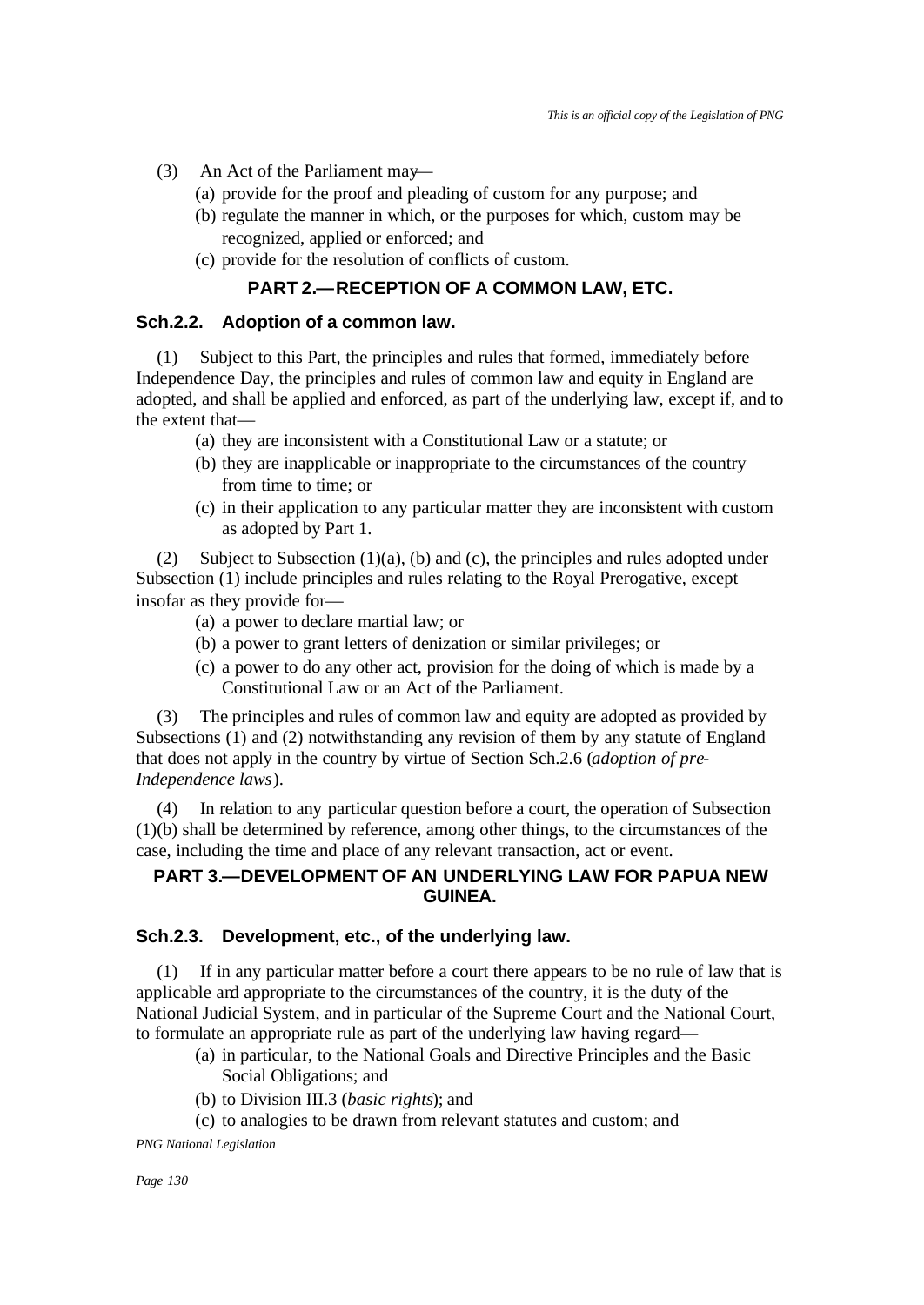- (d) to the legislation of, and to relevant decisions of the courts of, any country that in the opinion of the court has a legal system similar to that of Papua New Guinea; and
- (e) to relevant decisions of courts exercising jurisdiction in or in respect of all or any part of the country at any time,

and to the circumstances of the country from time to time.

(2) If in any court other than the Supreme Court a question arises that would involve the performance of the duty imposed by Subsection (1), then, unless the question is trivial, vexatious or irrelevant—

(a) in the case of the National Court—the court may; and

(b) in the case of any other court (not being a village court)—the court shall,

refer the matter for decision to the Supreme Court, and take whatever other action (including the adjournment of proceedings) is appropriate.

### **Sch.2.4. Judicial development of the underlying law.**

In all cases, it is the duty of the National Judicial System, and especially of the Supreme Court and the National Court, to ensure that, with due regard to the need for consistency, the underlying law develops as a coherent system in a manner that is appropriate to the circumstances of the country from time to time, except insofar as it would not be proper to do so by judicial act.

### **Sch.2.5. Reports on the development of the underlying law.**

In their reports under Section 187(1) (*reports by Judges*), and in any report under Section 187(2) (*reports by Judges*) if in their opinion it is desirable to do so, the Judges shall comment on the state, suitability and development of the underlying law, with any recommendations as to improvement that they think it proper to make.

# **PART 4.—ADOPTION OF CERTAIN STATUTES.**

### **Sch.2.6. Adoption of pre-Independence laws.**

- (1) In Subsection (2), "pre-Independence law" means—
	- (a) a law (including a law that had not yet come into operation) that was repealed by the *Laws Repeal Act* 1975 made by the pre-Independence House of Assembly for Papua New Guinea, and includes—
		- (i) a law that was, and to the extent that it was, continued in force under or by virtue of any such law; and
		- (ii) a purported law that might have been (but had not been declared by a court to be) invalid by reason of a failure to comply with any other law in respect of the manner of its assent,

other than such a law that was repealed or superseded, or had expired or was spent, before the commencement of the *Laws Repeal Act* 1975; and

(b) the laws of Australia specified in Part 1 of Schedule 5 as in force in the country immediately before Independence Day; and

*PNG National Legislation*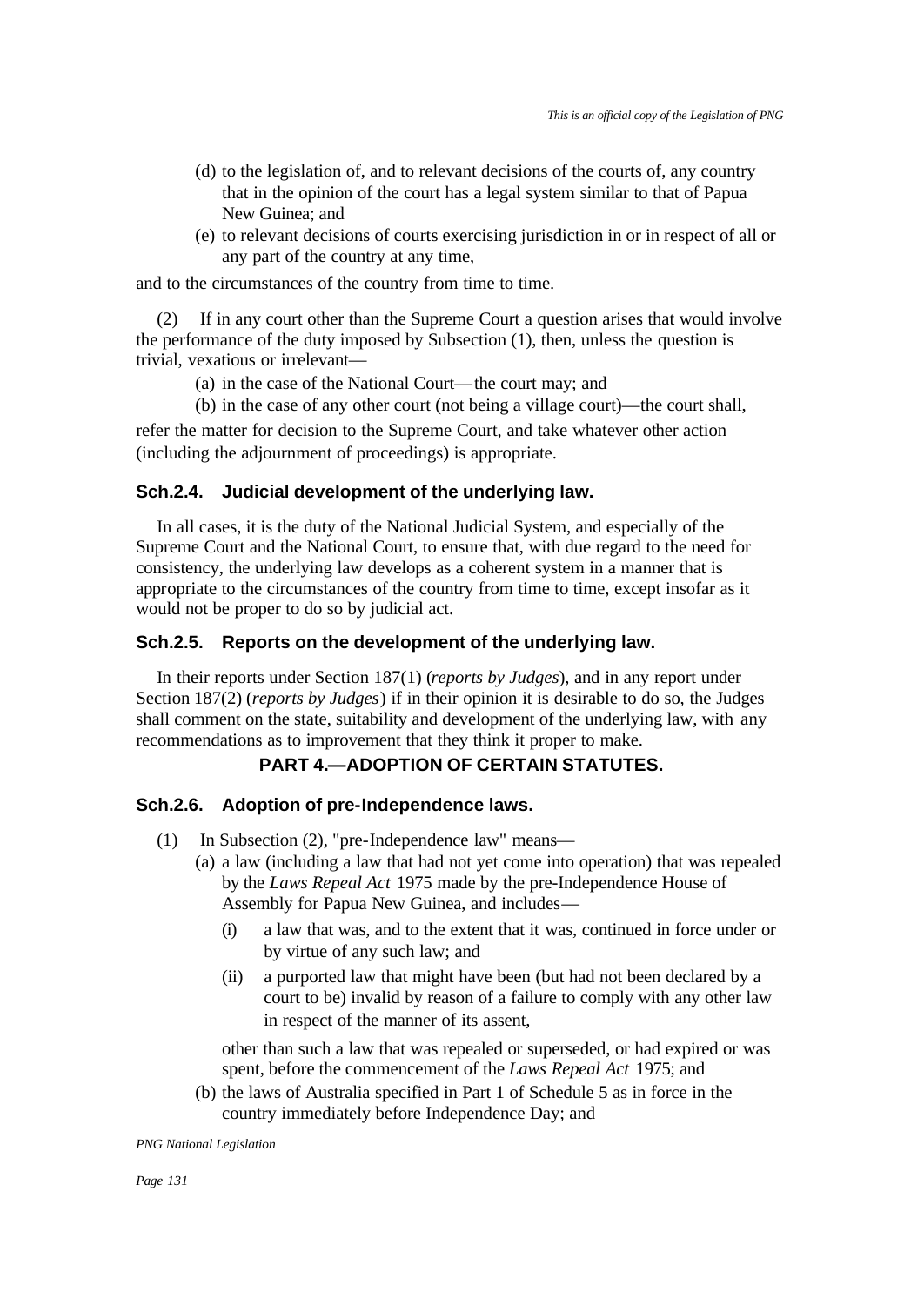- (c) the laws of England specified in Part 2 of Schedule 5 as in force in the country immediately before Independence Day; and
- (d) subordinate legislative enactments under any such laws that were in force in the country immediately before the repeal, or immediately before Independence Day, as the case may be.

(2) Subject to any Constitutional Law, all pre-Independence laws are, by virtue of this section, adopted as Acts of the Parliament, or subordinate legislative enactments under such Acts, as the case may be, and apply to the extent to which they applied, or purported to apply, immediately before the repeal referred to in Subsection (1)(a), or immediately before Independence Day, as the case may be.

(3) For the avoidance of doubt it is hereby declared that where a pre-Independence law to which Subsection (2) applies has not been brought into operation, and does not itself express a date on which it is to come into operation, it may be brought into operation—

- (a) in the case of an Act—on a date to be fixed by the Head of State by notice published in the National Gazette; and
- (b) in the case of a subordinate legislative enactment—by publication in the National Gazette.

# **Sch.2.7. Adaptation of adopted law.**

(1) A law adopted by Section Sch.2.6 (*adoption of pre-Independence laws*) takes effect subject to such changes as to names, titles, offices, persons and institutions, and to such other formal and non-substantive changes, as are necessary to adapt it to the circumstances of the country and to the Constitutional Laws.

(2) A Constitutional Regulation may prescribe changes to be made for the purposes of Subsection (1) and any such regulation is conclusive as to the changes so prescribed, but no omission to prescribe a change affects the generality of that subsection.

(3) A question as to a change to be made for the purposes of Subsection (1) is not a question relating to the interpretation or application of any provision of a Constitutional Law within the meaning of Section 18 (*original interpretative jurisdiction of the Supreme Court*), but this subsection does not affect the operation of Section 19 (*special references to the Supreme Court*).

# **PART 5.—JUDICIAL PRECEDENT.**

# **Sch.2.8. Effect of Part 5.**

(1) Nothing in this Part affects or is intended to affect, except to the extent specifically set out in this Part—

- (a) the legal doctrine of judicia l precedent (also known as *stare decisis*); or
- (b) the principles of judicial comity; or
- (c) the rules of private international law (also known as *conflict of laws*); or
- (d) the legal doctrine known as *res judicata*,

or the further development and adoption of those doctrines, principles and rules in accordance with Part 3 of this Schedule (*development of an underlying law for Papua* 

*PNG National Legislation*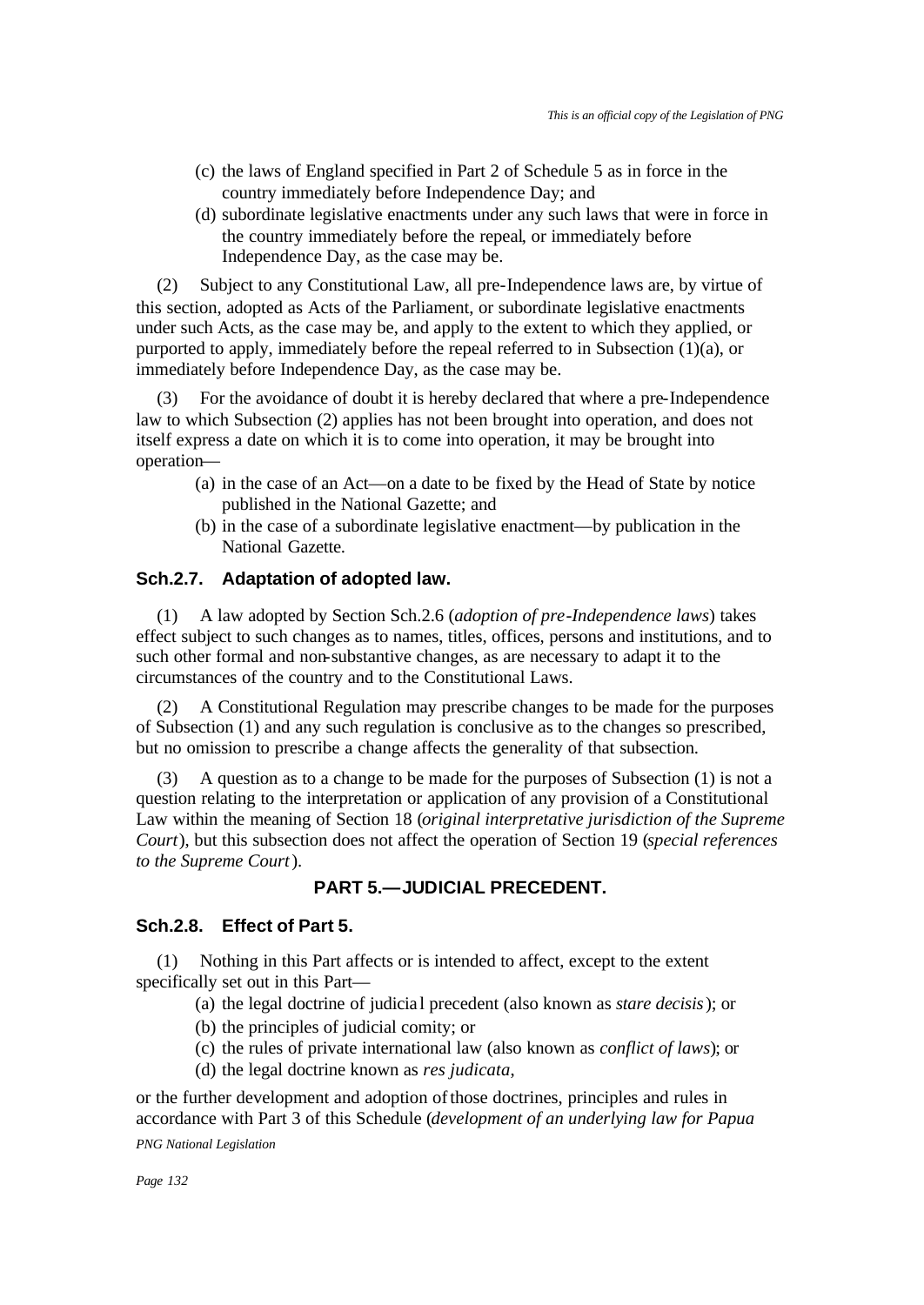# *New Guinea*).

(2) Except as provided by or under an Act of the Parliament, this Part does not apply to or in respect of village courts.

# **Sch.2.9. Subordination of courts.**

(1) All decisions of law by the Supreme Court are binding on all other courts, but not on itself.

(2) Subject to Section Sch.2.10 (*conflict of precedents*), all decisions of law by the National Court are binding on all other courts (other than the Supreme Court), but not on itself (except insofar as a decision of the National Court constituted by more Judges than one is of greater authority than a decision of the Court constituted by a lesser number).

Subject to this Part, all decisions of law by a court other than the Supreme Court or the National Court are binding on all lower courts.

(4) In Subsection (3), "lower court", in relation to a matter before a court, means a court to which proceedings by way of appeal or review (whether by leave or as of right) lie from the first-mentioned court in relation to the matter.

# **Sch.2.10. Conflict of precedents.**

(1) Where it appears to a court other than the Supreme Court or the National Court that—

- (a) there are more decisions of law than one that are otherwise binding on it by virtue of the preceding provisions of this Part and that, in relation to the matter before it, the decisions are conflicting; or
- (b) a decision of law that is otherwise binding on it by virtue of the preceding provisions of this Part and that is otherwise applicable to the matter before it—
	- (i) is not, or is no longer, appropria te to the circumstances of the country or of the matter; or
	- (ii) is inconsistent with any custom that is part of the underlying law and is applicable in relation to the matter; or
	- (iii) is seriously inconsistent with the trend of the adaptation and development of the law in other respects,

then unless the question is trivial, vexatious or irrelevant the court may, and shall if so requested by a party to the matter, state a case to the court that made the decision or decisions or the equivalent court, or if there be no such court to the National Court, and take whatever other action (including the adjournment of proceedings) is appropriate.

(2) Where a case is stated in accordance with Subsection (1), the court to which it is stated may require or permit the Minister responsible for the National Justice Administration to be represented by counsel to assist the court.

# **Sch.2.11. Prospective over-ruling.**

*PNG National Legislation* (1) Subject to any decision of law that is binding upon it, in over-ruling a decision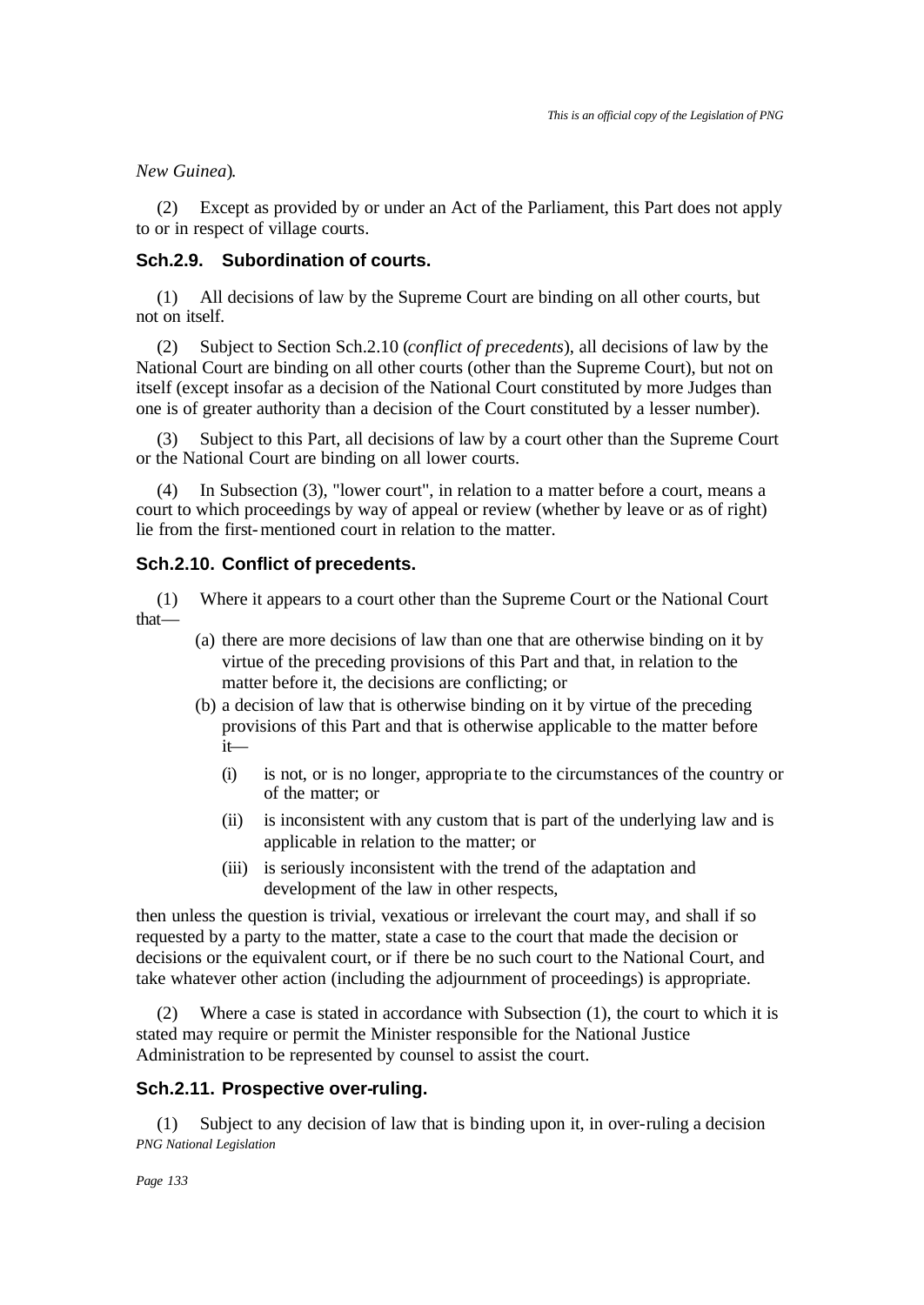of law or in making a decision of law that is contrary to previous practice, doctrine or accepted custom, a court may, for a special reason, apply its decision of law only to situations occurring after the new decision.

In the circumstances described by Subsection  $(1)$ , a court may apply to a situation a decision of law that was over-ruled after the occurrence of the situation, or a practice, doctrine or custom that was current or accepted at the time of the occurrence of any relevant transaction, act or event.

(3) In a case to which Subsection (1) or (2) applies, a court may make its decision subject to such conditions and restrictions as to it seem just.

# **Sch.2.12. Outside decisions.**

(1) For the purposes of this section, except in a matter before the Supreme Court or the National Court—

- (a) a decision of law by a Full Court of the pre-Independence Supreme Court, sitting in accordance with the pre-Independence law relating to sittings of the Supreme Court, or a decision of law on appeal from a decision of that court, has the same binding force as a decision of law of the Supreme Court; and
- (b) a decision of law by a pre-Independence Supreme Court sitting otherwise than as a Full Court, or a decision of law on appeal from a decision of that court, has the same binding force as a decision of law of the National Court,

subject to any decision of law of the Supreme Court or the National Court, as the case may be, to the contrary, but otherwise no decision of law of a court or tribunal that was not established within the National Judicial System is binding on a court within it.

(2) Subsection (1) does not prevent recourse to the decisions of law or the opinions of courts or tribunals outside the National Judicial System (including courts or tribunals of jurisdictions other than Papua New Guinea) for their persuasive value.

# **PART 6.—THE LAW REFORM COMMISSION.**

# **Sch.2.13. Establishment of the Commission.**

(1) An Act of the Parliament shall make provision for and in respect of a Law Reform Commission.

(2) Only citizens may be members of the Commission.

# **Sch.2.14. Special functions of the Commission.**

In addition to its other functions and responsibilities under any law, it is a special responsibility of the Law Reform Commission to investigate and report to the Parliament and to the National Executive on the development, and on the adaptation to the circumstances of the country, of the underlying law, and on the appropriateness of the rules and principles of the underlying law to the circumstances of the country from time to time.

# **SCHEDULE 3.**

*PNG National Legislation* Sec.Sch.1.2(1).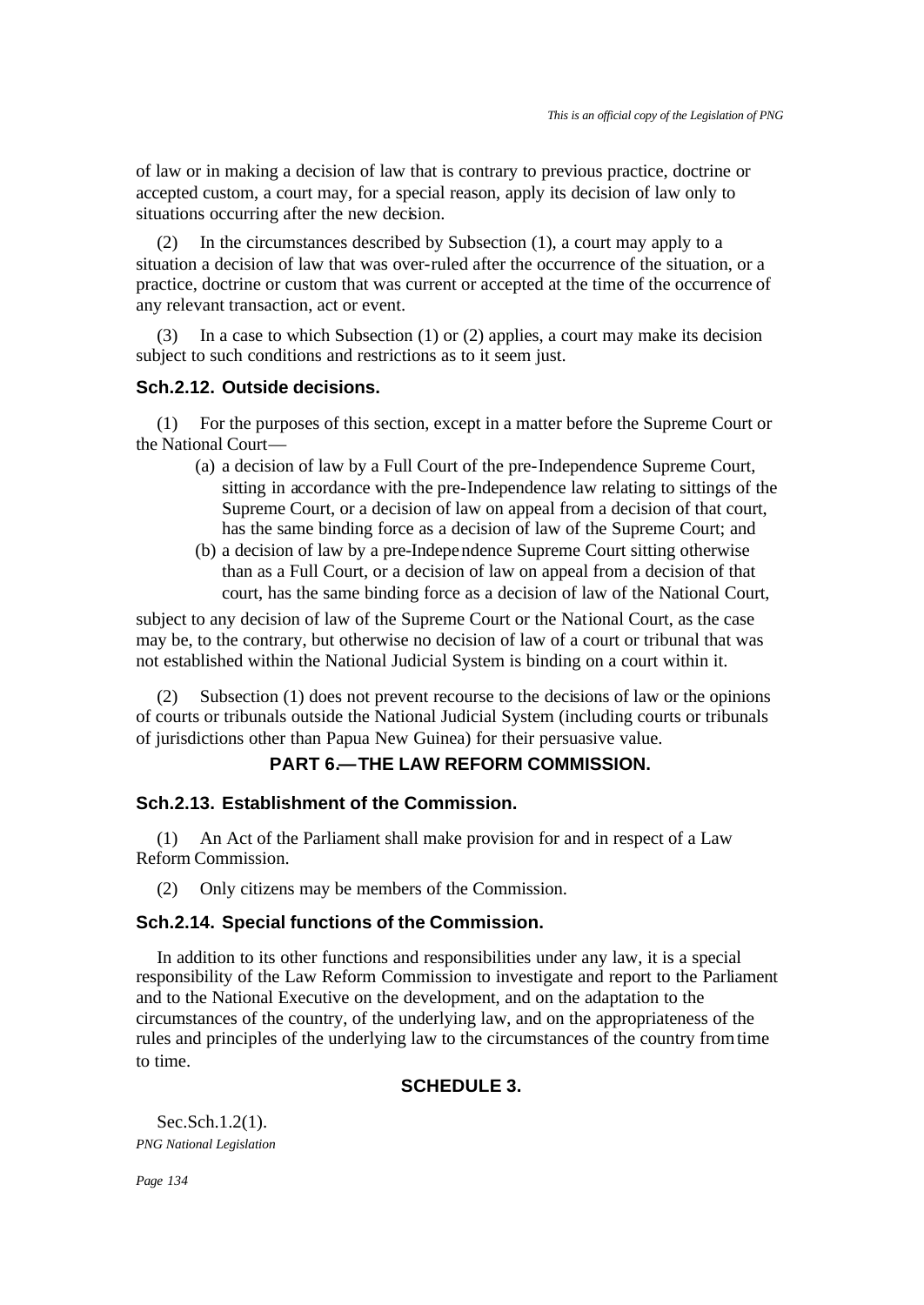*This is an official copy of the Legislation of PNG*

# **DECLARATION OF OFFICE.**

I…, do promise and declare that I will well and truly serve the Independent State of Papua New Guinea and its People in the office of…

# **SCHEDULE 4.**

Sec.Sch.1.2(1).

# **JUDICIAL DECLARATION.**

I…, do promise and declare that I will well and truly serve the Independent State of Papua New Guinea and its People in the office of…, that I will in all things uphold the Constitution and the laws of the Independent State of Papua New Guinea, and I will do right to all manner of people in accordance therewith, without fear or favour, affection or ill-will.

# **SCHEDULE 5.**

Sec.Sch.2.6.

# **ADOPTED LAWS OF OTHER COUNTRIES.**

# **PART 1.—AUSTRALIA.**

*Continental Shelf (Living Natural Resources) Act* 1968—Sections 9 and 14 only.

*Explosives Act* 1901-1973.

*Judiciary Act* 1903-1969—Section 84 only.

*Marine Insurance Act* 1909-1966.

*Navigation Act* 1912-1973.

*Patents Act* 1903-1973—Section 123 only.

*Petroleum (Submerged Lands) Act* 1967-1968—Section 11 only.

*Nationality and Citizenship Act* 1948-1967—Section 5(3) only.

*Seamen's Compensation Act* 1911-1972—Section 4 only (in relation to a ship registered in the country under the *Merchant Shipping Act* 1894, as amended, of England).

*Seamen's War Pensions and Allowances Act* 1940-1974.

*Submarine Cables and Pipelines Protection Act* 1963-1973.

### **PART 2.—ENGLAND.**

*Merchant Shipping Act* 1894.

*Merchant Shipping Act* 1897.

*Merchant Shipping (Liability of Ship owners and Others) Act* 1900.

*Merchant Shipping Act* 1906.

*Merchant Shipping Act* 1911.

*Maritime Conventions Act* 1911.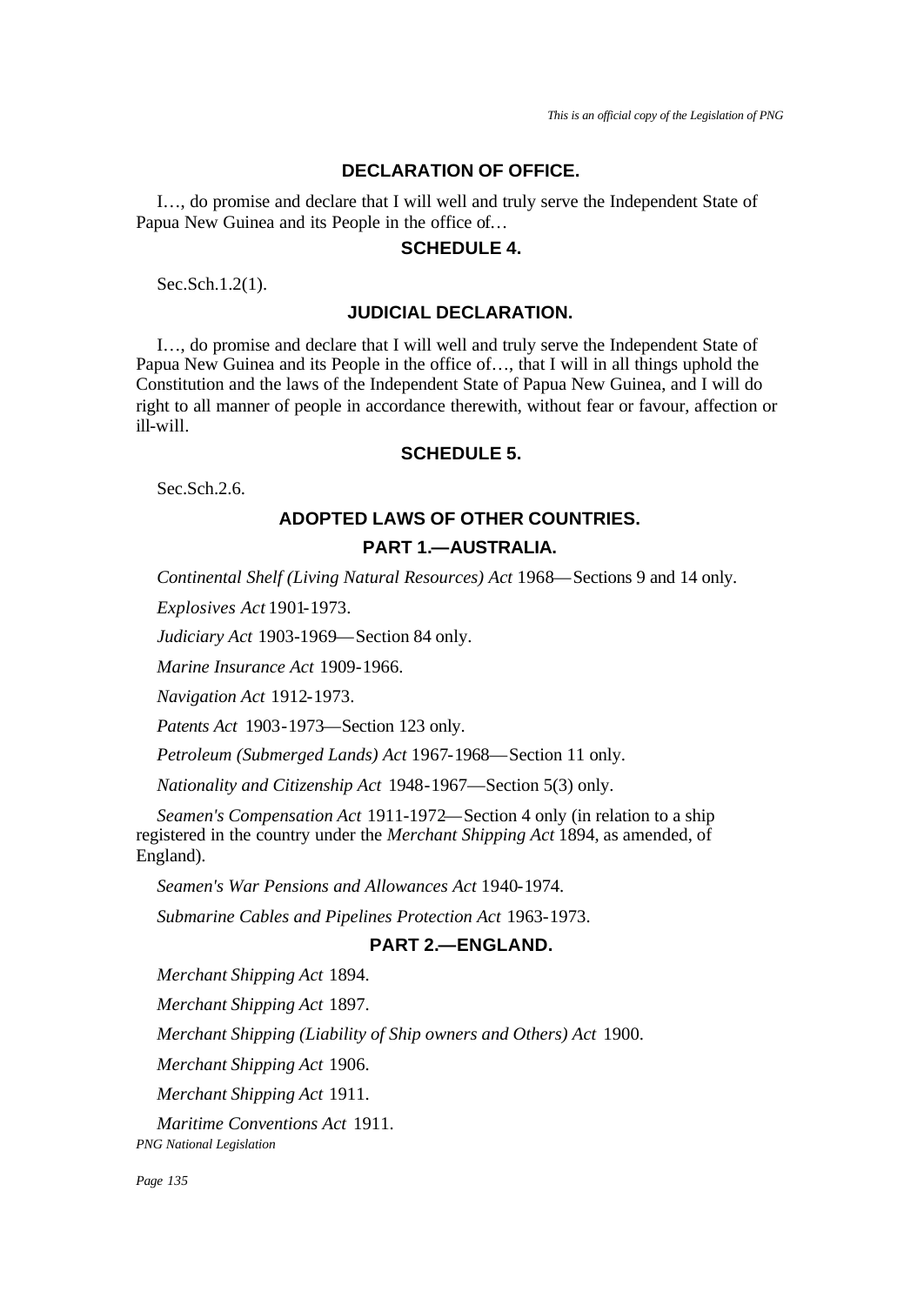*This is an official copy of the Legislation of PNG*

*Merchant Shipping Act* 1921. *Fees (Increase) Act* 1923.

# **INDEPENDENT STATE OF PAPUA NEW GUINEA.**

**\_\_\_\_\_\_\_\_\_\_**

# **CHAPTER No. 1.**

### **Constitution.**

### **APPENDIX.**

# **CONSTITUTIONAL AMENDMENTS.**

Amendment No. 1—Provincial Government.

Amendment No. 2—Provincial Government Elections.

Amendment No. 3—Provincial Government (Consequential amendments).

Amendment No. 4—Leadership Code.

Amendment No. 5—Citizenship.

Amendment No. 6—Benefits and Pensions.

Amendment No. 7—Suspension and Re-establishment of Provincial Governments.

Constitutional Amendment No 8—Public Services Commission

Constitutional Amendment No. 9—Salaries and Remuneration Commission

Constitutional Amendment No. 10—The Parliament and Finance

Constitutional Amendment No. 11—Liberty of the Person

Constitutional Amendment No. 12—Leadership Code

Constitutional Amendment No. 13—Protection of the Law

Constitutional Amendment No. 14—Motions of No Confidence

Constitutional Amendment No. 15—Elections

- Constitutional Amendment No. 16—Provincial Governments and Local-level **Governments**
- Constitutional Amendment No. 17—Further Provisions relating to Provincial Governments and Local-level Governments
- Constitutional Amendment No. 18 Commencement of Constitutional Amendments Nos. 16 and 17
- Constitutional Amendment No. 19 Elections
- Constitutional Amendment No. 20 Commencement of Constitutional Amendments Nos. 16 and 17 - Further Amendment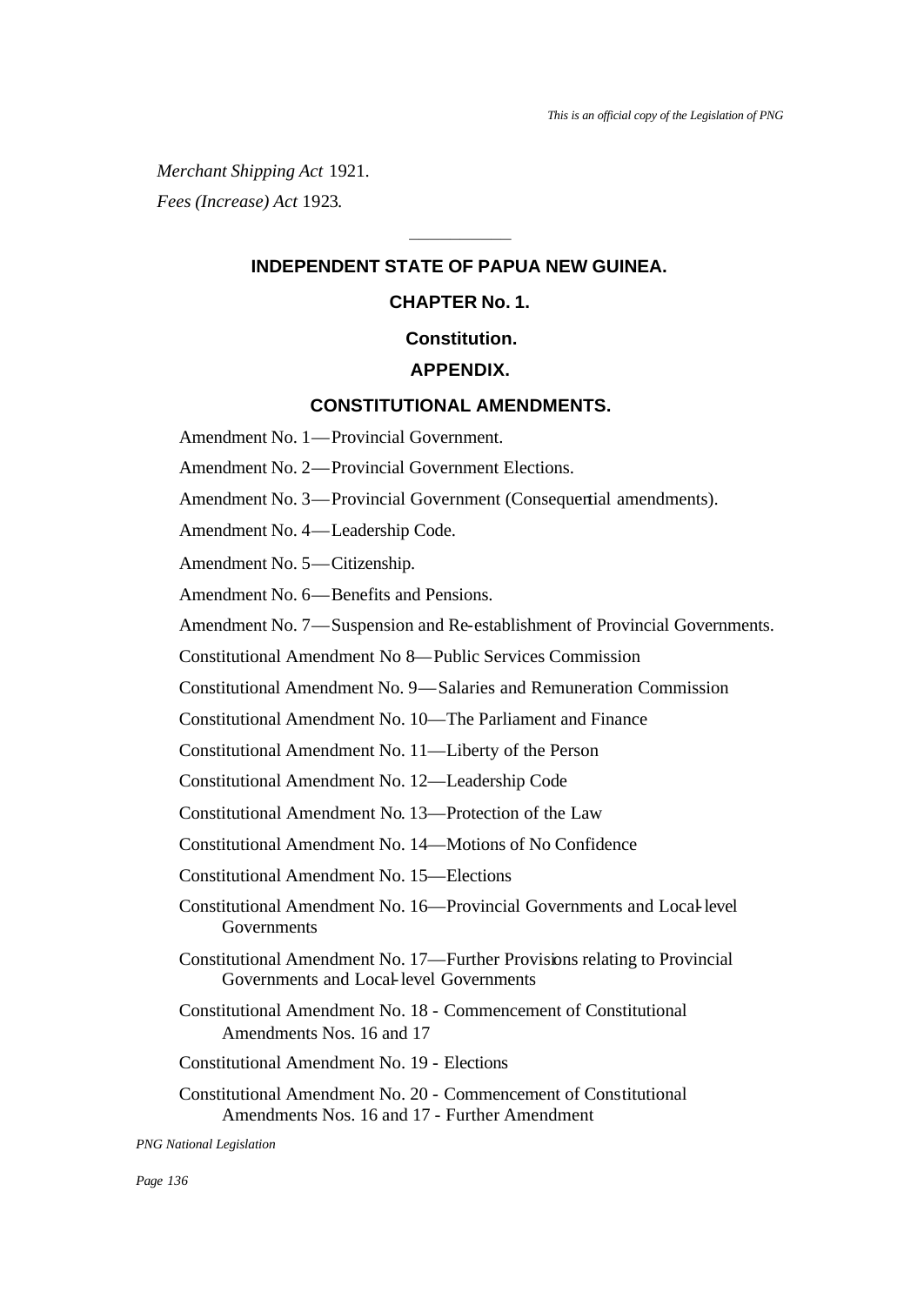#### Constitutional Amendment No. 21—Salaries and Remuneration Commission

### Constitutional Amendment No. 22—Integrity of Political Parties and Candidates

<sup>i</sup>Section 9(da) was inserted by *Constitutional Amendment No. 1—Provincial Government*.

#### **Press Esc to close**

<sup>ii</sup>Section 15(ka) inserted by *Constitutional Amendment No. 3—Provincial Government (Consequential Amendments).*

#### **Press Esc to close**

- Section 19(3)(ea) was inserted by *Constitutional Amendment No. 3—Provincial Government (Consequential Amendments).*
- Section 19(3)(ea) was repealed and replaced by *Constitutional Amendment No. 16*—*Provincial Governments and Local-level Governments.*

#### **Press Esc to close**

ivSection 19(3)(eb) was inserted by *Constitutional Amendment No. 3—Provincial Government (Consequential Amendments).*

#### **Press Esc to close**

#### v

- Section 19(3)(ec) was inserted by *Constitutional Amendment No. 3—Provincial Government (Consequential Amendments)*,.
- Section 19(3)(ec) was repealed and replaced by *Constitutional Amendment No. 16*—*Provincial Governments and Local-level Governments*.

### **Press Esc to close**

vi

- Section 26(1)(d) was repealed and replaced by *Constitutional Amendment No. 3—Provincial Government (Consequential Amendments)*.
- Section 26(1)(d) was repealed and replaced by *Constitutional Amendment No.12*—*Leadership Code.*
- Section 26(1)(d) was repealed and replaced by *Constitutional Amendment No. 16*—*Provincial Governments and Local-level Governments.*

#### **Press Esc to close**

#### vii

- Section 26(3) was repealed and replaced by *Constitutional Amendment No. 3—Provincial Government (Consequential Amendments)*.
- Section 26(3) was repealed and replaced by *Constitutional Amendment No. 16*—*Provincial Governments and Local-level Governments.*

#### **Press Esc to close**

viiiSection 28(1)(g)(ii) was repealed and replaced by *Constitutional Amendment No 4.—Leadership Code.*

#### **Press Esc to close**

ixSection 28(1A) was added by *Constitutional Amendment No 4.—Leadership Code.*

#### **Press Esc to close**

x Section 28(2) was repealed and replaced by *Constitutional Amendment No 4.—Leadership Code.*

#### **Press Esc to close**

xiSection 28(3) was repealed and replaced by *Constitutional Amendment No 4.—Leadership Code.*

#### **Press Esc to close**

xii

- Section 31(1)(c) was repealed and replaced by *Constitutional Amendment No. 3—Provincial Government (Consequential Amendments)*.
- Section 31(1)(c) was amended by *Constitutional Amendment No. 16*—*Provincial Governments and Local-level Governments*

#### **Press Esc to close**

*PNG National Legislation* xiiiSection 37(4)(a) was amended by *Constitutional Amendment No. 13*—*Protection of the Law*.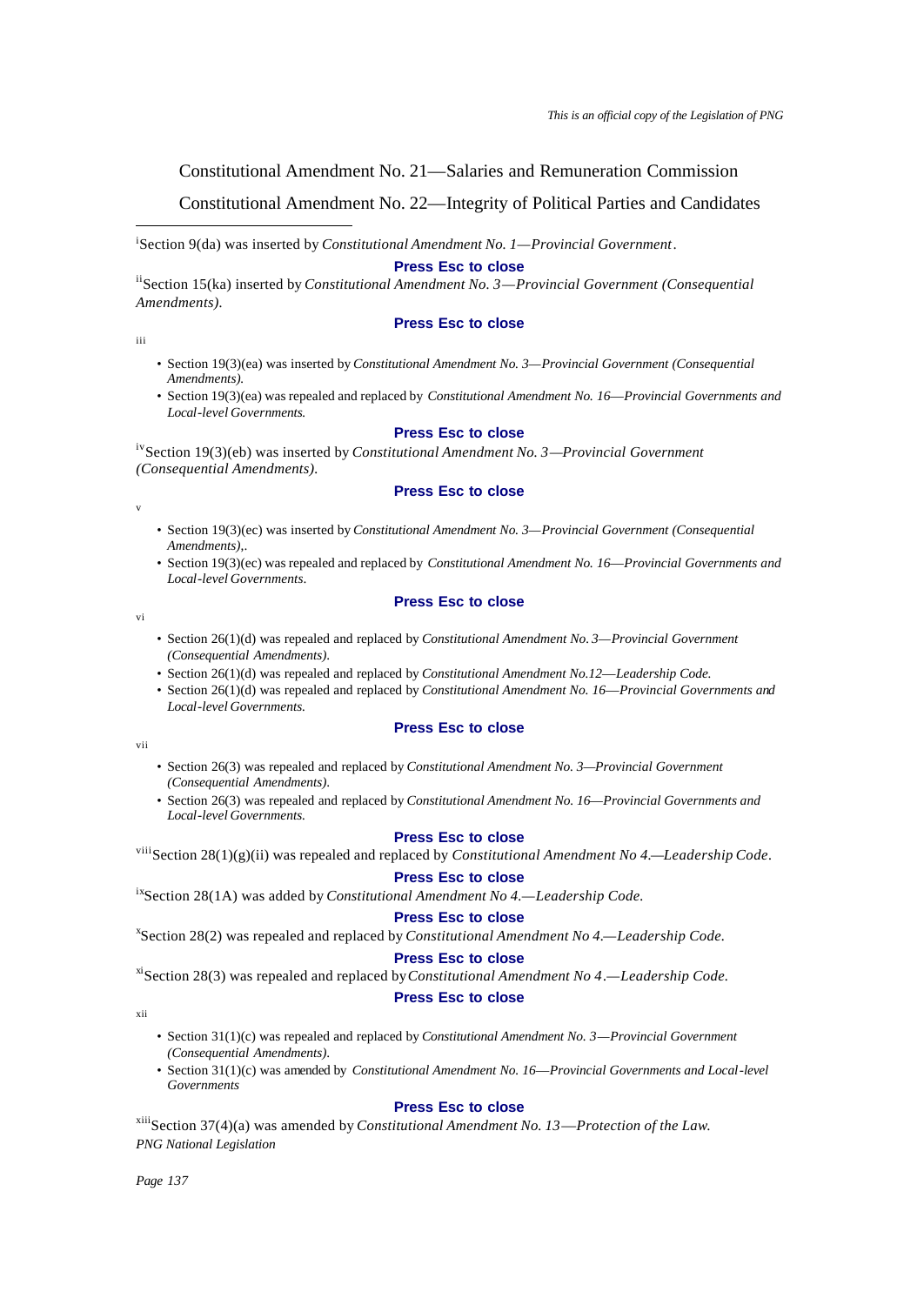#### **Press Esc to close**

xivSection 42(1)(h) repealed and replaced by *Constitutional Amendment No.11*—*Liberty of the Person.*

#### **Press Esc to close**

xvSection 42(1)(i) added by *Constitutional Amendment No.11*—*Liberty of the Person.*

#### **Press Esc to close**

xviSection 42(2) amended by *Constitutional Amendment No.11*—*Liberty of the Person.*

#### **Press Esc to close**

xviiSection 76(1) was amended by *Constitutional Amendment No. 5.—Citizenship.*

#### **Press Esc to close**

xviiiSection 103(2) amended by *Constitutional Amendment No. 15*—*Elections*.

#### **Press Esc to close**

xixSection 106(a) amended by *Constitutional Amendment No. 15*—*Elections*.

### **Press Esc to close**

xxSubsection (4) amended by Constitutional Amendment No 22.

xxi<sub>Subsection</sub> (1) amended by Constitutional Amendment No 22.

xxii<sub>Subsection</sub> (1) amended by Constitutional Amendment No 22.

xxiii Subsection (2) amended by Constitutional Amendment No 22.

xxiv Subsection (3) amended by Constitutional Amendment No 22.

xxv<sub>Subsection</sub> (5) added by Constitutional Amendment No 22.

xxvi Subsection (4) added by Constitutional Amendment No 22.

xxviiSection 124(1) amended by *Constitutional Amendment No. 15*—*Elections.*

#### **Press Esc to close**

xxviiiSection 125(6) amended by *Constitutional Amendment No. 16*—*Provincial Governments and Locallevel Governments*

#### **Press Esc to close**

xxixSection 126(8) was added by *Constitutional Amendment No. 2—Provincial Government Elections*.

### **Press Esc to close**

xxx**Heading to Subdivision H amended by Constitutional Amendment No 22.**

# xxxi**Section 127 repealed and replaced by Constitutional Amendment No 22.**

xxxiiParagraph (g) added by Constitutional Amendment No 22.

xxxiiiParagraph (h) added by Constitutional Amendment No 22.

xxxiv**Section 130A inserted by Constitutional Amendment No 22.**

#### xxxv**Section 131(3) was repealed and replaced by** *Constitutional Amendment No. 6— Benefits and Pensions***. Section 131 was repealed by** *Constitutional Amendment No. 9— Salaries and Remuneration Commission***.**

xxxviSubsection (7) added by Constitutional Amendment No 22.

xxxvii Subsection (5) added by Constitutional Amendment No 22.

xxxviiiSection 145(4) amended by *Constitutional Amendment No. 14*—*Notices of No Confidence.*

#### **Press Esc to close**

xxxixSection 187C(2)(a) was repealed and replaced by *Constitutional Amendment No.17—Further Provisions relating to Provincial Governments and Local-level Governments.*

#### **Press Esc to close**

xlSection 187C(8) was added by *Constitutional Amendment No. 19—Elections*.

xliSection 197H was repealed and replaced by *Constitutional Amendment No.17—Further Provisions relating to Provincial Governments and Local-level Governments.*

#### **Press Esc to close**

*PNG National Legislation*

*Page 138*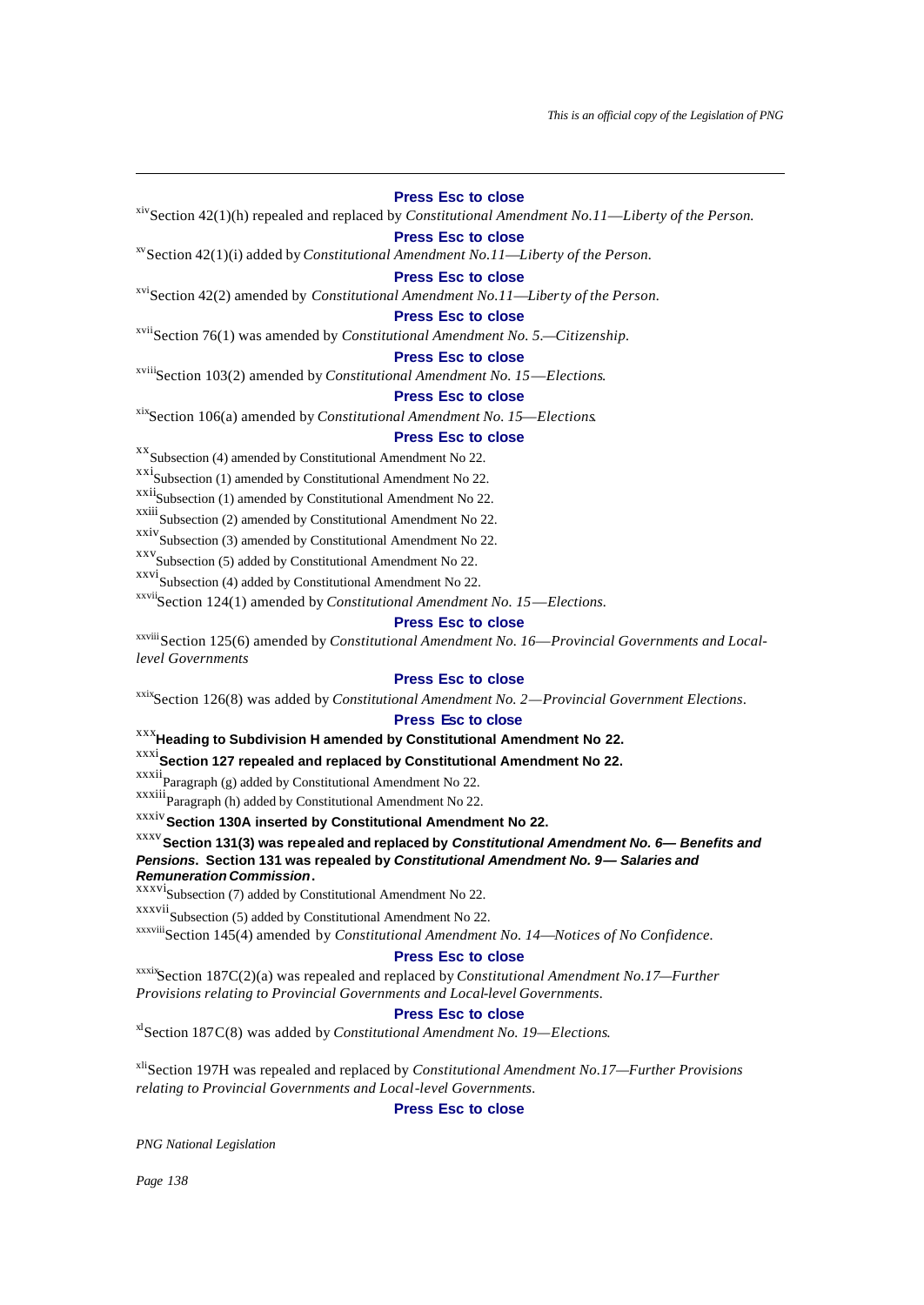xliiSection 190 was repealed and replaced by *Constitutional Amendment No. 8—Public Services Commission.*

#### **Press Esc to close**

xliii

- Sections 191(1)(c) and 191(2) were amended by *Constitutional Amendment No. 3—Provincial Government (Consequential Amendments)*.
- Section 191 was repealed and replaced by *Constitutional Amendment No. 8—Public Services Commission.*

#### **Press Esc to close**

xlivSection 192 was repealed and replaced by *Constitutional Amendment No. 8—Public Services Commission.*

#### **Press Esc to close**

xlvSection 209(2) repealed and replaced by *Constitutional Amendment No. 10—The Parliament and Finance.*

### **Press Esc to close**

xlviSection 209(2A) added by *Constitutional Amendment No. 10—The Parliament and Finance.*

#### **Press Esc to close**

xlviiSection 209(2B) added by *Constitutional Amendment No. 10—The Parliament and Finance.*

#### **Press Esc to close**

xlviiiSection 210(2) repealed and replaced by *Constitutional Amendment No. 10*—*The Parliament and Finance.*

#### **Press Esc to close**

xlixSection 210(3) added by *Constitutional Amendment No. 10*—*The Parliament and Finance.*

### **Press Esc to close**

l Section 210(4) added by *Constitutional Amendment No. 10*—*The Parliament and Finance.*

### **Press Esc to close**

liSection 211(1) amended by *Constitutional Amendment No. 10*—*The Parliament and Finance.*

#### **Press Esc to close**

liiSection 211(2) amended by *Constitutional Amendment No. 10*—*The Parliament and Finance.*

#### **Press Esc to close**

liiiSection 212(1) was repealed and replaced by *Constitutional Amendment No. 10*—*The Parliament and Finance.*

#### **Press Esc to close**

liv*Part VIII, Division 1A added by Constitutional Amendment No. 9—Salaries and Remuneration Commission.*

#### *Press Esc to close*

lvSection 216A(3)(a) amended by *Constitutional Amendment No 21—The Salaries and Remuneration Commission*.

### **Press Esc to close**

lviSection 216A(3)(b) amended by *Constitutional Amendment No. 17*—*Further Provisions relating to the Provincial Governments and Local-level Governments.*

### **Press Esc to close**

lviiSection 216A(3)(e) added by *Constitutional Amendment No 21—The Salaries and Remuneration Commission*.

### **Press Esc to close**

lviiiSection 216A(3)(f) added by *Constitutional Amendment No 21—The Salaries and Remuneration Commission*.

### **Press Esc to close**

lixSection 216A(3)(g) added by *Constitutional Amendment No 21—The Salaries and Remuneration Commission*.

*PNG National Legislation*